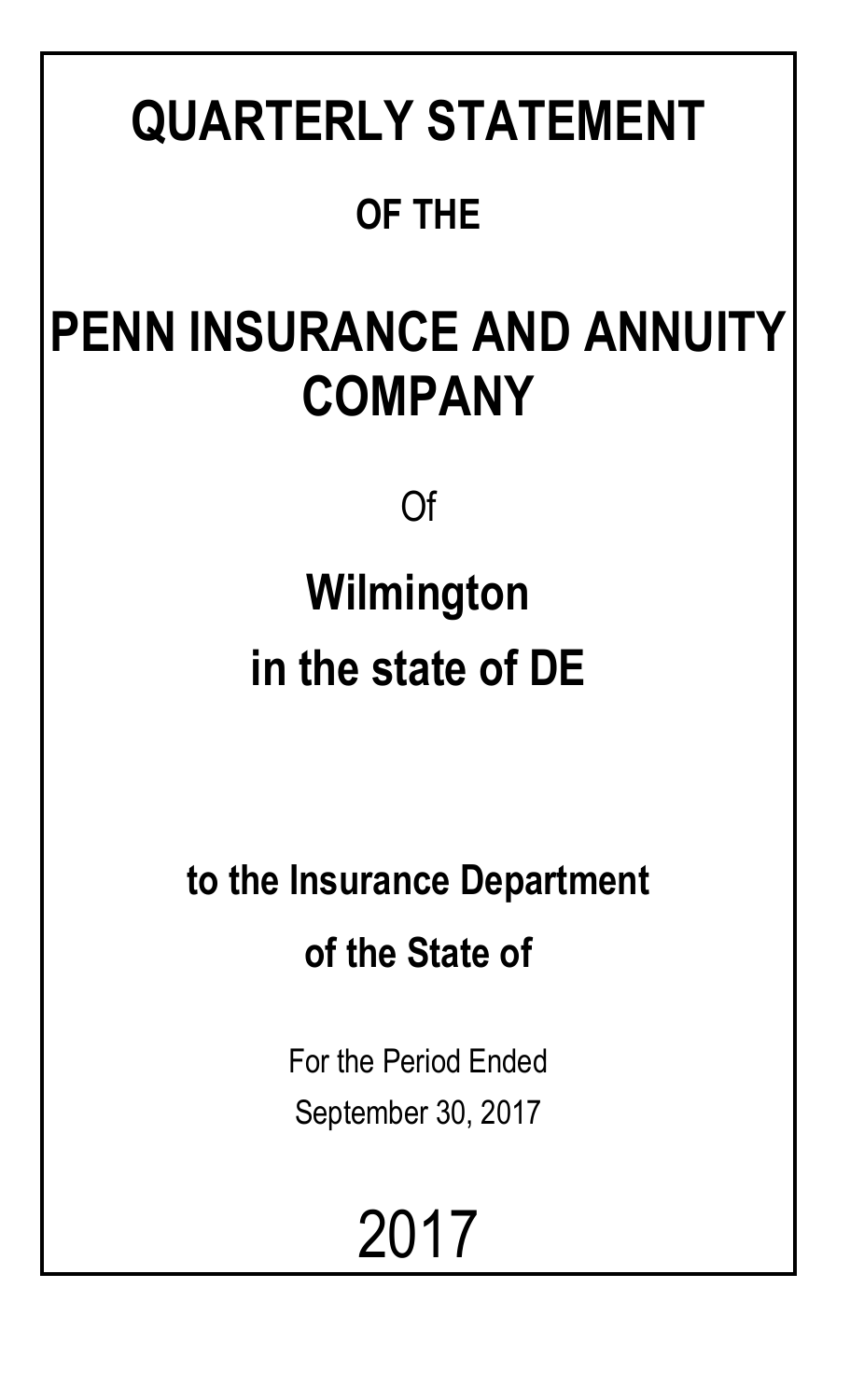**QUARTERLY STATEMENT** 

As of September 30, 2017 of the Condition and Affairs of the

# PENN INSURANCE AND ANNUITY COMPANY

| NAIC Group Code850, 850<br>(Current Period) (Prior Period)                                            |                                                      | NAIC Company Code 93262<br>Employer's ID Number 23-2142731                                                                                                               |                            |                                                |  |  |  |
|-------------------------------------------------------------------------------------------------------|------------------------------------------------------|--------------------------------------------------------------------------------------------------------------------------------------------------------------------------|----------------------------|------------------------------------------------|--|--|--|
| Organized under the Laws of DE<br>Incorporated/Organized July 3, 1980<br><b>Statutory Home Office</b> | (Street and Number)                                  | State of Domicile or Port of Entry DE<br>Commenced Business April 9, 1981<br>1209 Orange Street Wilmington  DE  US  19801<br>(City or Town, State, Country and Zip Code) | <b>Country of Domicile</b> | US.                                            |  |  |  |
| Main Administrative Office                                                                            | (Street and Number)                                  | 600 Dresher Road Horsham  PA  US  19044<br>(City or Town, State, Country and Zip Code)                                                                                   |                            | 215-956-8000                                   |  |  |  |
| Mail Address                                                                                          |                                                      | Penn Insurance & Annuity Company Philadelphia  PA  US  19172<br>(Street and Number or P. O. Box) (City or Town, State, Country and Zip Code)                             |                            | (Area Code) (Telephone Number)                 |  |  |  |
| Primary Location of Books and Records                                                                 | (Street and Number)                                  | 600 Dresher Road Horsham  PA  US  19044<br>(City or Town, State, Country and Zip Code)                                                                                   |                            | 215-956-8000                                   |  |  |  |
| Internet Web Site Address                                                                             | www.pennmutual.com                                   |                                                                                                                                                                          |                            | (Area Code) (Telephone Number)                 |  |  |  |
| <b>Statutory Statement Contact</b>                                                                    |                                                      | 215-956-8120<br>(Area Code) (Telephone Number) (Extension)<br>215-956-8145<br>(Fax Number)                                                                               |                            |                                                |  |  |  |
|                                                                                                       |                                                      | <b>OFFICERS</b>                                                                                                                                                          |                            |                                                |  |  |  |
| <b>Name</b><br>1. Eileen Claire McDonnell                                                             | <b>Title</b><br>Chairman & CEO                       | <b>Name</b><br>2. Susan Twine Deakins                                                                                                                                    |                            | <b>Title</b><br>Executive VP & Chief Financial |  |  |  |
| 3. Franklin Luther Best Jr.                                                                           | Secretary & Counsel                                  | 4. David Michael O'Malley                                                                                                                                                | Officer                    | President & Chief Operating Officer            |  |  |  |
| Thomas Henry Harris                                                                                   |                                                      | <b>OTHER</b>                                                                                                                                                             |                            |                                                |  |  |  |
| Bethanne Doyle Adamsky                                                                                | Executive VP, Distribution<br>Controller & Treasurer | Jay T Lewellen                                                                                                                                                           |                            | VP & Chief Actuary                             |  |  |  |

Eileen Claire McDonnell Thomas Henry Harris

David Michael O'Malley

**DIRECTORS OR TRUSTEES Susan Twine Deakins** 

Gregory Joseph Driscoll

<u>HOUR ARE WE CUT AND ARE WELL ALL AND ARRESTS OF A SAME</u>

State of County of.....

Pennsylvania Montgomery

The officers of this reporting entity being duly swom, each depose and say that they are the described officers of said reporting entity, and that on the reporting period stated above, all of the herein described assets were the absolute property of the said reporting entity, free and clear from any liens or claims thereon, except as herein stated, and that this statement, together with related exhibits, schedules and explanations therein contained, annexed or referred to, is a full and true statement of all the assets and liabilities and of the condition and affairs of the said reporting entity as of the reporting period stated above, and of its income and deductions therefrom for the period ended, and have been completed in accordance with the NAIC Annual Statement Instructions and Accounting Practices and Procedures manual except to the extent that: (1) state law may differ; or, (2) that state rules or regulations require differences in reporting not related to accounting practices and procedures, according to the best of their information, knowledge and belief, respectively. Furthermore, the scope of this attestation by the described officers also includes the related corresponding electronic filing with the NAIC, when required, that is an exact copy (except for formatting differences due to electronic filing) of the enclosed statement. The electronic filing may be requested by various regulators in lieu of or in addition to the enclosed statement.

 $1486$ 'IC (Signature) (Signature) (Signature) Eileen Claire McDonnell **Susan Twine Deakins** Franklin Luther Best Jr. 1. (Printed Name) 2. (Printed Name) 3. (Printed Name) Chairman & CEO Executive VP & Chief Financial Officer Secretary & Counsel (Title) (Title)  $(Title)$ Subscribed and sworn to before me a. Is this an original filing? Yes  $[X]$  No  $[ ]$ This 1. State the amendment number - day of b. If no: 2. Date filed 3. Number of pages attached COMMONWEALTH OF PENNSYLVANIA Notarial Seal Marianne C. Bechtel, Notary Public Horsham Twp., Montgomery County<br>My Commission Expires Dec. 26, 2017 **MATA, DENNEYLVANIA ASSOCIATION OF NOTARIES**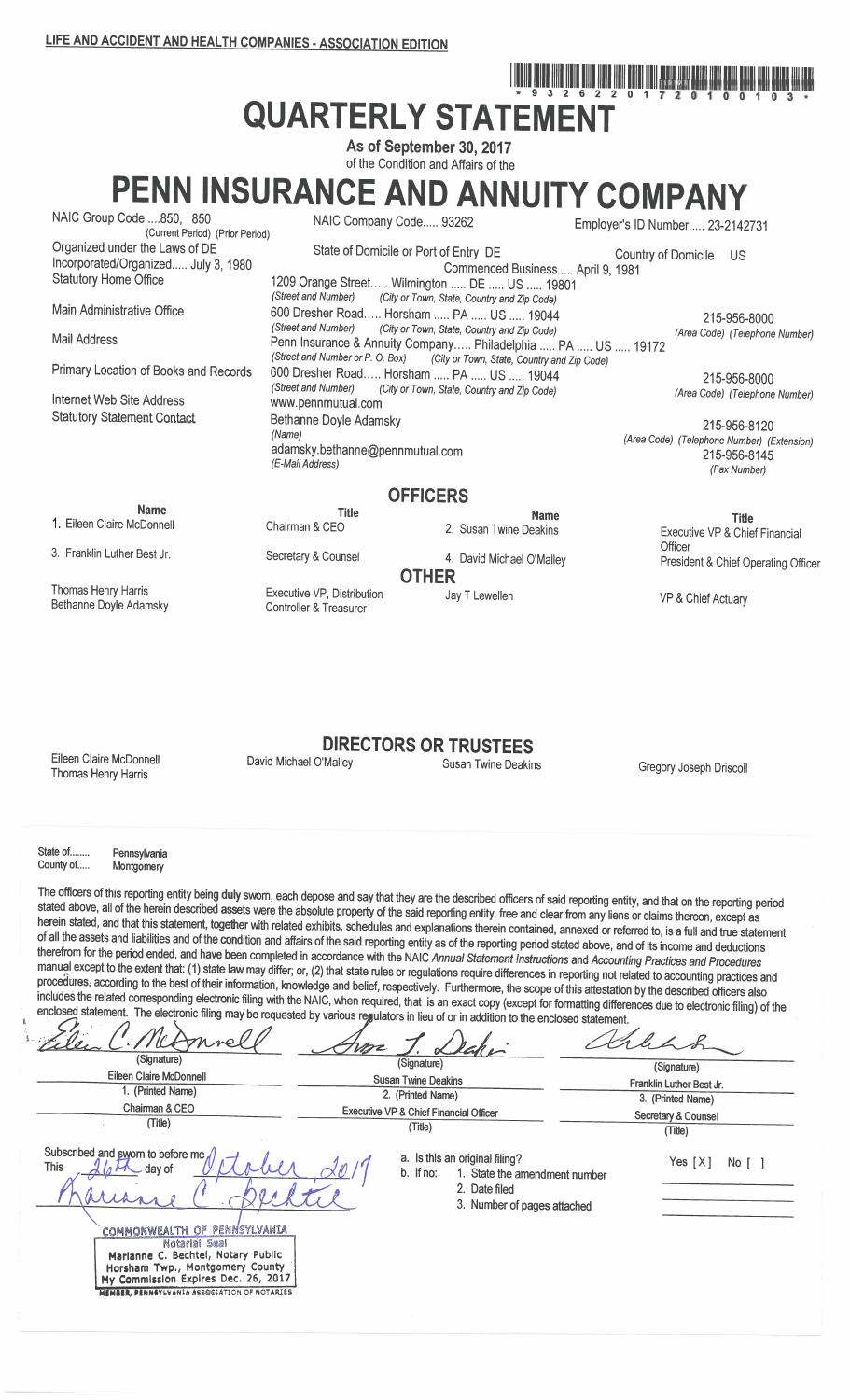|                  |                                                                               |                                                                                                                                                                       | <b>Current Statement Date</b>   |                        | 4                      |
|------------------|-------------------------------------------------------------------------------|-----------------------------------------------------------------------------------------------------------------------------------------------------------------------|---------------------------------|------------------------|------------------------|
|                  |                                                                               |                                                                                                                                                                       |                                 | 3                      |                        |
|                  |                                                                               |                                                                                                                                                                       |                                 | <b>Net Admitted</b>    | December 31            |
|                  |                                                                               |                                                                                                                                                                       | Nonadmitted                     | Assets                 | Prior Year Net         |
|                  |                                                                               | Assets                                                                                                                                                                | Assets                          | $(Cols. 1 - 2)$        | <b>Admitted Assets</b> |
| $\mathbf{1}$ .   |                                                                               | 3,053,586,914                                                                                                                                                         |                                 | $\ldots$ 3,053,586,914 | $\ldots$ 2,600,530,973 |
|                  |                                                                               |                                                                                                                                                                       |                                 |                        |                        |
| 2.               | Stocks:                                                                       |                                                                                                                                                                       |                                 |                        |                        |
|                  |                                                                               | 29,559,187                                                                                                                                                            |                                 |                        | 19,022,292             |
|                  |                                                                               |                                                                                                                                                                       |                                 |                        |                        |
|                  | $2.2^{\circ}$                                                                 | 199,989,708 101,758,949 98,230,759                                                                                                                                    |                                 |                        | $\ldots$ 56,461,645    |
| 3.               | Mortgage loans on real estate:                                                |                                                                                                                                                                       |                                 |                        |                        |
|                  | 3.1                                                                           |                                                                                                                                                                       |                                 |                        |                        |
|                  |                                                                               |                                                                                                                                                                       |                                 |                        |                        |
|                  | 3.2                                                                           |                                                                                                                                                                       |                                 |                        |                        |
| $\overline{4}$ . | Real estate:                                                                  |                                                                                                                                                                       |                                 |                        |                        |
|                  |                                                                               |                                                                                                                                                                       |                                 |                        |                        |
|                  | Properties occupied by the company (less \$0<br>4.1                           |                                                                                                                                                                       |                                 |                        |                        |
|                  |                                                                               |                                                                                                                                                                       |                                 |                        |                        |
|                  | Properties held for the production of income (less \$0<br>4.2                 |                                                                                                                                                                       |                                 |                        |                        |
|                  |                                                                               |                                                                                                                                                                       |                                 |                        |                        |
|                  |                                                                               |                                                                                                                                                                       |                                 |                        |                        |
|                  | 4.3                                                                           |                                                                                                                                                                       |                                 |                        |                        |
| 5.               | Cash (\$10,482,404), cash equivalents (\$0)                                   |                                                                                                                                                                       |                                 |                        |                        |
|                  |                                                                               |                                                                                                                                                                       |                                 |                        |                        |
| 6.               |                                                                               |                                                                                                                                                                       | │……………………………… │……………501,386,417 |                        |                        |
|                  |                                                                               |                                                                                                                                                                       |                                 |                        | 475,086,291            |
| 7.               |                                                                               |                                                                                                                                                                       |                                 |                        |                        |
| 8.               |                                                                               |                                                                                                                                                                       | 3,524,606 188,788,447           |                        | 164,107,861            |
|                  |                                                                               |                                                                                                                                                                       |                                 |                        |                        |
| 9.               |                                                                               |                                                                                                                                                                       |                                 |                        |                        |
| 10.              |                                                                               |                                                                                                                                                                       |                                 |                        |                        |
|                  |                                                                               |                                                                                                                                                                       |                                 |                        |                        |
| 11.              |                                                                               |                                                                                                                                                                       |                                 |                        |                        |
| 12.              |                                                                               |                                                                                                                                                                       |                                 |                        |                        |
|                  |                                                                               |                                                                                                                                                                       |                                 |                        |                        |
| 13.              |                                                                               |                                                                                                                                                                       |                                 |                        |                        |
| 14.              |                                                                               | │………………52,218,269 │……………………………… │………………52,218,269 │………………48,944,166                                                                                                   |                                 |                        |                        |
| 15.              | Premiums and considerations:                                                  |                                                                                                                                                                       |                                 |                        |                        |
|                  |                                                                               |                                                                                                                                                                       |                                 |                        |                        |
|                  | 15.1 Uncollected premiums and agents' balances in the course of collection    |                                                                                                                                                                       |                                 |                        |                        |
|                  | 15.2 Deferred premiums, agents' balances and installments booked but deferred |                                                                                                                                                                       |                                 |                        |                        |
|                  |                                                                               |                                                                                                                                                                       |                                 |                        |                        |
|                  | 15.3 Accrued retrospective premiums (\$0) and contracts subject to            |                                                                                                                                                                       |                                 |                        |                        |
|                  |                                                                               |                                                                                                                                                                       |                                 | 0                      |                        |
|                  |                                                                               |                                                                                                                                                                       |                                 |                        |                        |
| 16.              | Reinsurance:                                                                  |                                                                                                                                                                       |                                 |                        |                        |
|                  |                                                                               |                                                                                                                                                                       |                                 |                        | 60,933,150             |
|                  |                                                                               |                                                                                                                                                                       |                                 |                        |                        |
|                  |                                                                               | 751,606,633                                                                                                                                                           |                                 |                        | 707,301,978            |
|                  | 16.3                                                                          |                                                                                                                                                                       |                                 |                        | 41,535,341             |
|                  |                                                                               |                                                                                                                                                                       |                                 |                        |                        |
| 17.              |                                                                               |                                                                                                                                                                       |                                 |                        |                        |
| 18.1             |                                                                               |                                                                                                                                                                       |                                 |                        |                        |
|                  |                                                                               |                                                                                                                                                                       |                                 |                        |                        |
|                  |                                                                               |                                                                                                                                                                       |                                 |                        |                        |
| 19.              |                                                                               |                                                                                                                                                                       |                                 |                        | 97,471                 |
| 20.              |                                                                               |                                                                                                                                                                       |                                 |                        |                        |
|                  |                                                                               |                                                                                                                                                                       |                                 |                        |                        |
| 21.              |                                                                               |                                                                                                                                                                       |                                 |                        |                        |
| 22.              |                                                                               |                                                                                                                                                                       |                                 |                        |                        |
| 23.              |                                                                               |                                                                                                                                                                       |                                 |                        |                        |
|                  |                                                                               |                                                                                                                                                                       |                                 |                        |                        |
| 24.              |                                                                               |                                                                                                                                                                       |                                 |                        |                        |
| 25.              |                                                                               |                                                                                                                                                                       |                                 |                        |                        |
|                  |                                                                               |                                                                                                                                                                       |                                 |                        |                        |
| 26.              | Total assets excluding Separate Accounts, Segregated Accounts and Protected   |                                                                                                                                                                       |                                 |                        |                        |
|                  |                                                                               |                                                                                                                                                                       |                                 |                        |                        |
|                  |                                                                               |                                                                                                                                                                       |                                 |                        | $\ldots$ 54,357,078    |
| 28.              |                                                                               |                                                                                                                                                                       |                                 |                        |                        |
|                  |                                                                               |                                                                                                                                                                       |                                 |                        |                        |
|                  |                                                                               | <b>DETAILS OF WRITE-INS</b>                                                                                                                                           |                                 |                        |                        |
|                  |                                                                               |                                                                                                                                                                       |                                 |                        |                        |
|                  |                                                                               |                                                                                                                                                                       |                                 |                        |                        |
|                  |                                                                               |                                                                                                                                                                       |                                 |                        |                        |
|                  |                                                                               |                                                                                                                                                                       |                                 |                        |                        |
|                  |                                                                               |                                                                                                                                                                       |                                 |                        |                        |
|                  |                                                                               |                                                                                                                                                                       |                                 |                        |                        |
|                  |                                                                               |                                                                                                                                                                       |                                 |                        |                        |
|                  |                                                                               |                                                                                                                                                                       |                                 |                        |                        |
|                  |                                                                               |                                                                                                                                                                       |                                 |                        |                        |
|                  |                                                                               | $\ldots \ldots \ldots \ldots \ldots \ldots 2,071,394 \mid \ldots \ldots \ldots \ldots \ldots \ldots 219,747 \mid \ldots \ldots \ldots \ldots \ldots \ldots 1,851,647$ |                                 |                        | $\ldots$ 2,892,105     |
|                  |                                                                               |                                                                                                                                                                       |                                 |                        | $\ldots$ 2,210,848     |
|                  |                                                                               |                                                                                                                                                                       |                                 |                        |                        |
|                  |                                                                               |                                                                                                                                                                       |                                 |                        |                        |
|                  | 2599. Totals (Lines 2501 thru 2503 plus 2598) (Line 25 above)                 | 7,859,940                                                                                                                                                             | 219,747                         | 7,640,193              | $\ldots$ 8,038,953     |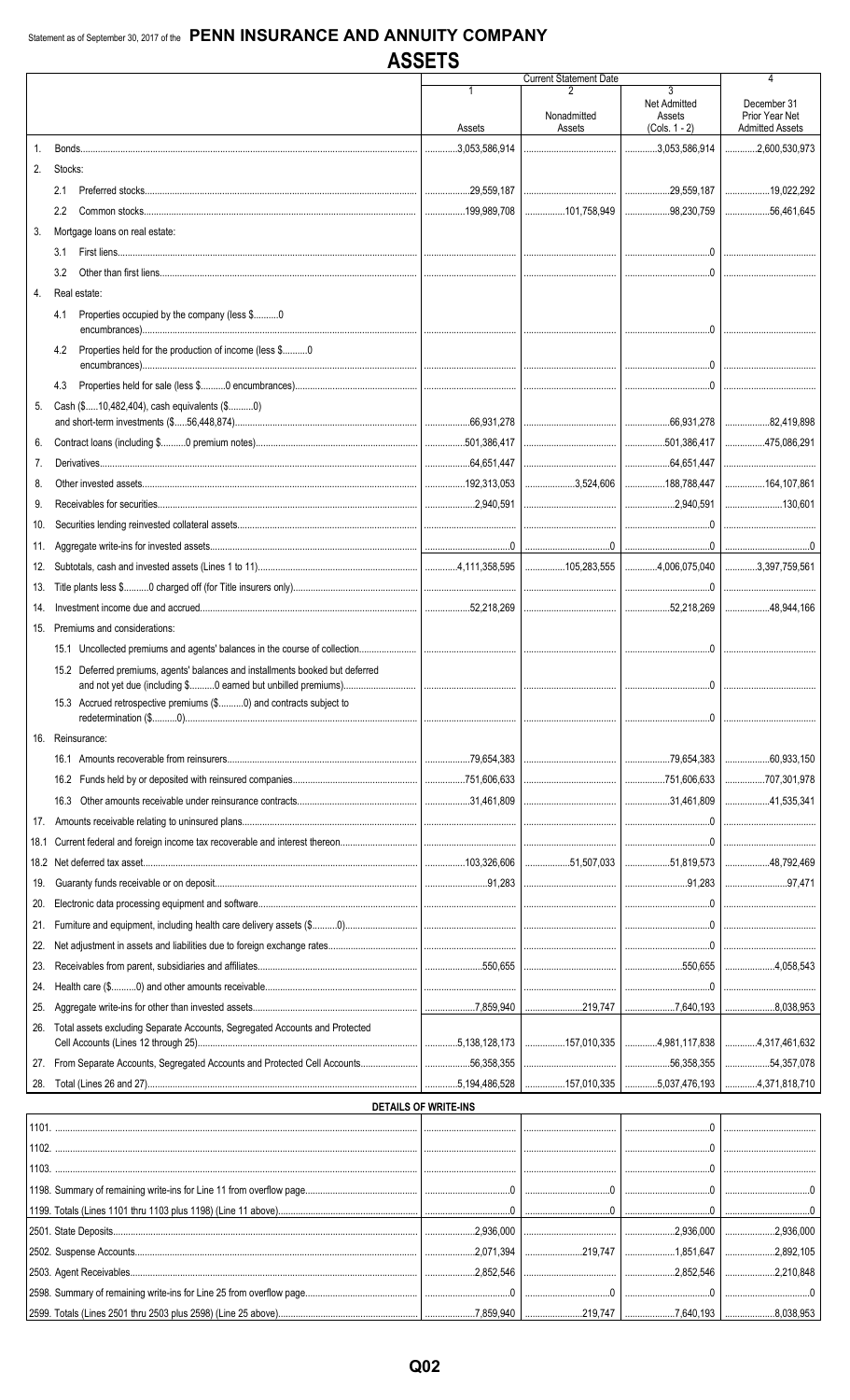# Statement as of September 30, 2017 of the PENN INSURANCE AND ANNUITY COMPANY **LIABILITIES, SURPLUS AND OTHER FUNDS**

|                |                                                                                                                       | $\mathbf{1}$<br>Current<br><b>Statement Date</b> | $\overline{2}$<br>December 31<br>Prior Year |
|----------------|-----------------------------------------------------------------------------------------------------------------------|--------------------------------------------------|---------------------------------------------|
| 1.             | Aggregate reserve for life contracts \$3,067,343,499 less \$0                                                         |                                                  |                                             |
| 2.<br>3.       |                                                                                                                       |                                                  | <br>109,531,951                             |
| 4.             | Contract claims:                                                                                                      |                                                  |                                             |
|                | 4.1<br>4.2                                                                                                            |                                                  |                                             |
| 5.             |                                                                                                                       |                                                  |                                             |
| 6.             | Provision for policyholders' dividends and coupons payable in following calendar year - estimated amounts:<br>6.1     |                                                  |                                             |
|                | 6.2                                                                                                                   |                                                  |                                             |
|                | 6.3                                                                                                                   |                                                  |                                             |
| 7.<br>8.       | Premiums and annuity considerations for life and accident and health contracts received in advance                    |                                                  |                                             |
|                |                                                                                                                       |                                                  |                                             |
| 9.             | Contract liabilities not included elsewhere:<br>9.1                                                                   |                                                  |                                             |
|                | Provision for experience rating refunds, including the liability of \$ O accident and health experience rating<br>9.2 |                                                  |                                             |
|                |                                                                                                                       |                                                  |                                             |
|                | 9.3<br>9.4                                                                                                            |                                                  |                                             |
| 10.            | Commissions to agents due or accrued - life and annuity contracts \$0, accident and health \$0                        |                                                  |                                             |
| 11.            |                                                                                                                       |                                                  |                                             |
| 12.            |                                                                                                                       |                                                  |                                             |
| 13.            | Transfers to Separate Accounts due or accrued (net) (including \$(94) accrued for expense                             |                                                  |                                             |
| 14.            |                                                                                                                       |                                                  |                                             |
| 15.1           |                                                                                                                       |                                                  |                                             |
| 15.2<br>16.    |                                                                                                                       |                                                  |                                             |
| 17.            |                                                                                                                       |                                                  |                                             |
| 18.<br>19.     |                                                                                                                       |                                                  |                                             |
| 20.            |                                                                                                                       |                                                  |                                             |
| 21.            |                                                                                                                       |                                                  |                                             |
| 22.<br>23.     |                                                                                                                       |                                                  |                                             |
| 24.            | Miscellaneous liabilities:                                                                                            |                                                  |                                             |
|                |                                                                                                                       |                                                  |                                             |
|                |                                                                                                                       |                                                  |                                             |
|                |                                                                                                                       |                                                  |                                             |
|                | 24.05 Drafts outstanding                                                                                              |                                                  |                                             |
|                |                                                                                                                       |                                                  |                                             |
|                |                                                                                                                       |                                                  |                                             |
|                |                                                                                                                       |                                                  |                                             |
| 25.            |                                                                                                                       |                                                  |                                             |
| 26.            |                                                                                                                       |                                                  |                                             |
| 27.<br>28.     |                                                                                                                       |                                                  |                                             |
| 29.            |                                                                                                                       |                                                  | 2,500,000                                   |
| 30.            |                                                                                                                       |                                                  |                                             |
| 31.<br>32.     |                                                                                                                       |                                                  |                                             |
| 33.            |                                                                                                                       |                                                  |                                             |
| 34.<br>35.     |                                                                                                                       |                                                  | 71.757.741                                  |
| 36.            | Less treasury stock, at cost:                                                                                         |                                                  |                                             |
|                |                                                                                                                       |                                                  |                                             |
| 37.            |                                                                                                                       |                                                  |                                             |
| 38.<br>39.     |                                                                                                                       |                                                  |                                             |
|                | <b>DETAILS OF WRITE-INS</b>                                                                                           |                                                  |                                             |
|                |                                                                                                                       |                                                  | $\overline{\phantom{a}1}$                   |
|                |                                                                                                                       | 86.760.000                                       | 300.070                                     |
|                |                                                                                                                       |                                                  |                                             |
| 2599.<br>3101. |                                                                                                                       |                                                  |                                             |
|                |                                                                                                                       |                                                  |                                             |
|                |                                                                                                                       |                                                  |                                             |
|                |                                                                                                                       |                                                  |                                             |
|                |                                                                                                                       |                                                  |                                             |
|                |                                                                                                                       |                                                  |                                             |
|                |                                                                                                                       |                                                  |                                             |
|                |                                                                                                                       |                                                  |                                             |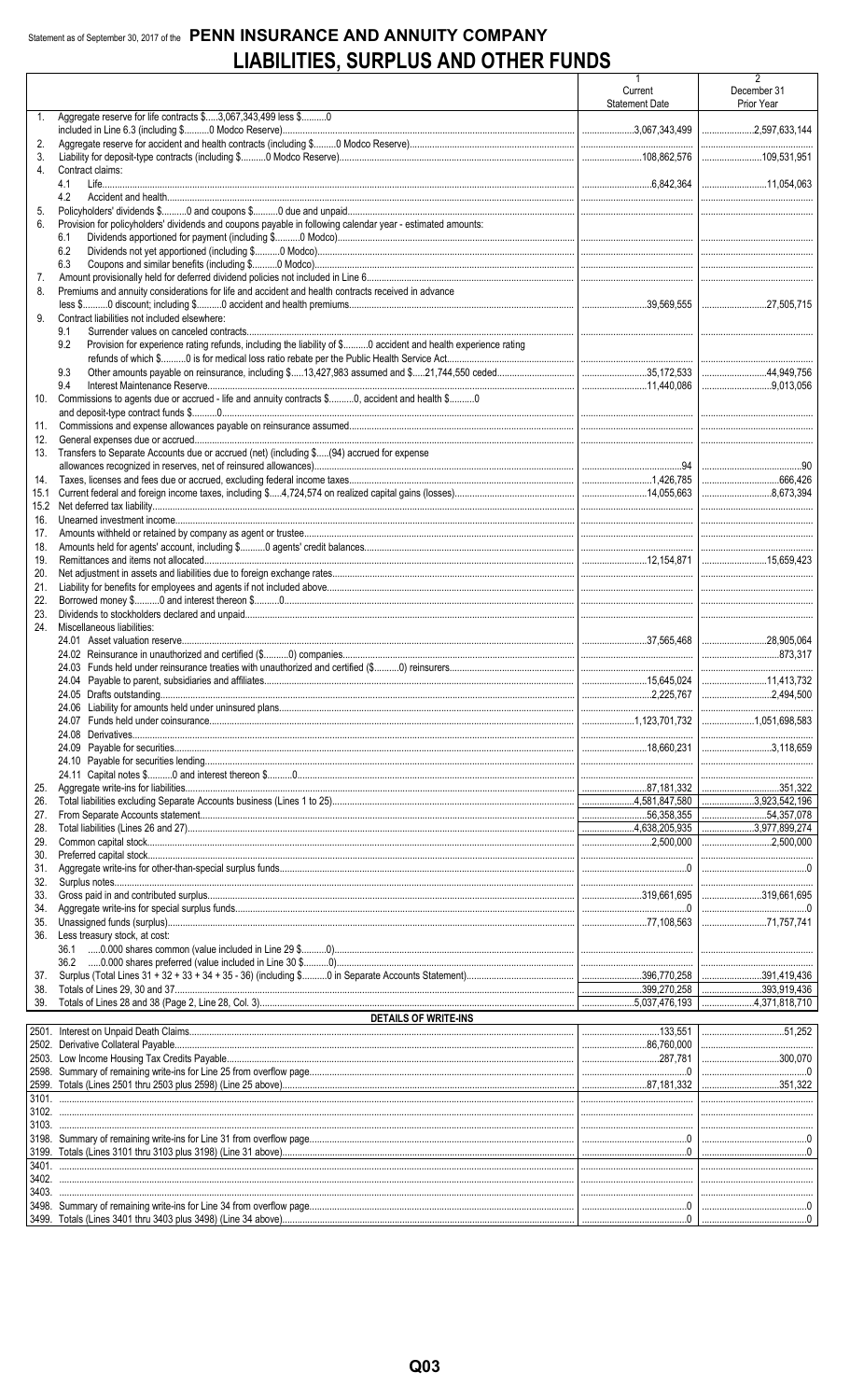# **SUMMARY OF OPERATIONS**

|          |                                                                                                                       | 1<br>Current<br>Year to Date                                 | Prior<br>Year to Date                             | 3<br>Prior Year Ended<br>December 31                                                                                                                                                                                                                                                                                                                                                                                                                            |
|----------|-----------------------------------------------------------------------------------------------------------------------|--------------------------------------------------------------|---------------------------------------------------|-----------------------------------------------------------------------------------------------------------------------------------------------------------------------------------------------------------------------------------------------------------------------------------------------------------------------------------------------------------------------------------------------------------------------------------------------------------------|
| 1.<br>2. |                                                                                                                       | 490,242,636<br>230,732                                       | $\frac{1}{270,586,370}$                           | 427,335,171<br>                                                                                                                                                                                                                                                                                                                                                                                                                                                 |
| 3.       |                                                                                                                       | $\ldots$ 142,285,623                                         | 119,225,086                                       | 163,364,817                                                                                                                                                                                                                                                                                                                                                                                                                                                     |
| 4.<br>5. |                                                                                                                       |                                                              |                                                   |                                                                                                                                                                                                                                                                                                                                                                                                                                                                 |
| 6.       |                                                                                                                       |                                                              | 1.1263.086                                        | $\ldots$ 5.784.721                                                                                                                                                                                                                                                                                                                                                                                                                                              |
| 7.       | 8. Miscellaneous Income:                                                                                              |                                                              |                                                   |                                                                                                                                                                                                                                                                                                                                                                                                                                                                 |
|          | 8.1 Income from fees associated with investment management, administration and contract guarantees                    |                                                              |                                                   |                                                                                                                                                                                                                                                                                                                                                                                                                                                                 |
|          |                                                                                                                       | 596.377<br>                                                  | 585.086<br>                                       | 781,355                                                                                                                                                                                                                                                                                                                                                                                                                                                         |
|          |                                                                                                                       |                                                              | $\ldots$ 32,964,027                               | 72,279,620                                                                                                                                                                                                                                                                                                                                                                                                                                                      |
|          |                                                                                                                       | 789,824,124                                                  | 1.11111426662067                                  |                                                                                                                                                                                                                                                                                                                                                                                                                                                                 |
|          |                                                                                                                       | 28,872,176                                                   | 30,636,398                                        | 45,890,225<br>                                                                                                                                                                                                                                                                                                                                                                                                                                                  |
|          |                                                                                                                       | 9.848.198                                                    |                                                   | 11,745,011                                                                                                                                                                                                                                                                                                                                                                                                                                                      |
|          |                                                                                                                       |                                                              | 384.569                                           | 511.986                                                                                                                                                                                                                                                                                                                                                                                                                                                         |
|          |                                                                                                                       | 77.819.456                                                   | 51,585,745                                        | 114                                                                                                                                                                                                                                                                                                                                                                                                                                                             |
|          |                                                                                                                       |                                                              |                                                   |                                                                                                                                                                                                                                                                                                                                                                                                                                                                 |
|          |                                                                                                                       | 1,858,710<br>172,969                                         | 1,419,616                                         | 2,121,936<br>216.435                                                                                                                                                                                                                                                                                                                                                                                                                                            |
|          |                                                                                                                       | 469,710,355                                                  | 202,652,086                                       | 348,963,949                                                                                                                                                                                                                                                                                                                                                                                                                                                     |
|          |                                                                                                                       | 588.676.654<br>31,452,830                                    | 296,158,050                                       | 481,481,656<br>21,824,314<br>.                                                                                                                                                                                                                                                                                                                                                                                                                                  |
|          |                                                                                                                       | 35,015,856                                                   | 58,712,405                                        | 75,295,056                                                                                                                                                                                                                                                                                                                                                                                                                                                      |
|          |                                                                                                                       |                                                              |                                                   | 37,061,016                                                                                                                                                                                                                                                                                                                                                                                                                                                      |
|          |                                                                                                                       |                                                              | $\ldots$ 3,934,130<br>                            | 6,089,769                                                                                                                                                                                                                                                                                                                                                                                                                                                       |
|          |                                                                                                                       |                                                              |                                                   |                                                                                                                                                                                                                                                                                                                                                                                                                                                                 |
|          |                                                                                                                       | 43,084,946<br>763,893,742                                    | 38,624,706<br>.<br>1.1111422725289                | .51,834,817<br>668,621,525                                                                                                                                                                                                                                                                                                                                                                                                                                      |
|          | 29. Net gain from operations before dividends to policyholders and federal income taxes (Line 9 minus Line 28)        | 25,930,382                                                   | 3,936,778                                         | (989, 239)<br>.                                                                                                                                                                                                                                                                                                                                                                                                                                                 |
|          |                                                                                                                       |                                                              |                                                   |                                                                                                                                                                                                                                                                                                                                                                                                                                                                 |
|          | 31. Net gain from operations after dividends to policyholders and before federal income taxes (Line 29 minus Line 30) | 25,930,382<br>24,032,178                                     | $\overline{3,936,778}$<br>$\ldots$ 2,669,443      | (989, 239)<br>.<br>3,044,383                                                                                                                                                                                                                                                                                                                                                                                                                                    |
|          | 33. Net gain from operations after dividends to policyholders and federal income taxes and before realized            |                                                              |                                                   |                                                                                                                                                                                                                                                                                                                                                                                                                                                                 |
|          | 34. Net realized capital gains (losses) (excluding gains (losses) transferred to the IMR) less capital gains          | 1,898,204                                                    |                                                   | (4,033,622)                                                                                                                                                                                                                                                                                                                                                                                                                                                     |
|          |                                                                                                                       | $\ldots$ 2,244,126                                           | 1.1.1.1.1.1.449,431                               | (157,086)<br>.                                                                                                                                                                                                                                                                                                                                                                                                                                                  |
|          |                                                                                                                       | 4.142.330                                                    | 1.716.766                                         |                                                                                                                                                                                                                                                                                                                                                                                                                                                                 |
|          | <b>CAPITAL AND SURPLUS ACCOUNT</b>                                                                                    |                                                              |                                                   |                                                                                                                                                                                                                                                                                                                                                                                                                                                                 |
|          | 37. Net income (Line 35).                                                                                             | 4,142,330                                                    | $\ldots$ 393,919,436   363,062,750  <br>1,716,766 | 363.062.750<br>(4, 190, 708)                                                                                                                                                                                                                                                                                                                                                                                                                                    |
|          |                                                                                                                       |                                                              |                                                   |                                                                                                                                                                                                                                                                                                                                                                                                                                                                 |
|          |                                                                                                                       |                                                              |                                                   | $\ldots$ 8,291,952                                                                                                                                                                                                                                                                                                                                                                                                                                              |
|          |                                                                                                                       | $\vert$ (24,721,411) $\vert$ (2,903,196) $\vert$ (8,408,437) |                                                   |                                                                                                                                                                                                                                                                                                                                                                                                                                                                 |
|          |                                                                                                                       |                                                              |                                                   |                                                                                                                                                                                                                                                                                                                                                                                                                                                                 |
|          |                                                                                                                       |                                                              |                                                   |                                                                                                                                                                                                                                                                                                                                                                                                                                                                 |
|          |                                                                                                                       |                                                              |                                                   |                                                                                                                                                                                                                                                                                                                                                                                                                                                                 |
|          |                                                                                                                       |                                                              |                                                   |                                                                                                                                                                                                                                                                                                                                                                                                                                                                 |
|          |                                                                                                                       |                                                              |                                                   |                                                                                                                                                                                                                                                                                                                                                                                                                                                                 |
|          |                                                                                                                       |                                                              |                                                   |                                                                                                                                                                                                                                                                                                                                                                                                                                                                 |
|          | 50. Capital changes:                                                                                                  |                                                              |                                                   |                                                                                                                                                                                                                                                                                                                                                                                                                                                                 |
|          |                                                                                                                       |                                                              |                                                   |                                                                                                                                                                                                                                                                                                                                                                                                                                                                 |
|          | 51. Surplus adjustment:                                                                                               |                                                              |                                                   |                                                                                                                                                                                                                                                                                                                                                                                                                                                                 |
|          |                                                                                                                       |                                                              |                                                   |                                                                                                                                                                                                                                                                                                                                                                                                                                                                 |
|          |                                                                                                                       |                                                              |                                                   |                                                                                                                                                                                                                                                                                                                                                                                                                                                                 |
|          |                                                                                                                       |                                                              |                                                   |                                                                                                                                                                                                                                                                                                                                                                                                                                                                 |
|          |                                                                                                                       |                                                              |                                                   |                                                                                                                                                                                                                                                                                                                                                                                                                                                                 |
|          |                                                                                                                       |                                                              |                                                   |                                                                                                                                                                                                                                                                                                                                                                                                                                                                 |
|          |                                                                                                                       |                                                              | 399,270,258   365,971,838                         | $\overline{\ldots}$ 393,919,436                                                                                                                                                                                                                                                                                                                                                                                                                                 |
|          | <b>DETAILS OF WRITE-INS</b>                                                                                           |                                                              |                                                   |                                                                                                                                                                                                                                                                                                                                                                                                                                                                 |
|          | 08.301.<br>08.302.                                                                                                    |                                                              |                                                   | 37,883,944<br>$8$                                                                                                                                                                                                                                                                                                                                                                                                                                               |
|          | 08.303.                                                                                                               | 28,435,384   25,562,916                                      |                                                   | 34,395,669                                                                                                                                                                                                                                                                                                                                                                                                                                                      |
|          | 08.398.                                                                                                               |                                                              |                                                   |                                                                                                                                                                                                                                                                                                                                                                                                                                                                 |
|          | 08.399.<br>2701.                                                                                                      |                                                              |                                                   | $\ldots$ 72,279,620<br>                                                                                                                                                                                                                                                                                                                                                                                                                                         |
|          | 2702.                                                                                                                 | $1.768,964$ $1.768,964$ $1.00000000000000000000$             |                                                   | 50,231,597                                                                                                                                                                                                                                                                                                                                                                                                                                                      |
|          | 2703.<br>2798.                                                                                                        |                                                              |                                                   |                                                                                                                                                                                                                                                                                                                                                                                                                                                                 |
|          | 2799.                                                                                                                 |                                                              |                                                   |                                                                                                                                                                                                                                                                                                                                                                                                                                                                 |
|          | 5301.                                                                                                                 |                                                              |                                                   |                                                                                                                                                                                                                                                                                                                                                                                                                                                                 |
|          | 5302.<br>5303.                                                                                                        |                                                              |                                                   |                                                                                                                                                                                                                                                                                                                                                                                                                                                                 |
|          | 5398.                                                                                                                 |                                                              |                                                   |                                                                                                                                                                                                                                                                                                                                                                                                                                                                 |
|          | 5399.                                                                                                                 |                                                              |                                                   | $\begin{array}{l} \rule{0.2cm}{0.15mm} \ldots \end{array} \qquad \begin{array}{ll} \rule{0.2cm}{0.15mm} \ldots \end{array} \qquad \begin{array}{ll} \rule{0.2cm}{0.15mm} \ldots \end{array} \qquad \begin{array}{ll} \rule{0.2cm}{0.15mm} \ldots \end{array} \qquad \begin{array}{ll} \rule{0.2cm}{0.15mm} \ldots \end{array} \qquad \begin{array}{ll} \rule{0.2cm}{0.15mm} \ldots \end{array} \qquad \begin{array}{ll} \rule{0.2cm}{0.15mm} \ldots \end{array$ |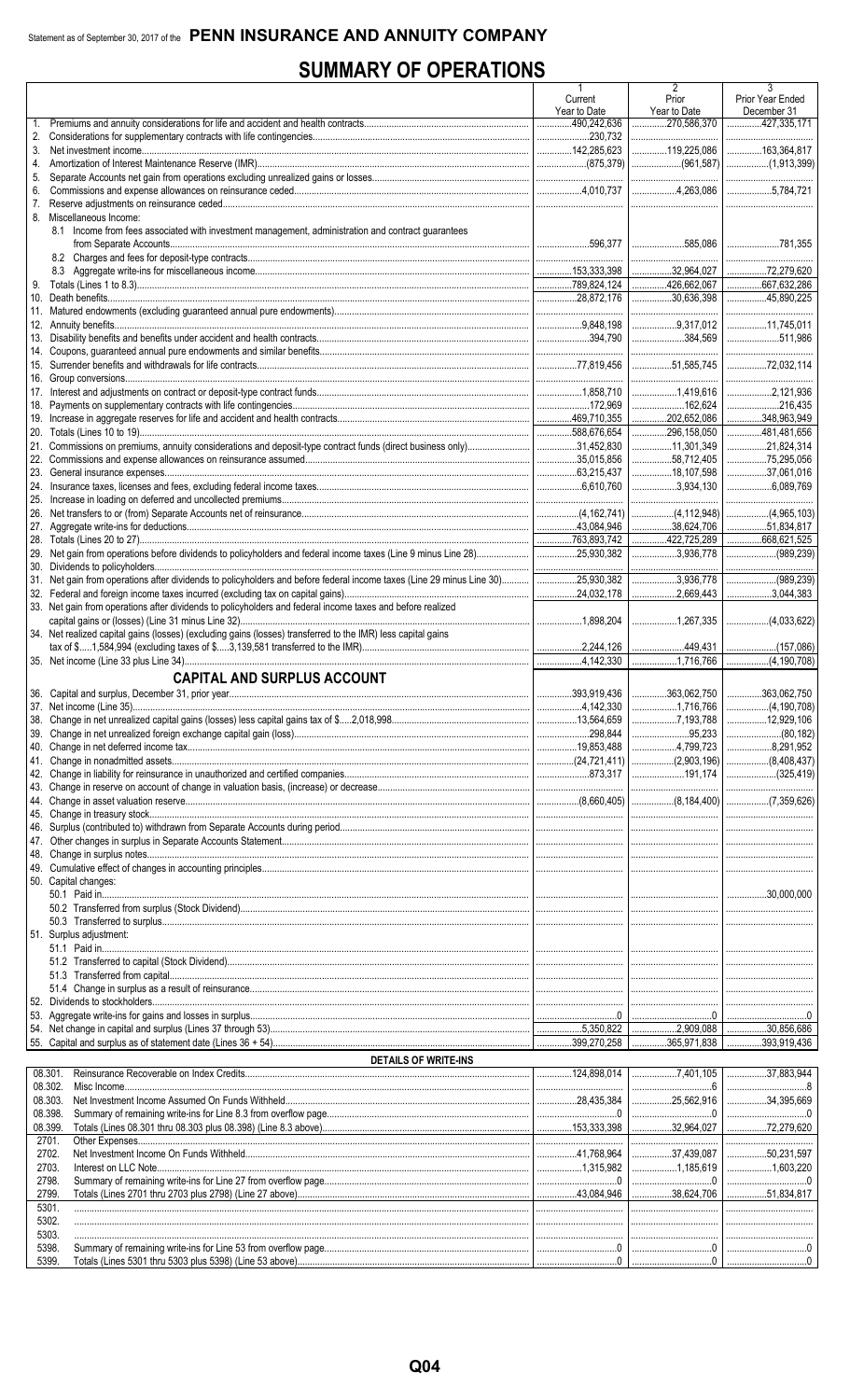|         |                                                                                               | $\overline{1}$<br><b>Current Year</b> | $\overline{2}$<br>Prior Year                 | $\overline{3}$<br>Prior Year Ended |
|---------|-----------------------------------------------------------------------------------------------|---------------------------------------|----------------------------------------------|------------------------------------|
|         | <b>CASH FROM OPERATIONS</b>                                                                   | to Date                               | To Date                                      | December 31                        |
| 1.      |                                                                                               | 503,096,156                           | 275,209,268                                  | 1.129,363,877                      |
| 2.      |                                                                                               | 156,249,845                           | $\ldots$ 127.561.357                         | 171,319,860                        |
| 3.      |                                                                                               | 152,800,683                           |                                              |                                    |
| 4.      |                                                                                               | 812,146,684                           |                                              | 675,034,545                        |
| 5.      |                                                                                               | 170,678,405                           | 127.627.792                                  | 208,613,695                        |
| 6.      |                                                                                               |                                       |                                              |                                    |
| 7.      |                                                                                               |                                       | 117,606,609   177,725,734                    |                                    |
| 8.      |                                                                                               |                                       |                                              |                                    |
| 9.      |                                                                                               |                                       | $\ldots$ 3,703,127                           |                                    |
| 10.     |                                                                                               |                                       | 244,832,850                                  | 380,116,170                        |
| 11.     |                                                                                               | 544,995,945                           |                                              |                                    |
|         | <b>CASH FROM INVESTMENTS</b>                                                                  |                                       |                                              |                                    |
| 12.     | Proceeds from investments sold, matured or repaid:                                            |                                       |                                              |                                    |
|         |                                                                                               | 201,626,291                           |                                              |                                    |
|         |                                                                                               | 65,644,326                            | 27,801,547                                   |                                    |
|         | 12.3                                                                                          |                                       |                                              |                                    |
|         | 12.4                                                                                          |                                       |                                              |                                    |
|         | 12.5                                                                                          |                                       | 1.1.1.1.1.4.831.750                          |                                    |
|         | 12.6                                                                                          |                                       |                                              | 9.239                              |
|         | 12.7                                                                                          | 15,541,572                            |                                              |                                    |
|         | 12.8                                                                                          |                                       | $\ldots$ 209,212,608 329,156,156             |                                    |
| 13.     | Cost of investments acquired (long-term only):                                                |                                       |                                              |                                    |
|         |                                                                                               |                                       | $\ldots$ 667,824,624 418,178,979 650,470,635 |                                    |
|         |                                                                                               | 110,845,353                           |                                              |                                    |
|         | 13.3                                                                                          |                                       |                                              |                                    |
|         | 13.4                                                                                          |                                       |                                              |                                    |
|         | 13.5                                                                                          | 30,958,680                            | 14,227,188                                   | 23,058,478                         |
|         | 13.6                                                                                          |                                       |                                              |                                    |
|         | 13.7                                                                                          | 873,733,914                           | $\ldots$ 508,688,419   751,389,077           |                                    |
| 14.     |                                                                                               | 26,203,247                            |                                              |                                    |
|         |                                                                                               |                                       |                                              |                                    |
|         | <b>CASH FROM FINANCING AND MISCELLANEOUS SOURCES</b>                                          |                                       |                                              |                                    |
| 16.     | Cash provided (applied):                                                                      |                                       |                                              |                                    |
|         |                                                                                               |                                       |                                              |                                    |
|         |                                                                                               |                                       |                                              |                                    |
|         | 16.3                                                                                          |                                       |                                              |                                    |
|         | 16.4                                                                                          |                                       |                                              |                                    |
|         | 16.5                                                                                          |                                       |                                              |                                    |
|         | 16.6                                                                                          |                                       | 42,948,351   66,174,628                      |                                    |
| 17.     |                                                                                               |                                       |                                              |                                    |
|         | RECONCILIATION OF CASH, CASH EQUIVALENTS AND SHORT-TERM INVESTMENTS                           |                                       |                                              |                                    |
|         |                                                                                               |                                       |                                              |                                    |
| 18.     |                                                                                               |                                       |                                              |                                    |
| 19.     | Cash, cash equivalents and short-term investments:                                            |                                       |                                              |                                    |
|         |                                                                                               |                                       | 43,369,733                                   | 31,781,198                         |
|         |                                                                                               | 66,931,278                            | .                                            | .82,419,898<br>.                   |
|         | Note: Supplemental disclosures of cash flow information for non-cash transactions:<br>20.0001 |                                       |                                              | (1,926,675)<br>.                   |
|         | 20.0002                                                                                       |                                       | (1,420,426)  <br>.                           | (4,595,225)                        |
|         | 20.0003                                                                                       |                                       |                                              |                                    |
| 20.0004 | 20.0005                                                                                       |                                       |                                              |                                    |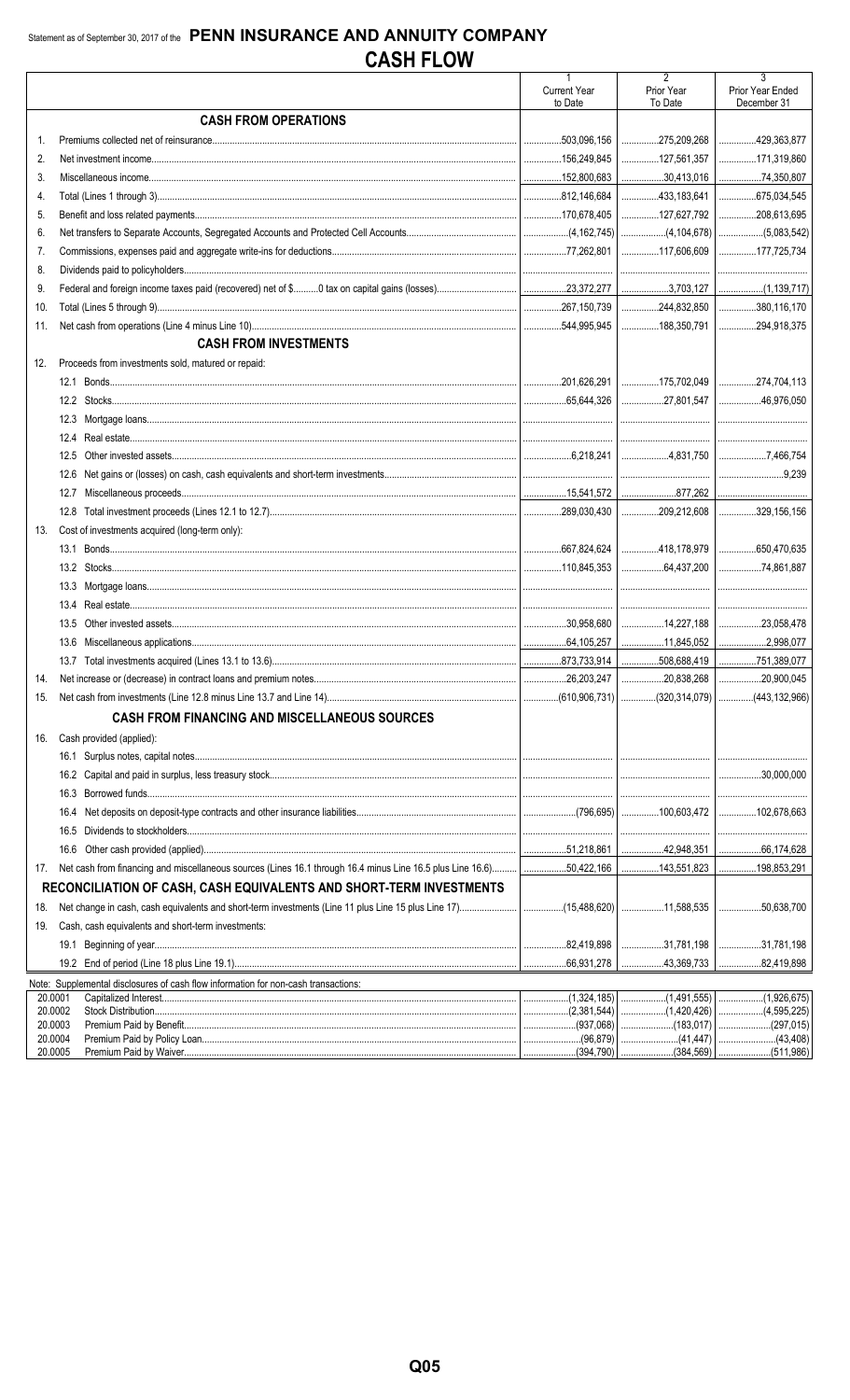# DIRECT PREMIUMS AND DEPOSIT-TYPE CONTRACTS

|     |                     | $\mathfrak{p}$ | 3                 |
|-----|---------------------|----------------|-------------------|
|     | <b>Current Year</b> | Prior Year     | Prior Year        |
|     | To Date             | To Date        | Ended December 31 |
|     |                     |                |                   |
| 2.  |                     |                |                   |
|     |                     |                |                   |
|     |                     |                |                   |
|     |                     |                |                   |
|     |                     |                |                   |
|     |                     |                |                   |
| 8.  |                     |                |                   |
|     |                     |                |                   |
| 10. |                     |                |                   |
|     |                     |                |                   |
|     |                     |                |                   |
| 13. |                     |                |                   |

| DETAILS OF WRITE-INS |   |  |
|----------------------|---|--|
|                      |   |  |
|                      |   |  |
|                      |   |  |
|                      |   |  |
|                      | . |  |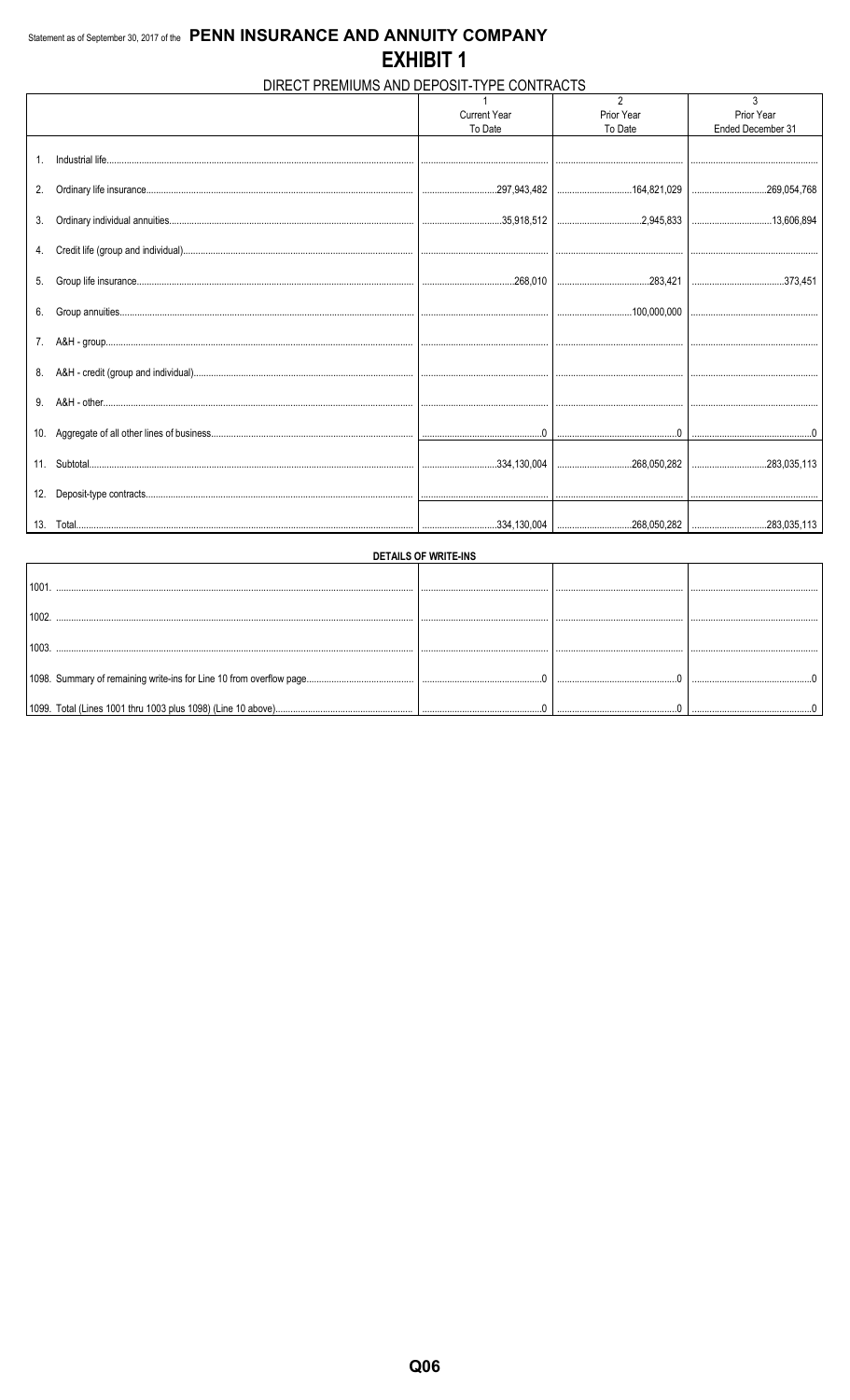### **Note 1 – Summary of Significant Accounting Policies and Going Concern**

#### A. Accounting Practices

The accompanying financial statements of The Penn Insurance and Annuity Company ("the Company") have been prepared in conformity with statutory accounting practices (SAP) prescribed or permitted by the Insurance Department of the State of Delaware. Insurance companies domiciled in Delaware are required to prepare their statutory financial statements in accordance with the National Association of Insurance Commissioners' *Accounting Practices and Procedures* manual, subject to any deviations prescribed or permitted by the Delaware Insurance Commissioner.

A reconciliation of the Company's net income and capital and surplus between NAIC SAP and practices prescribed and permitted by the State of Delaware is shown below:

|     |                                                                                    | SSAP#      | F/S Page   | F/S Line # |    | 2017           | 2016          |
|-----|------------------------------------------------------------------------------------|------------|------------|------------|----|----------------|---------------|
|     | <b>INET INCOME</b>                                                                 |            |            |            |    |                |               |
| (1) | PENN INSURANCE AND ANNUITY COMPANY state basis<br>(Page 4, Line 35, Columns 1 & 2) | <b>XXX</b> | XXX        | <b>XXX</b> |    | 4,142,330 \$   | (4, 190, 708) |
| (2) | State Prescribed Practice that is an increase/(decrease) from NAIC<br><b>SAP</b>   |            |            |            |    |                |               |
| (3) | State Permitted Practice that is an increase/(decrease) from NAIC<br><b>SAP</b>    |            |            |            |    |                |               |
| (4) | NAIC SAP $(1 – 2 – 3 = 4)$                                                         | <b>XXX</b> | <b>XXX</b> | <b>XXX</b> | \$ | 4,142,330 \$   | (4, 190, 708) |
|     | <b>ISURPLUS</b>                                                                    |            |            |            |    |                |               |
| (5) | PENN INSURANCE AND ANNUITY COMPANY state basis<br>(Page 3, line 38, Columns 1 & 2) | <b>XXX</b> | <b>XXX</b> | <b>XXX</b> | S  | 399,270,258    | 393,919,436   |
| (6) | State Prescribed Practice that is an increase/(decrease) from NAIC<br><b>SAP</b>   |            |            |            |    |                |               |
|     |                                                                                    |            |            |            |    |                |               |
| (7) | State Permitted Practice that is an increase/(decrease) from NAIC<br><b>SAP</b>    |            |            |            |    |                |               |
|     |                                                                                    |            |            |            |    |                |               |
| (8) | NAIC SAP $(5 - 6 - 7 = 8)$                                                         | <b>XXX</b> | XXX        | <b>XXX</b> | \$ | 399,270,258 \$ | 393.919.436   |

#### B. Use of Estimates in the Preparation of the Financial Statement

The preparation of financial statements requires management to make estimates and assumptions that impact the reported amounts of assets and liabilities, the disclosure of contingent assets and liabilities as of the date of the financial statements, and the reported amounts of revenues and expenses during the reporting periods. Those estimates are inherently subject to change and actual results could differ from those estimates. Included among the material reported amounts and disclosures that require extensive use of estimates are:

- Carrying value of certain invested assets
- Liabilities for reserves and funds for the payment of insurance and annuity benefits
- Accounting for income taxes and valuation of deferred income tax assets and liabilities and unrecognized tax benefits
- Litigation and other contingencies

#### C. Accounting Policy

Premiums on products with life contingencies are recognized as revenue over the premium payment period of the related policies. Annuity premium on policies with life contingencies are recognized as revenue as they are received. Both premium and annuity considerations are recorded net of reinsurance premiums. Commissions and other costs related to issuance of new policies, and policy maintenance and settlement costs are charged to current operations when incurred. Surrender fee charges on certain life and annuity products are recorded as a reduction of benefits and expenses. Benefit payments are reported net of the amounts received from reinsurers.

In addition, the Company uses the following accounting policies:

(1) Short-term investments, which are carried at amortized cost and approximate fair value, consist primarily of money market funds and investments purchased with maturities of greater than three months and less than or equal to 12 months.

(2) Bonds with a NAIC designation of 1 to 5 are valued at amortized cost. All other bonds are valued at the lower of cost or market. Fair value is determined using an external pricing service or management's pricing model.

For fixed income securities that do not have a fixed schedule of payments, including asset-backed and mortgage-backed securities, the effect on amortization or accretion is revalued quarterly based on the current estimated cash flows, using the retrospective method, except for favorable changes in expected cash flows for structured securities where the possibility of non-interest loss is other than remote. In these cases, income is recognized on the prospective method over the remaining life of the securities. Under the retrospective method, the recalculated effective yield equates the present value of the actual and anticipated cash flows, including new prepayment assumptions, to the original cost of the investment. Prepayment assumptions are based on borrower constraints and economic incentives such as original term, age, and coupon of the loan as affected by the interest rate environment. The current carrying value is then increased or decreased to the amount that would have resulted had the revised yield been applied since inception, and investment income is correspondingly decreased or increased. Cash flow assumptions for structured securities are obtained from broker dealer survey values or internal estimates. These assumptions are consistent with the current interest rate and economic environment.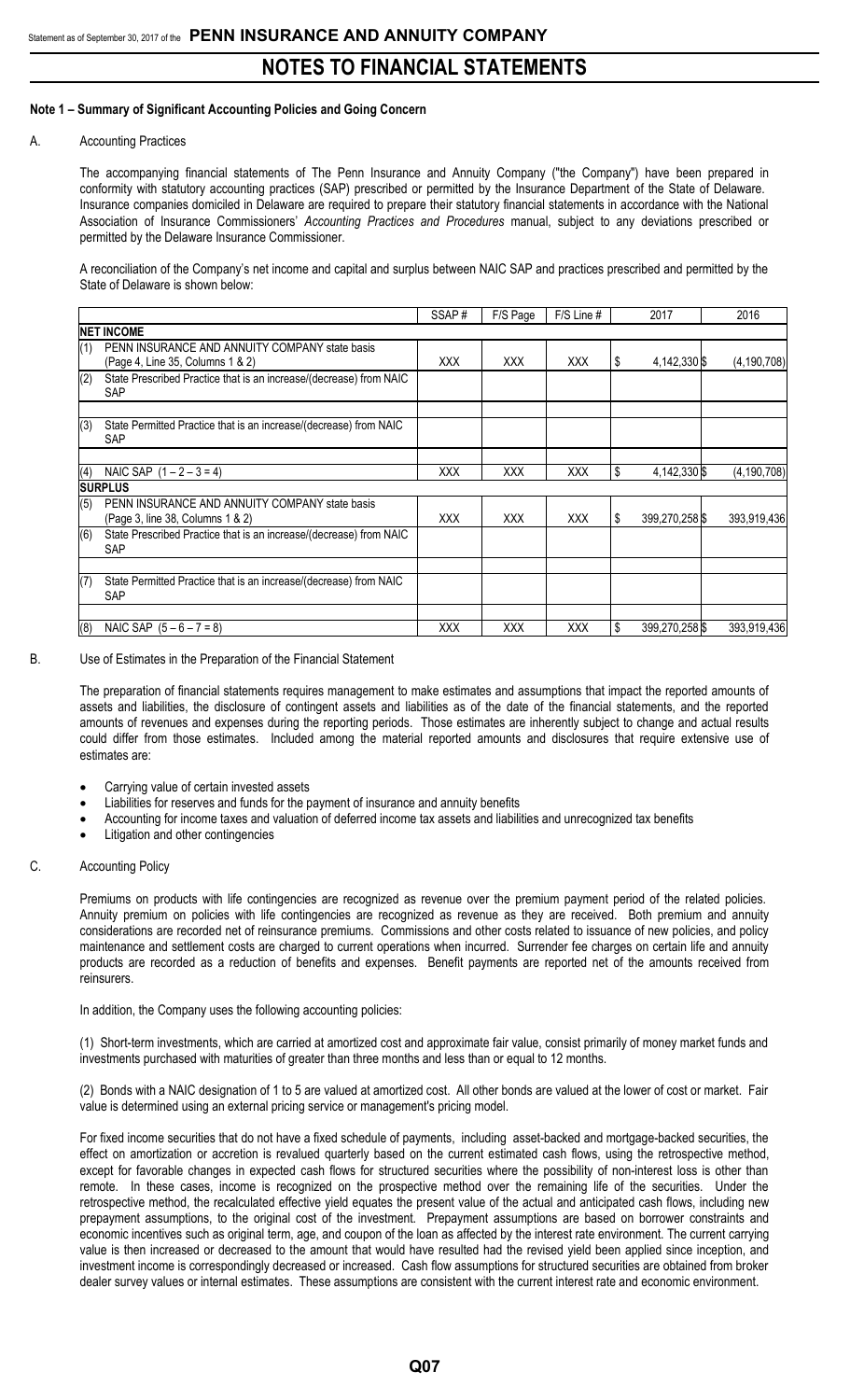The carrying values of fixed income, preferred and common stocks are written down when a decline is considered to be other-than-temporary. The Company considers an impairment to be other than temporary ("OTTI") if: (a) the Company's intent is to sell, (b) the Company will more likely than not be required to sell, (c) the Company does not have the intent and ability to hold the security for a period of time sufficient to recover the amortized cost basis, or (d) the Company does not expect to recover the entire amortized cost basis. The Company conducts a periodic management review of all securities with a market to book ratio below 80%, or otherwise designated by management. The Company also considers other qualitative and quantitative factors in determining the existence of other-than-temporary impairments including, but not limited to, unrealized loss trend analysis and significant short-term changes in value, default rates, delinquency rates, percentage of nonperforming loans, prepayments, and severities. If the impairment is other-than-temporary, the non-interest loss portion of the impairment is recorded through realized losses and the interest related portion of the loss would be disclosed in the notes to the financial statements.

The non-interest portion is determined based on the Company's "best estimate" of future cash flows discounted to a present value using the appropriate yield. The difference between the present value of the best estimate of cash flows and the amortized cost is the non-interest loss. The remaining difference between the amortized cost and the fair value is the interest loss.

(3) Common Stock of the Company's insurance affiliate, PIA Reinsurance Company of Delaware I ("PIA Re I") is fully nonadmitted on the Statement of Admitted Assets, Liabilities, and Surplus. Dividends are recognized in net investment income on the ex-dividend date. Changes in the carrying value are recognized in unrealized gains or losses in surplus. The investment in capital stock of the Federal Home Loan Bank of Pittsburgh (FHLB-PGH) is carried at par, which approximates fair value.

(4) Preferred stocks with a NAIC designation of 1 to 3 are valued at amortized cost. All other preferred stocks are valued at the lower of cost or market. Fair value is determined using an external pricing service or management's pricing model

(5) The Company has no investments in mortgage loans.

(6) Loan-backed securities are stated at either amortized cost or the lower of amortized cost or market. For loan and asset-backed securities of high credit quality, the impact of changes in expected cash flows are recognized on the retrospective adjustment method. For structured securities where the possibility of credit loss is other than remote, the impact of favorable changes in expected cash flows are recognized on the prospective method over the remaining life of the securities.

(7) Investments in subsidiaries are accounted for using the equity method. The Company's investments in Independence Square Properties LLC ("ISP") and Dresher Run I, LLC ("Dresher Run"), to the extent of the audited equity, are admitted assets, while the Company's investment in PIA Re I is a nonadmitted asset.

#### Additionally, the Company owns 100% of PIA Re I.

(8) Alternative Assets consist of limited partnerships. The Company accounts for the value of its investments at their underlying GAAP equity. Dividends and income distributions from limited partnerships are recorded in investment income. Undistributed earnings are included in unrealized gains and losses and are reflected in surplus, net of deferred taxes. Distributions that are recorded as a return of capital reduce the carrying value of the limited partnership investment. Due to the timing of the valuation data received from the general partner, these investments are reported in accordance with the most recent valuations received which are primarily on a one quarter lag. Investments in low income housing tax credits ("LIHTC") are included in Other Invested Assets and are accounted for under the cost method. The delayed equity contributions for these investments are unconditional and legally binding and, therefore, have been recognized as a liability. LIHTC investments are reviewed for OTTI, which is accounted for as a realized loss.

(9) All derivatives are carried at fair value except those designated as hedge accounting. Derivatives used in hedging transactions that meet the criteria of a highly effective hedge are reported at cost or in a manner that is consistent with the assets hedged. Derivatives with a positive fair value are reported in other invested assets. Derivatives with a negative fair value are reported in other liabilities**.**

- (10) Not applicable
- (11) Not applicable
- (12) The Company has not modified its capitalization policy from the prior period.
- (13) Not applicable
- D. Going Concern

Not applicable

#### **Note 2 – Accounting Changes and Corrections of Errors**

No significant changes

## **Note 3 – Business Combinations and Goodwill**

No significant change.

### **Note 4 – Discontinued Operations**

The Company did not have any discontinued operations through September 30, 2017.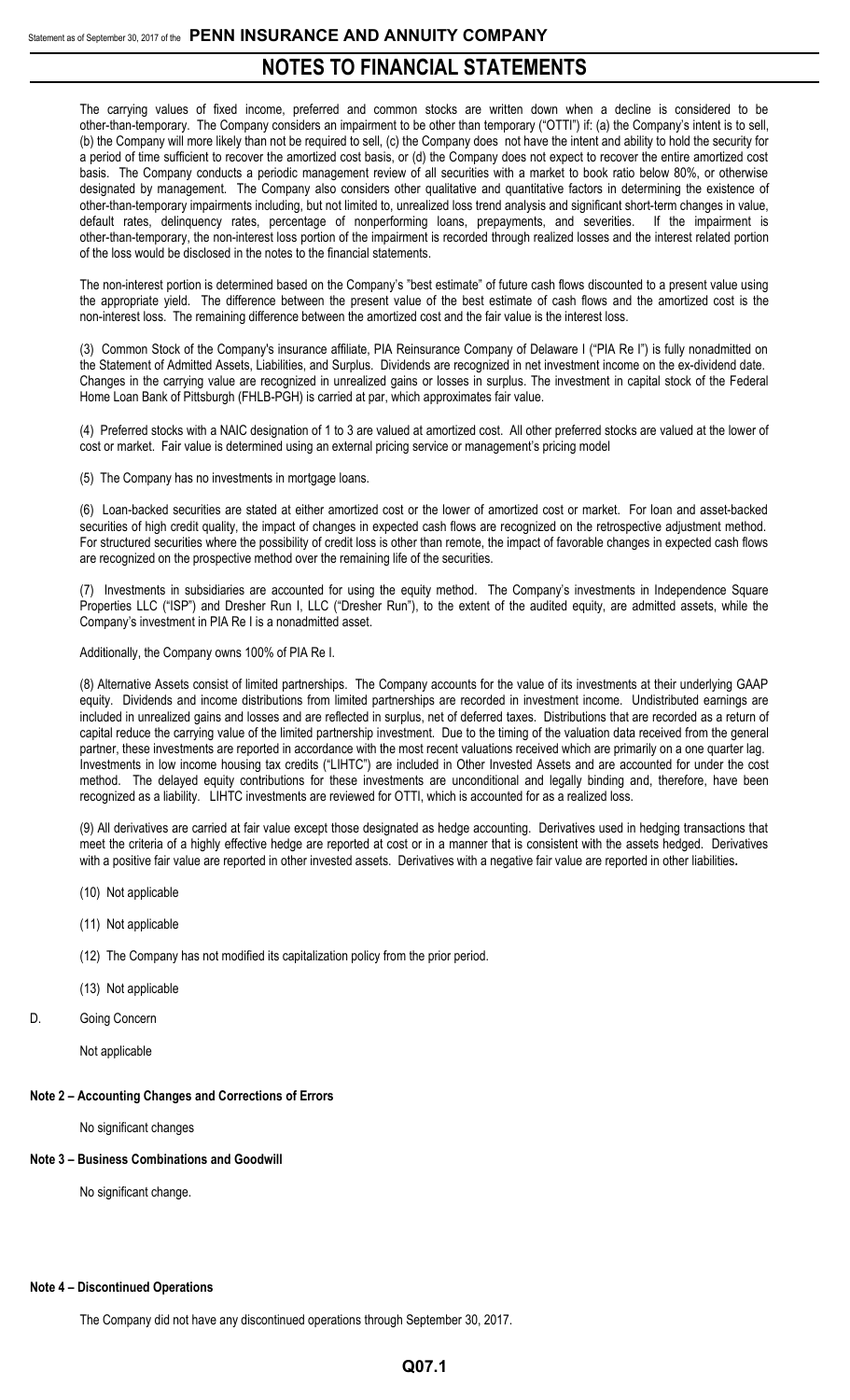#### **Note 5 – Investments**

- D. Loan-Backed Securities
	- (1) Prepayment assumptions are obtained from broker dealer survey values or internal estimates.
	- (2) There were no other than temporary impairments recognized on loan-backed securities for the period ended September 30, 2017.
	- (3) Recognized OTTI securities

There were no securities through September 30, 2017 in which the Company recognized the non-interest portion of other than temporary impairments.

(4) All impaired securities (fair value is less than cost or amortized cost) for which an other-than-temporary impairment has not been recognized in earnings as a realized loss (including securities with a recognized other-than-temporary impairment for non-interest related declines when a non-recognized interest related impairment remains):

| la. | The aggregate amount of unrealized losses:                             | Less than 12 Months | 2.156.000   |
|-----|------------------------------------------------------------------------|---------------------|-------------|
|     |                                                                        | 12 Months or Longer | 5.168.000   |
| b.  | The aggregate related fair value of securities with unrealized losses: | Less than 12 Months | 178.285.000 |
|     |                                                                        | 12 Months or Longer | 84.847.000  |

- (5) The Company also considers other qualitative and quantitative factors in determining the existence of other-than-temporary impairments including, but not limited to, unrealized loss trend analysis and significant short-term changes in value. If the impairment is other-than-temporary, the non-interest loss portion of the impairment is recorded through realized losses and the interest related portion of the loss would be disclosed in the notes to the financial statements.
- E. Repurchase Agreements and/or Securities Lending Transactions

The Company did not have any repurchase agreements as of September 30, 2017.

Working Capital Finance Investments

The Company did not have any Working Capital Finance Investments at September 30, 2017.

J. Offsetting and Netting of Assets and Liabilities

The Company did not have any assets or liabilities that are offset and reported net in accordance with a valid right to offset as of September 30, 2017.

#### **Note 6 – Joint Ventures, Partnerships and Limited Liability Companies**

No significant changes

#### **Note 7 – Investment Income**

No significant changes

### **Note 8 – Derivative Instruments**

Starting in 2017, the Company began purchasing equity options in the form of call spreads that qualify for hedge accounting. These have been designated as cash flow hedges of cash flows related to the annual return of the S&P 500 Index. These call spreads are used to hedge the increase in liability associated with indexed credits on IUL policies. As these are derivatives in a highly effective hedge, they are carried at cost in a manner consistent with the firm commitment being hedged. At termination, a realized gain amount, net of the cost basis, is recognized within benefits paid to policyholders and beneficiaries on the Statements of Operations, consistent with the change in liability associated with the account value. In the event that the hedge fails to qualify as being highly effective at any of the accounting measurement points, the hedge will be considered ineffective and the derivative will be marked to market and the associated change will be recognized as unrealized gain/(loss). At the time of exercise or expiration of the derivative, the associated realized gain or loss will flow through net investment gain/(loss) on the income statement.

#### **Note 9 – Income Taxes**

No significant changes

#### **Note 10 – Information Concerning Parent, Subsidiaries, Affiliates and Other Related Parties**

No significant changes

## **Note 11 – Debt**

- B. FHLB (Federal Home Loan Bank) Agreements
	- (1) In December 2015, the Company became a member of the Federal Home Loan Bank of Pittsburgh ("FHLB-PGH"), which provides access to collateralized advances, collateralized funding agreements, and other FHLB-PGH products. Collateralized advances from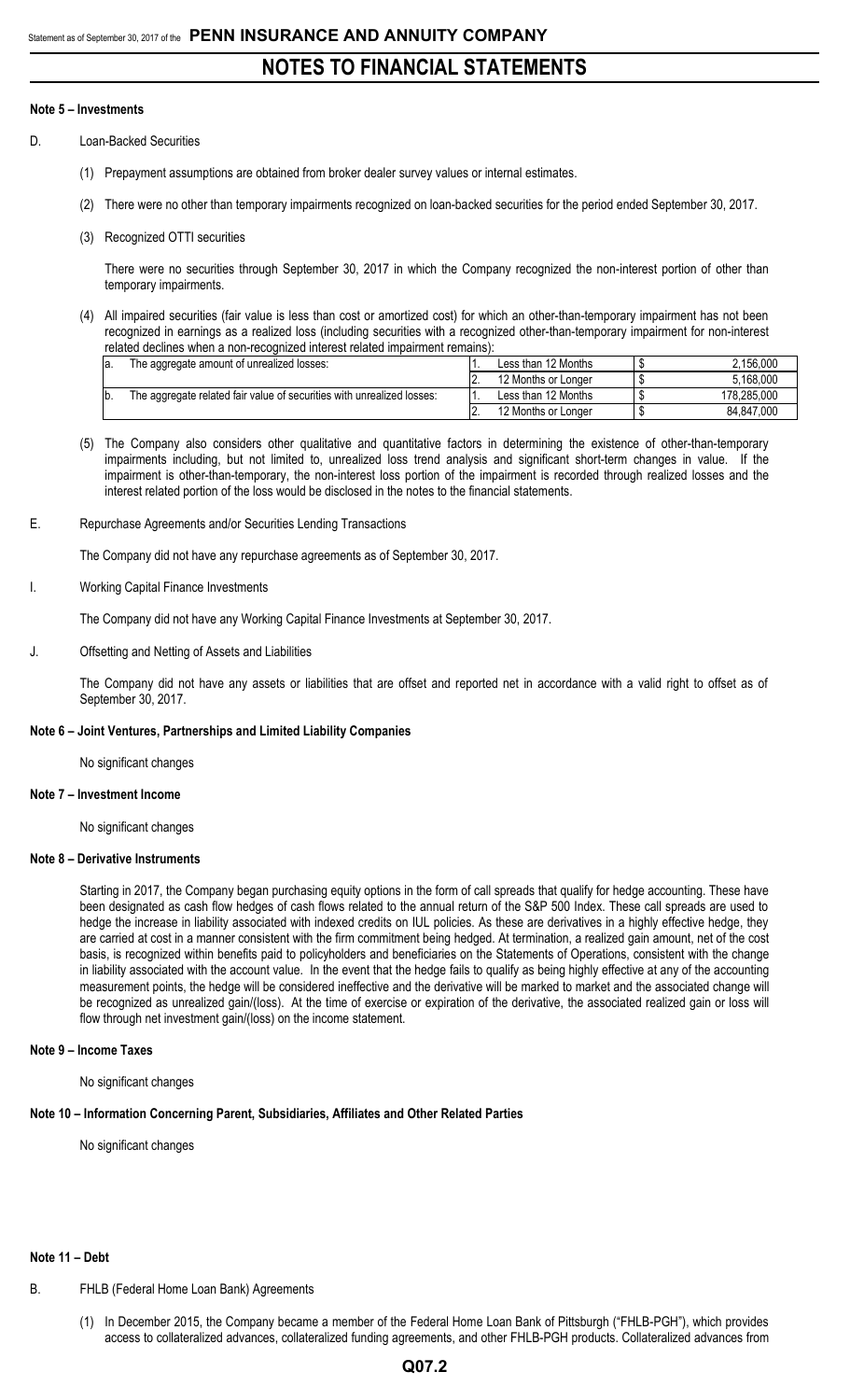the FHLB-PGH are classified in "Borrowed money." Collateralized funding agreements issued to the FHLB-PGH are classified as liabilities for deposit-type funds and are recorded within "Reserves and funds for payment of insurance and annuity benefits." These funding agreements have priority claim status above debt holders of the Company.

The Company's membership in FHLB-PGH requires the ownership of member stock, and borrowings from FHLB-PGH require the purchase of FHLB-PGH activity based stock in an amount equal to 4% of the outstanding borrowings. All FHLB-PGH stock purchased by the Company is classified as restricted general account investments within "Common stock - unaffiliated." The Company's borrowing capacity is determined by the lesser of the assets available to be pledged as collateral to FHLB-PGH or 10% of the Company's prior period admitted general account assets. The fair value of the qualifying assets pledged as collateral by the Company must be maintained at certain specified levels of the borrowed amount, which can vary, depending on the nature of the assets pledged. The Company's agreement allows for the substitution of assets and the advances are pre-payable. Current borrowings are subject to prepayment penalties.

### (2) FHLB Capital Stock

- a. Aggregate Totals
	- 1. Current Period

|     |                                           | Total       | General    | Separate   |  |
|-----|-------------------------------------------|-------------|------------|------------|--|
|     |                                           | $2 + 3$     | Account    | Accounts   |  |
| (a) | Membership Stock - Class A                |             |            |            |  |
| (b) | Membership Stock - Class B                | 446,000     | 446,000    |            |  |
| (c) | <b>Activity Stock</b>                     | 4,000,000   | 4,000,000  |            |  |
| (d) | <b>Excess Stock</b>                       |             |            |            |  |
| (e) | Aggregate Total (a+b+c+d)                 | 4,446,000   | 4,446,000  | ß.         |  |
| (f) | Actual or estimated borrowing capacity as |             |            |            |  |
|     | determined by the insurer                 | 396,389,000 | <b>XXX</b> | <b>XXX</b> |  |
|     |                                           |             |            |            |  |

## 2. Prior Year

|     | 1101 1 <del>c</del> ar                    |             |            |            |
|-----|-------------------------------------------|-------------|------------|------------|
|     |                                           |             |            |            |
|     |                                           | Total       | General    | Separate   |
|     |                                           | $2 + 3$     | Account    | Accounts   |
| (a) | Membership Stock - Class A                |             |            |            |
| (b) | Membership Stock - Class B                | 322,700     | 322,700    |            |
| (c) | <b>Activity Stock</b>                     | 4,000,000   | 4,000,000  |            |
| (d) | <b>Excess Stock</b>                       |             |            |            |
| (e) | Aggregate Total (a+b+c+d)                 | 4,322,700   | 4,322,700  |            |
| (f) | Actual or estimated borrowing capacity as |             |            |            |
|     | determined by the insurer                 | 272,189,000 | <b>XXX</b> | <b>XXX</b> |

#### b. Membership Stock (Class A and B) Eligible for Redemption

|              |                |                  | Eligible for<br>Redemption |  |                    |  |                |  |              |
|--------------|----------------|------------------|----------------------------|--|--------------------|--|----------------|--|--------------|
|              |                |                  |                            |  |                    |  |                |  |              |
|              | Current Period |                  |                            |  |                    |  |                |  |              |
| Membership   | Total          | Not Eligible for | Less than                  |  | 6 Months to Less I |  | l to Less Than |  |              |
| <b>Stock</b> | $(2+3+4+5+6)$  | Redemption       | 6 Months                   |  | Than 1 Year        |  | 3 Years        |  | 3 to 5 Years |
| Class A      |                |                  |                            |  |                    |  |                |  |              |
| Class B      | 446,000        |                  |                            |  |                    |  |                |  | 446,000      |

#### (3) Collateral Pledged to FHLB

## a. Amount Pledged as of Reporting Date

|                                                              |             |                | Aggregate Total |
|--------------------------------------------------------------|-------------|----------------|-----------------|
|                                                              | Fair Value  | Carrying Value | Borrowing       |
| Current Period Total General and Separate Accounts Total \\$ |             |                |                 |
| Collateral Pledged (Lines 2+3)                               | 124,174,000 | 107,951,000    | 100,000,000     |
| Current Period General Account                               |             |                |                 |
| <b>Total Collateral Pledged</b>                              | 124,174,000 | 107,951,000    | 100,000,000     |
| Current Period Separate Accounts                             |             |                |                 |
| <b>Total Collateral Pledged</b>                              |             |                |                 |
| Prior Year Total General and Separate Accounts               |             |                |                 |
| <b>Total Collateral Pledged</b>                              |             |                |                 |

#### b. Maximum Amount Pledged During Reporting Period

|                                                            |             |                | Amount of Borrowed at<br>Time of Maximum |
|------------------------------------------------------------|-------------|----------------|------------------------------------------|
|                                                            | Fair Value  | Carrying Value | Collateral                               |
| Current Period Total General and Separate Accounts Total S |             |                |                                          |
| Collateral Pledged (Lines 2+3)                             | 124.174.000 | 107.951.000    | 100.000.000                              |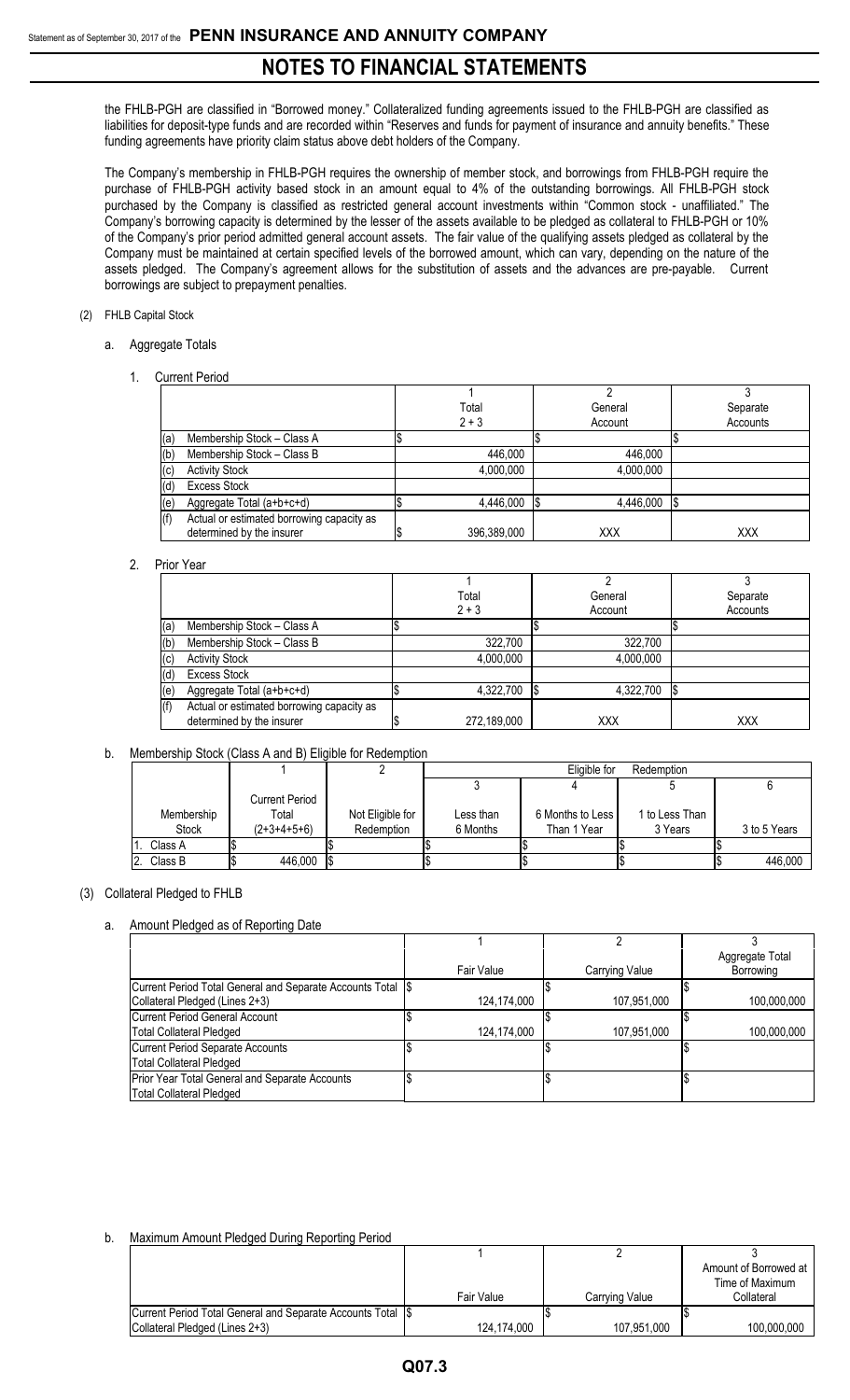|                                                |             |                | Amount of Borrowed at |
|------------------------------------------------|-------------|----------------|-----------------------|
|                                                |             |                | Time of Maximum       |
|                                                | Fair Value  | Carrying Value | Collateral            |
| Current Period General Account                 |             |                |                       |
| <b>Total Collateral Pledged</b>                | 124,174,000 | 107,951,000    | 100.000.000           |
| Current Period Separate Accounts               |             |                |                       |
| <b>Total Collateral Pledged</b>                |             |                |                       |
| Prior Year Total General and Separate Accounts |             |                |                       |
| <b>Total Collateral Pledged</b>                | 123,523,000 | 102,975,000    | 100,000,000           |

# (4) Borrowing from FHLB

### a. Amount as of the Reporting Date

1. Current Period

|     |                              | Total       | General     | Separate | <b>Funding Agreements</b> |
|-----|------------------------------|-------------|-------------|----------|---------------------------|
|     |                              | $2 + 3$     | Account     | Accounts | Reserves Established      |
| (a) | Debt                         |             |             |          | <b>XXX</b>                |
| (b) | <b>Funding Agreements</b>    | 100,000,000 | 100,000,000 |          |                           |
| (c) | Other                        |             |             |          | XXX                       |
| (d) | Aggregate Total (a+b+c)   \$ | 100,000,000 | 100,000,000 |          |                           |

#### 2. Prior Year

|      |                              | Total       | General            | Separate | <b>Funding Agreements</b> |
|------|------------------------------|-------------|--------------------|----------|---------------------------|
|      |                              | $2 + 3$     | Account            | Accounts | Reserves Established      |
| l (a | Debt                         |             |                    |          | <b>XXX</b>                |
| (b)  | <b>Funding Agreements</b>    | 100,000,000 | 100.000.000        |          |                           |
| (c)  | Other                        |             |                    |          | XXX                       |
| (d)  | Aggregate Total (a+b+c)   \$ | 100,000,000 | 100,000,000<br>1\$ |          |                           |

# b. Maximum Amount During Reporting Period (Current Period)

|     |                               | Total       | General     | Separate |
|-----|-------------------------------|-------------|-------------|----------|
|     |                               | $2 + 3$     | Account     | Accounts |
| ١1. | Debt                          |             |             |          |
| 2.  | <b>Funding Agreements</b>     | 100,000,000 | 100,000,000 |          |
| 13. | Other                         |             |             |          |
| 4.  | Aggregate Total (Lines 1+2+3) | 100,000,000 | 100,000,000 |          |

#### c. FHLB – Prepayment Obligations

|               |                           | Does the Company have        |
|---------------|---------------------------|------------------------------|
|               |                           | Prepayment Obligations under |
|               |                           | the Following Arrangements   |
|               |                           | (YES/NO)                     |
|               | Debt                      |                              |
| <sup>2.</sup> | <b>Funding Agreements</b> | NΩ                           |
| <sup>3.</sup> | )ther                     |                              |

### **Note 12 – Retirement Plans, Deferred Compensation, Postemployment Benefits and Compensated Absences and Other Postretirement Benefit Plans**

The Company does not have such plans.

#### **Note 13 – Capital and Surplus, Dividend Restrictions and Quasi-Reorganizations**

No significant changes

#### **Note 14 – Liabilities, Contingencies and Assessments**

#### A. Contingent Commitments

The Company is not aware of any actions or allegations that should reasonably give rise to a material adverse impact to the Company's financial position or liquidity, the outcome of litigation cannot be foreseen with certainty.

### **Note 15 – Leases**

The Company had no lease obligations as of September 30, 2017.

# **Note 16 – Information about Financial Instruments with Off-Balance Sheet Risk and Financial Instruments with Concentrations of Credit Risk**

No significant changes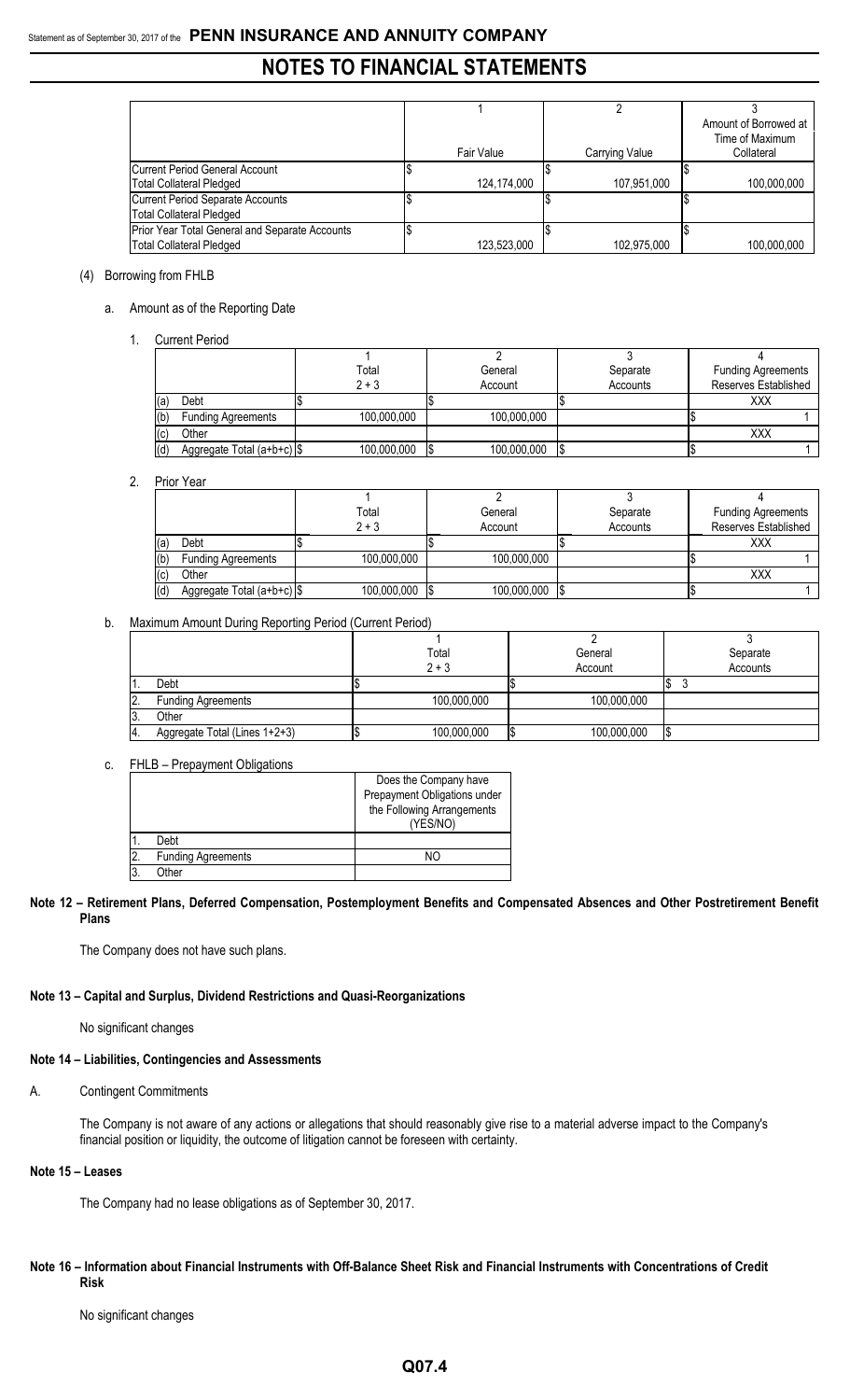#### **Note 17 – Sale, Transfer and Servicing of Financial Assets and Extinguishments of Liabilities**

B. Transfer and Servicing of Financial Assets

There have been no transfer or servicing of financial assets through September 30, 2017.

- C. Wash Sales
	- (1) In the course of the Company's asset management, securities are sold and reacquired within 30 days of the sale date to enhance the Company's yield on its investment portfolio.
	- (2) The Company did not sell any NAIC designation 3 or below, or unrated of securities during the period ended September 30, 2017 and reacquired within 30 days of the sale date.

## **Note 18 – Gain or Loss to the Reporting Entity from Uninsured Plans and the Portion of Partially Insured Plans**

Not applicable

#### **Note 19 – Direct Premium Written/Produced by Managing General Agents/Third Party Administrators**

The Company does not have managing general agents or third party administrators that write premium.

#### **Note 20 – Fair Value Measurements**

Fair value is defined as the price that would be received to sell an asset or paid to transfer a liability in an orderly transaction between market participants at the measurement date. Fair value measurement is based on assumptions market participants would make in pricing an asset or liability. Inputs to valuation techniques to measure fair value are prioritized by establishing a three-level fair value hierarchy. The fair value hierarchy gives the highest priority to quoted prices in active markets and the lowest priority to prices derived from unobservable inputs. An asset or liability's classification within the fair value hierarchy is based on the lowest level of significant input to its fair value measurement. The Company has categorized its assets and liabilities into the three-level fair value hierarchy based upon the priority of the inputs. The following summarizes the types of assets and liabilities included within the three-level hierarchy.

- Level 1 Fair value is based on unadjusted quoted market prices in active markets for identical assets or liabilities that are accessible at the measurement date. These generally provide the most reliable evidence and are used to measure fair value whenever available. Active markets are defined as having the following for the measured asset/liability: i) many transactions, ii) current prices, iii) price quotes not varying substantially among market makers, iv) narrow bid/ask spreads and v) most information publicly available. Prices are obtained from readily available sources for market transactions involving identical assets and liabilities.
- Level 2 Fair value is based on significant inputs, other than quoted prices included in Level 1, that are observable for the asset or liability, either directly or indirectly, for substantially the full term of the asset or liability through corroboration with observable market data. Prices for assets classified as Level 2 are primarily provided by an independent pricing service using observable inputs. In circumstances where prices from pricing services are reviewed for reasonability but cannot be corroborated to observable market data as noted above, these security values are recorded in Level 3 in our fair value hierarchy.
- Level 3 Fair value is based on significant inputs that are unobservable for the asset or liability. These inputs reflect the Company's assumptions about the assumptions market participants would use in pricing the asset or liability. These are typically less liquid fixed maturity securities with very limited trading activity. Prices are determined using valuation methodologies such as option pricing models, discounted cash flow models, market approach and other similar techniques. Prices may be based upon non-binding quotes from brokers or other market makers that are reviewed for reasonableness, based on the Company's understanding of the market but are not further corroborated with other additional observable market information.

The determination of fair value, which for certain assets and liabilities is dependent on the application of estimates and assumptions, can have a significant impact on the Company's results of operations. The following sections describe the valuation methodologies used to determine fair values as well as key estimates and assumptions surrounding certain assets and liabilities, measured at fair value on a recurring basis, that could have a significant impact on the Company's results of operations or involve the use of significant unobservable inputs.

The fair value process is monitored on a quarterly basis by financial and investment professionals who utilize additional subject matter experts as applicable. The purpose is to monitor the Company's asset valuation policies and procedures by ensuring objective and reliable valuation practices and pricing of financial instruments, as well as addressing fair valuation issues, changes to valuation methodologies and pricing sources. To assess the continuing appropriateness of third party pricing service security valuations, the Company regularly monitors the prices and reviews price variance reports. In addition, the Company performs an initial and ongoing review of the third party pricing services methodologies, reviews inputs and assumptions used for a sample of securities on a periodic basis. Pricing challenges are raised on valuations considered not reflective of market and are monitored by the Company.

#### **BONDS**

The fair values of the Company's debt securities are generally based on quoted market prices or prices obtained from independent pricing services. In order to validate reasonability, prices are reviewed by internal investment professionals through comparison with directly observed recent market trades or color or by comparison of significant inputs used by the pricing service to the Company's observations of those inputs in the market. Consistent with the fair value hierarchy described above, securities with quoted market prices or corroborated valuations from pricing services are generally reflected within Level 2. Inputs considered to be standard for valuations by the independent pricing service include: benchmark yields, reported trades, broker/dealer quotes, issuer spreads, two-sided markets,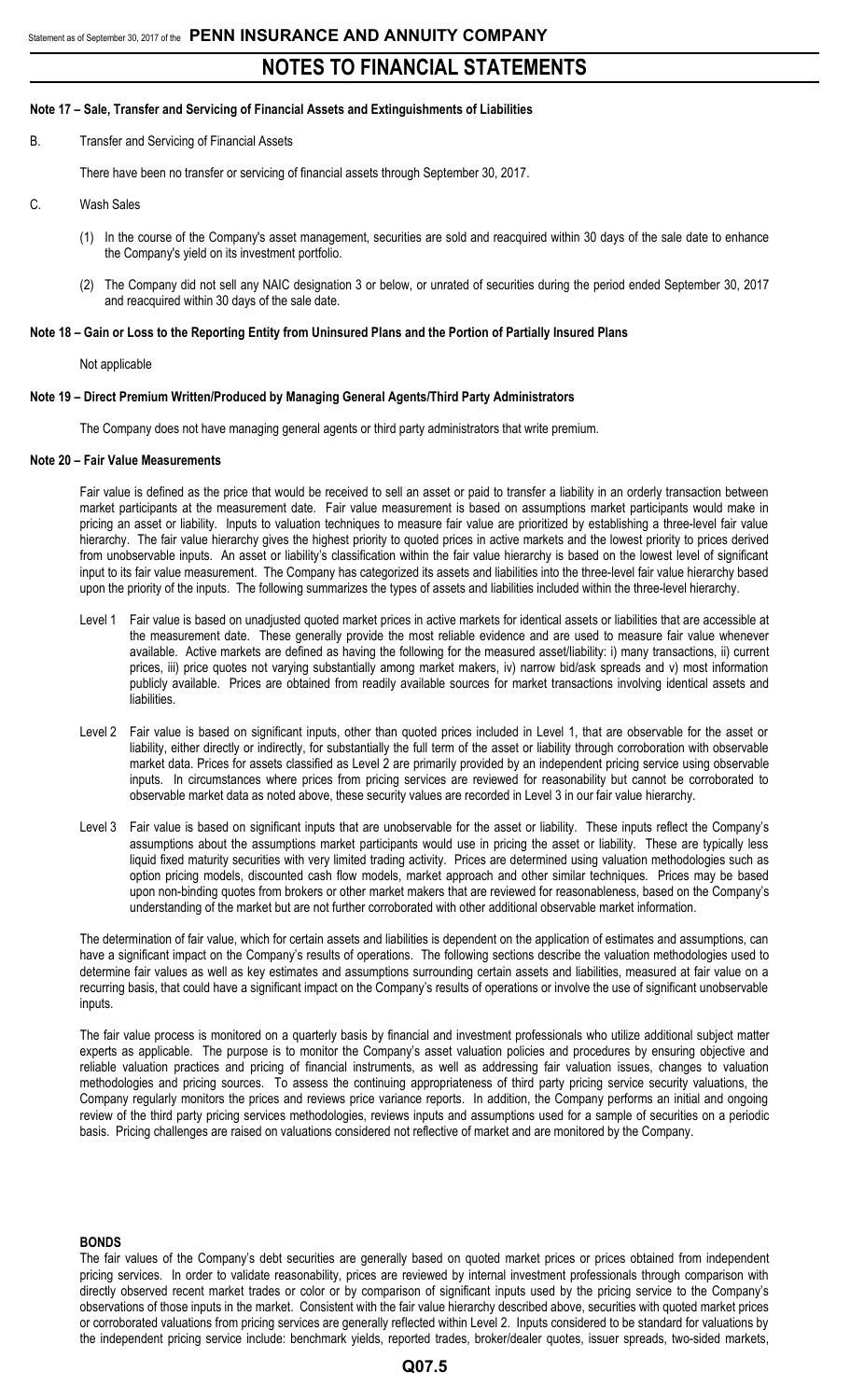benchmark securities, bids, offers, reference data and industry and economic events. In circumstances where prices from pricing services are reviewed for reasonability but cannot be corroborated to observable market data as noted above, these security values are recorded in Level 3 in the Company's fair value hierarchy.

In circumstances where market data such as quoted market prices or vendor pricing is not available, internal estimates based on significant observable inputs are used to determine fair value. This category also includes fixed income securities priced internally. Inputs considered include: public debt, industrial comparables, underlying assets, credit ratings, yield curves, type of deal structure, collateral performance, loan characteristics and various indices, as applicable. Also included in Level 2 are private placement securities. Inputs considered are: public corporate bond spreads, industry sectors, average life, internal ratings, security structure, liquidity spreads, credit spreads and yield curves, as applicable. If the discounted cash flow model incorporates significant unobservable inputs, these securities would be reflected within Level 3 in the Company's fair value hierarchy.

In circumstances where significant observable inputs are not available, estimated fair value is calculated internally by using unobservable inputs. These inputs reflect the Company's assumptions about the inputs market participants would use in pricing the asset, and are therefore included in Level 3 in the Company's fair value hierarchy. Circumstances where observable market data is not available may include events such as market illiquidity and credit events related to the security.

#### **EQUITY SECURITIES**

Equity securities consist principally of investments in common and preferred stock of publicly traded companies. The fair values of most publicly traded equity securities are based on quoted market prices in active markets for identical assets and are classified within Level 1 in the Company's fair value hierarchy.

#### **CASH AND SHORT-TERM INVESTMENTS**

Short-term investments carried at Level 1 consist of money market funds and investments purchased with maturities of greater than three months and less than or equal to 12 months. These are carried at amortized cost and approximate fair value.

#### **SEPARATE ACCOUNT ASSETS**

Separate account assets primarily consist of mutual funds. The fair value of mutual funds is based upon quoted prices in an active market, resulting in classification in Level 1.

## A.

(1) Fair Value Measurements at Reporting Date

|                                       | Level 1       | Level 2        | Level 3        | Total       |
|---------------------------------------|---------------|----------------|----------------|-------------|
| Assets at Fair Value                  |               |                |                |             |
| Commercial Mortgage Backed Securities |               |                | 662,000 \$     | 662,000     |
| Common Stock - Unaffiliated           | 93,785,000 \$ |                | 4,446,000 \$   | 98,231,000  |
| <b>Derivatives</b>                    |               | 9,769,000 \$   |                | 9,769,000   |
| Separate Account Assets               |               |                |                |             |
| Total                                 | 93,785,000 \$ | $9,769,000$ \$ | $5,108,000$ \$ | 108,662,000 |
| Liabilities at Fair Value             |               |                |                |             |
|                                       |               |                |                |             |
| Total                                 |               |                |                |             |

(2) Fair Value Measurements in (Level 3) of the Fair Value Hierarchy

The Company recognizes transfers into Level 3 as of the end of the period in which the circumstances leading to the transfer occurred. The Company recognizes transfers out of Level 3 at the beginning of a period in which the circumstances leading to the transfer occurred.

There were no assets transferred in to Level 3 and 2 assets transferred out of Level 3 due to sales for the period ended September 30, 2017.

The tables below include a rollforward of the Statements of Admitted Assets, Liabilities and Surplus amounts for the period ended September 30, 2017 (including the change in fair value), for financial instruments classified by the Company within Level 3 of the valuation hierarchy.

|                 |            |                |              |           | <b>Total Gains</b> | <b>Total Gains</b> |                  |           |   |               |         |   |            |
|-----------------|------------|----------------|--------------|-----------|--------------------|--------------------|------------------|-----------|---|---------------|---------|---|------------|
|                 | Beginning  |                |              |           | and                | and                |                  |           |   |               |         |   | Ending     |
|                 | Balance at |                |              | Transfers | (Losses)           | (Losses)           |                  |           |   |               |         |   | Balance at |
|                 | current    |                | Transfers    | Out of    | Included in        | Included in        |                  |           |   |               | Settle- |   | current    |
|                 | period     |                | Into Level 3 | Level 3   | Net Income         | Surplus            | <b>Purchases</b> | Issuances |   | Sales         | ments   |   | period     |
| Assets<br>la.   |            |                |              |           |                    |                    |                  |           |   |               |         |   |            |
| Commercial      |            |                |              |           |                    |                    |                  |           |   |               |         |   |            |
| Mortgage Backed |            |                |              |           |                    |                    |                  |           |   |               |         |   |            |
| Securities      |            | 586.000 \$     |              |           |                    | $115,000$ \$<br>Φ  |                  |           |   | $(39,000)$ \$ |         |   | 662,000    |
| Common Stock -  |            |                |              |           |                    |                    |                  |           |   |               |         |   |            |
| Unaffiliated    |            | 4,446,000 \$   |              |           |                    |                    |                  |           |   |               |         | S | 4,446,000  |
| Total           |            | $5.032,000$ \$ |              |           |                    | $115,000$ \$       |                  |           | ÷ | $(39,000)$ \$ |         |   | 5,108,000  |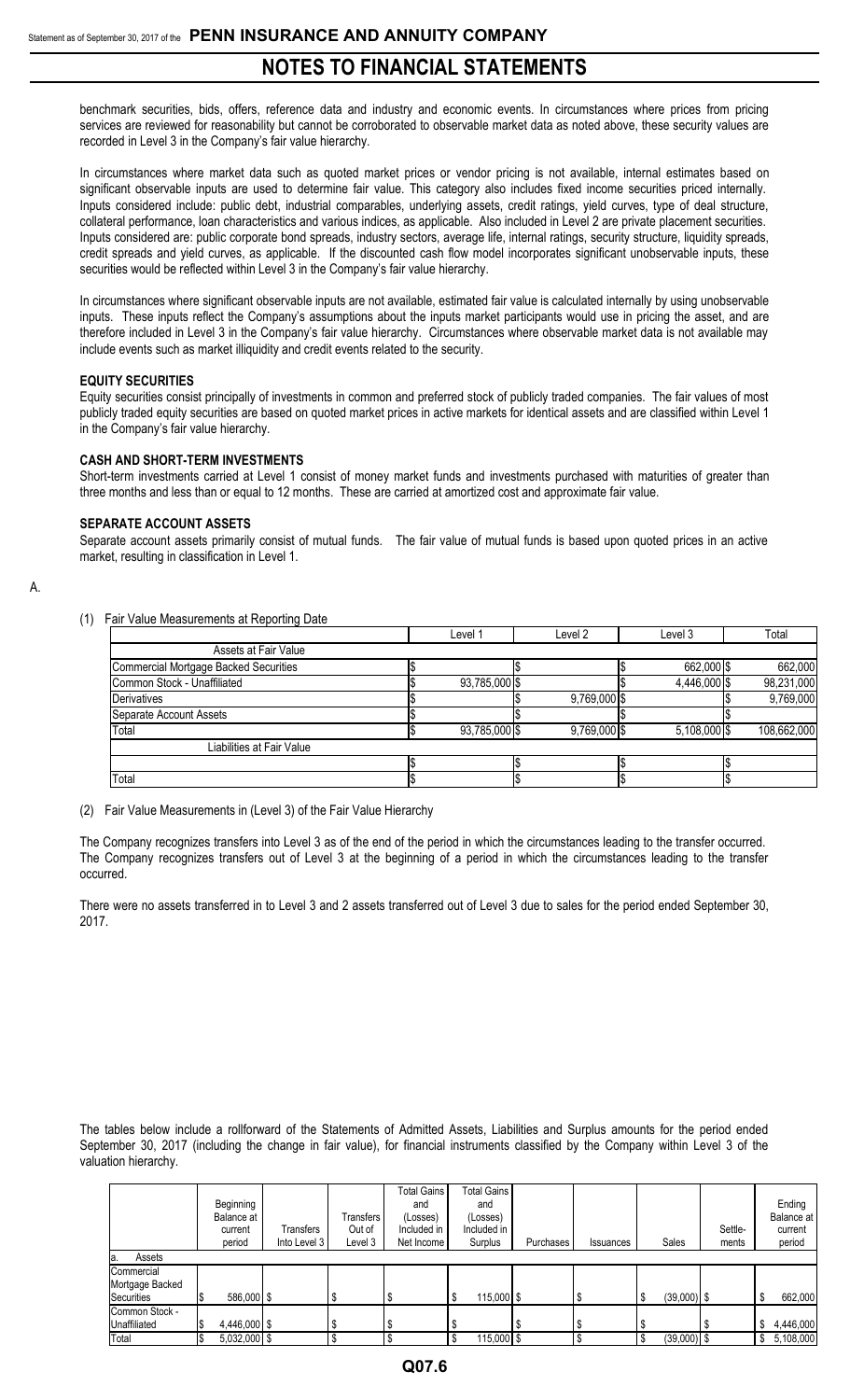|                    | Beginning<br>Balance at<br>current<br>period | Transfers<br>Into Level 3 | Transfers<br>Out of<br>Level 3 | <b>Total Gains</b><br>and<br>(Losses)<br>Included in<br>Net Income | <b>Total Gains</b><br>and<br>(Losses)<br>Included in<br>Surplus | Purchases |           | Sales | Settle-<br>ments | Ending<br>Balance at<br>current<br>period |
|--------------------|----------------------------------------------|---------------------------|--------------------------------|--------------------------------------------------------------------|-----------------------------------------------------------------|-----------|-----------|-------|------------------|-------------------------------------------|
| Liabilities<br>IU. |                                              |                           |                                |                                                                    |                                                                 |           | Issuances |       |                  |                                           |
|                    |                                              |                           |                                |                                                                    |                                                                 |           |           |       |                  |                                           |
| Total              |                                              |                           |                                |                                                                    |                                                                 |           |           |       |                  |                                           |

(3) When a determination is made to classify a financial instrument within level 3, the determination is based upon the significance of the unobservable parameters to the overall fair value measurement. However, level 3 financial instruments typically include, in addition to the unobservable or level 3 components, observable components (that is, components that are actively quoted and can be validated to external sources); accordingly, the gains and losses in the table below include changes in fair value due in part to observable factors that are part of the valuation methodology.

(4) The following summarizes the fair value, valuation techniques and significant unobservable inputs of the Level 3 fair value measurements that were developed as of September 30, 2017:

|                                                 | <b>Fair Value</b> | <b>Valuation Technique</b> | Significant<br><b>Unobservable Inputs</b> | Rate/ Range or<br>/weighted avg. |
|-------------------------------------------------|-------------------|----------------------------|-------------------------------------------|----------------------------------|
| Assets:<br>Investments                          |                   |                            |                                           |                                  |
| Commercial Mortgage Backed<br><b>Securities</b> | \$<br>662.000     | Matrix(1)                  | Not Available                             | N/A                              |
| Common stock, unaffiliated                      | 4.446.000         | Cost(2)                    | Not available                             | N/A                              |
| Total investments                               | 5,108,000         |                            |                                           |                                  |

(1) The Company utilizes comparable transactions in the market as well as other information available in Bloomberg and applies varios spreads.

(2) Fair value approximates carrying value. The par value of the FHLB capital stock is \$100 and is set by the FHLB. The capital stock is issued, redeemed and repurchased at par.

(5) Not applicable

#### B. Not applicable

#### C.

|                                 |     |                  |                        |               |               |                 |    | Not Practicable |
|---------------------------------|-----|------------------|------------------------|---------------|---------------|-----------------|----|-----------------|
|                                 |     | Aggregate Fair   |                        |               |               |                 |    | (Carrying       |
| Type of Financial Instrument    |     | Value            | <b>Admitted Assets</b> | (Level 1)     | (Level 2)     | (Level 3)       |    | Value)          |
| <b>Financial Assets:</b>        |     |                  |                        |               |               |                 |    |                 |
| <b>Bonds</b>                    |     | 3,262,893,000 \$ | 3,053,587,000 \$       | 149,000 \$    | 3,221,652,000 | 41,092,000 \$   |    |                 |
| Redeemable Preferred Stock \\$  |     | 30,906,000 \$    | 29,559,000             | 23,762,000 \$ | 4.702.000     | 2.442.000 \$    |    |                 |
| Common Stock - Unaffiliated  \$ |     | 98.231.000 \$    | 98,231,000 \$          | 93,785,000 \$ |               | 4.446.000 \$    |    |                 |
| Cash and Short-Term             |     |                  |                        |               |               |                 |    |                 |
| Investments                     |     | 66,931,000 \$    | 66,931,000 \$          | 66,931,000 \$ |               |                 | л  |                 |
| <b>Derivatives</b>              |     | 91,398,000 \$    | 64,651,000             |               | 91.398.000    |                 | \$ |                 |
| Separate Account Assets         | S   | 56,358,000 \$    |                        |               |               |                 |    |                 |
| <b>Financial Liabilities</b>    |     |                  |                        |               |               |                 | ዩ  |                 |
| Investment-Type Contracts:      | 1\$ |                  |                        |               |               |                 |    |                 |
| <b>Individual Annuities</b>     |     | 30,259,000 \$    | 25,852,000             |               |               | $30,259,000$ \$ |    |                 |
| Separate Account Liabilities    |     | 56.358.000 \$    |                        |               |               |                 |    |                 |

#### D. Not Practicable to Estimate Fair Value

|                                       |                | Effective            |                      |             |
|---------------------------------------|----------------|----------------------|----------------------|-------------|
| Tvpe of Class or Financial Instrument | Carrying Value | <b>Interest Rate</b> | <b>Maturity Date</b> | Explanation |
|                                       |                |                      |                      |             |

#### **Note 21 – Other Items**

No significant changes

### **Note 22 – Events Subsequent**

The Company has evaluated events subsequent to September 30, 2017, and has determined that there were no significant events requiring recognition in the financial statements and no additional events requiring disclosure in the financial statements.

## **Note 23 – Reinsurance**

No significant changes

#### **Note 24 – Retrospectively Rated Contracts and Contracts Subject to Redetermination**

The Company does not have any retrospectively rated contracts.

## **Note 25 – Change in Incurred Losses and Loss Adjustment Expenses**

Not applicable

#### **Note 26 – Intercompany Pooling Arrangements**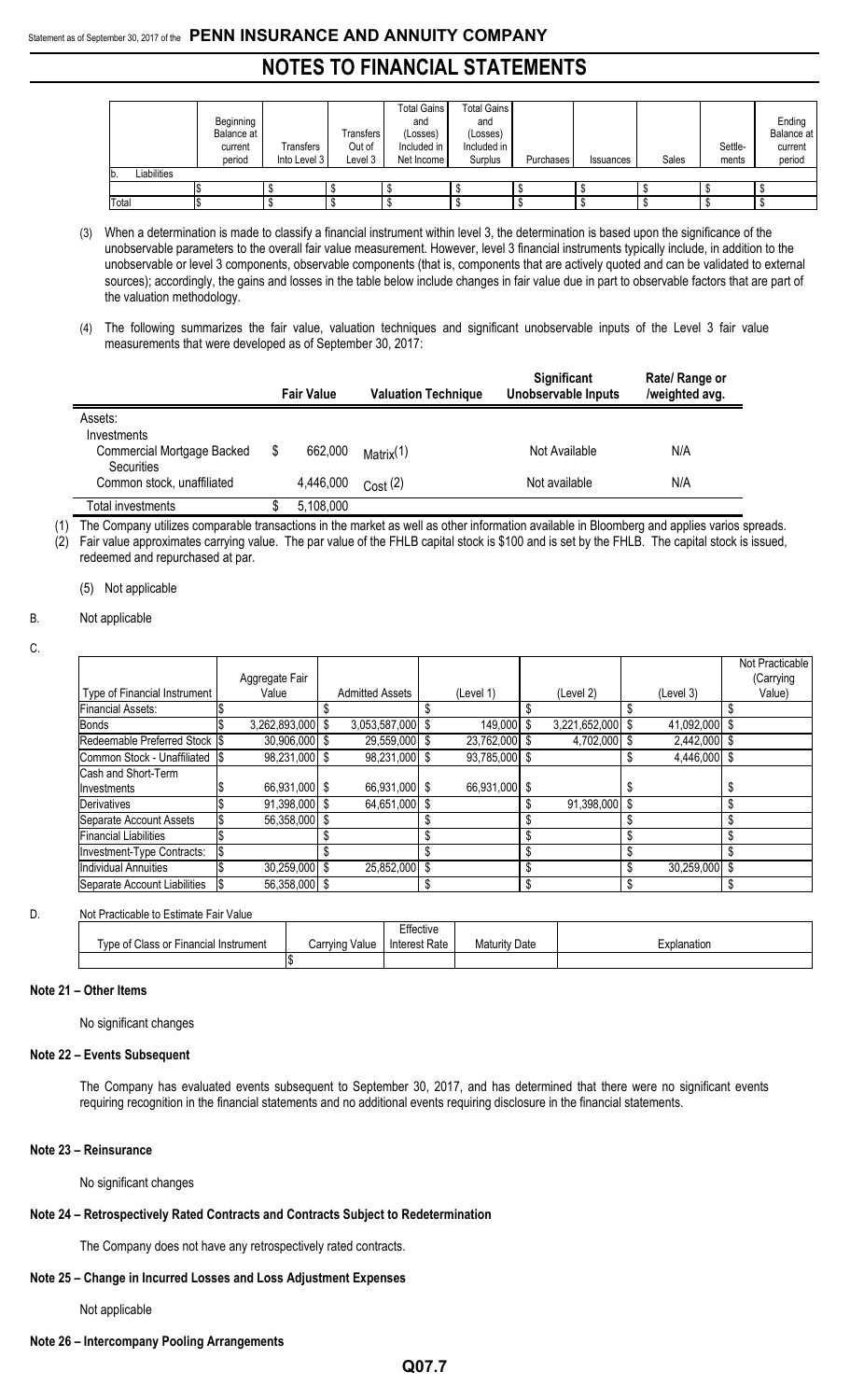The Company is not part of a group of affiliated insurers that utilizes a pooling arrangement.

#### **Note 27 – Structured Settlements**

Not applicable

# **Note 28 – Health Care Receivables**

Not applicable

### **Note 29 – Participating policies**

All policies and contracts issued by the Comapny are non-participating.

## **Note 30 – Premium Deficiency Reserves**

The Company does not have accident and health or property and casualty contracts.

## **Note 31 – Reserves for Life Contracts and Deposit-Type Contracts**

No significant changes

## **Note 32 – Analysis of Annuity Actuarial Reserves and Deposit Liabilities by Withdrawal Characteristics**

No significant changes

# **Note 33 – Premium and Annuity Considerations Deferred and Uncollected**

No significant changes

# **Note 34 – Separate Accounts**

No significant changes

# **Note 35 – Loss/Claim Adjustment Expenses**

Not applicable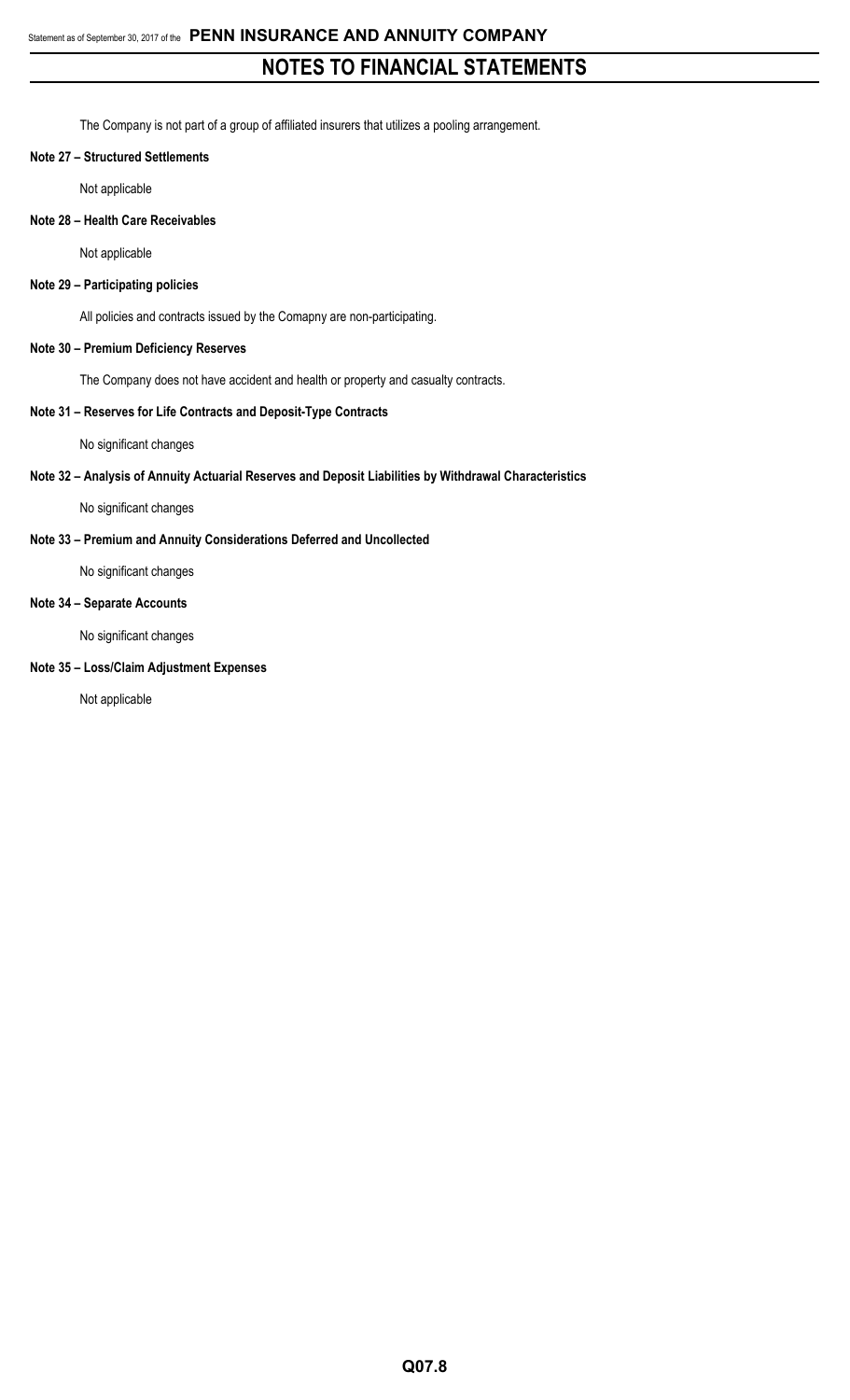# Statement as of September 30, 2017 of the **PENN INSURANCE AND ANNUITY COMPANY GENERAL INTERROGATORIES**

# **PART 1 - COMMON INTERROGATORIES**

# **GENERAL**

| 1.1 | Did the reporting entity experience any material transactions requiring the filing of Disclosure of Material Transactions with the State of Domicile,<br>as required by the Model Act?                                                                                                                                                                                                                                                       |                 |                       | Yes [ 1               |                      | No[X]           |
|-----|----------------------------------------------------------------------------------------------------------------------------------------------------------------------------------------------------------------------------------------------------------------------------------------------------------------------------------------------------------------------------------------------------------------------------------------------|-----------------|-----------------------|-----------------------|----------------------|-----------------|
| 1.2 | If yes, has the report been filed with the domiciliary state?                                                                                                                                                                                                                                                                                                                                                                                |                 |                       | Yes[                  |                      | No [ ]          |
| 2.1 | Has any change been made during the year of this statement in the charter, by-laws, articles of incorporation, or deed of settlement of the<br>reporting entity?                                                                                                                                                                                                                                                                             |                 |                       | Yes $\lceil$ $\rceil$ |                      | No[X]           |
| 2.2 | If yes, date of change:                                                                                                                                                                                                                                                                                                                                                                                                                      |                 |                       |                       |                      |                 |
| 3.1 | Is the reporting entity a member of an Insurance Holding Company System consisting of two or more affiliated persons, one or more of which is an insurer?<br>If yes, complete Schedule Y, Parts 1 and 1A.                                                                                                                                                                                                                                    |                 |                       | Yes[X]                |                      | No [ ]          |
| 3.2 | Have there been any substantial changes in the organizational chart since the prior quarter end?                                                                                                                                                                                                                                                                                                                                             |                 |                       | Yes[X]                |                      | No [ ]          |
| 3.3 | If the response to 3.2 is yes, provide a brief description of those changes.                                                                                                                                                                                                                                                                                                                                                                 |                 |                       |                       |                      |                 |
|     | Effective July 3, 2017, Penn Mutual, parent company of the Holding Company, has included the Penn Mutual Asset Management Multi-Series Fund<br>(Master), LLC - Series B fund as an affiliate by virtue of its majority ownership in the fund.                                                                                                                                                                                                |                 |                       |                       |                      |                 |
| 4.1 | Has the reporting entity been a party to a merger or consolidation during the period covered by this statement?                                                                                                                                                                                                                                                                                                                              |                 |                       | Yes $[ ]$             |                      | No[X]           |
| 4.2 | If yes, provide name of entity, NAIC Company Code, and state of domicile (use two letter state abbreviation) for any entity that has ceased to exist as a<br>result of the merger or consolidation.                                                                                                                                                                                                                                          |                 |                       |                       |                      |                 |
|     | 1                                                                                                                                                                                                                                                                                                                                                                                                                                            |                 | 2<br><b>NAIC</b>      |                       | 3                    |                 |
|     | Name of Entity                                                                                                                                                                                                                                                                                                                                                                                                                               |                 | Company<br>Code       |                       | State of<br>Domicile |                 |
| 5.  |                                                                                                                                                                                                                                                                                                                                                                                                                                              |                 |                       |                       |                      |                 |
|     | If the reporting entity is subject to a management agreement, including third-party administrator(s), managing general agent(s), attorney-in-fact, or<br>similar agreement, have there been any significant changes regarding the terms of the agreement or principals involved?<br>If yes, attach an explanation.                                                                                                                           |                 | Yes $\lceil \ \rceil$ | No[X]                 |                      | N/A [ ]         |
| 6.1 | State as of what date the latest financial examination of the reporting entity was made or is being made.                                                                                                                                                                                                                                                                                                                                    |                 |                       | 12/31/2015            |                      |                 |
| 6.2 | State the as of date that the latest financial examination report became available from either the state of domicile or the reporting entity. This date<br>should be the date of the examined balance sheet and not the date the report was completed or released.                                                                                                                                                                           |                 |                       | 12/31/2015            |                      |                 |
| 6.3 | State as of what date the latest financial examination report became available to other states or the public from either the state of domicile or the<br>reporting entity. This is the release date or completion date of the examination report and not the date of the examination (balance sheet date).                                                                                                                                   |                 |                       | 10/07/2016            |                      |                 |
| 6.4 | By what department or departments?<br>Delaware Department of Insurance                                                                                                                                                                                                                                                                                                                                                                       |                 |                       |                       |                      |                 |
| 6.5 | Have all financial statement adjustments within the latest financial examination report been accounted for in a subsequent financial statement filed                                                                                                                                                                                                                                                                                         |                 |                       |                       |                      |                 |
|     | with Departments?                                                                                                                                                                                                                                                                                                                                                                                                                            |                 | Yes [ ]               | No[ ]                 |                      | N/A[X]          |
| 6.6 | Have all of the recommendations within the latest financial examination report been complied with?                                                                                                                                                                                                                                                                                                                                           |                 | Yes $[X]$             | No[]                  |                      | $N/A$ $[$ $]$   |
| 7.1 | Has this reporting entity had any Certificates of Authority, licenses or registrations (including corporate registration, if applicable) suspended or revoked<br>by any governmental entity during the reporting period?                                                                                                                                                                                                                     |                 |                       | Yes $[ ]$             |                      | No[X]           |
| 7.2 | If yes, give full information:                                                                                                                                                                                                                                                                                                                                                                                                               |                 |                       |                       |                      |                 |
| 8.1 | Is the company a subsidiary of a bank holding company regulated with the Federal Reserve Board?                                                                                                                                                                                                                                                                                                                                              |                 |                       | Yes $[ ]$             |                      | No[X]           |
| 8.2 | If response to 8.1 is yes, please identify the name of the bank holding company.                                                                                                                                                                                                                                                                                                                                                             |                 |                       |                       |                      |                 |
|     |                                                                                                                                                                                                                                                                                                                                                                                                                                              |                 |                       |                       |                      |                 |
| 8.3 | Is the company affiliated with one or more banks, thrifts or securities firms?                                                                                                                                                                                                                                                                                                                                                               |                 |                       | Yes[X]                |                      | $No[$ ]         |
| 8.4 | If the response to 8.3 is yes, please provide below the names and location (city and state of the main office) of any affiliates regulated by a federal<br>regulatory services agency [i.e. the Federal Reserve Board (FRB), the Office of the Comptroller of the Currency (OCC), the Federal Deposit Insurance<br>Corporation (FDIC) and the Securities Exchange Commission (SEC)] and identify the affiliate's primary federal regulator]. |                 |                       |                       |                      |                 |
|     | 2<br>Affiliate Name<br>Location (City, State)                                                                                                                                                                                                                                                                                                                                                                                                | 3<br><b>FRB</b> | 4<br><b>OCC</b>       | 5<br><b>FDIC</b>      |                      | 6<br><b>SEC</b> |
|     | Hornor, Townsend & Kent, Inc.<br>Horsham, PA                                                                                                                                                                                                                                                                                                                                                                                                 | No              | No                    | No                    |                      | Yes             |
|     | Philadelphia, PA<br>Janney Montgomery Scott, LLC                                                                                                                                                                                                                                                                                                                                                                                             | No              | No                    | No                    |                      | Yes             |
| 9.1 | Penn Mutual Asset Management, LLC<br>Horsham, PA<br>Are the senior officers (principal executive officer, principal financial officer, principal accounting officer or controller, or persons performing similar<br>functions) of the reporting entity subject to a code of ethics, which includes the following standards?                                                                                                                  | No              | No                    | No<br>Yes[X]          |                      | Yes<br>No [ ]   |
|     | Honest and ethical conduct, including the ethical handling of actual or apparent conflicts of interest between personal and professional relationships;<br>(a)                                                                                                                                                                                                                                                                               |                 |                       |                       |                      |                 |
|     | Full, fair, accurate, timely and understandable disclosure in the periodic reports required to be filed by the reporting entity;<br>(b)                                                                                                                                                                                                                                                                                                      |                 |                       |                       |                      |                 |
|     | Compliance with applicable governmental laws, rules and regulations;<br>(C)                                                                                                                                                                                                                                                                                                                                                                  |                 |                       |                       |                      |                 |
|     | The prompt internal reporting of violations to an appropriate person or persons identified in the code; and<br>(d)                                                                                                                                                                                                                                                                                                                           |                 |                       |                       |                      |                 |
|     | Accountability for adherence to the code.<br>(e)                                                                                                                                                                                                                                                                                                                                                                                             |                 |                       |                       |                      |                 |
|     | 9.11 If the response to 9.1 is No, please explain:                                                                                                                                                                                                                                                                                                                                                                                           |                 |                       |                       |                      |                 |
| 9.2 | Has the code of ethics for senior managers been amended?                                                                                                                                                                                                                                                                                                                                                                                     |                 |                       | Yes $[ ]$             |                      | No[X]           |
|     | 9.21 If the response to 9.2 is Yes, provide information related to amendment(s).                                                                                                                                                                                                                                                                                                                                                             |                 |                       |                       |                      |                 |
| 9.3 | Have any provisions of the code of ethics been waived for any of the specified officers?                                                                                                                                                                                                                                                                                                                                                     |                 |                       | Yes $\lceil$ $\rceil$ |                      | No[X]           |

9.31 If the response to 9.3 is Yes, provide the nature of any waiver(s).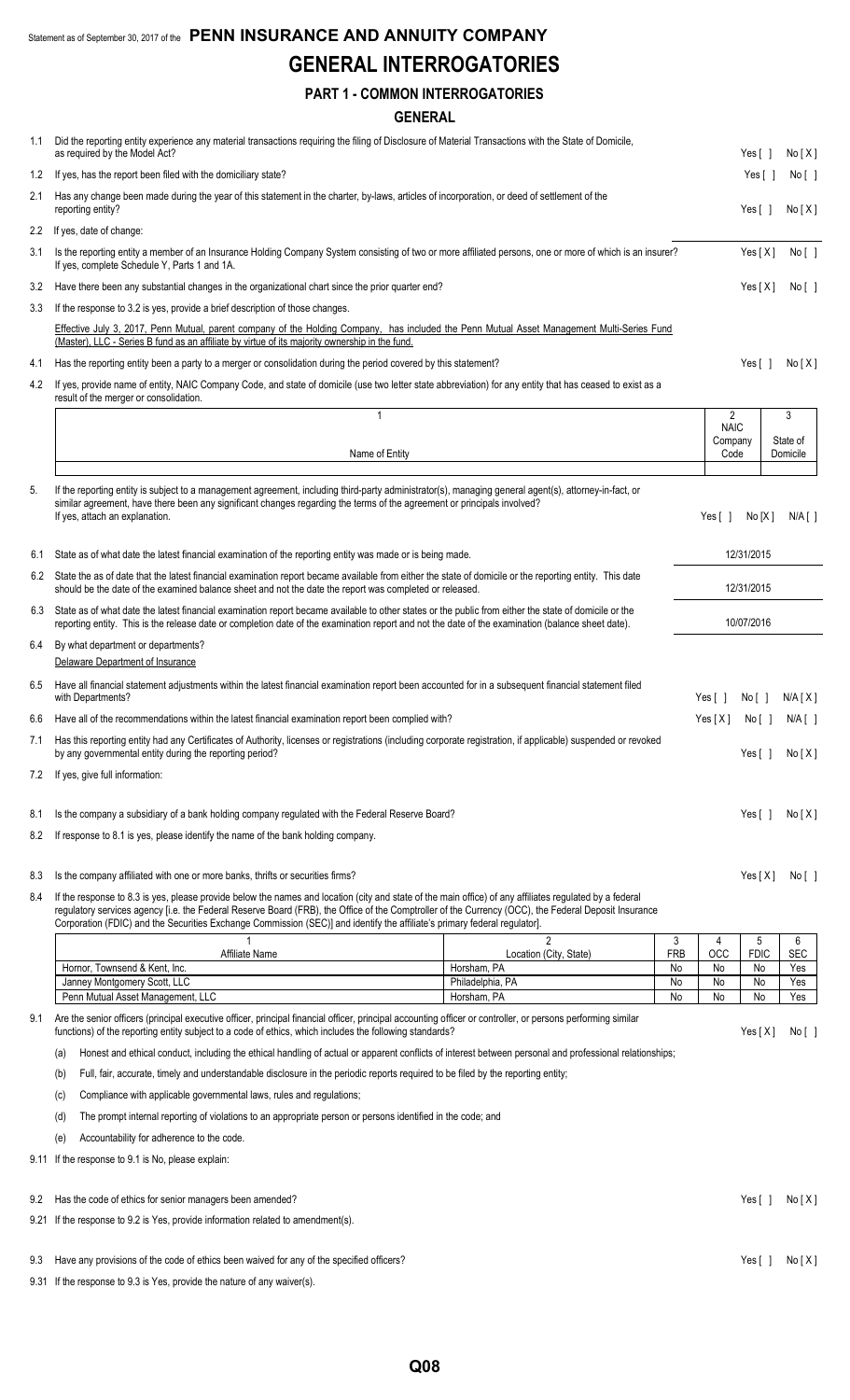# Statement as of September 30, 2017 of the **PENN INSURANCE AND ANNUITY COMPANY GENERAL INTERROGATORIES**

# **PART 1 - COMMON INTERROGATORIES**

# **FINANCIAL**

|     | 10.1 Does the reporting entity report any amounts due from parent, subsidiaries or affiliates on Page 2 of this statement?                                                                                                                                                                                                                                                                                                                                                                                                                                        |                                                                                                                                                                                                                         |                               |          |                                                                           |                               | Yes[X]                                                            | No[ ]           |
|-----|-------------------------------------------------------------------------------------------------------------------------------------------------------------------------------------------------------------------------------------------------------------------------------------------------------------------------------------------------------------------------------------------------------------------------------------------------------------------------------------------------------------------------------------------------------------------|-------------------------------------------------------------------------------------------------------------------------------------------------------------------------------------------------------------------------|-------------------------------|----------|---------------------------------------------------------------------------|-------------------------------|-------------------------------------------------------------------|-----------------|
|     | 10.2 If yes, indicate any amounts receivable from parent included in the Page 2 amount:                                                                                                                                                                                                                                                                                                                                                                                                                                                                           |                                                                                                                                                                                                                         |                               |          |                                                                           | \$                            |                                                                   |                 |
|     |                                                                                                                                                                                                                                                                                                                                                                                                                                                                                                                                                                   |                                                                                                                                                                                                                         |                               |          |                                                                           |                               |                                                                   | 463,155         |
|     |                                                                                                                                                                                                                                                                                                                                                                                                                                                                                                                                                                   |                                                                                                                                                                                                                         | <b>INVESTMENT</b>             |          |                                                                           |                               |                                                                   |                 |
|     | 11.1 Were any of the stocks, bonds, or other assets of the reporting entity loaned, placed under option agreement, or otherwise made available for<br>use by another person? (Exclude securities under securities lending agreements.)                                                                                                                                                                                                                                                                                                                            |                                                                                                                                                                                                                         |                               |          |                                                                           |                               | Yes $[ ]$                                                         | No[X]           |
|     | 11.2 If yes, give full and complete information relating thereto:                                                                                                                                                                                                                                                                                                                                                                                                                                                                                                 |                                                                                                                                                                                                                         |                               |          |                                                                           |                               |                                                                   |                 |
| 12. | Amount of real estate and mortgages held in other invested assets in Schedule BA:                                                                                                                                                                                                                                                                                                                                                                                                                                                                                 |                                                                                                                                                                                                                         |                               |          |                                                                           | \$                            |                                                                   | 0               |
| 13. | Amount of real estate and mortgages held in short-term investments:                                                                                                                                                                                                                                                                                                                                                                                                                                                                                               |                                                                                                                                                                                                                         |                               |          |                                                                           | \$                            |                                                                   | $\mathbf{0}$    |
|     | 14.1 Does the reporting entity have any investments in parent, subsidiaries and affiliates?                                                                                                                                                                                                                                                                                                                                                                                                                                                                       |                                                                                                                                                                                                                         |                               |          |                                                                           |                               | Yes $[X]$                                                         | $No[$ ]         |
|     | 14.2 If yes, please complete the following:                                                                                                                                                                                                                                                                                                                                                                                                                                                                                                                       |                                                                                                                                                                                                                         |                               |          |                                                                           |                               |                                                                   |                 |
|     |                                                                                                                                                                                                                                                                                                                                                                                                                                                                                                                                                                   |                                                                                                                                                                                                                         |                               |          | Prior Year End Book/Adjusted<br>Carrying Value                            |                               | $\overline{2}$<br>Current Quarter Book/Adjusted<br>Carrying Value |                 |
|     | 14.21<br><b>Bonds</b><br>14.22<br><b>Preferred Stock</b>                                                                                                                                                                                                                                                                                                                                                                                                                                                                                                          |                                                                                                                                                                                                                         |                               | \$       |                                                                           | \$<br>0<br>0                  |                                                                   | 0<br>0          |
|     | 14.23<br>Common Stock                                                                                                                                                                                                                                                                                                                                                                                                                                                                                                                                             |                                                                                                                                                                                                                         |                               |          | 91.858.351                                                                |                               | 101,758,949                                                       |                 |
|     | 14.24<br>Short-Term Investments<br>14.25<br>Mortgage Loans on Real Estate                                                                                                                                                                                                                                                                                                                                                                                                                                                                                         |                                                                                                                                                                                                                         |                               |          |                                                                           | 0<br>$\mathbf{0}$             |                                                                   | 0<br>0          |
|     | 14.26<br>All Other                                                                                                                                                                                                                                                                                                                                                                                                                                                                                                                                                |                                                                                                                                                                                                                         |                               |          | 20,087,800                                                                |                               | 70,301,137                                                        |                 |
|     | 14.27<br>14.28                                                                                                                                                                                                                                                                                                                                                                                                                                                                                                                                                    | Total Investment in Parent, Subsidiaries and Affiliates (Subtotal Lines 14.21 to 14.26)<br>Total Investment in Parent included in Lines 14.21 to 14.26 above                                                            |                               | \$<br>\$ | 111,946,151                                                               | \$<br>\$<br>0                 | 172,060,086                                                       | 0               |
|     | 15.1 Has the reporting entity entered into any hedging transactions reported on Schedule DB?                                                                                                                                                                                                                                                                                                                                                                                                                                                                      |                                                                                                                                                                                                                         |                               |          |                                                                           |                               | Yes[X]                                                            | No [ ]          |
|     | 15.2 If yes, has a comprehensive description of the hedging program been made available to the domiciliary state?                                                                                                                                                                                                                                                                                                                                                                                                                                                 |                                                                                                                                                                                                                         |                               |          |                                                                           |                               | Yes[X]                                                            | No [ ]          |
|     | If no, attach a description with this statement.                                                                                                                                                                                                                                                                                                                                                                                                                                                                                                                  |                                                                                                                                                                                                                         |                               |          |                                                                           |                               |                                                                   |                 |
| 16. | For the reporting entity's security lending program, state the amount of the following as of current statement date:                                                                                                                                                                                                                                                                                                                                                                                                                                              |                                                                                                                                                                                                                         |                               |          |                                                                           |                               |                                                                   |                 |
|     | 16.1 Total fair value of reinvested collateral assets reported on Schedule DL, Parts 1 and 2:                                                                                                                                                                                                                                                                                                                                                                                                                                                                     |                                                                                                                                                                                                                         |                               |          |                                                                           | \$                            |                                                                   | 0               |
|     |                                                                                                                                                                                                                                                                                                                                                                                                                                                                                                                                                                   |                                                                                                                                                                                                                         |                               |          |                                                                           |                               |                                                                   |                 |
|     | 16.2 Total book adjusted/carrying value of reinvested collateral assets reported on Schedule DL, Parts 1 and 2:                                                                                                                                                                                                                                                                                                                                                                                                                                                   |                                                                                                                                                                                                                         |                               |          |                                                                           | \$                            |                                                                   | $\mathbf 0$     |
|     | 16.3 Total payable for securities lending reported on the liability page:                                                                                                                                                                                                                                                                                                                                                                                                                                                                                         |                                                                                                                                                                                                                         |                               |          |                                                                           | \$                            |                                                                   | $\mathbf{0}$    |
| 17. | Excluding items in Schedule E-Part 3-Special Deposits, real estate, mortgage loans and investments held physically in the reporting entity's<br>offices, vaults or safety deposit boxes, were all stocks, bonds and other securities, owned throughout the current year held pursuant to a<br>custodial agreement with a qualified bank or trust company in accordance with Section 1, III - General Examination Considerations, F. Outsourcing<br>of Critical Functions, Custodial or Safekeeping Agreements of the NAIC Financial Condition Examiners Handbook? |                                                                                                                                                                                                                         |                               |          |                                                                           |                               | Yes[X]                                                            | No[ ]           |
|     | 17.1 For all agreements that comply with the requirements of the NAIC Financial Condition Examiners Handbook, complete the following:                                                                                                                                                                                                                                                                                                                                                                                                                             |                                                                                                                                                                                                                         |                               |          |                                                                           |                               |                                                                   |                 |
|     |                                                                                                                                                                                                                                                                                                                                                                                                                                                                                                                                                                   | Name of Custodian(s)                                                                                                                                                                                                    |                               |          |                                                                           | 2<br><b>Custodian Address</b> |                                                                   |                 |
|     | State Street Corporation<br>17.2 For all agreements that do not comply with the requirements of the NAIC Financial Condition Examiners Handbook, provide the name,<br>location and a complete explanation:                                                                                                                                                                                                                                                                                                                                                        |                                                                                                                                                                                                                         |                               |          | 2 World Financial Center 225 Liberty Street 24th Floor New York, NY 10281 |                               |                                                                   |                 |
|     | Name(s)                                                                                                                                                                                                                                                                                                                                                                                                                                                                                                                                                           |                                                                                                                                                                                                                         | $\overline{2}$<br>Location(s) |          |                                                                           | 3<br>Complete Explanation(s)  |                                                                   |                 |
|     |                                                                                                                                                                                                                                                                                                                                                                                                                                                                                                                                                                   |                                                                                                                                                                                                                         |                               |          |                                                                           |                               |                                                                   |                 |
|     | 17.3 Have there been any changes, including name changes, in the custodian(s) identified in 17.1 during the current quarter?<br>17.4 If yes, give full and complete information relating thereto:                                                                                                                                                                                                                                                                                                                                                                 |                                                                                                                                                                                                                         |                               |          |                                                                           |                               | Yes $\lceil$ 1                                                    | No[X]           |
|     |                                                                                                                                                                                                                                                                                                                                                                                                                                                                                                                                                                   |                                                                                                                                                                                                                         | $\overline{2}$                |          | 3                                                                         |                               | 4                                                                 |                 |
|     | Old Custodian                                                                                                                                                                                                                                                                                                                                                                                                                                                                                                                                                     |                                                                                                                                                                                                                         | New Custodian                 |          | Date of<br>Change                                                         |                               | Reason                                                            |                 |
|     | 17.5 Investment management - Identify all investment advisors, investment managers, broker/dealers, including individuals that have the authority to make investment decisions on behalf<br>of the reporting entity. For assets that are managed internally by employees of the reporting entity, note as such ["that have access to the investment accounts", "handle securities"].                                                                                                                                                                              |                                                                                                                                                                                                                         |                               |          |                                                                           |                               |                                                                   |                 |
|     |                                                                                                                                                                                                                                                                                                                                                                                                                                                                                                                                                                   | Name of Firm or Individual                                                                                                                                                                                              |                               |          |                                                                           |                               | $\overline{2}$<br>Affiliation                                     |                 |
|     | Penn Mutual Asset Management, LLC<br>17.5097                                                                                                                                                                                                                                                                                                                                                                                                                                                                                                                      | For those firms/individuals listed in the table for Question 17.5, do any firms/individuals unaffiliated with the reporting entity (i.e., designated with a "U")                                                        |                               |          |                                                                           |                               | A                                                                 |                 |
|     | 17.5098                                                                                                                                                                                                                                                                                                                                                                                                                                                                                                                                                           | manage more than 10% of the reporting entity's assets?<br>For firms/individuals unaffiliated with the reporting entity (i.e., designated with a "U") listed in the table for Question 17.5, does the total assets under |                               |          |                                                                           |                               | Yes[ ]                                                            |                 |
|     | 17.6 For those firms or individuals listed in the table for 17.5 with an affiliation code of "A" (affiliated) or "U" (unaffiliated), provide the information for the table below.                                                                                                                                                                                                                                                                                                                                                                                 | management aggregate to more than 50% of the reporting entity's assets?                                                                                                                                                 |                               |          |                                                                           |                               | Yes $[ \ ]$                                                       |                 |
|     | 1                                                                                                                                                                                                                                                                                                                                                                                                                                                                                                                                                                 | 2                                                                                                                                                                                                                       | 3                             |          | 4                                                                         |                               | 5                                                                 |                 |
|     | Central Registration Depository<br>Number                                                                                                                                                                                                                                                                                                                                                                                                                                                                                                                         | Name of Firm or Individual<br>Penn Mutual Asset Management, LLC                                                                                                                                                         | Legal Entity Identifier (LEI) |          | <b>Registered With</b>                                                    |                               | Investment<br>Management<br>Agreement (IMA) Filed                 | No[ ]<br>No [ ] |

18.1 Have all the filing requirements of the Purposes and Procedures Manual of the NAIC Investment Analysis Office been followed? Yes [ ] No [ X ]

18.2 If no, list exceptions:

Documents submitted for private placement preferred stock and rejected by SVO. In contact with SVO to determine appropriate documents.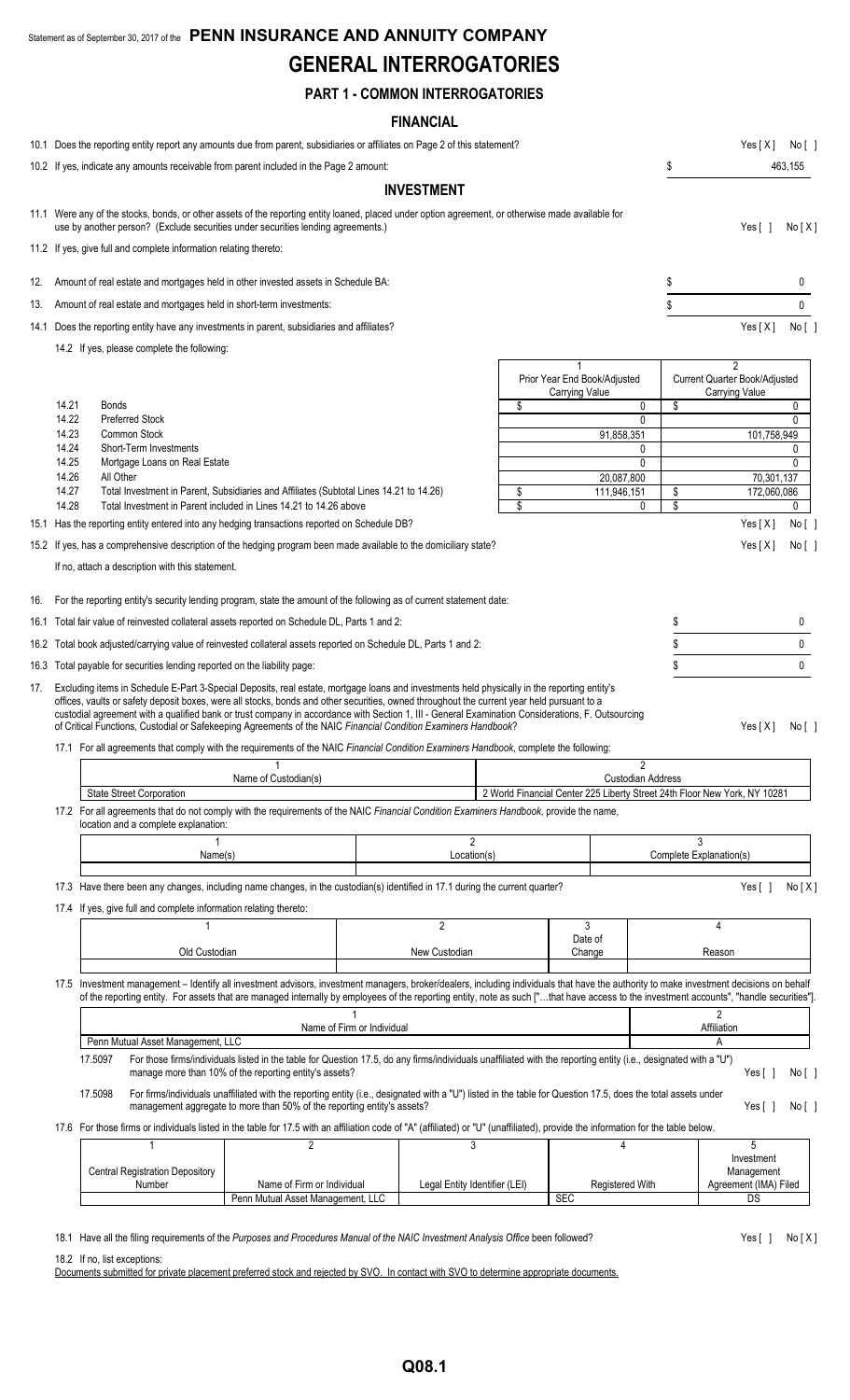# Statement as of September 30, 2017 of the PENN INSURANCE AND ANNUITY COMPANY **GENERAL INTERROGATORIES (continued)** PART 2 - LIFE & HEALTH

1. Report the statement value of mortgage loans at the end of this reporting period for the following categories:

| 1.1 | Long-term mortgages in good standing                                                     | Amount           |
|-----|------------------------------------------------------------------------------------------|------------------|
|     | 1.11                                                                                     |                  |
|     | 1.12                                                                                     |                  |
|     | 1.13                                                                                     |                  |
|     | 1.14                                                                                     |                  |
|     | 1.2 Long-term mortgages in good standing with restructured terms                         |                  |
|     | 1.21                                                                                     |                  |
| 1.3 | Long-term mortgage loans upon which interest is overdue more than three months           |                  |
|     | 1.31                                                                                     |                  |
|     | 1.32                                                                                     |                  |
|     | 1.33                                                                                     |                  |
|     | 1.34                                                                                     |                  |
|     | 1.4 Long-term mortgage loans in process of foreclosure                                   |                  |
|     | 1.41                                                                                     |                  |
|     | 1.42                                                                                     |                  |
|     | 1.43                                                                                     |                  |
|     | 1.44                                                                                     |                  |
| 1.5 |                                                                                          |                  |
| 1.6 | Long-term mortgages foreclosed, properties transferred to real estate in current quarter |                  |
|     | 1.61                                                                                     |                  |
|     | 1.62                                                                                     |                  |
|     | 1.63                                                                                     |                  |
|     | 1.64                                                                                     |                  |
| 2.  | Operating Percentages:                                                                   |                  |
|     | 2.1                                                                                      |                  |
|     | 2.2                                                                                      |                  |
|     | 2.3                                                                                      |                  |
| 3.1 |                                                                                          | Yes [ ]<br>No[X] |
| 3.2 |                                                                                          |                  |
| 3.3 |                                                                                          | Yes[ ]<br>No[X]  |
| 3.4 |                                                                                          |                  |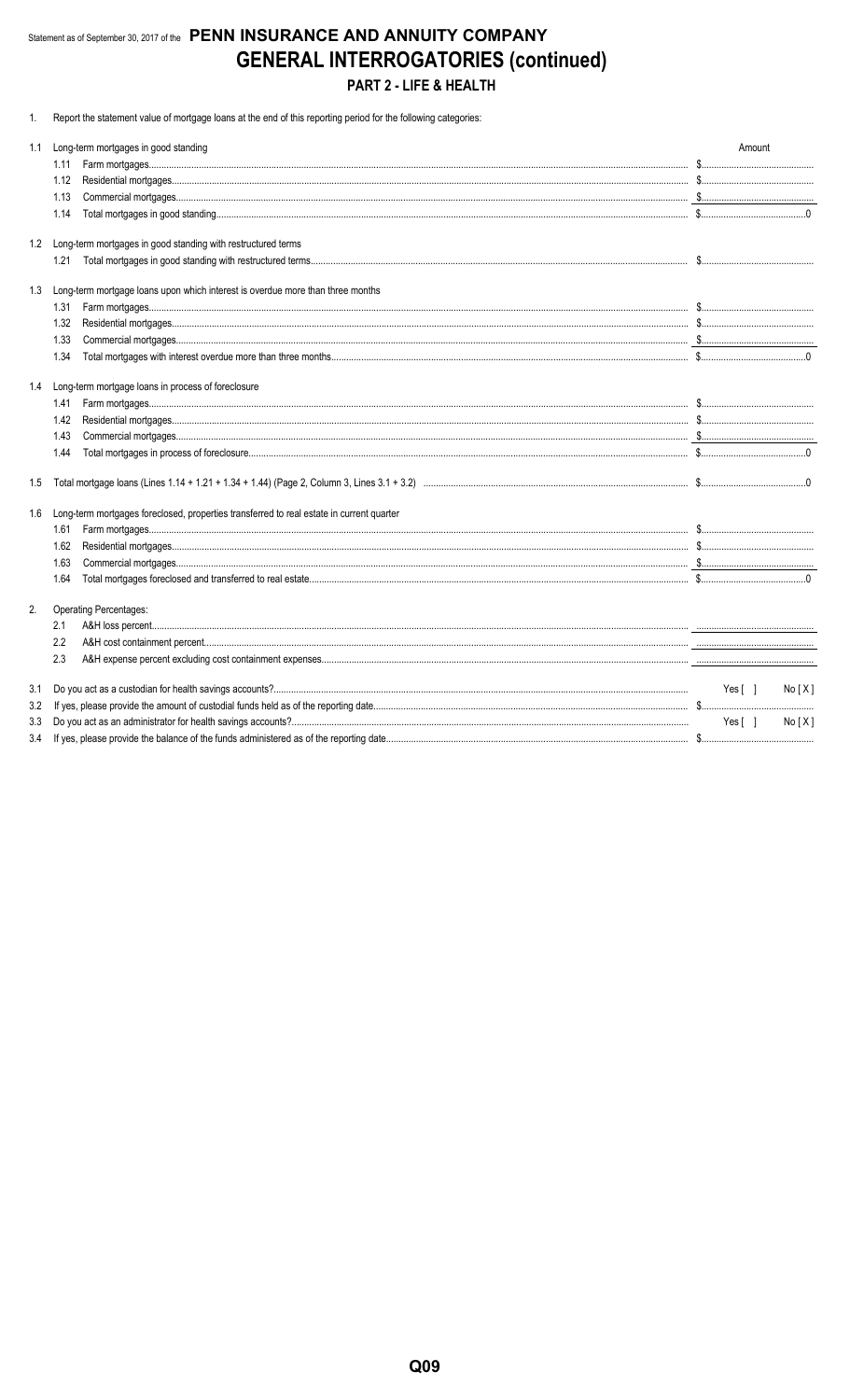# Statement as of September 30, 2017 of the **PENN INSURANCE AND ANNUITY COMPANY SCHEDULE S - CEDED REINSURANCE**

Showing All New Reinsurance Treaties - Current Year to Date

|             |                  |           | <u>UNUMING AILING MENTIONIQHUG TIGANGS - UUNGIN TGALIO DAIG</u> |              |                         |           |                         |                                       |
|-------------|------------------|-----------|-----------------------------------------------------------------|--------------|-------------------------|-----------|-------------------------|---------------------------------------|
|             |                  |           |                                                                 |              |                         |           |                         |                                       |
| <b>NAIC</b> |                  |           |                                                                 |              | Type of                 |           | Certified               | <b>Effective Date</b><br>of Certified |
| Company     |                  | Effective |                                                                 |              | Domiciliary Reinsurance | Type of   | <b>Reinsurer Rating</b> | Reinsurer                             |
| Code        | <b>ID Number</b> | Date      | Name of Reinsurer                                               | Jurisdiction | Ceded                   | Reinsurer | through 6)              | Rating                                |

# **NONE**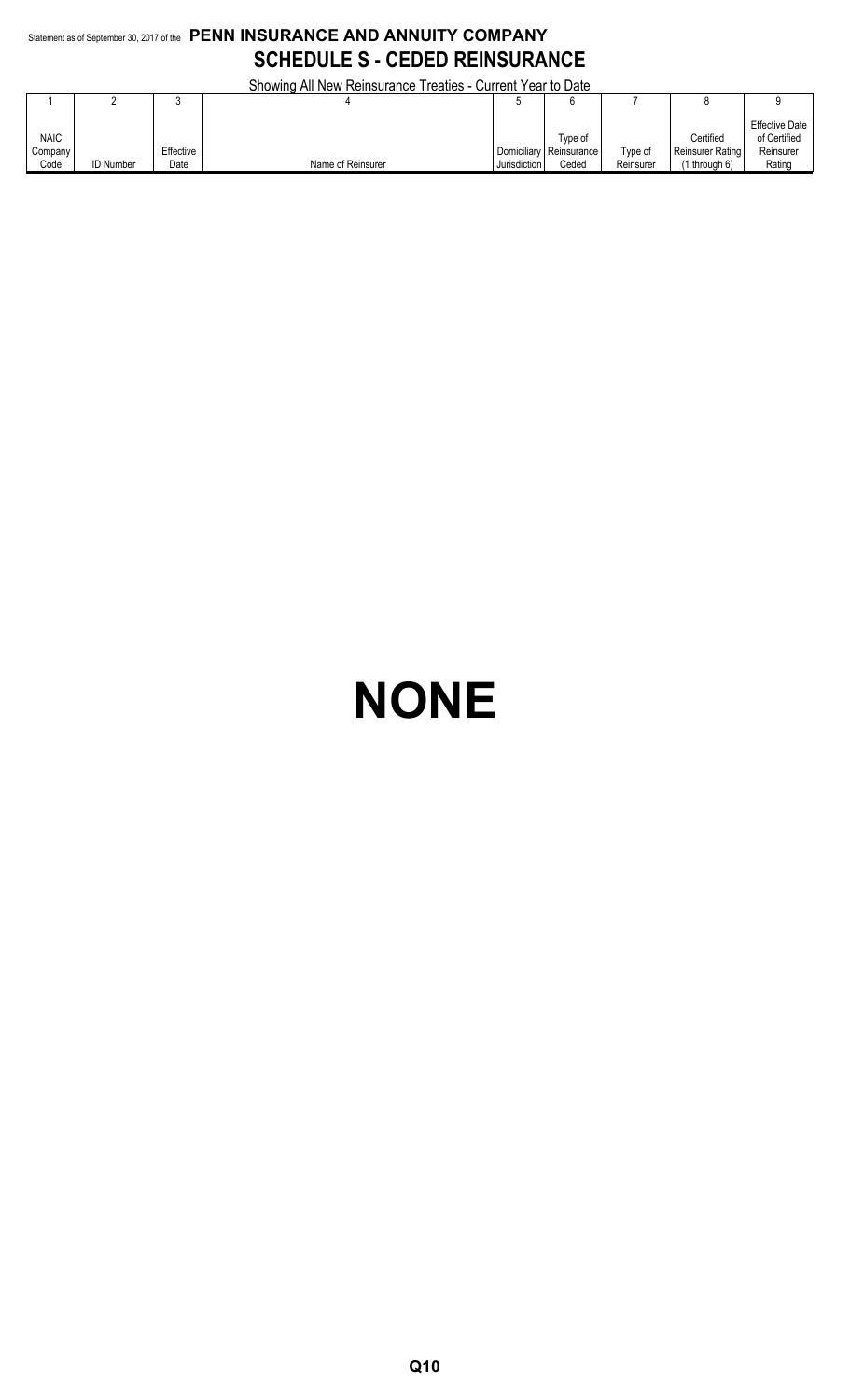# Statement as of September 30, 2017 of the **PENN INSURANCE AND ANNUITY COMPANY SCHEDULE T - PREMIUMS AND ANNUITY CONSIDERATIONS**

|  | Current Year to Date - Allocated by States and Territories |  |  |  |  |
|--|------------------------------------------------------------|--|--|--|--|
|  |                                                            |  |  |  |  |

|        |                                                                                                                              |                    |                                |                        | Direct Business Only                                                                                                                                                                                                                                                                                                                                   |                                                                                                                                                                                                                                                                                                                                          |                                   |              |
|--------|------------------------------------------------------------------------------------------------------------------------------|--------------------|--------------------------------|------------------------|--------------------------------------------------------------------------------------------------------------------------------------------------------------------------------------------------------------------------------------------------------------------------------------------------------------------------------------------------------|------------------------------------------------------------------------------------------------------------------------------------------------------------------------------------------------------------------------------------------------------------------------------------------------------------------------------------------|-----------------------------------|--------------|
|        |                                                                                                                              |                    |                                | Life Contracts         |                                                                                                                                                                                                                                                                                                                                                        | 5                                                                                                                                                                                                                                                                                                                                        | 6                                 |              |
|        |                                                                                                                              |                    | 2                              | 3                      |                                                                                                                                                                                                                                                                                                                                                        |                                                                                                                                                                                                                                                                                                                                          |                                   |              |
|        |                                                                                                                              |                    |                                |                        |                                                                                                                                                                                                                                                                                                                                                        |                                                                                                                                                                                                                                                                                                                                          |                                   |              |
|        |                                                                                                                              |                    |                                |                        | A&H Insurance                                                                                                                                                                                                                                                                                                                                          |                                                                                                                                                                                                                                                                                                                                          |                                   |              |
|        |                                                                                                                              |                    |                                |                        | Premiums.                                                                                                                                                                                                                                                                                                                                              |                                                                                                                                                                                                                                                                                                                                          |                                   |              |
|        |                                                                                                                              |                    |                                |                        | <b>Including Policy</b>                                                                                                                                                                                                                                                                                                                                |                                                                                                                                                                                                                                                                                                                                          |                                   |              |
|        |                                                                                                                              | Active             | Life Insurance                 | Annuity                | Membership and                                                                                                                                                                                                                                                                                                                                         | Other                                                                                                                                                                                                                                                                                                                                    | <b>Total Columns 2</b>            | Deposit-Type |
|        |                                                                                                                              | Status             | Premiums                       | Considerations         | <b>Other Fees</b>                                                                                                                                                                                                                                                                                                                                      | Considerations                                                                                                                                                                                                                                                                                                                           | through 5                         | Contracts    |
|        | States, Etc.<br>AI                                                                                                           |                    |                                |                        |                                                                                                                                                                                                                                                                                                                                                        |                                                                                                                                                                                                                                                                                                                                          |                                   |              |
| 1.     |                                                                                                                              | . L .              | 1,313,850                      | 101,200                |                                                                                                                                                                                                                                                                                                                                                        |                                                                                                                                                                                                                                                                                                                                          | 1,415,050                         |              |
| 2.     | Alaska                                                                                                                       | . . L.             | 230,295                        |                        |                                                                                                                                                                                                                                                                                                                                                        |                                                                                                                                                                                                                                                                                                                                          | 230,295                           |              |
| 3.     |                                                                                                                              | L                  | .5,409,415                     | 383.600                |                                                                                                                                                                                                                                                                                                                                                        |                                                                                                                                                                                                                                                                                                                                          | $\dots$ 5,793,015                 |              |
| 4.     |                                                                                                                              |                    | 1,257,750                      | 779,192                |                                                                                                                                                                                                                                                                                                                                                        |                                                                                                                                                                                                                                                                                                                                          | 2,036,942                         |              |
| 5.     |                                                                                                                              | L                  | .25,673,845                    | 5,234,251              |                                                                                                                                                                                                                                                                                                                                                        |                                                                                                                                                                                                                                                                                                                                          | 30,908,096                        |              |
| 6.     |                                                                                                                              | . L                | 1,982,964                      | 76,328                 |                                                                                                                                                                                                                                                                                                                                                        |                                                                                                                                                                                                                                                                                                                                          | $\ldots$ 2,059,292                |              |
| 7.     |                                                                                                                              |                    | .6,434,141                     | 792,280                |                                                                                                                                                                                                                                                                                                                                                        |                                                                                                                                                                                                                                                                                                                                          |                                   |              |
| 8.     |                                                                                                                              | . L .              | .3,289,536                     | 2,082,511              |                                                                                                                                                                                                                                                                                                                                                        |                                                                                                                                                                                                                                                                                                                                          | $\ldots$ 5,372,047                |              |
| 9.     |                                                                                                                              |                    | 868,747                        |                        |                                                                                                                                                                                                                                                                                                                                                        |                                                                                                                                                                                                                                                                                                                                          | 868,747                           |              |
| 10.    |                                                                                                                              | L.                 | 14,448,959                     | 4,803,643              |                                                                                                                                                                                                                                                                                                                                                        |                                                                                                                                                                                                                                                                                                                                          | 19,252,602                        |              |
| 11.    |                                                                                                                              |                    | 2,417,765                      | 238,131                |                                                                                                                                                                                                                                                                                                                                                        |                                                                                                                                                                                                                                                                                                                                          | $\ldots$ 2,655,896                |              |
| 12.    |                                                                                                                              | L                  | 408,913                        |                        |                                                                                                                                                                                                                                                                                                                                                        |                                                                                                                                                                                                                                                                                                                                          | 408,913                           |              |
| 13.    |                                                                                                                              |                    | .596,577                       |                        |                                                                                                                                                                                                                                                                                                                                                        |                                                                                                                                                                                                                                                                                                                                          | 596,577                           |              |
| 14.    |                                                                                                                              | . L .              | .26,623,273                    | 1,099,992              |                                                                                                                                                                                                                                                                                                                                                        |                                                                                                                                                                                                                                                                                                                                          | .27,723,265                       |              |
|        |                                                                                                                              |                    |                                |                        |                                                                                                                                                                                                                                                                                                                                                        |                                                                                                                                                                                                                                                                                                                                          | $\ldots$                          |              |
| 15.    |                                                                                                                              |                    | 3.471.109                      | 245,324                |                                                                                                                                                                                                                                                                                                                                                        |                                                                                                                                                                                                                                                                                                                                          | 3,716,433                         |              |
| 16.    |                                                                                                                              |                    | 1,746,730                      |                        |                                                                                                                                                                                                                                                                                                                                                        |                                                                                                                                                                                                                                                                                                                                          | 1,746,730                         |              |
| 17.    |                                                                                                                              |                    | .4,564,695                     | 895.911                |                                                                                                                                                                                                                                                                                                                                                        |                                                                                                                                                                                                                                                                                                                                          | .5,460,606                        |              |
| 18.    |                                                                                                                              | . L                | 1,530,946                      |                        |                                                                                                                                                                                                                                                                                                                                                        |                                                                                                                                                                                                                                                                                                                                          | 1,530,946                         |              |
| 19.    |                                                                                                                              |                    | 1,419,213                      | 513,553                |                                                                                                                                                                                                                                                                                                                                                        |                                                                                                                                                                                                                                                                                                                                          | 1,932,766                         |              |
| 20.    |                                                                                                                              |                    | 271,317                        | 331,727                |                                                                                                                                                                                                                                                                                                                                                        |                                                                                                                                                                                                                                                                                                                                          | 603,044                           |              |
| 21.    |                                                                                                                              | . L                | .2,150,114<br>.                | 55,000                 |                                                                                                                                                                                                                                                                                                                                                        | <br>                                                                                                                                                                                                                                                                                                                                     | .2,205,114<br>1, 1, 1, 1, 1, 1, 1 |              |
| 22.    |                                                                                                                              |                    |                                | $\ldots$ 1.040.021     |                                                                                                                                                                                                                                                                                                                                                        |                                                                                                                                                                                                                                                                                                                                          | $\dots$ 8.544.394                 |              |
| 23.    |                                                                                                                              | . L                | 16,567,912                     | 429,662                |                                                                                                                                                                                                                                                                                                                                                        |                                                                                                                                                                                                                                                                                                                                          | $\ldots$ 16,997,574               |              |
| 24.    |                                                                                                                              | .                  | 10,445,838                     |                        |                                                                                                                                                                                                                                                                                                                                                        |                                                                                                                                                                                                                                                                                                                                          | 10,445,838                        |              |
| 25.    |                                                                                                                              | . 1.               | 3,051,926                      | 129.800                |                                                                                                                                                                                                                                                                                                                                                        |                                                                                                                                                                                                                                                                                                                                          | 3,181,726                         |              |
| 26.    |                                                                                                                              |                    | .2,728,746                     |                        |                                                                                                                                                                                                                                                                                                                                                        |                                                                                                                                                                                                                                                                                                                                          | $\ldots$ 2,728,746                |              |
| 27.    |                                                                                                                              | . L                | .249,619                       |                        |                                                                                                                                                                                                                                                                                                                                                        |                                                                                                                                                                                                                                                                                                                                          | .249,619                          |              |
| 28.    |                                                                                                                              |                    | 355,579                        |                        |                                                                                                                                                                                                                                                                                                                                                        |                                                                                                                                                                                                                                                                                                                                          | 355,579                           |              |
|        |                                                                                                                              |                    | .2,138,023                     | 36,565                 |                                                                                                                                                                                                                                                                                                                                                        |                                                                                                                                                                                                                                                                                                                                          | 2,174,588                         |              |
| 29.    |                                                                                                                              | L                  |                                | 21,327                 |                                                                                                                                                                                                                                                                                                                                                        |                                                                                                                                                                                                                                                                                                                                          |                                   |              |
| 30.    |                                                                                                                              | N                  | $\ldots$ 69,805                |                        |                                                                                                                                                                                                                                                                                                                                                        |                                                                                                                                                                                                                                                                                                                                          | 91,132                            |              |
| 31.    |                                                                                                                              | L                  | 38,819,613                     | 1.726.026              |                                                                                                                                                                                                                                                                                                                                                        |                                                                                                                                                                                                                                                                                                                                          | 40,545,639                        |              |
| 32.    |                                                                                                                              | . L.,              | 337,650                        | 61,283                 |                                                                                                                                                                                                                                                                                                                                                        |                                                                                                                                                                                                                                                                                                                                          | 398,933                           |              |
| 33.    |                                                                                                                              | N                  | 7,656,740                      |                        |                                                                                                                                                                                                                                                                                                                                                        |                                                                                                                                                                                                                                                                                                                                          | 7,656,740                         |              |
| 34.    |                                                                                                                              | L                  | .5,750,393                     | 601,396                |                                                                                                                                                                                                                                                                                                                                                        |                                                                                                                                                                                                                                                                                                                                          | 6,351,789<br>1, 1, 1, 1, 1, 1     |              |
| 35.    |                                                                                                                              |                    | 788,644                        |                        |                                                                                                                                                                                                                                                                                                                                                        |                                                                                                                                                                                                                                                                                                                                          | 788,644                           |              |
| 36.    |                                                                                                                              | L                  | 7,783,767                      | $\ldots$ 1,054,098     |                                                                                                                                                                                                                                                                                                                                                        |                                                                                                                                                                                                                                                                                                                                          | 8,837,865<br>.                    |              |
| 37.    |                                                                                                                              | L                  | $\ldots$ 2,279,808             | 272.741                |                                                                                                                                                                                                                                                                                                                                                        |                                                                                                                                                                                                                                                                                                                                          | $\ldots$ 2,552,549                |              |
| 38.    |                                                                                                                              | L                  | .2,073,720                     |                        |                                                                                                                                                                                                                                                                                                                                                        |                                                                                                                                                                                                                                                                                                                                          | 2,073,720                         |              |
| 39.    |                                                                                                                              | . L                | 21,514,507                     | 3,675,646              |                                                                                                                                                                                                                                                                                                                                                        |                                                                                                                                                                                                                                                                                                                                          | 30,190,153<br>$\ldots$            |              |
| 40.    |                                                                                                                              | L                  | 741,317                        |                        |                                                                                                                                                                                                                                                                                                                                                        |                                                                                                                                                                                                                                                                                                                                          | 741,317                           |              |
| 41.    |                                                                                                                              |                    | 812,205                        |                        |                                                                                                                                                                                                                                                                                                                                                        |                                                                                                                                                                                                                                                                                                                                          | 812,205<br>.                      |              |
| 42.    |                                                                                                                              | L                  | $\ldots$ 10,612,635            |                        |                                                                                                                                                                                                                                                                                                                                                        |                                                                                                                                                                                                                                                                                                                                          | 10,612,635                        |              |
|        |                                                                                                                              |                    | 1,407,637                      |                        |                                                                                                                                                                                                                                                                                                                                                        |                                                                                                                                                                                                                                                                                                                                          |                                   |              |
| 43.    |                                                                                                                              |                    |                                | 1,456,711              |                                                                                                                                                                                                                                                                                                                                                        |                                                                                                                                                                                                                                                                                                                                          | 2,864,348                         |              |
| 44.    |                                                                                                                              | .                  | .22,425,185                    | .510,766<br>.          |                                                                                                                                                                                                                                                                                                                                                        |                                                                                                                                                                                                                                                                                                                                          | .22,935,951                       |              |
| 45.    | Utah                                                                                                                         | . <b>.</b>         | 7,371,483                      | 1678,412               |                                                                                                                                                                                                                                                                                                                                                        |                                                                                                                                                                                                                                                                                                                                          | 9,049,895                         |              |
| 46.    |                                                                                                                              | L                  | 389,138                        | 200,000                |                                                                                                                                                                                                                                                                                                                                                        |                                                                                                                                                                                                                                                                                                                                          | 589,138                           |              |
| 47.    |                                                                                                                              | L                  | .2,682,265                     | 25,000                 |                                                                                                                                                                                                                                                                                                                                                        |                                                                                                                                                                                                                                                                                                                                          | 2,707,265<br>1, 1, 1, 1, 1, 1     |              |
| 48.    |                                                                                                                              | L                  | .5,985,998<br>1, 1, 1, 1, 1, 1 | 219,070                |                                                                                                                                                                                                                                                                                                                                                        |                                                                                                                                                                                                                                                                                                                                          | $\ldots$ 6,205,068                |              |
| 49.    |                                                                                                                              | L                  | 82,271                         | 147.346                |                                                                                                                                                                                                                                                                                                                                                        |                                                                                                                                                                                                                                                                                                                                          | 229,617                           |              |
| 50.    |                                                                                                                              | L                  | .6,311,036<br>.                |                        |                                                                                                                                                                                                                                                                                                                                                        |                                                                                                                                                                                                                                                                                                                                          | $\ldots$ 6,311,036                |              |
| 51.    |                                                                                                                              | L                  | .956,524                       |                        |                                                                                                                                                                                                                                                                                                                                                        |                                                                                                                                                                                                                                                                                                                                          | 956,524                           |              |
| 52.    |                                                                                                                              | N                  |                                |                        |                                                                                                                                                                                                                                                                                                                                                        |                                                                                                                                                                                                                                                                                                                                          |                                   |              |
| 53.    |                                                                                                                              | N                  |                                |                        |                                                                                                                                                                                                                                                                                                                                                        |                                                                                                                                                                                                                                                                                                                                          |                                   |              |
| 54.    |                                                                                                                              | N                  |                                |                        |                                                                                                                                                                                                                                                                                                                                                        |                                                                                                                                                                                                                                                                                                                                          |                                   |              |
| 55.    |                                                                                                                              | N                  |                                |                        |                                                                                                                                                                                                                                                                                                                                                        |                                                                                                                                                                                                                                                                                                                                          |                                   |              |
| 56.    |                                                                                                                              | N                  |                                |                        |                                                                                                                                                                                                                                                                                                                                                        |                                                                                                                                                                                                                                                                                                                                          | 0                                 |              |
| 57.    |                                                                                                                              | N                  |                                |                        |                                                                                                                                                                                                                                                                                                                                                        |                                                                                                                                                                                                                                                                                                                                          |                                   |              |
| 58.    |                                                                                                                              | $$ XXX             | .26,458                        |                        | $\begin{array}{ccc} \rule{0.2cm}{0.15mm} \rule{0.2cm}{0.15mm} \rule{0.2cm}{0.15mm} \rule{0.2cm}{0.15mm} \rule{0.2cm}{0.15mm} \rule{0.2cm}{0.15mm} \rule{0.2cm}{0.15mm} \rule{0.2cm}{0.15mm} \rule{0.2cm}{0.15mm} \rule{0.2cm}{0.15mm} \rule{0.2cm}{0.15mm} \rule{0.2cm}{0.15mm} \rule{0.2cm}{0.15mm} \rule{0.2cm}{0.15mm} \rule{0.2cm}{0.15mm} \rule{$ | 0                                                                                                                                                                                                                                                                                                                                        | .26,458                           | $\Omega$     |
| 59.    |                                                                                                                              | (a).49             | 296,030,969                    | 35,918,513             |                                                                                                                                                                                                                                                                                                                                                        |                                                                                                                                                                                                                                                                                                                                          | .<br>331,949,482                  |              |
|        |                                                                                                                              |                    |                                |                        |                                                                                                                                                                                                                                                                                                                                                        | 0                                                                                                                                                                                                                                                                                                                                        |                                   |              |
| 90.    | Reporting entity contributions for employee benefit plans                                                                    | $$ XXX             |                                |                        |                                                                                                                                                                                                                                                                                                                                                        |                                                                                                                                                                                                                                                                                                                                          |                                   |              |
| 91.    | Dividends or refunds applied to purchase paid-up                                                                             |                    |                                |                        |                                                                                                                                                                                                                                                                                                                                                        |                                                                                                                                                                                                                                                                                                                                          |                                   |              |
|        |                                                                                                                              | $\ldots$ XXX       |                                |                        |                                                                                                                                                                                                                                                                                                                                                        |                                                                                                                                                                                                                                                                                                                                          | .                                 |              |
| 92.    | Dividends or refunds applied to shorten endowment or                                                                         |                    |                                |                        |                                                                                                                                                                                                                                                                                                                                                        |                                                                                                                                                                                                                                                                                                                                          |                                   |              |
|        |                                                                                                                              | $\ldots$ XXX       |                                |                        |                                                                                                                                                                                                                                                                                                                                                        |                                                                                                                                                                                                                                                                                                                                          | 0                                 |              |
| 93.    | Premium or annuity considerations waived under disability                                                                    |                    |                                |                        |                                                                                                                                                                                                                                                                                                                                                        |                                                                                                                                                                                                                                                                                                                                          |                                   |              |
|        |                                                                                                                              | $$ XXX             | 394,790                        |                        |                                                                                                                                                                                                                                                                                                                                                        |                                                                                                                                                                                                                                                                                                                                          | 394,790                           |              |
| 94.    |                                                                                                                              | $\ldots$ XXX       | .2,180,523                     |                        | 0                                                                                                                                                                                                                                                                                                                                                      |                                                                                                                                                                                                                                                                                                                                          | .2,180,523                        | $\Omega$     |
| 95.    |                                                                                                                              | $\ldots$ XXX       | .298,606,282<br>$\ddotsc$      | $\frac{35,918,513}{2}$ |                                                                                                                                                                                                                                                                                                                                                        |                                                                                                                                                                                                                                                                                                                                          | 334,524,795                       |              |
| 96.    |                                                                                                                              | $$ $XXX$           | 213,013,258                    |                        |                                                                                                                                                                                                                                                                                                                                                        |                                                                                                                                                                                                                                                                                                                                          | 213,013,258                       |              |
| 97.    |                                                                                                                              | $$ $XXX$           | 511,619,540<br>                | $\frac{35,918,513}{2}$ | 0                                                                                                                                                                                                                                                                                                                                                      | 0                                                                                                                                                                                                                                                                                                                                        | 3547,538,053                      |              |
| 98.    |                                                                                                                              | $$ XXX             | 356,900,626                    |                        |                                                                                                                                                                                                                                                                                                                                                        |                                                                                                                                                                                                                                                                                                                                          | 56,900,626                        |              |
|        |                                                                                                                              |                    |                                |                        |                                                                                                                                                                                                                                                                                                                                                        |                                                                                                                                                                                                                                                                                                                                          |                                   |              |
| 99.    |                                                                                                                              | $$ $XXX$           | 454,718,914                    | $\frac{35,918,513}{2}$ | $\overbrace{\qquad \qquad \qquad }^{0}$                                                                                                                                                                                                                                                                                                                | $\overline{\phantom{a\phantom{a\phantom{a}}\phantom{a}}\phantom{a\phantom{a}}}}$                                                                                                                                                                                                                                                         | 1.490,637,427                     | 0            |
|        |                                                                                                                              |                    | <b>DETAILS OF WRITE-INS</b>    |                        |                                                                                                                                                                                                                                                                                                                                                        |                                                                                                                                                                                                                                                                                                                                          |                                   |              |
|        |                                                                                                                              | $$ XXX             | 26,458                         |                        |                                                                                                                                                                                                                                                                                                                                                        |                                                                                                                                                                                                                                                                                                                                          | .26,458<br>.                      |              |
| 58002. |                                                                                                                              | $$ XXX             |                                |                        |                                                                                                                                                                                                                                                                                                                                                        |                                                                                                                                                                                                                                                                                                                                          |                                   |              |
| 58003. |                                                                                                                              | $\ldots$ XXX       |                                |                        |                                                                                                                                                                                                                                                                                                                                                        |                                                                                                                                                                                                                                                                                                                                          |                                   |              |
|        | 58998. Summary of remaining write-ins for line 58 from overflow page                                                         | $$ XXX             |                                |                        |                                                                                                                                                                                                                                                                                                                                                        |                                                                                                                                                                                                                                                                                                                                          | 0                                 | . 0          |
|        | 58999. Total (Lines 58001 thru 58003 plus 58998) (Line 58 above)                                                             | $\mathsf{XXX}$     | 26,458                         |                        | $\begin{array}{c} \rule{0.2cm}{0.15mm} \ldots \end{array}$                                                                                                                                                                                                                                                                                             | 0                                                                                                                                                                                                                                                                                                                                        | 26,458                            |              |
| 9401.  |                                                                                                                              | $\overline{X}$ XXX | 2,180,523                      |                        |                                                                                                                                                                                                                                                                                                                                                        |                                                                                                                                                                                                                                                                                                                                          | 2,180,523                         |              |
|        |                                                                                                                              |                    |                                |                        |                                                                                                                                                                                                                                                                                                                                                        |                                                                                                                                                                                                                                                                                                                                          |                                   |              |
| 9402.  |                                                                                                                              | $\ldots$ XXX       |                                |                        |                                                                                                                                                                                                                                                                                                                                                        |                                                                                                                                                                                                                                                                                                                                          |                                   |              |
| 9403.  |                                                                                                                              | $\ldots$ XXX       |                                |                        |                                                                                                                                                                                                                                                                                                                                                        |                                                                                                                                                                                                                                                                                                                                          |                                   |              |
| 9498.  | Summary of remaining write-ins for line 94 from overflow page<br>0400 Total (Lines 0401 thru 0403 plus 0408) (Line 04 above) | XXX<br><b>YYY</b>  | 0<br>2,180,523                 | 0                      | $\begin{array}{c} 0 \\ \dots \\ \dots \\ \dots \end{array}$                                                                                                                                                                                                                                                                                            | $\begin{array}{l} \rule{0.2cm}{0.15mm} \ldots \end{array} \qquad \begin{array}{ll} \rule{0.2cm}{0.15mm} \ldots \end{array} \qquad \begin{array}{ll} \rule{0.2cm}{0.15mm} \ldots \end{array} \qquad \begin{array}{ll} \rule{0.2cm}{0.15mm} \ldots \end{array} \qquad \begin{array}{ll} \rule{0.2cm}{0.15mm} \ldots \end{array}$<br>$\cap$ | 0<br>2,180,523                    |              |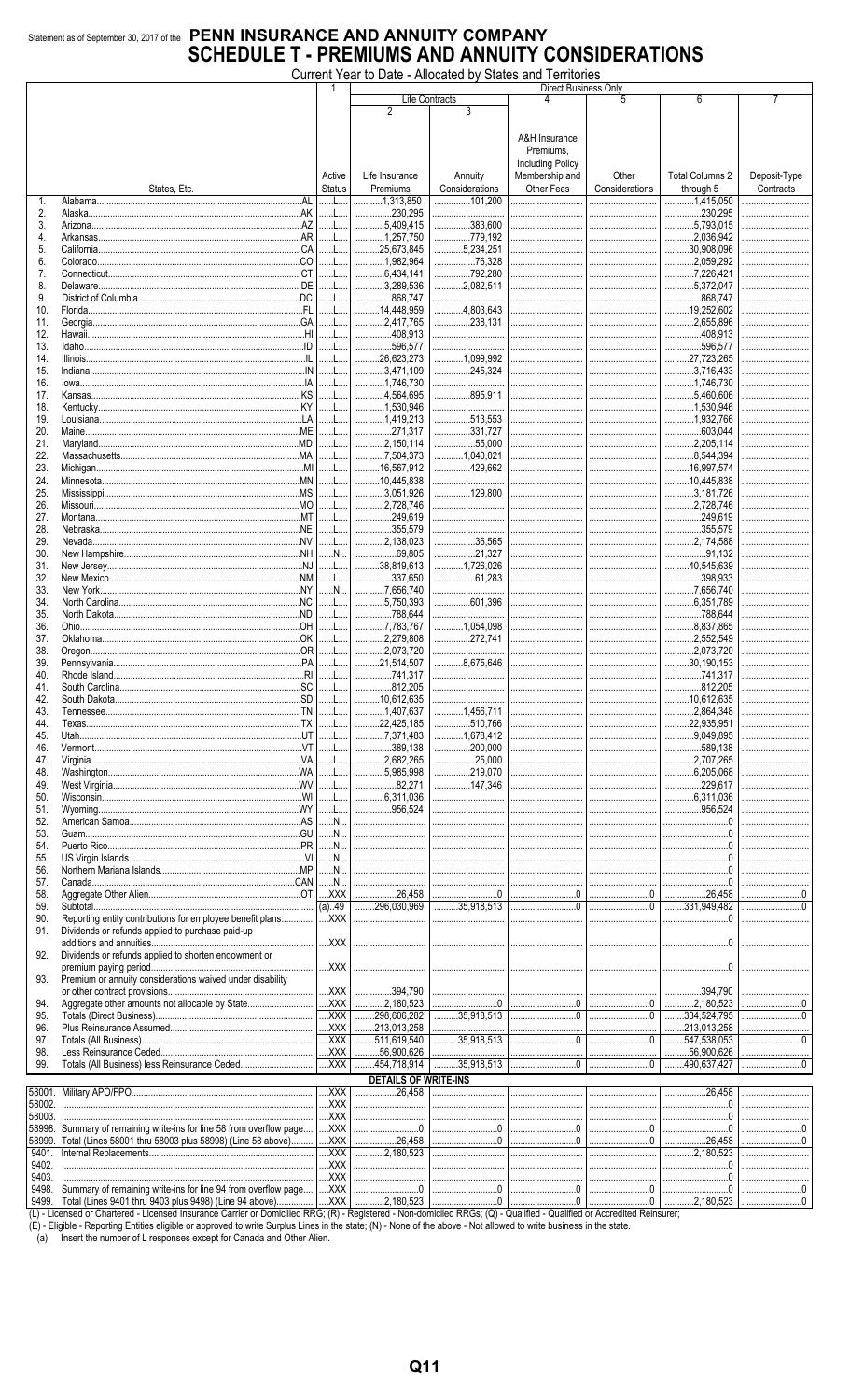# **SCHEDULE Y – INFORMATION CONCERNING ACTIVITIES OF INSURER MEMBERS OF A HOLDING COMPANY GROUP**

PART 1 – ORGANIZATIONAL CHART

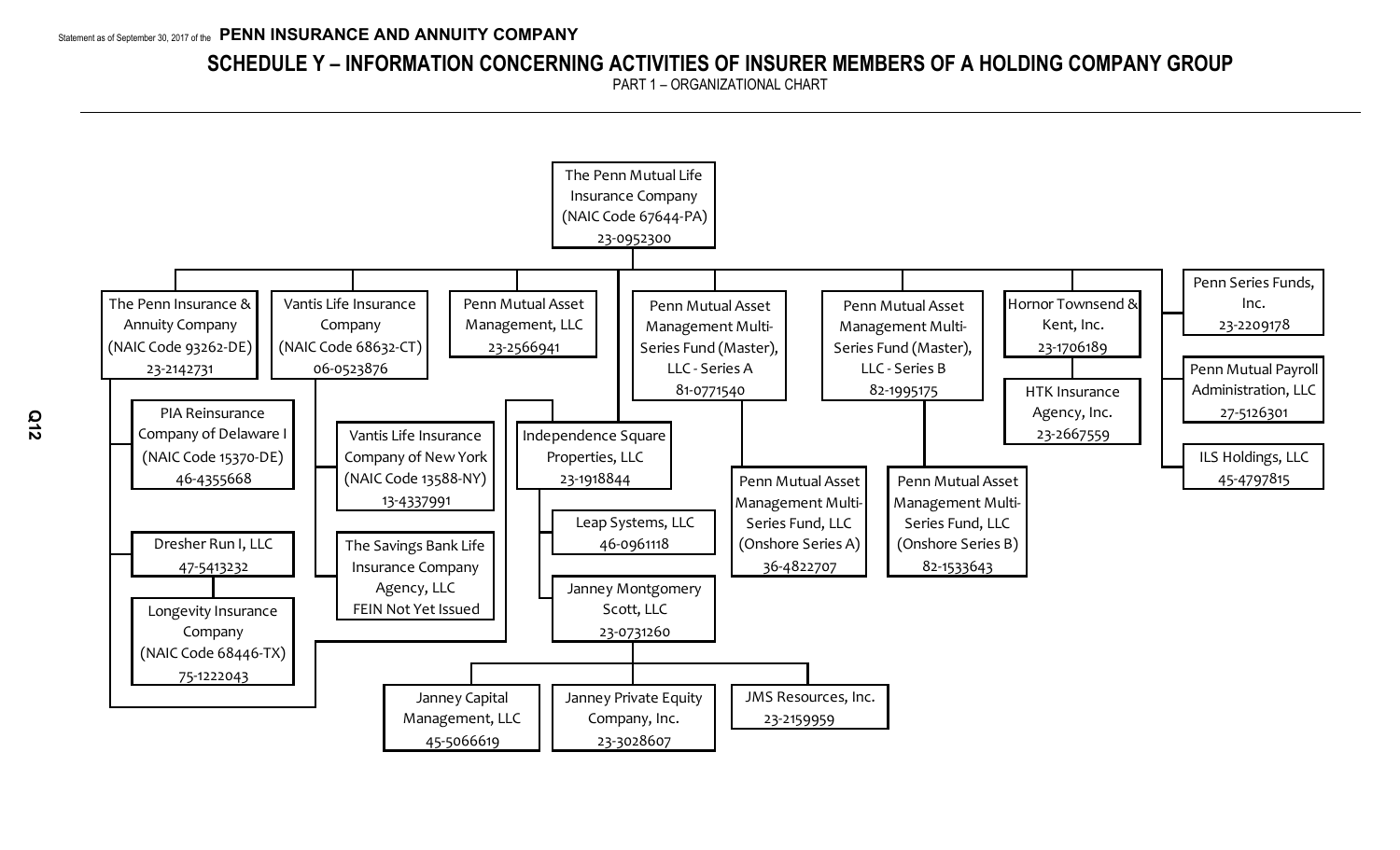# **SCHEDULE Y** PART 1A - DETAIL OF INSURANCE HOLDING COMPANY SYSTEM

|                     |                |                          |             |             |             |            |                | $1\pi$ $\nu$ $\mu$ $\pi$                  |               |                          | VINVE LIVEDINV<br>ויום וטוט וואורזיוו     |                              |              |                                                  |            |
|---------------------|----------------|--------------------------|-------------|-------------|-------------|------------|----------------|-------------------------------------------|---------------|--------------------------|-------------------------------------------|------------------------------|--------------|--------------------------------------------------|------------|
|                     |                |                          |             |             |             |            |                |                                           |               | 10                       |                                           | $12 \overline{ }$            | 13           |                                                  | 15<br>16   |
|                     |                |                          |             |             |             |            | Name of        |                                           |               |                          |                                           | Type of                      |              |                                                  |            |
|                     |                |                          |             |             |             |            | Securities     |                                           |               |                          |                                           | Control                      |              |                                                  |            |
|                     |                |                          |             |             |             |            | Exchange       |                                           |               |                          | (Ownership                                |                              |              |                                                  | Is an      |
|                     |                |                          |             |             |             |            | if Publicly    |                                           |               |                          |                                           | Board.                       | f Control is |                                                  | <b>SCA</b> |
|                     |                |                          | <b>NAIC</b> |             |             |            | Traded         | Names of                                  |               | Relationship             |                                           | Management,                  | Ownership    |                                                  | Filing     |
|                     | Group          | Group                    | Compan      | ID          | Federal     |            | (U.S. or       | Parent, Subsidiaries                      |               | Domiciliary to Reporting | Directly Controlled by                    | Attorney-in-Fact,            | Provide      | <b>Ultimate Controlling</b>                      | Required?  |
|                     | Code           | Name                     | Code        | Number      | <b>RSSD</b> | <b>CIK</b> | International) | or Affiliates                             | Location      | Entity                   | (Name of Entity/Person)                   | Influence, Other) Percentage |              | Entity(ies)/Person(s)                            | (Y/N)      |
|                     | <b>Members</b> |                          |             |             |             |            |                |                                           |               |                          |                                           |                              |              |                                                  |            |
|                     |                | The Penn Mutual Life     |             |             |             |            |                |                                           |               |                          |                                           |                              |              |                                                  |            |
|                     | 850.           | Insurance Company        | 67644       | 23-0952300  |             |            |                | The Penn Mutual Life Insurance Company.   | PA.           | UDP.                     |                                           |                              |              |                                                  |            |
|                     |                |                          |             |             |             |            |                |                                           |               |                          |                                           |                              |              |                                                  |            |
|                     |                | The Penn Mutual Life     |             |             |             |            |                |                                           |               |                          |                                           |                              |              |                                                  |            |
|                     | 850.           | <b>Insurance Company</b> | 93262.      | 23-2142731  |             |            |                | The Penn Insurance and Annuity Company    | DE.           | IA                       | The Penn Mutual Life Insurance Company    | Ownership.                   |              | 100.000 The Penn Mutual Life Insurance Company.  |            |
|                     |                | The Penn Mutual Life     |             |             |             |            |                |                                           |               |                          |                                           |                              |              |                                                  |            |
|                     |                |                          |             |             |             |            |                |                                           |               |                          |                                           |                              |              |                                                  | Y          |
|                     | 850.           | Insurance Company        | 15370       | 46-4355668  |             |            |                | PIA Reinsurance Company of Delaware I.    | DE.           |                          | The Penn Insurance and Annuity Company    | Ownership.                   |              | 100.000 The Penn Mutual Life Insurance Company.  |            |
|                     |                | The Penn Mutual Life     |             |             |             |            |                |                                           |               |                          |                                           |                              |              |                                                  |            |
|                     | 850.           | Insurance Company        |             | 23-1706189  |             | .77131     |                | Hornor Townsend & Kent, Inc.              | PA.           | NIA.                     | The Penn Mutual Life Insurance Company    | Ownership.                   |              | 100.000 The Penn Mutual Life Insurance Company.  |            |
|                     |                |                          |             |             |             |            |                |                                           |               |                          |                                           |                              |              |                                                  |            |
|                     |                | The Penn Mutual Life     |             |             |             |            |                |                                           |               |                          |                                           |                              |              |                                                  |            |
|                     | 850.           | Insurance Company        |             | 23-2667559. |             |            |                | HTK Insurance Agency, Inc.                | DE.           | DS.                      | Hornor Townsend & Kent, Inc               | Ownership.                   |              | 100.000 The Penn Mutual Life Insurance Company.  | N          |
|                     |                | The Penn Mutual Life     |             |             |             |            |                |                                           |               |                          |                                           |                              |              |                                                  |            |
|                     |                |                          |             |             |             |            |                |                                           |               |                          |                                           |                              |              |                                                  |            |
|                     | 850.           | Insurance Company        |             | 23-1918844. |             |            |                | Independence Square Properties, LLC.      | <b>PA</b>     | NIA                      | The Penn Mutual Life Insurance Company    | Ownership.                   |              | 95.780 The Penn Mutual Life Insurance Company.   | .N.        |
|                     |                | The Penn Mutual Life     |             |             |             |            |                |                                           |               |                          |                                           |                              |              |                                                  |            |
|                     |                | Insurance Company        |             | 23-2566941  |             |            |                | Penn Mutual Asset Management, LLC.        | <b>PA</b>     | NIA                      | The Penn Mutual Life Insurance Company    | Ownership.                   |              | 100.000 The Penn Mutual Life Insurance Company.  |            |
| $\frac{5}{10}$ 850. |                |                          |             |             |             |            |                |                                           |               |                          |                                           |                              |              |                                                  |            |
|                     |                | The Penn Mutual Life     |             |             |             |            |                |                                           |               |                          |                                           |                              |              |                                                  |            |
|                     | 850.           | Insurance Company        |             | 23-2209178. |             |            |                | Penn Series Fund, Inc.                    | <b>PA</b>     | NIA.                     | The Penn Mutual Life Insurance Company.   | Ownership.                   |              | 100.000 The Penn Mutual Life Insurance Company.  |            |
|                     |                | The Penn Mutual Life     |             |             |             |            |                |                                           |               |                          |                                           |                              |              |                                                  |            |
|                     |                |                          |             |             |             |            |                |                                           |               |                          |                                           |                              |              |                                                  |            |
|                     | 0850           | Insurance Company        |             | 27-5126301  |             |            |                | Penn Mutual Payroll Administration, LLC.  | PA.           | NIA                      | The Penn Mutual Life Insurance Company    | Ownership.                   |              | .100.000 The Penn Mutual Life Insurance Company. |            |
|                     |                | The Penn Mutual Life     |             |             |             |            |                |                                           |               |                          |                                           |                              |              |                                                  |            |
|                     | 0850           | Insurance Company        |             | 45-4797815. |             |            |                | ILS Holdings, LLC                         | <b>PA</b>     | NIA                      | The Penn Mutual Life Insurance Company.   | Ownership.                   | 100.000      | The Penn Mutual Life Insurance Company.          |            |
|                     |                |                          |             |             |             |            |                |                                           |               |                          |                                           |                              |              |                                                  |            |
|                     |                | The Penn Mutual Life     |             |             |             |            |                |                                           |               |                          |                                           |                              |              |                                                  |            |
|                     | 0850           | Insurance Company        |             | 23-0731260. |             | .200401    |                | Janney Montgomery Scott, LLC.             | <b>PA</b>     | DS.                      | Independence Square Properties, LLC.      | Ownership.                   |              | 100.000 The Penn Mutual Life Insurance Company.  | N          |
|                     |                | The Penn Mutual Life     |             |             |             |            |                |                                           |               |                          |                                           |                              |              |                                                  |            |
|                     | 0850           | <b>Insurance Company</b> |             | 46-0961118. |             |            |                | Leap Systems, LLC                         | PA            | DS.                      | Independence Square Properties, LLC       | Ownership.                   |              | 100.000 The Penn Mutual Life Insurance Company   | N          |
|                     |                |                          |             |             |             |            |                |                                           |               |                          |                                           |                              |              |                                                  |            |
|                     |                | The Penn Mutual Life     |             |             |             |            |                |                                           |               |                          |                                           |                              |              |                                                  |            |
|                     | 0850           | Insurance Company        |             | 45-5066619. |             |            |                | Janney Capital Management, LLC.           | <b>PA</b>     | DS                       | Janney Montgomery Scott, LLC.             | Ownership.                   | 100.000      | The Penn Mutual Life Insurance Company.          |            |
|                     |                |                          |             |             |             |            |                |                                           |               |                          |                                           |                              |              |                                                  |            |
|                     |                | The Penn Mutual Life     |             |             |             |            |                |                                           |               |                          |                                           |                              |              |                                                  |            |
|                     | 0850           | Insurance Company        |             | 23-2159959  |             |            |                | JMS Resources, Inc                        | <b>PA</b>     | DS.                      | Janney Montgomery Scott, LLC              | Ownership.                   |              | 100.000 The Penn Mutual Life Insurance Company.  |            |
|                     |                | The Penn Mutual Life     |             |             |             |            |                |                                           |               |                          |                                           |                              |              |                                                  |            |
|                     | 0850           | Insurance Company        |             | 23-3028607  |             |            |                | Janney Private Equity Company, Inc        | DE.           | DS.                      | <b>JMS Resources, Inc.</b>                | Ownership.                   |              | 100.000 The Penn Mutual Life Insurance Company   | $N$        |
|                     |                |                          |             |             |             |            |                |                                           |               |                          |                                           |                              |              |                                                  |            |
|                     |                | The Penn Mutual Life     |             |             |             |            |                |                                           |               |                          |                                           |                              |              |                                                  |            |
|                     | 0850           | Insurance Company        |             | 47-5413232. |             |            |                | Dresher Run I. LLC.                       | DE.           | NIA                      | The Penn Insurance and Annuity Company    | Ownership.                   | 100.000      | The Penn Mutual Life Insurance Company.          |            |
|                     |                |                          |             |             |             |            |                |                                           |               |                          |                                           |                              |              |                                                  |            |
|                     |                | The Penn Mutual Life     |             |             |             |            |                |                                           |               |                          |                                           |                              |              |                                                  |            |
|                     |                | 0850 Insurance Company   | 68446.      | 75-1222043. |             |            |                | Longevity Insurance Company               | $TX_{\cdots}$ |                          | Dresher Run I. LLC.                       | Ownership.                   |              | 100.000 The Penn Mutual Life Insurance Company.  |            |
|                     |                | The Penn Mutual Life     |             |             |             |            |                | Penn Mutual Asset Management Multi-Series |               |                          |                                           |                              |              |                                                  |            |
|                     | 0850           | Insurance Company        |             | 81-0771540. |             |            |                | Fund (Master), LLC - Series A             | <b>PA</b>     | OTH                      | The Penn Mutual Life Insurance Company    | Influence.                   |              | The Penn Mutual Life Insurance Company           | $N$        |
|                     |                |                          |             |             |             |            |                |                                           |               |                          |                                           |                              |              |                                                  |            |
|                     |                | The Penn Mutual Life     |             |             |             |            |                | Penn Mutual Asset Management Multi-Series |               |                          | Penn Mutual Asset Management Multi-Series |                              |              |                                                  |            |
|                     |                | 0850 Insurance Company   |             | 36-4822707  |             |            |                | Fund LLC (onshore)                        | PA.           | OTH.                     | Fund (Master), LLC - Series A             | Influence.                   |              | The Penn Mutual Life Insurance Company.          |            |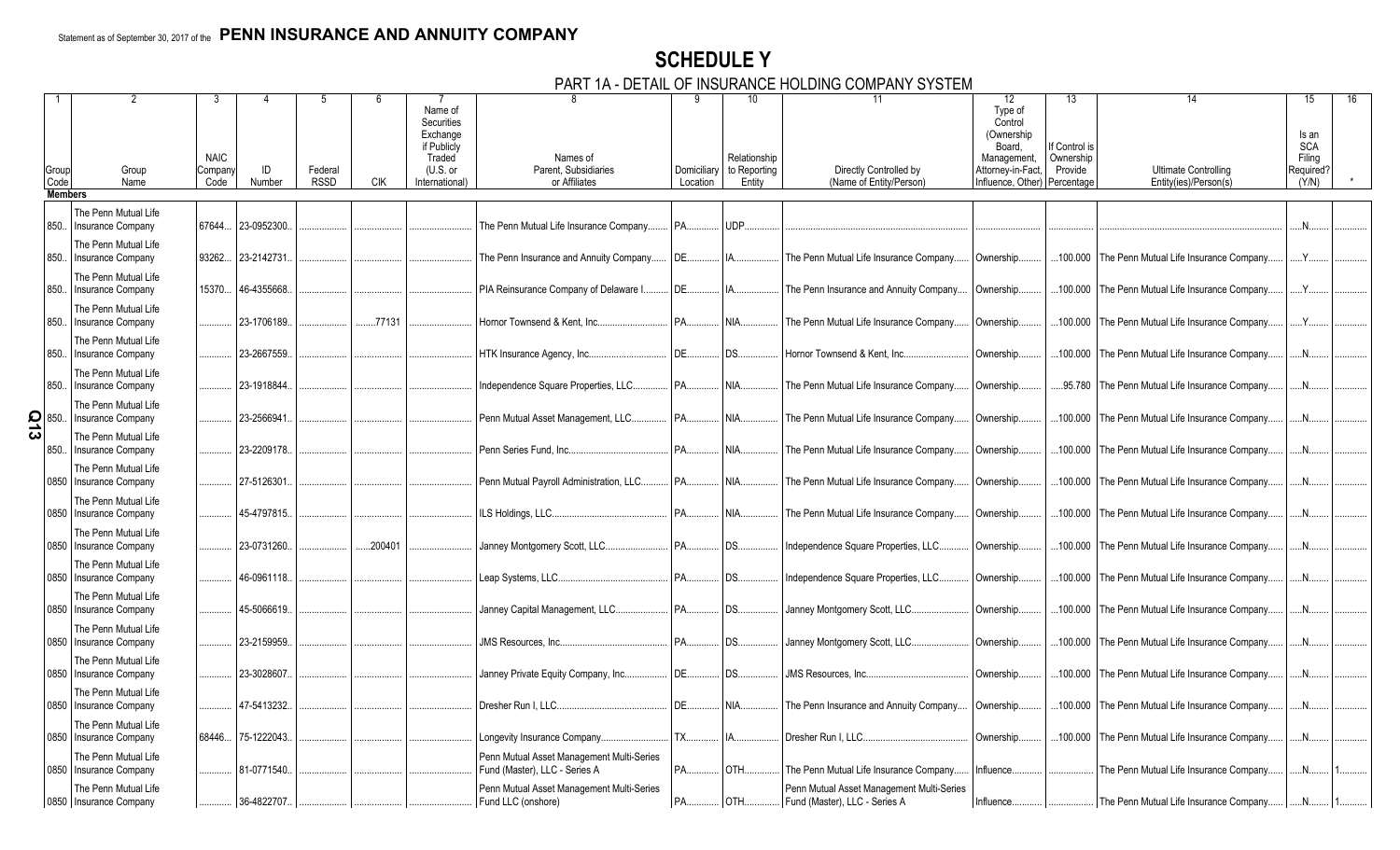# **SCHEDULE Y** PART 1A - DETAIL OF INSURANCE HOLDING COMPANY SYSTEM

|       |                          |             |                   |             |     |                | .                                         |             |              |                                           |                              |               |                                                |            |  |
|-------|--------------------------|-------------|-------------------|-------------|-----|----------------|-------------------------------------------|-------------|--------------|-------------------------------------------|------------------------------|---------------|------------------------------------------------|------------|--|
|       |                          |             |                   |             |     |                |                                           |             |              |                                           |                              | 13.           |                                                |            |  |
|       |                          |             |                   |             |     | Name of        |                                           |             |              |                                           | Type of                      |               |                                                |            |  |
|       |                          |             |                   |             |     | Securities     |                                           |             |              |                                           | Control                      |               |                                                |            |  |
|       |                          |             |                   |             |     | Exchange       |                                           |             |              |                                           | (Ownership                   |               |                                                | Is an      |  |
|       |                          |             |                   |             |     | if Publicly    |                                           |             |              |                                           | Board.                       | If Control is |                                                | <b>SCA</b> |  |
|       |                          | <b>NAIC</b> |                   |             |     | Traded         | Names of                                  |             | Relationship |                                           | Management                   | Ownership     |                                                | Filing     |  |
| Group | Group                    | Company     |                   | Federal     |     | (U.S. or       | Parent, Subsidiaries                      | Domiciliary | to Reporting | Directly Controlled by                    | Attorney-in-Fact,            | Provide       | <b>Ultimate Controlling</b>                    | Required?  |  |
| Code  | Name                     | Code        | Number            | <b>RSSD</b> | CIK | International) | or Affiliates                             | Location    | Entity       | (Name of Entity/Person)                   | Influence, Other) Percentage |               | Entity(ies)/Person(s)                          | (Y/N)      |  |
|       | The Penn Mutual Life     |             |                   |             |     |                | Penn Mutual Asset Management Multi-Series |             |              |                                           |                              |               |                                                |            |  |
|       |                          |             | 82-1995175.       |             |     |                | Fund (Master), LLC - Series B             |             | $I$ OTH      | The Penn Mutual Life Insurance Company.   | Influence.                   |               | The Penn Mutual Life Insurance Company         |            |  |
|       | 0850 Insurance Company   |             |                   |             |     |                |                                           |             |              |                                           |                              |               |                                                |            |  |
|       | The Penn Mutual Life     |             |                   |             |     |                | Penn Mutual Asset Management Multi-Series |             |              | Penn Mutual Asset Management Multi-Series |                              |               |                                                |            |  |
|       | 0850 Insurance Company   |             | 82-1533643.       |             |     |                | Fund, LLC (onshore)                       | <b>PA</b>   | $I$ OTH      | Fund (Master), LLC - Series B             | Influence.                   |               | The Penn Mutual Life Insurance Company.        |            |  |
|       |                          |             |                   |             |     |                |                                           |             |              |                                           |                              |               |                                                |            |  |
|       | The Penn Mutual Life     |             |                   |             |     |                |                                           |             |              |                                           |                              |               |                                                |            |  |
|       | 0850   Insurance Company |             | 68632 06-0523876. |             |     |                | Vantis Life Insurance Company.            |             |              | The Penn Mutual Life Insurance Company.   | Ownership                    |               | 100.000 The Penn Mutual Life Insurance Company |            |  |
|       | The Penn Mutual Life     |             |                   |             |     |                |                                           |             |              |                                           |                              |               |                                                |            |  |
|       | 0850 Insurance Company   | 13588       | 13-4337991.       |             |     |                | Vantis Life Insurance Company of New York | <b>INY</b>  |              | Vantis Life Insurance Company.            | Ownership                    | .100.000      | The Penn Mutual Life Insurance Company         |            |  |
|       |                          |             |                   |             |     |                |                                           |             |              |                                           |                              |               |                                                |            |  |
|       | The Penn Mutual Life     |             |                   |             |     |                | The Savings Bank Life Insurance Company   |             |              |                                           |                              |               |                                                |            |  |
|       | 0850   Insurance Company |             |                   |             |     |                | Agency, LLC                               | <b>CT</b>   |              | Vantis Life Insurance Company.            | Ownership                    | .100.000      | The Penn Mutual Life Insurance Company         |            |  |

**Aster Explanation** 

1 Entity over which The Penn Mutual Life Insurance Company has significant influence, but no ownership.

**Q13.1**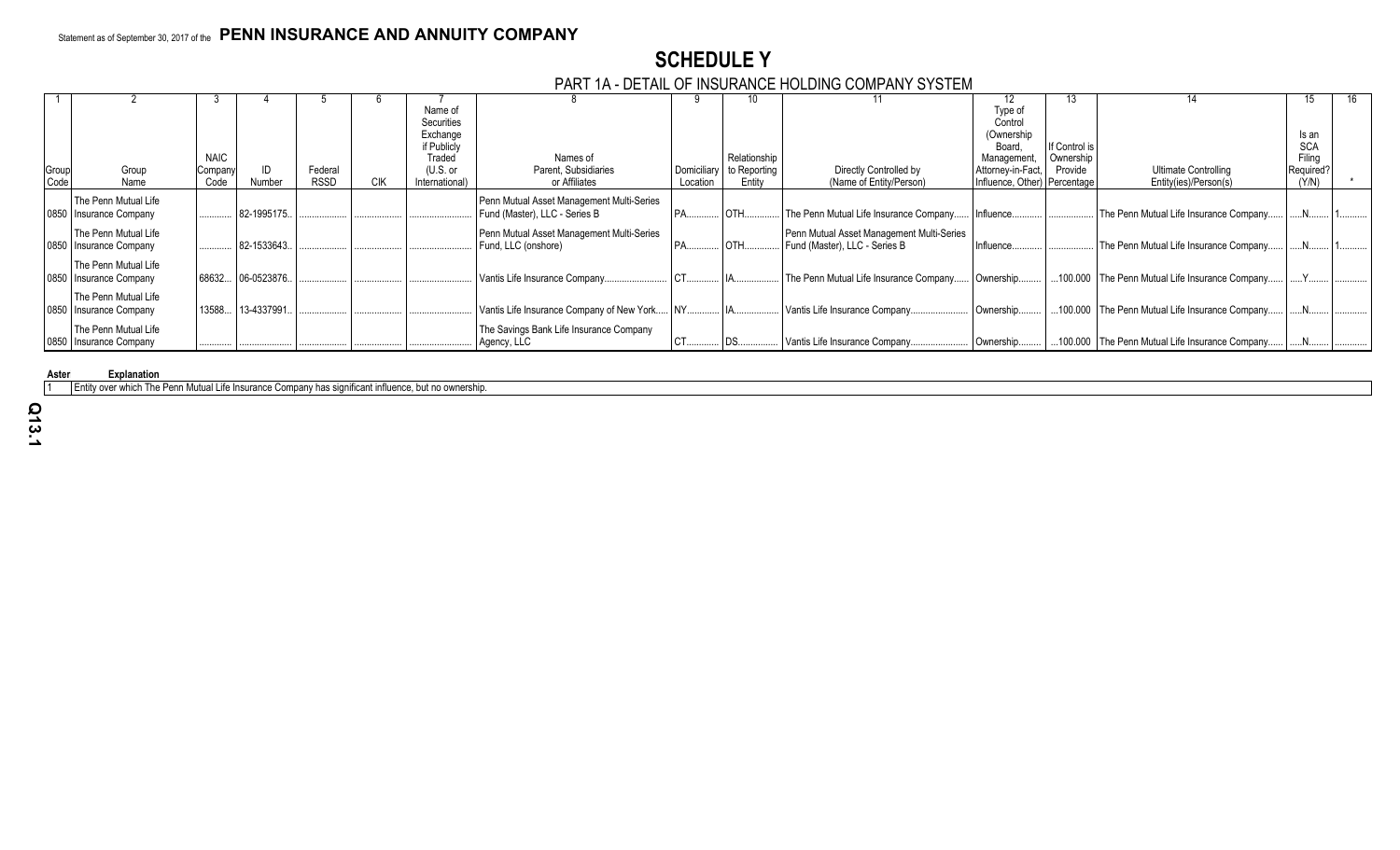# Statement as of September 30, 2017 of the **PENN INSURANCE AND ANNUITY COMPANY SUPPLEMENTAL EXHIBITS AND SCHEDULES INTERROGATORIES**

The following supplemental reports are required to be filed as part of your statement filing. However, in the event that your company does not transact the type of business for which the special report must be filed, your response of NO to the specific interrogatory will be accepted in lieu of filing a "NONE" report and a bar code will be printed below. If the supplement is required of your company but is not being filed for whatever reason, enter SEE EXPLANATION and provide an explanation following the interrogatory questions.

|    |                                                                                                                                                                                                                    | Response   |
|----|--------------------------------------------------------------------------------------------------------------------------------------------------------------------------------------------------------------------|------------|
| 1. | Will the Trusteed Surplus Statement be filed with the state of domicile and the NAIC with this statement?                                                                                                          | NO.        |
| 2. | Will the Medicare Part D Coverage Supplement be filed with the state of domicile and the NAIC with this statement?                                                                                                 | NO.        |
| 3. | Will the Reasonableness of Assumptions Certification required by Actuarial Guideline XXXV be filed with the state of domicile and electronically<br>with the NAIC?                                                 | NO.        |
| 4. | Will the Reasonableness and Consistency of Assumptions Certification required by Actuarial Guideline XXXV be filed with the state of domicile<br>and electronically with the NAIC?                                 | NO.        |
| 5. | Will the Reasonableness of Assumptions Certification for Implied Guaranteed Rate Method required by Actuarial Guideline XXXVI be filed with<br>the state of domicile and electronically with the NAIC?             | NO.        |
| 6. | Will the Reasonableness and Consistency of Assumptions Certification required by Actuarial Guideline XXXVI (Updated Average Market Value)<br>be filed with the state of domicile and electronically with the NAIC? | <b>YES</b> |
|    | Will the Reasonableness and Consistency of Assumptions Certification required by Actuarial Guideline XXXVI (Updated Market Value) be filed<br>with the state of domicile and electronically with the NAIC?         | NO         |

#### **Explanations:**

- 1. The data for this supplement is not required to be filed.
- 2. The data for this supplement is not required to be filed.
- 3. The data for this supplement is not required to be filed.
- 4. The data for this supplement is not required to be filed.
- 5. The data for this supplement is not required to be filed.
- 6.
- 7. The data for this supplement is not required to be filed.

#### **Bar Code:**

# \*93262201749000003\* \*93262201744700003\* \*932612 TUTE THE THE BILL DIE TELEVISION WAS TELEVISION AND BILL BUT DEN BETWEEN TELEVISION AND \*93262201744500003\* \*93262201744900003\* \*93262201744600003\*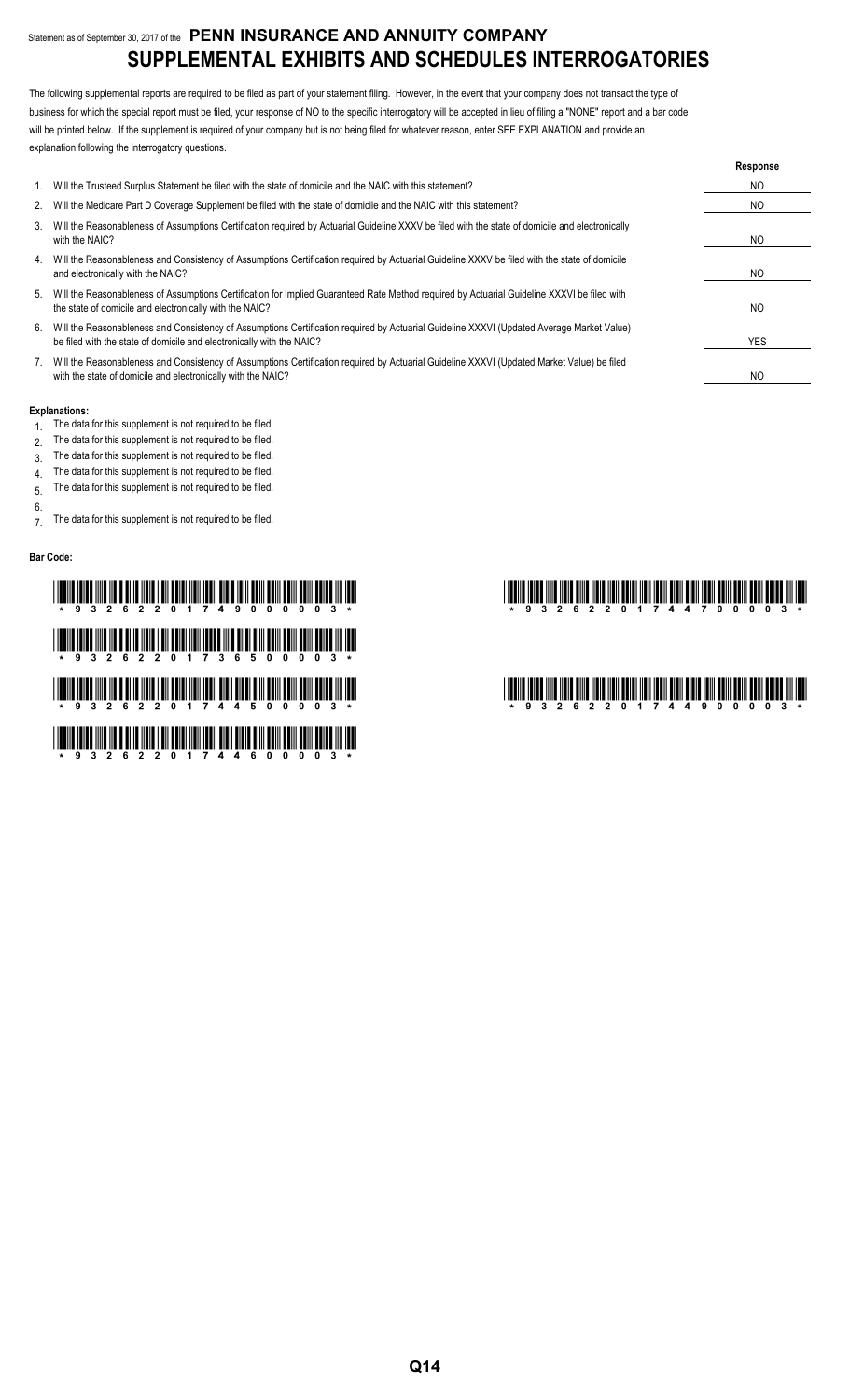Statement as of September 30, 2017 of the **PENN INSURANCE AND ANNUITY COMPANY Overflow Page for Write-Ins**

# **NONE**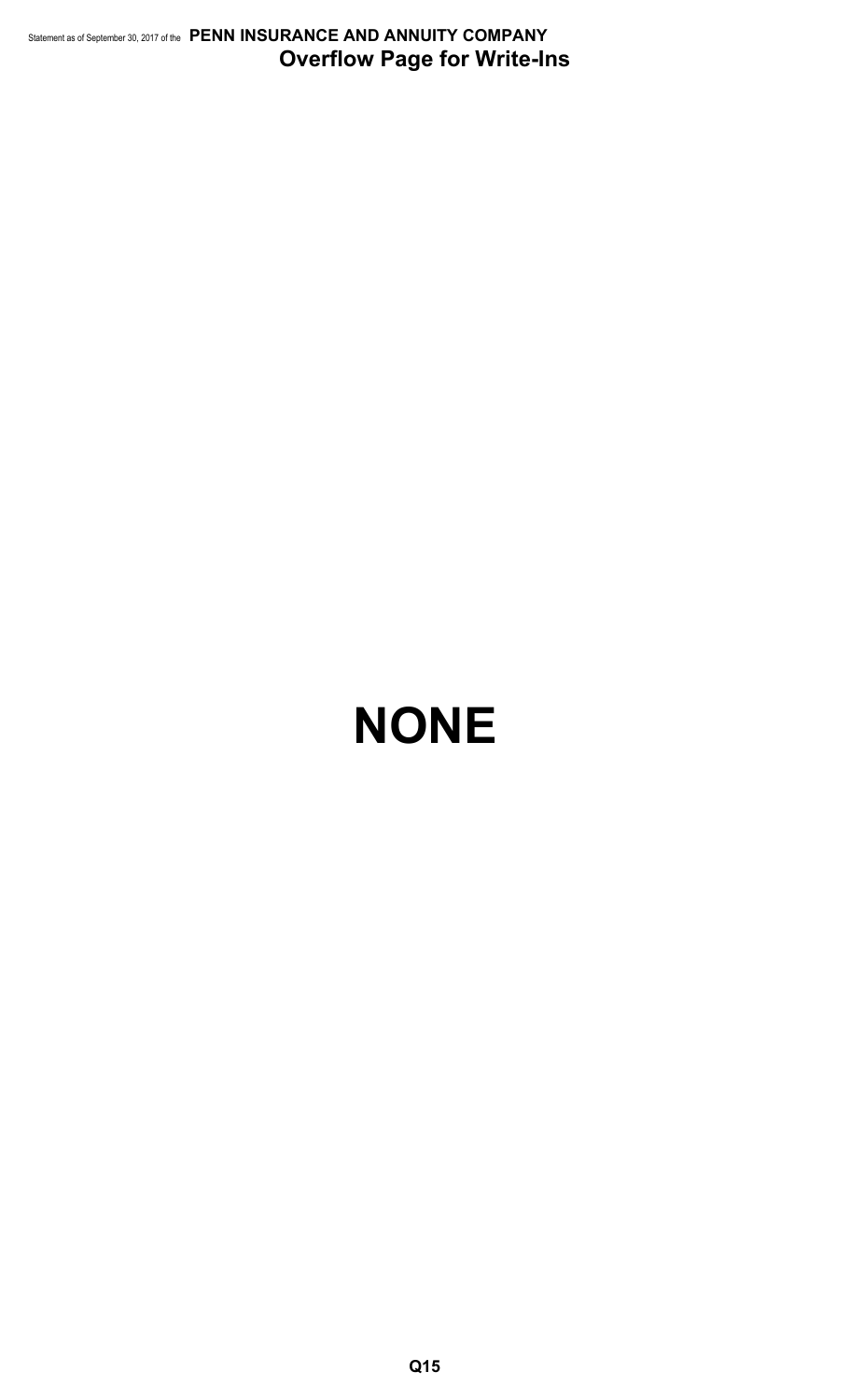# Statement as of September 30, 2017 of the PENN INSURANCE AND ANNUITY COMPANY **SCHEDULE A - VERIFICATION**

**Real Estate**  $\overline{2}$ Prior Year Ended Year to Date December 31  $1.$ Book/adjusted carrying value, December 31 of prior year..  $\Omega$  $2.$ Cost of acquired: 2.1 Actual cost at time of acquisition.. **NONE** 2.2 Additional investment made after acquisition.... 3. Current year change in encumbrances.... 4. Total gain (loss) on disposals.  $5<sup>1</sup>$ Deduct amounts received on disposals..  $6.$ Total foreign exchange change in book/adjusted carrying value 7. Deduct current year's other-than-temporary impairment recognized. 8. Deduct current year's depreciation... 9. Book/adjusted carrying value at end of current period (Lines 1+2+3+4-5+6-7-8).  $\overline{0}$  $0$ 10 Deduct total nonadmitted amounts  $11.$ Statement value at end of current period (Line 9 minus Line 10).  $0.$  $\Omega$ 

# **SCHEDULE B - VERIFICATION**

Mortgage Loans

|     |                      |              | Prior Year Ended |
|-----|----------------------|--------------|------------------|
|     |                      | Year to Date | December 31      |
|     |                      |              |                  |
|     | 2. Cost of acquired: |              |                  |
|     |                      |              |                  |
|     |                      |              |                  |
|     |                      |              |                  |
|     |                      |              |                  |
|     |                      |              |                  |
| 6.  |                      |              |                  |
|     |                      |              |                  |
| 8.  |                      |              |                  |
| 9.  |                      |              |                  |
| 10. |                      |              |                  |
|     |                      |              |                  |
| 12. |                      |              |                  |
| 13. |                      |              |                  |
| 14. |                      |              |                  |
| 15. |                      |              |                  |

# **SCHEDULE BA - VERIFICATION**

Other Long-Term Invested Assets

|     |                   |              | Prior Year Ended |
|-----|-------------------|--------------|------------------|
|     |                   | Year to Date | December 31      |
|     |                   |              |                  |
| 2.  | Cost of acquired: |              |                  |
|     |                   | .10,000,000  |                  |
|     |                   |              |                  |
| 3.  |                   |              |                  |
| 4.  |                   |              |                  |
| 5.  |                   |              |                  |
| 6.  |                   |              |                  |
|     |                   |              |                  |
| 8.  |                   |              |                  |
| 9.  |                   |              |                  |
| 10. |                   |              |                  |
| 11. |                   |              |                  |
| 12. |                   | .3.524.606   |                  |
| 13. |                   |              |                  |

# **SCHEDULE D - VERIFICATION**

**Bonds and Stocks**  $\overline{2}$ Prior Year Ended Year to Date December 31  $\mathbf{1}$ Book/adjusted carrying value of bonds and stocks, December 31 of prior year. 2 767 873 301 2 342 209 099  $2.$ Cost of bonds and stocks acquired.. .782,375,706 .731,854,423 3. Accrual of discount.... .2,280,477  $...11,450,311$ Unrealized valuation increase (decrease). 17,009,076 10.431.918  $4.$ Total gain (loss) on disposals. 8925870 11 026 935  $5<sup>5</sup>$ 322 065 955  $6<sup>1</sup>$ Deduct consideration for bonds and stocks disposed of. 267 270 617  $\overline{7}$ . Deduct amortization of premium.. .21,480,803 .23,610,588 8. Total foreign exchange change in book/adjusted carrying value.. 9. Deduct current year's other-than-temporary impairment recognized. 10. Book/adjusted carrying value at end of current period (Lines 1+2+3+4+5-6-7+8-9). .3,283,135,852 2,767,873,301 11. Deduct total nonadmitted amounts. .101,758,949 .91,858,351  $12.$ Statement value at end of current period (Line 10 minus Line 11). 3,181,376,903 2,676,014,950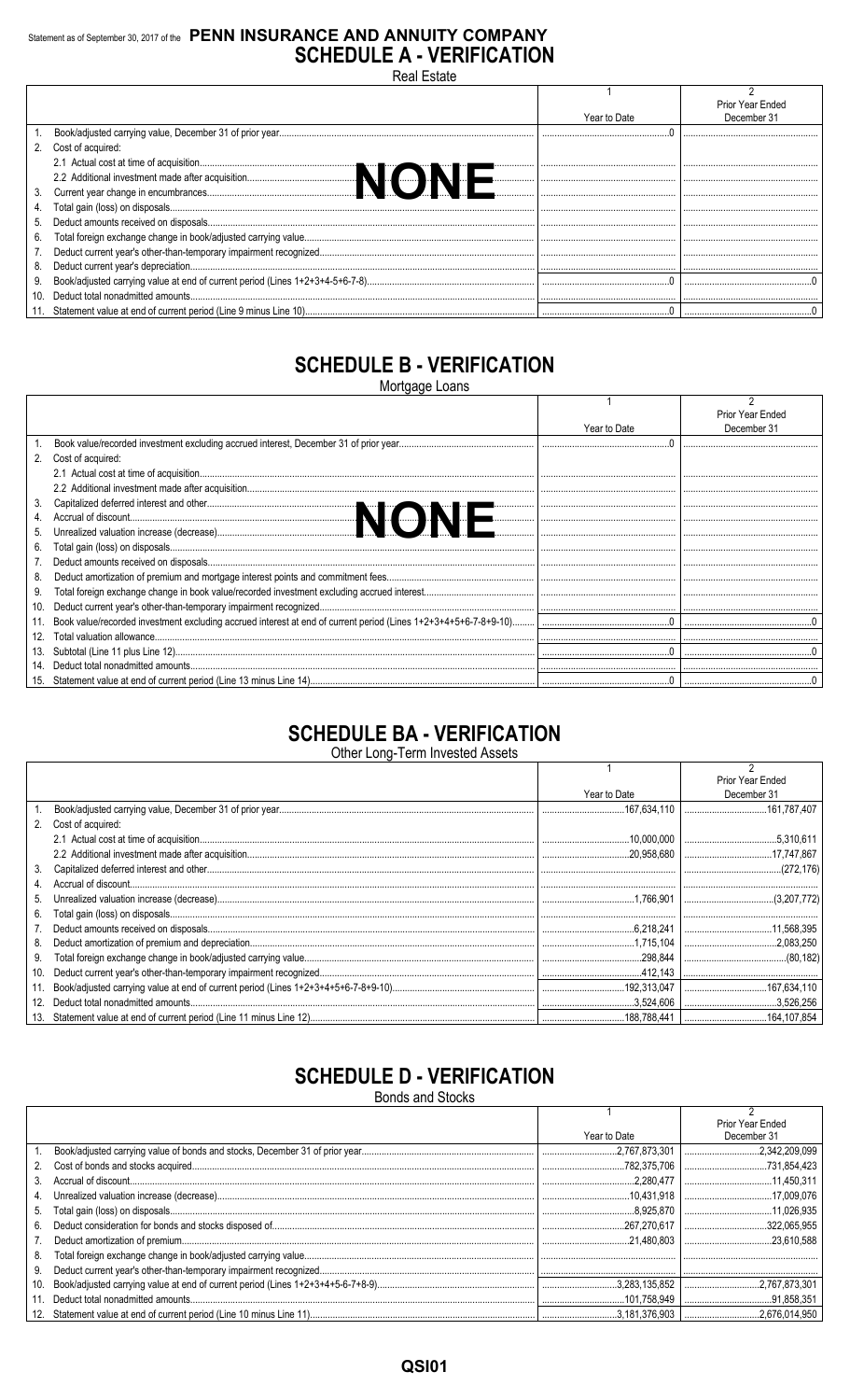# **SCHEDULE D - PART 1B**

Showing the Acquisitions, Dispositions and Non-Trading Activity

During the Current Quarter for all Bonds and Preferred Stock by NAIC Designation

|              | <b>NAIC Designation</b>                                                                                                                                                                                                                                                                                                                                                        | $\overline{1}$<br>Book/Adjusted Carrying<br>Value Beginning<br>of Current Quarter | 2<br>Acquisitions<br>During<br><b>Current Quarter</b> | $\mathbf{3}$<br>Dispositions<br>During<br><b>Current Quarter</b> | $\overline{4}$<br>Non-Trading Activity<br>During<br><b>Current Quarter</b> | -5<br>Book/Adjusted Carrying<br>Value End of<br>First Quarter          | 6<br>Book/Adjusted Carrying<br>Value End of<br>Second Quarter | $\overline{7}$<br>Book/Adjusted Carrying<br>Value End of<br><b>Third Quarter</b> | 8<br>Book/Adjusted Carrying<br>Value December 31<br>Prior Year |
|--------------|--------------------------------------------------------------------------------------------------------------------------------------------------------------------------------------------------------------------------------------------------------------------------------------------------------------------------------------------------------------------------------|-----------------------------------------------------------------------------------|-------------------------------------------------------|------------------------------------------------------------------|----------------------------------------------------------------------------|------------------------------------------------------------------------|---------------------------------------------------------------|----------------------------------------------------------------------------------|----------------------------------------------------------------|
|              | <b>BONDS</b>                                                                                                                                                                                                                                                                                                                                                                   |                                                                                   |                                                       |                                                                  |                                                                            |                                                                        |                                                               |                                                                                  |                                                                |
|              | 1. NAIC 1 (a)                                                                                                                                                                                                                                                                                                                                                                  | 1,914,656,457                                                                     | 154,132,796                                           | 23,655,106                                                       | (13,744,474)                                                               | 1,831,096,503                                                          | 1,914,656,457                                                 | 2,031,389,673                                                                    | 1,744,941,630                                                  |
|              | 2. NAIC 2 (a)<br>$\mathcal{L} = \{1, 2, \ldots, 2, \ldots, 2, \ldots, 2, \ldots, 2, \ldots, 2, \ldots, 2, \ldots, 2, \ldots, 2, \ldots, 2, \ldots, 2, \ldots, 2, \ldots, 2, \ldots, 2, \ldots, 2, \ldots, 2, \ldots, 2, \ldots, 2, \ldots, 2, \ldots, 2, \ldots, 2, \ldots, 2, \ldots, 2, \ldots, 2, \ldots, 2, \ldots, 2, \ldots, 2, \ldots, 2, \ldots, 2, \ldots, 2, \ldots$ | 861,967,329                                                                       | 77,435,685                                            | 30,414,073                                                       | 12,338,430                                                                 | 818,672,471                                                            | 861,967,329                                                   | 921,327,371                                                                      | 731,914,188                                                    |
|              | 3. NAIC 3 (a)                                                                                                                                                                                                                                                                                                                                                                  | 84,978,987                                                                        | $\dots 6, 157, 165$                                   | 12,907,242                                                       | (4,688,834)                                                                | 85,020,569                                                             | 84,978,987                                                    | 73,540,076                                                                       | 87,948,013                                                     |
|              | 4. NAIC 4 (a)                                                                                                                                                                                                                                                                                                                                                                  | 31,635,436                                                                        |                                                       |                                                                  | (2,946,316)                                                                | 35,569,648                                                             | 31,635,436                                                    | 28,689,120                                                                       | .34,047,448                                                    |
|              | 5. NAIC 5 (a)                                                                                                                                                                                                                                                                                                                                                                  | 5,599,963                                                                         |                                                       |                                                                  | 1,376,812                                                                  | 6,582,554                                                              | 5.599.963                                                     | 6,976,775                                                                        | 6,003,202                                                      |
|              | 6. NAIC 6 (a)                                                                                                                                                                                                                                                                                                                                                                  | 2,987,500                                                                         |                                                       | 3,955,529                                                        | .1,630,152                                                                 | 3,050,050                                                              | 2,987,500                                                     | 662,123                                                                          | 4,430,781                                                      |
| <b>Z0ISO</b> | Total Bonds                                                                                                                                                                                                                                                                                                                                                                    | 2,901,825,672                                                                     | 237,725,646                                           | 70,931,950                                                       | (6,034,230)                                                                | 2,779,991,795                                                          | 2,901,825,672                                                 | 3,062,585,138                                                                    | 2,609,285,262                                                  |
|              | PREFERRED STOCK                                                                                                                                                                                                                                                                                                                                                                |                                                                                   |                                                       |                                                                  |                                                                            |                                                                        |                                                               |                                                                                  |                                                                |
|              |                                                                                                                                                                                                                                                                                                                                                                                | 2,515,000                                                                         |                                                       |                                                                  |                                                                            | .2,515,000                                                             | .2,515,000                                                    | .2,515,000                                                                       | .2,515,000                                                     |
|              | 9. NAIC 2                                                                                                                                                                                                                                                                                                                                                                      | 12,124,987                                                                        | 8,519,200                                             |                                                                  |                                                                            | 10,124,987                                                             | 12,124,987                                                    | 20,644,187                                                                       | .10,124,987                                                    |
|              | 10. NAIC 3                                                                                                                                                                                                                                                                                                                                                                     | 0.4,000,000                                                                       |                                                       |                                                                  |                                                                            | 4,000,000                                                              | 4,000,000                                                     | 4,000,000                                                                        | .4,000,000                                                     |
|              | 11. NAIC 4.                                                                                                                                                                                                                                                                                                                                                                    | 0.2,400,000                                                                       |                                                       |                                                                  |                                                                            | .2,400,000                                                             | 2.400.000                                                     | 2.400.000                                                                        | 2,382,305                                                      |
|              | 12. NAIC 5                                                                                                                                                                                                                                                                                                                                                                     |                                                                                   |                                                       |                                                                  |                                                                            |                                                                        |                                                               |                                                                                  |                                                                |
|              | 13. NAIC 6                                                                                                                                                                                                                                                                                                                                                                     |                                                                                   |                                                       |                                                                  |                                                                            |                                                                        |                                                               |                                                                                  |                                                                |
|              | 14. Total Preferred Stock                                                                                                                                                                                                                                                                                                                                                      | 21,039,987                                                                        | 8,519,200                                             |                                                                  | $\cap$                                                                     | 19,039,987                                                             | 21,039,987                                                    | 29,559,187                                                                       |                                                                |
|              |                                                                                                                                                                                                                                                                                                                                                                                | 2,922,865,659<br>.                                                                | .                                                     |                                                                  |                                                                            | $\ldots$ (6,034,230) $\boxed{\ldots}$<br>$\dots$ 2,799,031,782 $\dots$ |                                                               |                                                                                  | 2,628,307,554                                                  |

(a) Book/Adjusted Carrying Value column for the end of the current reporting period includes the following amount of short-term and cash equivalent bonds by NAIC designation:

NAIC 1 \$.....2,500,000; NAIC 2 \$..........0; NAIC 3 \$..........0; NAIC 4 \$..........0; NAIC 5 \$..........0; NAIC 6 \$..........0.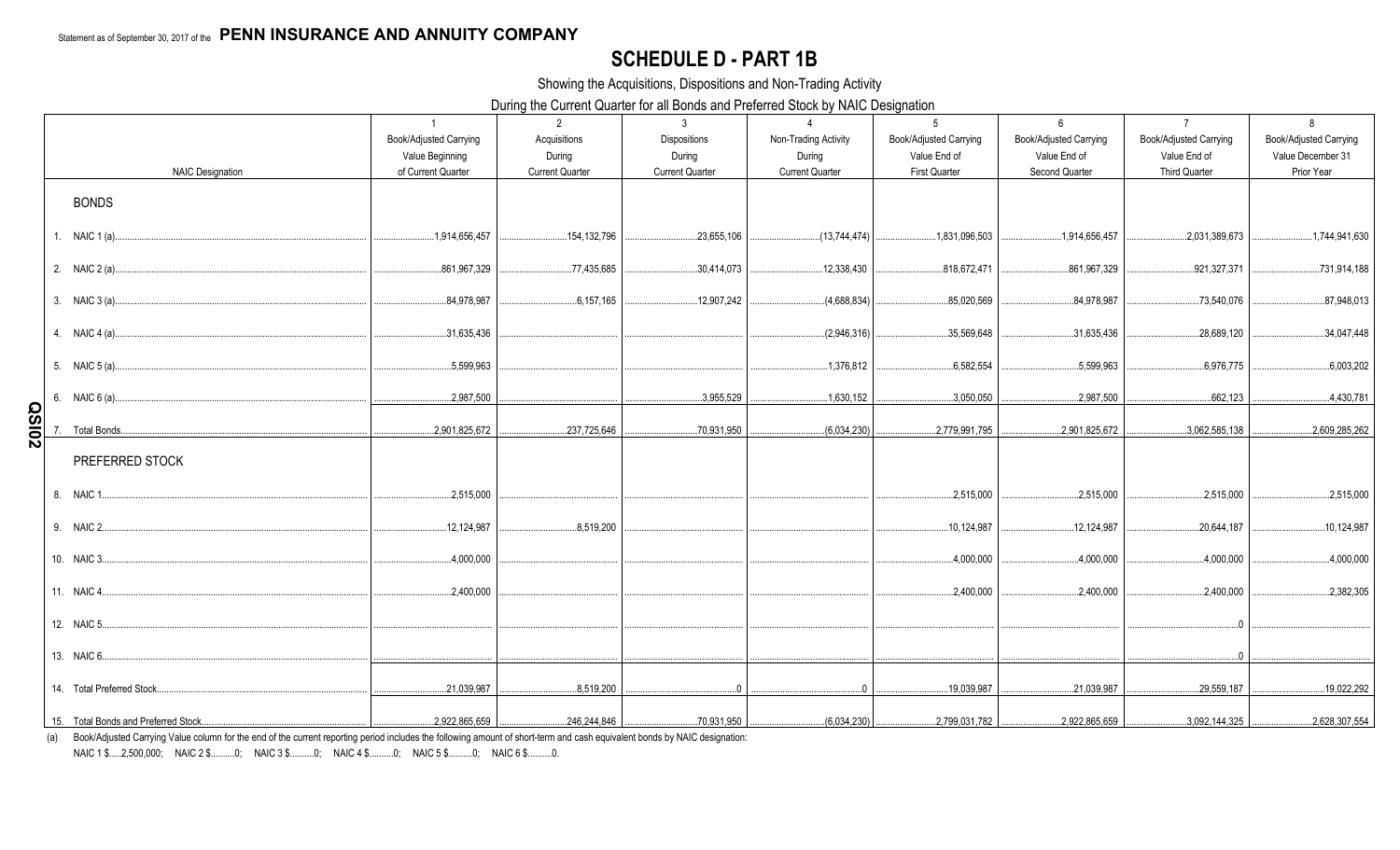# Statement as of September 30, 2017 of the PENN INSURANCE AND ANNUITY COMPANY **SCHEDULE DA - PART 1**

Short-Term Investments

| Book/Adjusted  |           | Actual     | <b>Interest Collected</b> | Paid for Accrued Interest |
|----------------|-----------|------------|---------------------------|---------------------------|
| Carrying Value | Par Value | Cost       | Year To Date              | Year To Date              |
|                |           |            |                           |                           |
|                | vvv       | 56,448,874 |                           |                           |

# **SCHEDULE DA - VERIFICATION**

Short-Term Investments

|     |              | $\overline{2}$<br>Prior Year Ended |
|-----|--------------|------------------------------------|
|     | Year To Date | December 31                        |
|     |              |                                    |
| 2.  |              |                                    |
| 3.  |              |                                    |
|     |              |                                    |
| 5.  |              |                                    |
| 6.  |              |                                    |
|     |              |                                    |
| 8.  |              |                                    |
| 9.  |              |                                    |
| 10. |              |                                    |
|     |              |                                    |
|     |              |                                    |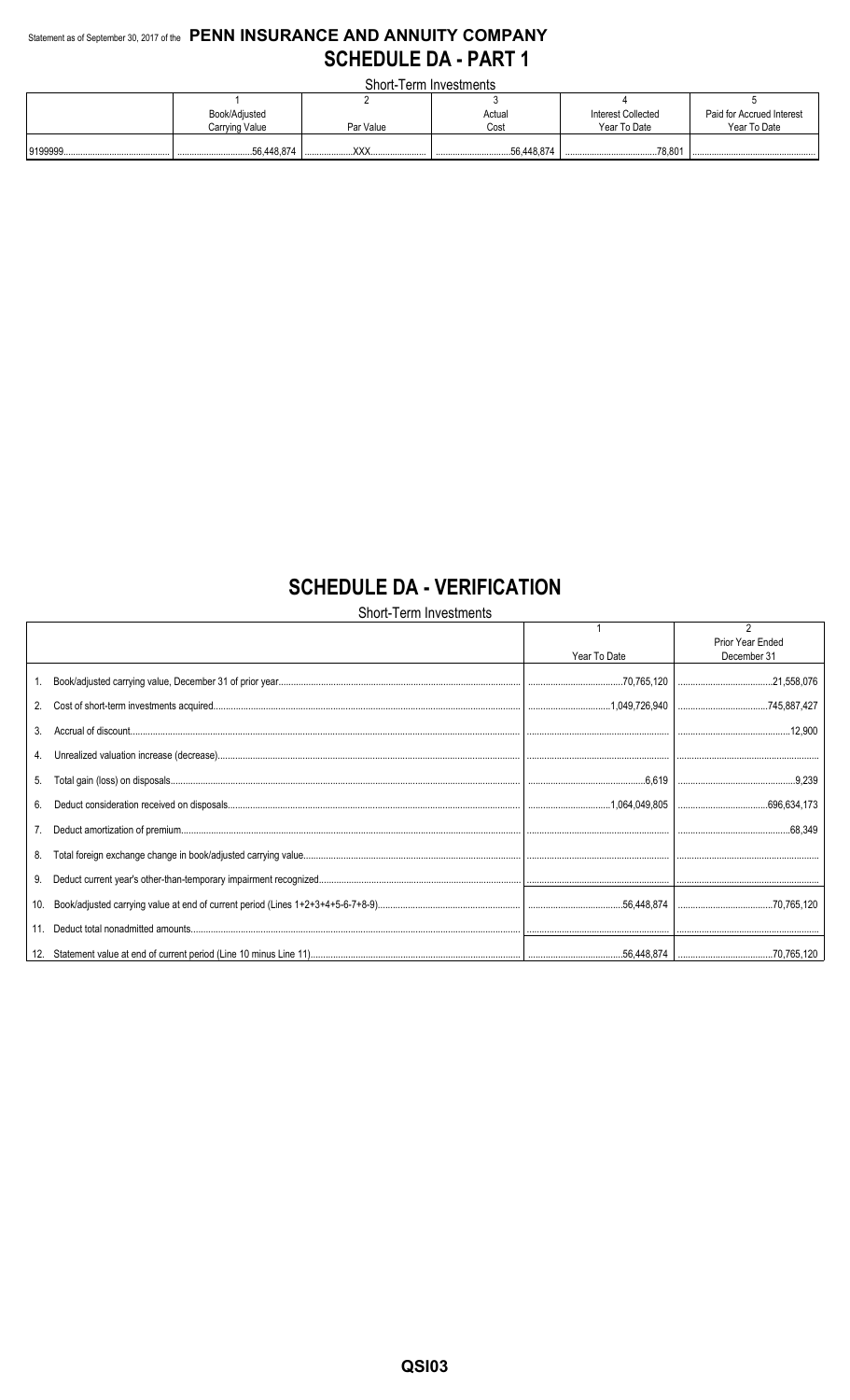# Statement as of September 30, 2017 of the **PENN INSURANCE AND ANNUITY COMPANY SCHEDULE DB - PART A - VERIFICATION**

Options, Caps, Floors, Collars, Swaps and Forwards

|   | 61.266,643 |
|---|------------|
|   | 3.384.804  |
|   |            |
|   |            |
| 6 |            |
|   |            |
|   |            |
|   | 64,651,447 |
|   |            |
|   | 64,651,447 |

# **SCHEDULE DB - PART B - VERIFICATION**

Futures Contracts

| 1.  |           |                                                                         |              |
|-----|-----------|-------------------------------------------------------------------------|--------------|
| 2.  |           |                                                                         |              |
|     | 3.1 Add:  |                                                                         |              |
|     |           | Change in variation margin on open contracts - Highly Effective Hedges: |              |
|     |           |                                                                         |              |
|     |           | 0                                                                       |              |
|     |           | Change in variation margin on open contracts - All Other:               |              |
|     |           |                                                                         |              |
|     |           | 0                                                                       |              |
|     | 3.2 Add:  |                                                                         |              |
|     |           | Change in adjustment to basis of hedged item:                           |              |
|     | 3.21      |                                                                         |              |
|     |           | 0                                                                       |              |
|     |           |                                                                         |              |
|     |           |                                                                         |              |
|     |           | $\begin{array}{ccc} 0 & \phantom{0} & \phantom{0} \\ \end{array}$<br>0  |              |
|     |           |                                                                         | 0            |
| 4.1 |           |                                                                         |              |
|     | 4.2 Less: |                                                                         |              |
|     |           |                                                                         |              |
|     |           | $\mathbf{0}$                                                            |              |
| 4.3 |           |                                                                         | $\mathbf{0}$ |
| 5.  |           | Dispositions gains (losses) on contracts terminated in prior year:      |              |
|     | 5.1       |                                                                         |              |
|     | 5.2       |                                                                         |              |
| 6.  |           |                                                                         | $\mathbf{0}$ |
| 7.  |           |                                                                         |              |
| 8.  |           |                                                                         | 0            |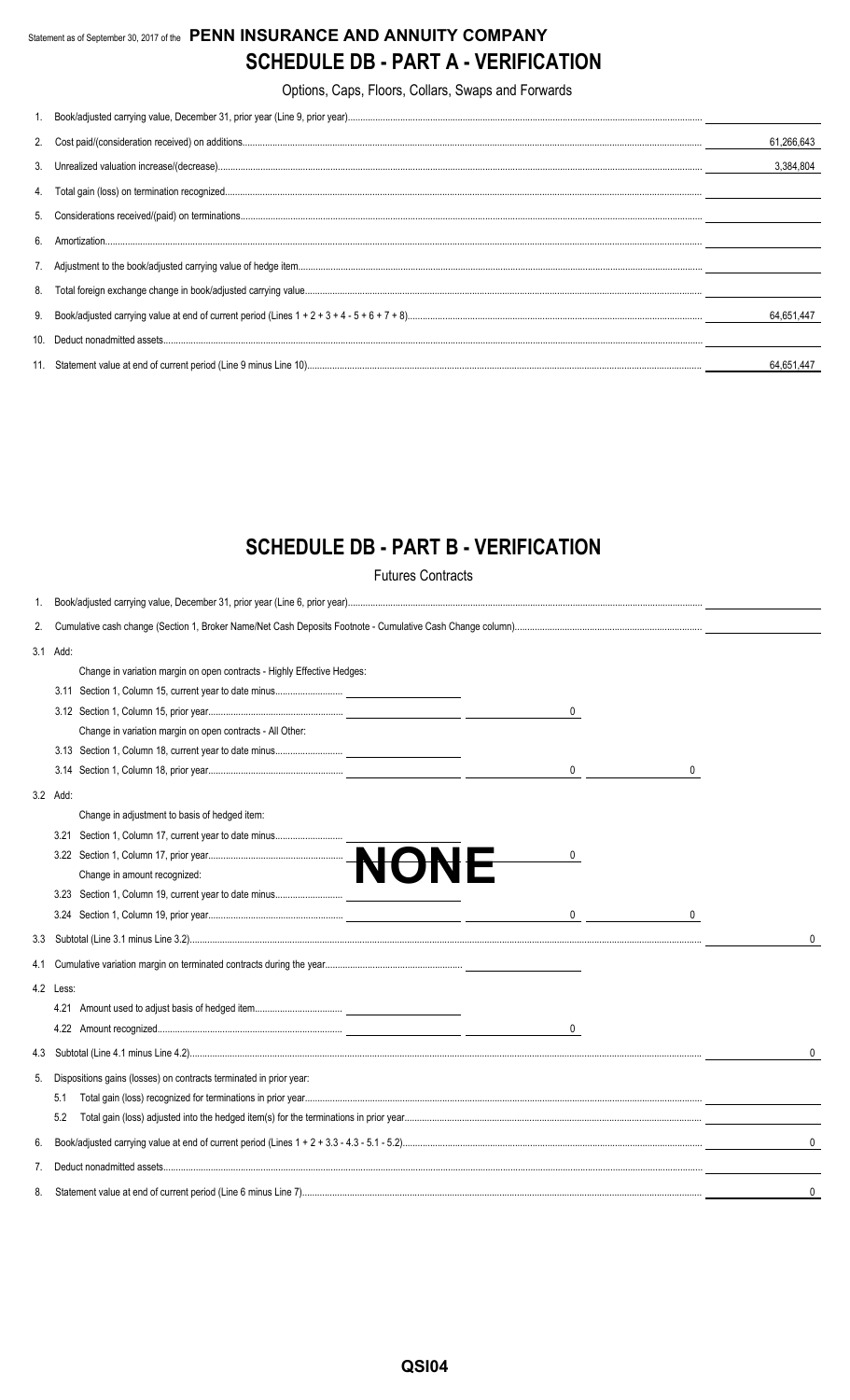**Sch. DB - Pt. C - Sn. 1 NONE**

**Sch. DB - Pt. C - Sn. 2 NONE**

**QSI05, QSI06**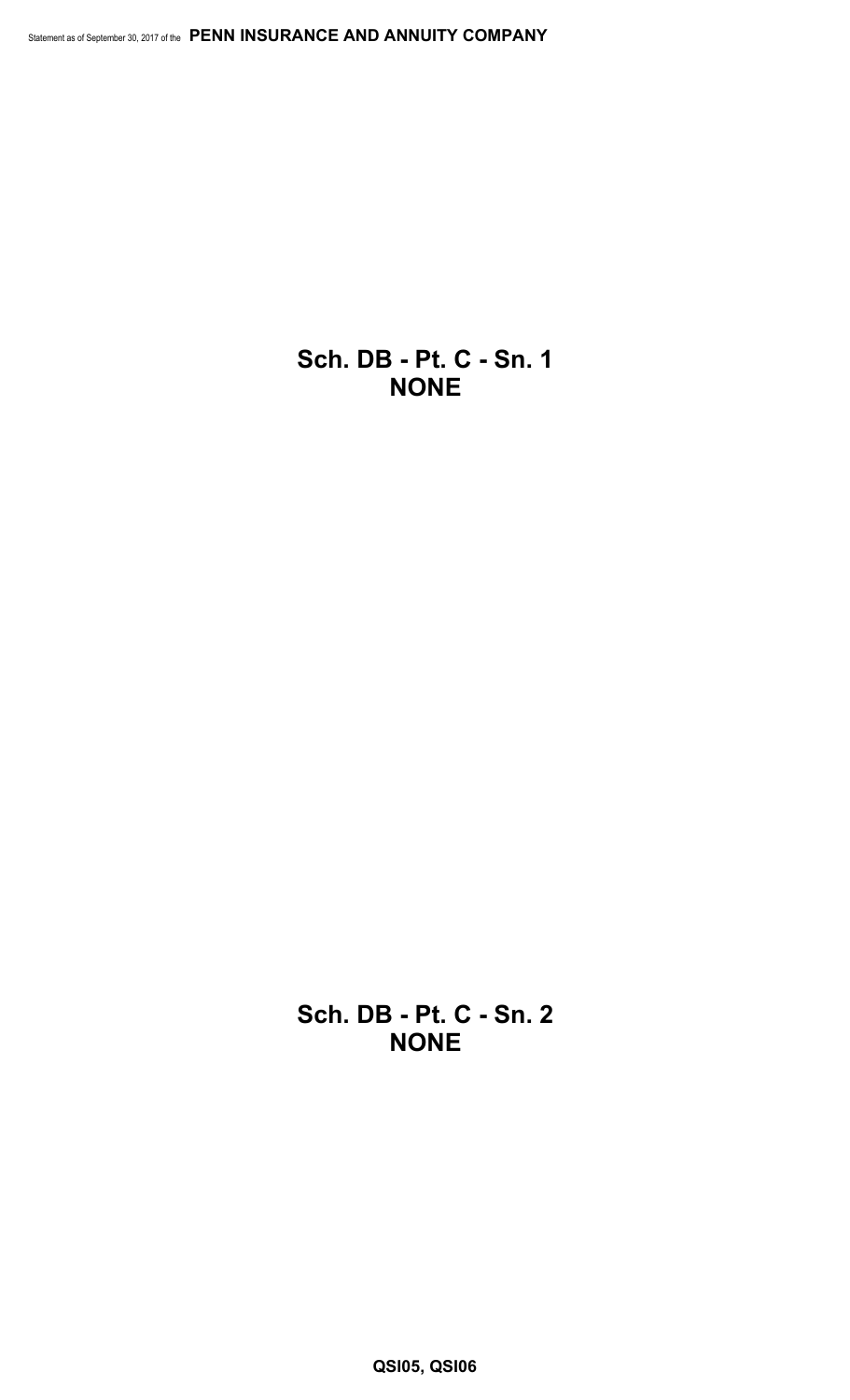# Statement as of September 30, 2017 of the PENN INSURANCE AND ANNUITY COMPANY **SCHEDULE DB - VERIFICATION**

Verification of Book/Adjusted Carrying Value, Fair Value and Potential Exposure of all Open Derivative Contracts

|    | Book/Adjusted Carrying Value Check |            |  |  |  |  |  |
|----|------------------------------------|------------|--|--|--|--|--|
| 1. | 64,651,447                         |            |  |  |  |  |  |
| 2. |                                    |            |  |  |  |  |  |
| 3. |                                    | 64,651,447 |  |  |  |  |  |
| 4. |                                    |            |  |  |  |  |  |
| 5. |                                    |            |  |  |  |  |  |
| 6. |                                    | (0)        |  |  |  |  |  |
|    | Fair Value Check                   |            |  |  |  |  |  |
| 7. | 91,397,637                         |            |  |  |  |  |  |
| 8. |                                    |            |  |  |  |  |  |
| 9. |                                    | 91,397,637 |  |  |  |  |  |
|    | 91,397,637                         |            |  |  |  |  |  |
|    |                                    |            |  |  |  |  |  |
|    |                                    | 0          |  |  |  |  |  |
|    | Potential Exposure Check           |            |  |  |  |  |  |
|    |                                    |            |  |  |  |  |  |
|    |                                    |            |  |  |  |  |  |
|    |                                    |            |  |  |  |  |  |
|    |                                    |            |  |  |  |  |  |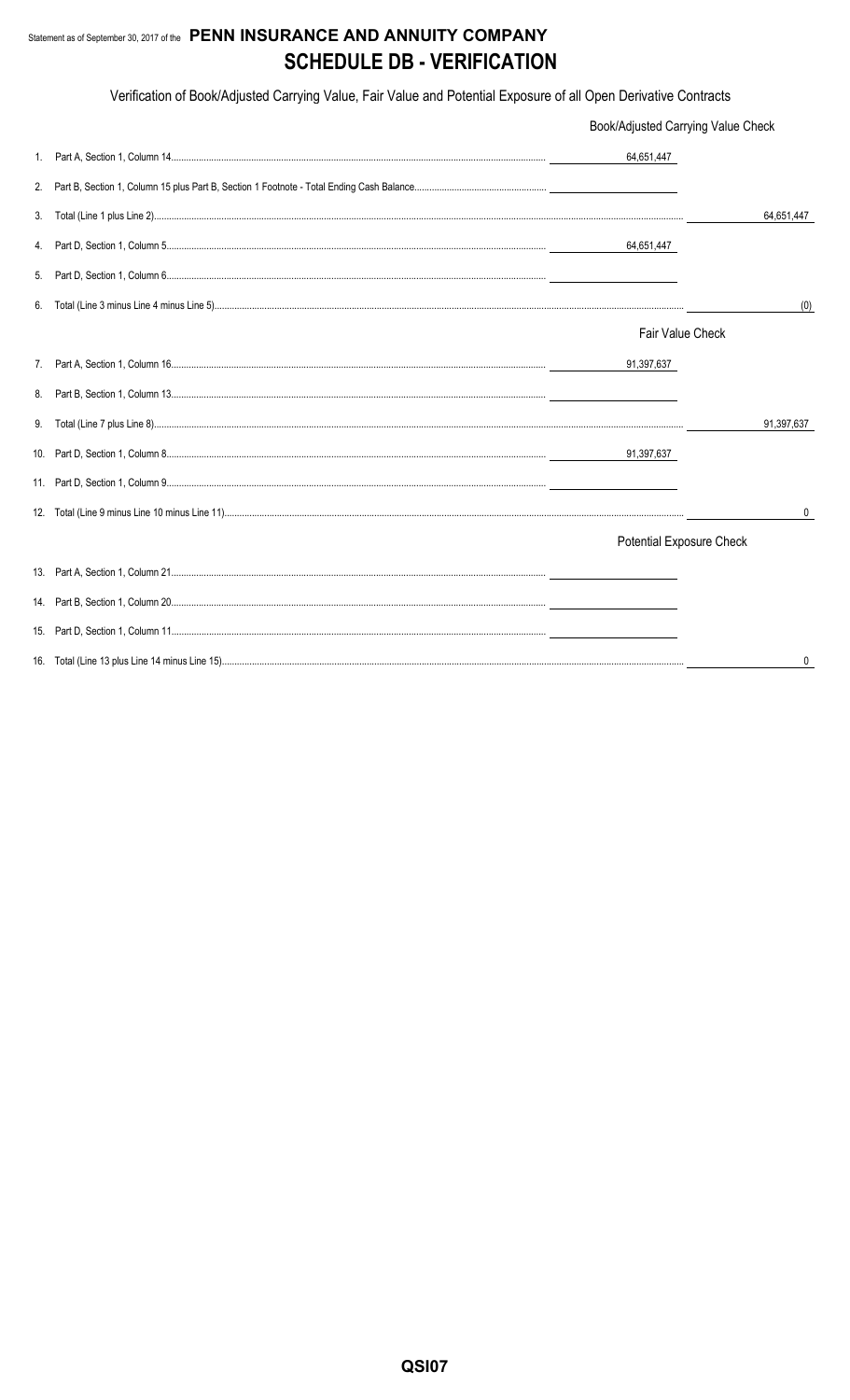# **Sch. E - Verification NONE**

**Sch. A - Pt. 2 NONE**

**Sch. A - Pt. 3 NONE**

**Sch. B - Pt. 2 NONE**

**Sch. B - Pt. 3 NONE**

**QSI08, QE01, QE02**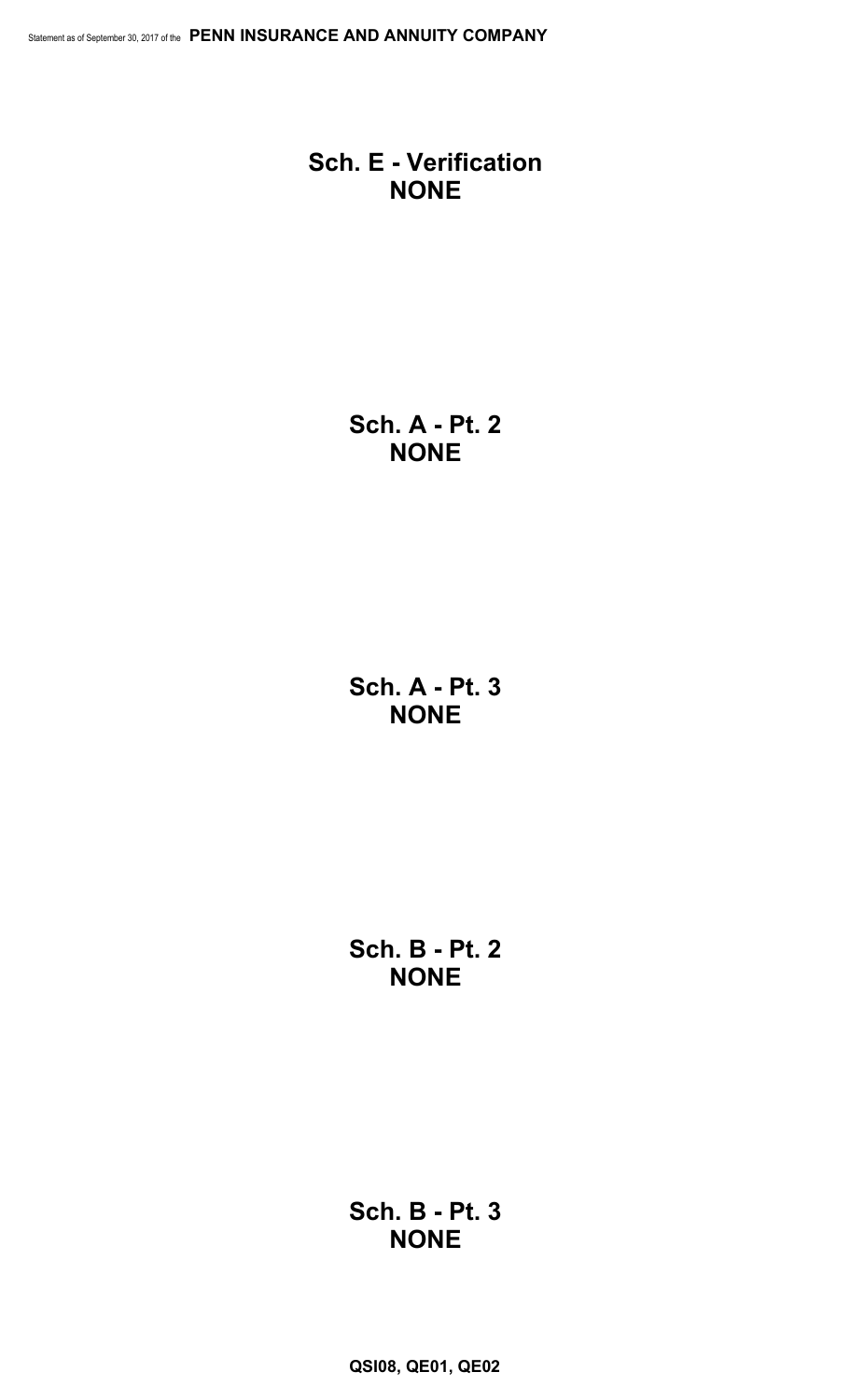SCHEDULE BA - PART 2<br>Showing Other Long-Term Invested Assets ACQUIRED AND ADDITIONS MADE During the Current Quarter

|     |                             | $\mathcal{P}$                                                                                                                 | Location                     | -5                                                      |                  |                        | 8                    | 9                                     | 10                                                     | 11                        | 12                                      | 13                         |
|-----|-----------------------------|-------------------------------------------------------------------------------------------------------------------------------|------------------------------|---------------------------------------------------------|------------------|------------------------|----------------------|---------------------------------------|--------------------------------------------------------|---------------------------|-----------------------------------------|----------------------------|
|     |                             |                                                                                                                               |                              | 4                                                       |                  |                        |                      |                                       |                                                        |                           |                                         |                            |
|     |                             |                                                                                                                               |                              |                                                         |                  |                        |                      |                                       |                                                        |                           |                                         |                            |
|     |                             |                                                                                                                               |                              |                                                         | <b>NAIC</b>      | Date                   |                      |                                       |                                                        |                           |                                         |                            |
|     | <b>CUSIP</b> Identification | Name or Description                                                                                                           | City                         | <b>State</b><br>Name of Vendor or General Partner       | Desig-<br>nation | Originally<br>Acquired | Type and<br>Strategy | Actual Cost at Time of<br>Acquisition | <b>Additional Investment</b><br>Made after Acquisition | Amount of<br>Encumbrances | Commitment for<br>Additional Investment | Percentage of<br>Ownership |
|     |                             | Fixed or Variable Interest Rate Investments That Have Underlying Characteristics of Bonds - Affiliated                        |                              |                                                         |                  |                        |                      |                                       |                                                        |                           |                                         |                            |
|     |                             | 000000 00 0 Global Unconstrained Bond Series.                                                                                 |                              | PA Penn Mutual Asset Management Multi-Series Fund, LLC. | 2FE.             | 07/03/2017.            |                      | .10.000.000                           |                                                        |                           |                                         |                            |
|     |                             |                                                                                                                               | Horsham.                     |                                                         |                  |                        |                      |                                       | $\cap$                                                 |                           | $\cap$                                  |                            |
|     |                             | 0899999. Total - Fixed or Variable Interest Rate Investments That Have Underlying Characteristics of Bonds - Affiliated.      |                              |                                                         |                  |                        |                      | 10.000.000                            |                                                        |                           |                                         | .XXX.                      |
|     |                             | Joint Venture or Partnership Interests That Have Underlying Characteristics of Common Stocks - Unaffiliated                   |                              |                                                         |                  |                        |                      |                                       |                                                        |                           |                                         |                            |
|     |                             | 000000 00 0 Atlas Venture Fund X, L.P.                                                                                        | MA<br>Cambridge              | Atlas Venture Partners                                  |                  | 03/20/2015.            |                      |                                       | 196,267                                                |                           | .1,519,025                              | .1.200                     |
|     | 000000                      | 00 0 Battery Ventures XI Side Fund, L.P.                                                                                      | Waltham.<br>MA               | <b>Battery Ventures</b>                                 |                  | 02/22/2016.            |                      |                                       | .647.500                                               |                           | .1,657,250                              | .1.167                     |
|     | 000000                      | $00 \quad 0$<br>Bessemer Venture Partners IX Institutional L.P.                                                               | NY<br>Larchmont              | <b>Bessemer Venture Partners</b>                        |                  | 02/28/2015             |                      |                                       | .209.198                                               |                           | .1,631,328                              | .0.188                     |
|     | 000000                      | Cross Creek Capital Partners III, L.P.<br>$00\,$                                                                              | UT<br>Salt Lake City.        | Cross Creek Capital.                                    |                  | 08/29/2013.            |                      |                                       | 150,000                                                |                           | .1,065,000                              | .3.679                     |
|     | 000000                      | Cross Creek Capital Partners IV, L.P.<br>$00\,$                                                                               | <b>UT</b><br>Salt Lake City. | Cross Creek Capital.                                    |                  | 03/31/2016.            |                      |                                       | .161,580                                               |                           | .1,042,420                              | .1.400                     |
|     | 000000                      | European Secondary Development Fund V<br>$00\,$                                                                               | <b>UK</b><br>London          | Arcis Group.                                            |                  | 07/22/2016             |                      |                                       | .251,916                                               |                           | .2,303,730                              | .1.041                     |
|     | 000000                      | Frazier Life Sciences VIII, L.P.<br>$00\,$                                                                                    | CA.<br>Menlo Park.           | Frazier Healthcare Partners                             |                  | 09/30/2015.            |                      |                                       | 123,000                                                |                           | .1,681,500                              | .1.333                     |
|     | 000000                      | Jackson Square Ventures I. L.P.<br>$00\,$                                                                                     | Menlo Park.<br>CA.           | Jackson Square Ventures                                 |                  | 11/28/2011             |                      |                                       | .32.215                                                |                           | .431.646                                | .1.611                     |
|     | 000000                      | Lightspeed Venture Partners Select II, L.P<br>$00\,$                                                                          | CA<br>Menlo Park.            | <b>Lightspeed Ventures</b>                              |                  | 03/10/2016             |                      |                                       | .200,000                                               |                           | .1,150,000                              | .0.500                     |
|     | 000000                      | Lightspeed Venture Partners Select, L.P.<br>$00\,$                                                                            | CA.<br>Menlo Park.           | Lightspeed Ventures.                                    |                  | 03/24/2014.            |                      |                                       | 20,000                                                 |                           | .120,000                                | .0.308                     |
|     | 000000                      | 00<br>0 Lightspeed Venture Partners X. L.P                                                                                    | CA<br>Menlo Park             | <b>Lightspeed Ventures</b>                              |                  | 07/07/2014.            |                      |                                       | 90,000                                                 |                           | .600,000                                | .0.480                     |
|     | 000000                      | Longitude Venture Partners III, L.P.<br>$00\,$                                                                                | CA.<br>Menlo Park.           | Longitude Capital Management Co., LLC.                  |                  | 03/31/2016             |                      |                                       | 100,217                                                |                           | 1,836,363                               | .0.381                     |
|     | 000000                      | 00 0 Menlo Special Opportunities Fund, L.P.                                                                                   | CA.<br>Menlo Park            | Menlo Ventures                                          |                  | 03/31/2016             |                      |                                       | .300,960                                               |                           | .939,908                                | .1.000                     |
|     | 000000                      | $00 \quad 0$<br>Omega Fund IV, L.P.                                                                                           | MA<br>Boston.                | Omega Fund Management                                   |                  | 06/20/2013             |                      |                                       | 106,777                                                |                           | .252,271                                | .1.089                     |
|     | 000000                      | 00 0 Omega Fund V, L.P.                                                                                                       | <b>MA</b><br>Boston.         | Omega Fund Management.                                  |                  | 04/30/2015.            |                      |                                       | .458,640                                               |                           | .3,166,977                              | .1.600                     |
| O   |                             | 00 0 Point 406 Ventures III. L.P.                                                                                             | MA<br>Boston.                |                                                         |                  | 04/30/2015.            |                      |                                       |                                                        |                           |                                         | .2.286                     |
| E03 | 000000                      |                                                                                                                               | CA.<br>Menlo Park.           | .406 Ventures                                           |                  |                        |                      |                                       | .116,000                                               |                           | .3,168,000                              | .0.914                     |
|     |                             | 000000 00 0 Trinity Ventures XI, L.P.                                                                                         |                              | Trinity Ventures.                                       |                  | 04/04/2013.            |                      |                                       | 60,000                                                 |                           | 727,500                                 |                            |
|     |                             | 000000 00 0 Trinity Ventures XII, L.P.                                                                                        | Menlo Park.<br>CA.           | Trinity Ventures.                                       |                  | 10/31/2015             |                      |                                       | .40,000                                                |                           | 1,450,000                               | .0.500                     |
|     | 000000                      | 00 0 Upfront Opportunity Fund I, L.P.                                                                                         | CA<br>Los Angeles            | <b>Upfront Ventures</b>                                 |                  | 03/31/2015             |                      |                                       | 61,035                                                 |                           | .563,900                                | .4.000                     |
|     | 000000                      | 00 0 Upfront V, L.P.                                                                                                          | CA.<br>Los Angeles.          | Upfront Ventures.                                       |                  | 11/30/2014.            |                      |                                       | .277.744                                               |                           | .1,246,476                              | .1.071                     |
|     |                             | 000000 00 0 Warburg Pincus Private Equity XII, LP.                                                                            | New York.                    | NY Warburg, Pincus LLC.                                 |                  | 12/21/2015.            |                      |                                       | .577.500                                               |                           | .2,832,500                              | 0.039                      |
|     |                             | 1599999. Total - Joint Venture or Partnership Interests That Have Underlying Characteristics of Common Stocks - Unaffiliated. |                              |                                                         |                  |                        |                      | $\cap$                                | .4,180,549                                             |                           | 29,385,794                              | .XXX                       |
|     |                             | Joint Venture or Partnership Interests That Have Underlying Characteristics of Other - Unaffiliated                           |                              |                                                         |                  |                        |                      |                                       |                                                        |                           |                                         |                            |
|     | 000000                      | 00 0 ABRY Advanced Securities Fund II. L.P.                                                                                   | MA.<br>Boston.               | <b>ABRY Partners, LLC.</b>                              |                  | 05/04/2011.            |                      |                                       | 15,569                                                 |                           | 1,365,219                               | .0.237                     |
|     | 000000 00 0                 | ABRY Senior Equity V, L.P.                                                                                                    | MA.<br>Boston.               | <b>ABRY Partners, LLC.</b>                              |                  | 12/01/2016             |                      |                                       | 24,230                                                 |                           | .1,849,215                              | .0.191                     |
|     | 000000                      | 00 0 Acon Equity Partners IV, L.P.                                                                                            | DC<br>Washington.            | Acon Investments.                                       |                  | 04/22/2016             |                      |                                       | 74.559                                                 |                           | .4,245,780                              | .0.865                     |
|     | 000000                      | Avenue Europe Special Situations Fund III (U.S.), L.P<br>00                                                                   | NY.<br>New York.             | Avenue Capital Group.                                   |                  | 06/05/2015.            |                      |                                       | 400,000                                                |                           | .632,112                                | .0.200                     |
|     | 000000                      | Beacon Capital Strategic Partners VII, L.P.<br>000                                                                            | MA<br>Boston.                | Beacon Capital Partners, LLC.                           |                  | 10/20/2015             |                      |                                       | .537,500                                               |                           | .2,450,000                              | .0.500                     |
|     | 000000                      | 00 0 BlueBay Direct Lending Fund I, LP.                                                                                       | GBR.<br>Guernsey.            | BlueBay Asset Management plc.                           |                  | 06/25/2013.            |                      |                                       | 2,861                                                  |                           | .349,525                                | .0.118                     |
|     | 000000                      | Century Focused Fund III, L.P.<br>000                                                                                         | MA<br>Boston.                | Century Capital Management, LLC.                        |                  | 12/22/2011.            |                      |                                       | 23,057                                                 |                           | .80,330                                 | .0.922                     |
|     | 000000                      | $00\,$<br>0 Columbia Capital Equity Partners VI (QP), L.P.                                                                    | <b>VA</b><br>Alexandria      | Columbia Capital                                        |                  | 07/31/2015             |                      |                                       | .200.501                                               |                           | .1,690,110                              | .0.600                     |
|     | 000000                      | $00\,$<br>EnCap Energy Capital Fund XI, L.P                                                                                   | <b>TX</b><br>Houston.        | EnCap Investments, L.P.                                 |                  | 01/31/2017.            |                      |                                       | 67,600                                                 |                           | .3,932,400                              | .0.062                     |
|     | 000000                      | 00 0 Fulcrum Capital Partners V, LP                                                                                           | <b>ON</b><br>Toronto.        | Fulcrum Capital Partners.                               |                  | 06/11/2015             |                      |                                       | 21,779                                                 |                           | .1,664,196                              | .1.000                     |
|     | 000000                      | Gryphon Partners IV, L.P.<br>$00\,$                                                                                           | CA<br>San Francisco          | Gryphon Investors.                                      |                  | 09/01/2016             |                      |                                       | 565,282                                                |                           | 1,377,760                               | .0.559                     |
|     | 000000                      | Highbridge Specialty Loan Fund III LP.<br>$00\,$                                                                              | NY.<br>New York.             | <b>Highbridge Principal Strategies</b>                  |                  | 05/06/2013.            |                      |                                       | .11,953                                                |                           | .260,411                                | .0.899                     |
|     | 000000                      | 0 MHR Institutional Partners IV, L.P.<br>$00\,$                                                                               | NY<br>New York.              | MHR Fund Management                                     |                  | 06/27/2016             | 1 <sup>1</sup>       |                                       | .62,500                                                |                           | .3,838,102                              | .0.556                     |
|     | 000000                      | $00\,$<br>0 Resolution Recovery Partners, LP                                                                                  | NY<br>New York.              | Ranieri Real Estate Partners                            |                  | 02/03/2012             |                      |                                       | (28,079)                                               |                           | .650.984                                | .0.500                     |
|     |                             |                                                                                                                               |                              | NY Ranieri Real Estate Partners                         |                  | 12/27/2010             | 11                   |                                       | .9.955                                                 |                           | 1.803.068                               |                            |
|     | 000000                      | 00 0 Selene Residential Mortgage Opportunity Fund II L.P                                                                      | New York.                    |                                                         |                  |                        |                      |                                       |                                                        |                           |                                         | .0.630                     |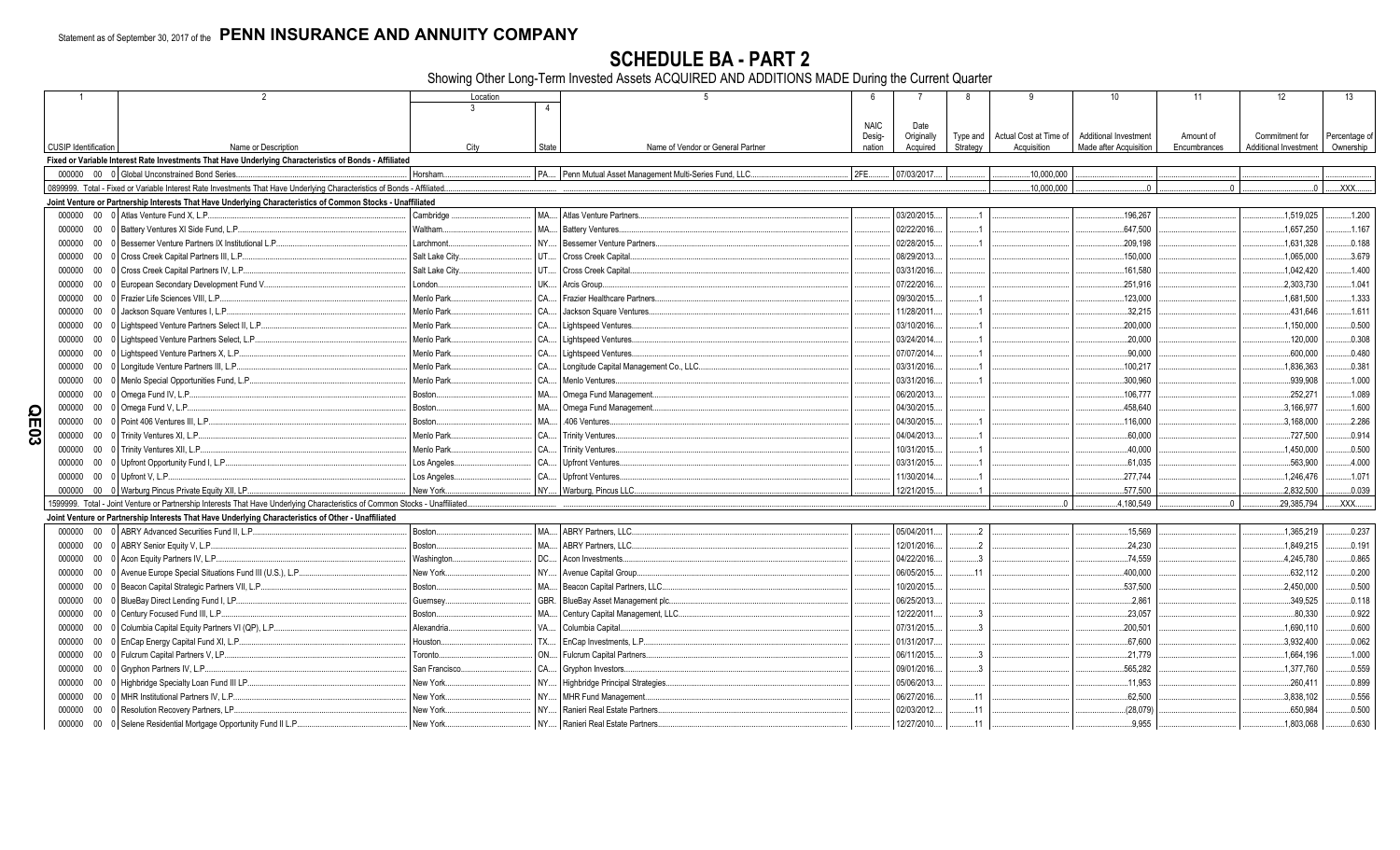# **SCHEDULE BA - PART 2**

Showing Other Long-Term Invested Assets ACQUIRED AND ADDITIONS MADE During the Current Quarter

|                                                            |                                                                                                                      | Location |  |                                   |                       |                   |          |                                                           |                        |              |                       |              |
|------------------------------------------------------------|----------------------------------------------------------------------------------------------------------------------|----------|--|-----------------------------------|-----------------------|-------------------|----------|-----------------------------------------------------------|------------------------|--------------|-----------------------|--------------|
|                                                            |                                                                                                                      |          |  |                                   |                       |                   |          |                                                           |                        |              |                       |              |
|                                                            |                                                                                                                      |          |  |                                   | <b>NAIC</b><br>Desig- | Date<br>Originall |          | Type and   Actual Cost at Time of   Additional Investment |                        | Amount of    | Commitment for        | Percentage o |
| <b>CUSIP</b> Identification                                | Name or Description                                                                                                  |          |  | Name of Vendor or General Partner | nation                | Acquirer          | Strategy | Acquisition                                               | Made after Acquisition | Encumbrances | Additional Investment | Ownership    |
|                                                            | 2199999. Total - Joint Venture or Partnership Interests That Have Underlying Characteristics of Other - Unaffiliated |          |  |                                   |                       |                   |          |                                                           | 1,989,267              |              | $.26,189,212$ .       | XXX          |
| 4499999. Subtotal - Unaffiliated.                          |                                                                                                                      |          |  |                                   |                       |                   |          |                                                           | .6,169,816             |              | .55,575,006           | XXX          |
| 10,000,000<br>4599999. Subtotal - Affiliated               |                                                                                                                      |          |  |                                   |                       |                   |          |                                                           |                        |              |                       | XXX          |
| .55,575,006<br>6,169,816<br>4699999. Totals.<br>10,000,000 |                                                                                                                      |          |  |                                   |                       |                   |          |                                                           |                        |              |                       | .XXX         |

# **SCHEDULE BA - PART 3**<br>Showing Other Long-Term Invested Assets DISPOSED, Transferred or Repaid During the Current Quarter

|                                                                                                                              | Location     |                                               |                          |                       |            |                | Changes in Book/Adjusted Carrying Value |              |                     |                      |                |               |                |               | 19                |            |
|------------------------------------------------------------------------------------------------------------------------------|--------------|-----------------------------------------------|--------------------------|-----------------------|------------|----------------|-----------------------------------------|--------------|---------------------|----------------------|----------------|---------------|----------------|---------------|-------------------|------------|
|                                                                                                                              |              |                                               |                          |                       |            |                |                                         |              |                     |                      |                |               |                |               |                   |            |
|                                                                                                                              |              |                                               |                          | Book/Adjusted         |            |                | Current Year's Current Year's           |              |                     |                      | Book/Adjusted  |               |                |               |                   |            |
|                                                                                                                              |              |                                               |                          | <b>Carrying Value</b> | Unrealized | (Depreciation) | Other-Than-                             | Capitalized  |                     | <b>Total Foreign</b> | Carrying Value |               | Foreian        |               |                   |            |
|                                                                                                                              |              |                                               | Date                     | Less                  | Valuation  | or             | Temporary                               | Deferred     | <b>Total Change</b> | Exchange             | Less           |               | Exchange       | Realized Gain | <b>Total Gain</b> |            |
|                                                                                                                              |              |                                               | Disposal<br>Originally   | Encumbrances          | Increase   | (Amortization) | Impairment                              | Interest and | in B./A.C.V.        | Change in            | Encumbrances   |               | Gain (Loss) on | (Loss) on     | (Loss) on         | Investment |
| Name or Description<br>CUSIP Identification                                                                                  | City         | State Name of Purchaser or Nature of Disposal | Acquired                 | Prior Year            | (Decrease  | / Accretion    | Recognized                              | Other        | $(9+10-11+12)$      | <b>B./A.C.V.</b>     | on Disposal    | Consideration | Disposal       | Disposal      | Disposal          | Income     |
| Joint Venture or Partnership Interests That Have Underlying Characteristics of Common Stocks - Unaffiliated                  |              |                                               |                          |                       |            |                |                                         |              |                     |                      |                |               |                |               |                   |            |
| 000000 00 0 Atlas Venture Fund X, L.P                                                                                        | Cambridge.   | MA Return Of Capital                          | 03/20/2015 09/12/2017    | .112.568              |            |                |                                         |              |                     |                      | .112,568       | .112,568      |                |               |                   |            |
| 000000 00 0 Omega Fund V, L.P                                                                                                | Boston.      | MA Return Of Capital.                         | 04/30/2015 09/26/2017    | 5,304                 |            |                |                                         |              |                     |                      | 5,304          | .5,304        |                |               |                   |            |
| 1599999. Total - Joint Venture or Partnership Interests That Have Underlying Characteristics of Common Stocks - Unaffiliated |              |                                               |                          | 117.872               |            |                |                                         |              |                     |                      | .117.872       | 117.872       |                |               |                   |            |
| Joint Venture or Partnership Interests That Have Underlying Characteristics of Other - Unaffiliated                          |              |                                               |                          |                       |            |                |                                         |              |                     |                      |                |               |                |               |                   |            |
| 000000 00 0 ABRY Advanced Securities Fund II, L.P                                                                            | Boston.      | MA Return Of Capital.                         | 09/28/2017<br>05/04/2011 | .261.719              |            |                |                                         |              |                     |                      | .261,719       | 261,719       |                |               |                   |            |
| 000000 00 0 ABRY Senior Equity V, L.P.                                                                                       | Boston.      | MA Return Of Capital                          | 12/01/2016 08/29/2017    | .398                  |            |                |                                         |              |                     |                      | .398           | .398          |                |               |                   |            |
| 000000 00 0 Acon Equity Partners IV, L.P                                                                                     | Washington.  | DC Return Of Capital                          | 04/22/2016 08/01/2017    | 278,186               |            |                |                                         |              |                     |                      | .278,186       | 278,186       |                |               |                   |            |
| 000000 00 0 Avenue Europe Special Situations Fund II (U.S.), L.P                                                             | New York     | NY Return Of Capital                          | 10/04/2011 08/07/2017    | .421,948              |            |                |                                         |              |                     |                      | .421,948       | .421.948      |                |               |                   |            |
| 000000 00 0 BlueBay Direct Lending Fund I, LP                                                                                | Guernsey     | GBR Return Of Capital                         | 06/25/2013 08/02/2017    | .66.915               |            |                |                                         |              |                     |                      | 66,915         | .66.915       |                |               |                   |            |
| 000000 00 0 Colony American Homes Holdings III, L.P.                                                                         | Santa Monica | CA Return Of Capital                          | 01/30/2013 09/01/2017    | .476.847              |            |                |                                         |              |                     |                      | .476,847       | .476,847      |                |               |                   |            |
| 000000 00 0 Highbridge Specialty Loan Fund III LP.                                                                           | New York     | NY Return Of Capital                          | 05/06/2013 08/17/2017    | .36,446               |            |                |                                         |              |                     |                      | 36,446         | .36,446       |                |               |                   |            |
| 000000 00 0 New Canaan Funding Mezzanine V, L.P.                                                                             | New Canaan.  | CT. Return Of Capital.                        | 09/20/2017<br>08/05/2011 | .256.58'              |            |                |                                         |              |                     |                      | .256,581       | .256,581      |                |               |                   |            |
| 000000 00 0 Resolution Recovery Partners, LP.,                                                                               | New York     | NY Return Of Capital                          | 02/03/2012 07/12/2017    | .44.750               |            |                |                                         |              |                     |                      | .44.750        | .44.750       |                |               |                   |            |
| 2199999. Total - Joint Venture or Partnership Interests That Have Underlying Characteristics of Other - Unaffiliated.        |              |                                               |                          | .1.843.790            |            |                |                                         |              |                     |                      | 1.843.790      | 1.843.790     |                |               |                   |            |
| 4499999. Subtotal - Unaffiliated.                                                                                            |              |                                               |                          | 1.961.662             |            |                |                                         |              |                     |                      | 1,961,662      | 1,961,662     |                |               |                   |            |
| 4699999. Totals                                                                                                              |              |                                               |                          | 1.961.662             |            |                |                                         |              |                     |                      | 1,961,662      | 1,961,662     |                |               |                   |            |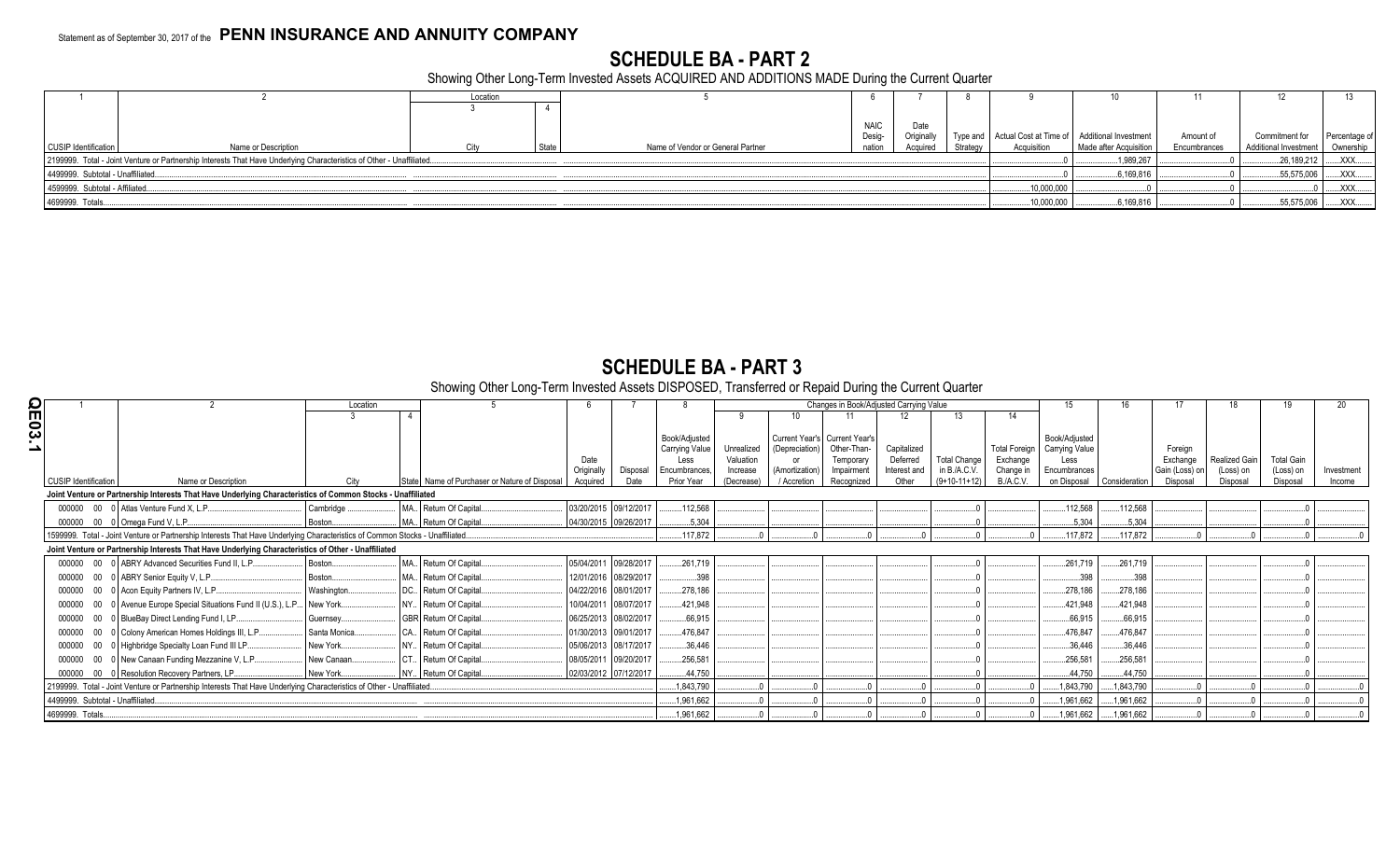**SCHEDULE D - PART 3**<br>Showing all Long-Term Bonds and Stocks ACQUIRED During Current Quarter

|              | $\overline{1}$       |                                                                        | $\overline{2}$                             | $\overline{3}$ | $\overline{4}$             | $5\overline{5}$                              | 6                         | $\overline{7}$     | 8          | 9                                       | 10                   |
|--------------|----------------------|------------------------------------------------------------------------|--------------------------------------------|----------------|----------------------------|----------------------------------------------|---------------------------|--------------------|------------|-----------------------------------------|----------------------|
|              |                      |                                                                        |                                            |                |                            |                                              |                           |                    |            |                                         | NAIC Designation or  |
|              | CUSIP Identification |                                                                        | Description                                | Foreign        | Date Acquired              | Name of Vendor                               | Number of Shares of Stock | <b>Actual Cost</b> | Par Value  | Paid for Accrued Interest and Dividends | Market Indicator (a) |
|              |                      | Bonds - U.S. Government                                                |                                            |                |                            |                                              |                           |                    |            |                                         |                      |
|              |                      | 38378B M6 3 GNR 2012-120 Z.                                            |                                            |                | 09/01/2017.                | <b>CAPITALIZED INTEREST</b>                  |                           | .48.014            | .48,014    |                                         |                      |
|              |                      | 0599999. Total - Bonds - U.S. Government                               |                                            |                |                            |                                              |                           | .48,014            | .48.014    | 0                                       | $\mathsf{XXX}$ .     |
|              |                      | Bonds - U.S. States, Territories and Possessions                       |                                            |                |                            |                                              |                           |                    |            |                                         |                      |
|              | 130685               | C8 1 CA PUB WKS-B2-TXB.                                                |                                            |                | 09/19/2017.                | RAYMOND JAMES.                               |                           | 3.552.500          | .2,500,000 | .10,839 1FE.                            |                      |
|              | 41978C               | AS 4 HAWAII ARPTS SYS-A.                                               |                                            |                | 07/13/2017.                | <b>BANK OF AMERICA</b>                       |                           | 1,500,000          | .1,500,000 |                                         | 1FE.                 |
|              | 64971M               | 5M<br>0 NYC TRANSL FIN-BABS                                            |                                            |                | 08/08/2017.                | <b>KEYBANC.</b>                              |                           | .4,004,028         | .3,600,000 | .59,320                                 | 1FE.                 |
|              | 64972F               | Y2 6 NYC MUN WTR FIN - BABS.                                           |                                            |                | 08/07/2017.                | KEYBANC.                                     |                           | 3,596,853          | .3,190,000 | .30,616                                 | 1FE.                 |
|              | 70870J               | <b>BL</b><br>1 PA ECON DEV-B-TXBL                                      |                                            |                | 09/28/2017.                | <b>WELLS FARGO/WACHOVIA</b>                  |                           | .1,750,000         | .1,750,000 |                                         | IFE.                 |
|              | 882722               | KF 7 TEXAS STATE TRANS COMM                                            |                                            |                | 08/04/2017.                | SALOMON/CITIGROUP.                           |                           | 3,922,680          | .3,000,000 | .58,848                                 | 1FE.                 |
|              |                      | 1799999. Total - Bonds - U.S. States, Territories & Possessions        |                                            |                |                            |                                              |                           | .18,326,061        | 15,540,000 | 159,623                                 | .XXX.                |
|              |                      | Bonds - U.S. Special Revenue and Special Assessment                    |                                            |                |                            |                                              |                           |                    |            |                                         |                      |
|              | 066616               | AM 5 BANNING CA REDEV AGY TAX ALLOC.                                   |                                            |                | 09/26/2017.                | US BANCORP/PIPER JAFFRAY                     |                           | 2,853,746          | .2,840,000 | .8,382 1FE.                             |                      |
|              | 3136A8               | N5 5 FNR 2012-117 DZ.                                                  |                                            |                | 09/01/2017.                | CAPITALIZED INTEREST                         |                           | .69,350            | 69,350     |                                         |                      |
|              | 3136A8               | SM <sub>3</sub><br>FNR 2012-102 AZ.                                    |                                            |                | 09/01/2017.                | <b>CAPITALIZED INTEREST</b>                  |                           | .63,814            | 63,814     |                                         |                      |
|              | 3136A8               | XR 6<br>FNR 2012-94 LZ                                                 |                                            |                | 09/01/2017.                | <b>CAPITALIZED INTEREST</b>                  |                           | .263,67            | 263,671    |                                         |                      |
|              | 437765               | AP                                                                     | 5 HOMESTEAD FL TRAQNSPORTATION SYS REVENUE |                | 08/31/2017.                | RAYMOND JAMES.                               |                           | .1,000,000         | .1,000,000 |                                         | IFE.                 |
|              | 45200F               | CE 7 IL FIN TXB-THEORY                                                 |                                            |                | 07/07/2017.                | RAYMOND JAMES.                               |                           | 1,748,355          | 1,500,000  | 2,881                                   | 1FE.                 |
|              |                      | 3199999. Total - Bonds - U.S. Special Revenue and Special Assessments. |                                            |                |                            |                                              |                           | .5,998,936         | .5,736,835 | .11,263                                 | XXX.                 |
|              |                      | <b>Bonds - Industrial and Miscellaneous</b>                            |                                            |                |                            |                                              |                           |                    |            |                                         |                      |
| O<br>Щ       | 00817Y               | AZ 1 AETNA INC.                                                        |                                            |                | 08/07/2017.                | <b>BANK OF AMERICA</b>                       |                           | 747,615            | 750,000    |                                         | 2FE.                 |
|              | 01626P               | AG<br>ALIMENTATION COUCHE-TARD                                         |                                            |                | 07/26/2017.                | SALOMON/CITIGROUP.                           |                           | 5,111,300          | .5,000,000 | .3,125                                  | 2FE.                 |
| $\mathbf{p}$ | 023135               | BG<br>AMAZON.COM INC.<br>- 0                                           |                                            |                | 08/15/2017.                | J P MORGAN.                                  |                           | .3,722,288         | .3,750,000 |                                         | IFE.                 |
|              | 02376A               | AM AIRLINE 2017-2 AA<br>AA 7                                           |                                            |                | 07/31/2017.                | GOLDMAN SACHS & CO.                          |                           | 1,500,000          | 1,500,000  |                                         | IFE.                 |
|              | 05518V               | AA 3 BAC CAP TR XIV.                                                   |                                            |                | 07/12/2017                 | US BANCORP/PIPER JAFFRAY                     |                           | 2,643,750          | .3,000,000 | .11,333                                 | 3FE.                 |
|              | 060352               | BANK 2017-BNK6 XB.<br>AH<br>$\mathbf{A}$                               |                                            |                | 07/17/2017.                | <b>BANK OF AMERICA.</b>                      |                           | 4,176,721          |            | .43,704                                 | 1FE.                 |
|              | 06406Y               | AA 0<br>BK 3.3 08/23/29.                                               |                                            |                | 09/19/2017.                | SALOMON/CITIGROUP.                           |                           | .4,984,750         | .5,000,000 | .12,833                                 | 1FE.                 |
|              | 07284R               | 0 BAYLOR COLLEGE OF MEDICINE<br>AA                                     |                                            |                | 07/28/2017.                | RAYMOND JAMES.                               |                           | 2,359,800          | .2,000,000 | .22,497                                 | 1FE.                 |
|              | 08180E               | AW 4<br>BSP 2013-IIIA CR.                                              |                                            |                | 07/05/2017.                | SALOMON/CITIGROUP.                           |                           | .5,500,000         | .5,500,000 |                                         | 2FE.                 |
|              | 09062X               | AD<br><b>BIOGEN INC.</b><br>5                                          |                                            |                | 07/19/2017.                | SEELAUS.                                     |                           | 2,336,400          | .2,000,000 | .37,267                                 | 2FE.                 |
|              | 09256B               | AK 3<br>BX 4 10/02/47.                                                 |                                            |                | 09/25/2017                 | <b>BANK OF AMERICA</b>                       |                           | .976,920           | .1,000,000 |                                         | IFE.                 |
|              | 125509               | BW 8   CI 3 7/8 10/15/47.                                              |                                            |                | 09/05/2017.                | JP MORGAN CHASE                              |                           | 2,495,925          | .2,500,000 |                                         | IFE.                 |
|              | 12595E               | AE 5 COMM 2017-COR2 XA                                                 |                                            |                | 09/22/2017.                | DEUTSCHE BANK.                               |                           | 3,490,132          |            | .33,951                                 | 1FE.<br>1FE.         |
|              | 126281               | BB 9 CSAIL 2015-C1 XA.                                                 |                                            |                | 08/02/2017.                | CREDIT SUISSE/FIRST BOSTON.                  |                           | 1,314,481          |            | .4,013                                  |                      |
|              | 12649A               | AQ 2<br><b>CSMC 2014-USA E.</b>                                        |                                            |                | 08/28/2017.                | JP MORGAN CHASE<br>IMPERIAL.                 |                           | 2,035,986          | .2,250,000 | .8,200                                  | 1F.                  |
|              | 12665U               | AA 2   CVS 4.704 01/10/36                                              |                                            |                | 09/26/2017.                |                                              |                           | 4,980,453          | .4,644,818 | 10,925                                  | 2FE.                 |
|              | 14918M               | AU<br>7 CATLK 2015-2A DR.<br>AN                                        |                                            |                | 07/07/2017.                | JEFFERIES & CO.                              |                           | .5,500,000         | 5,500,000  |                                         | 2FE.                 |
|              | 15135U               | 9 CVECN 5 1/4 06/15/37<br>AD<br>$\overline{2}$                         |                                            |                | 08/21/2017.                | <b>BARCLAYS CAPITAL</b>                      |                           | 1,409,760          | .1,500,000 | .29,969                                 | 2FE.                 |
|              | 15189W               | CNP 6 5/8 11/01/37.                                                    |                                            |                | 08/31/2017.                | KEYBANC.                                     |                           | .2,005,995         | 1,500,000  | .34,505                                 | 2FE.                 |
|              | 16164A               | CHASE 2016-2 M2<br>AC 9                                                |                                            |                | 08/08/2017.                | AURIGA GLOBAL INVERTORS                      |                           | 3,483,248          | .3,387,446 | .3,529                                  | 1FE.                 |
|              | 17326D               | AJ<br><b>CGCMT 2017-P8 XA.</b><br>COLONIAL PIPELINE CO.                |                                            |                | 09/20/2017.                | SALOMON/CITIGROUP.                           |                           | 3,500,849          |            | .35,657                                 | 1FE.                 |
|              | 195869               | AL 6                                                                   |                                            |                | 09/18/2017.                | STIFEL, NICOLAUS & CO.                       |                           | 3,780,092          | .2,900,000 | .25,164                                 | 1FE.                 |
|              | 219350               | AR 6<br><b>CORNING INC</b><br>8                                        |                                            |                | 08/25/2017.                | SEAPORT.                                     |                           | 2,212,583          | 1,763,000  | .5,326                                  | 2FE.                 |
|              | 233046               | AF<br>DNKN 2017-1A A2II                                                |                                            |                | 09/14/2017.                | <b>GUGGENHEIM SECURITIES</b>                 |                           | .3,000,000         | 3,000,000  |                                         | 2FE.                 |
|              | 25389J               | AR<br><b>DIGITAL REALTY TRUST LP.</b>                                  |                                            |                | 08/02/2017.                | SALOMON/CITIGROUP.                           |                           | 3,996,960          | .4,000,000 |                                         | 2FE.<br>2FE.         |
|              | 257469<br>29250N     | DOMINION RESOURCES INC<br>AJ<br>- 5<br><b>ENBRIDGE INC</b><br>AS 4     |                                            |                | 08/25/2017.<br>07/10/2017. | <b>LPL FINANCIAL</b><br><b>DEUTSCHE BANK</b> |                           | .1,333,24          | .1,150,000 | .4,864                                  | 2FE.                 |
|              |                      |                                                                        |                                            |                |                            |                                              |                           | .4,000,000         | .4,000,000 |                                         |                      |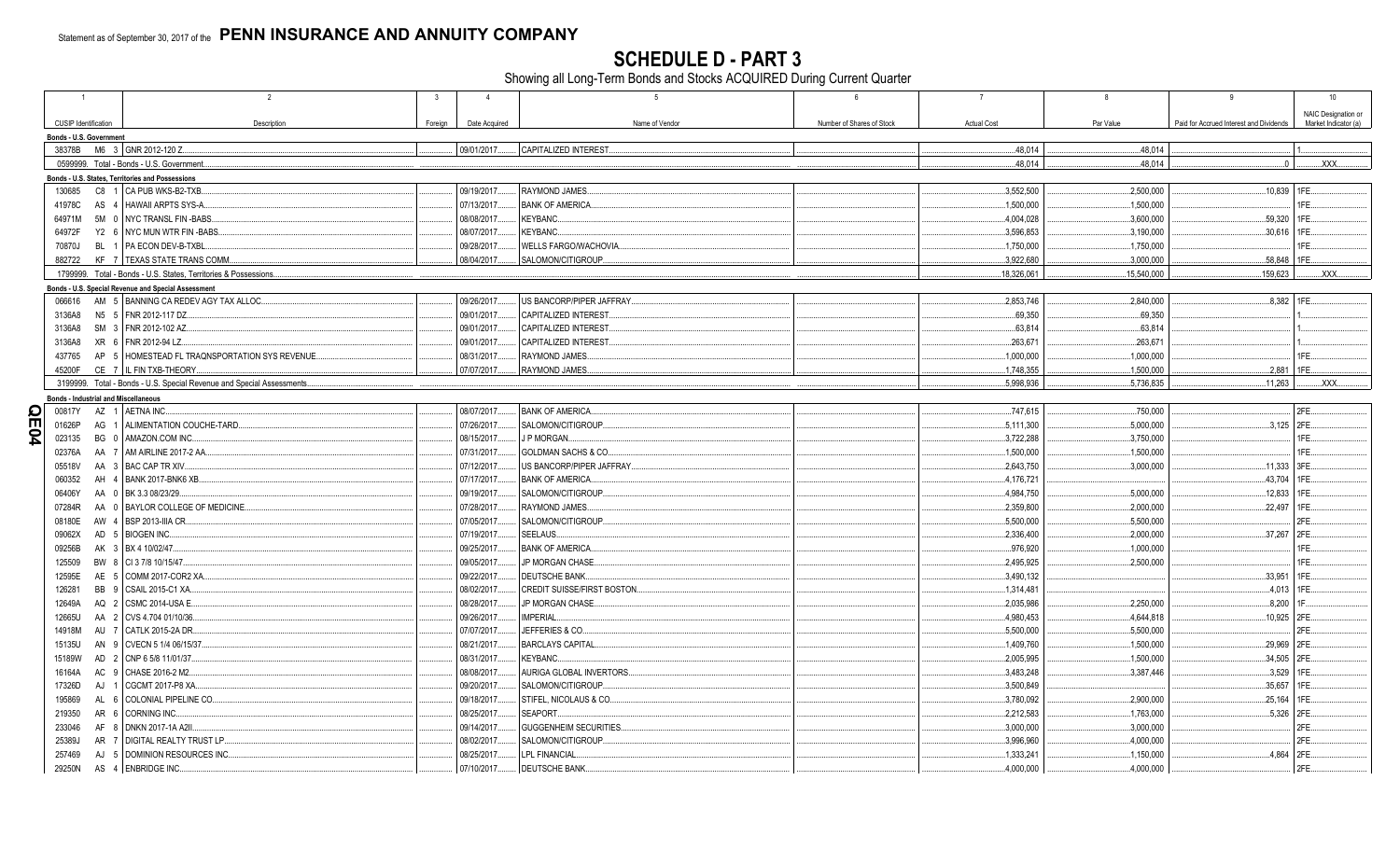**SCHEDULE D - PART 3**<br>Showing all Long-Term Bonds and Stocks ACQUIRED During Current Quarter

|                | $\overline{1}$       |                 | $\overline{2}$                                                    | $\overline{3}$ | $\overline{4}$             | $\overline{5}$                                                      | 6                         | $7\overline{ }$          | 8            | 9                                       | 10                   |
|----------------|----------------------|-----------------|-------------------------------------------------------------------|----------------|----------------------------|---------------------------------------------------------------------|---------------------------|--------------------------|--------------|-----------------------------------------|----------------------|
|                |                      |                 |                                                                   |                |                            |                                                                     |                           |                          |              |                                         | NAIC Designation or  |
|                | CUSIP Identification |                 | Description                                                       | Foreign        | Date Acquired              | Name of Vendor                                                      | Number of Shares of Stock | <b>Actual Cost</b>       | Par Value    | Paid for Accrued Interest and Dividends | Market Indicator (a) |
|                | 3137BF               |                 | DS 7 FHMS K717 X3.                                                |                | 08/31/2017.                | PERFORMANCE TRUST                                                   |                           | .6,308,203               |              | .24,508                                 |                      |
|                | 3137BS               | 5P              | FHMS KS06 X<br>$\mathbf{A}$                                       |                | 08/24/2017.                | PERFORMANCE TRUST                                                   |                           | .3,422,762               | 3,000,000    | .44,909                                 |                      |
|                | 3137EA               | ED              | FHLMC 0 7/8 10/12/18.                                             |                | 08/23/2017.                | GOLDMAN SACHS & CO.                                                 |                           | .2,985,678               |              | .9,552                                  |                      |
|                | 3137F1               |                 | G7 7 FHMS K065 X3.                                                |                | 07/13/2017.                | CREDIT SUISSE/FIRST BOSTON                                          |                           | .2,078,325               |              | 18,026                                  |                      |
|                | 3137F2               | LM 6            | FHMS K066 X3.<br>RG 5 FHMS K727 X1                                |                | 08/11/2017.                | <b>BANK OF AMERICA.</b>                                             |                           | .5,989,171               |              | .46,216                                 |                      |
|                | 3137FA<br>3137FA     |                 | <b>FHMS K067 X1.</b>                                              |                | 09/20/2017.                | <b>CREDIT SUISSE/FIRST BOSTON</b><br><b>GOLDMAN SACHS &amp; CO.</b> |                           | .4,991,726               |              | .58,542                                 |                      |
|                | 37045V               | WU 8            | AQ 3 GENERAL MOTORS CO.                                           |                | 09/25/2017.<br>08/02/2017. | DEUTSCHE BANK                                                       |                           | .4,007,671               | .4,500,000   | .35,671                                 | 2FF                  |
|                | 459506               | AE              | <b>INTL FLAVOR &amp; FRAGRANCES</b>                               |                | 07/27/2017.                | SEELAUS.                                                            |                           | .4,496,715<br>.1,275,338 | .1,250,000   | .11,089                                 | 2FE                  |
|                | 465968               |                 | AG 0 JPMCC 2017-JP7 XA.                                           |                | 07/24/2017.                | JP MORGAN CHASE                                                     |                           | .6,003,918               |              | .78,356                                 | 1FF                  |
|                | 465968               | AH              | 8 JPMCC 2017-JP7 XB.                                              |                | 07/24/2017.                | JP MORGAN CHASE.                                                    |                           | .3,748,328               |              | .40,125                                 | 1FE                  |
|                | 465968               |                 | AL 9 JPMCC 2017-JP7 C.                                            |                | 07/21/2017.                | JP MORGAN CHASE                                                     |                           | 4,859,175                | .5,000,000   | .15,862                                 | 1FF                  |
|                | 46645U               |                 | AV 9 JPMCC 2016-JP4 XA                                            |                | 08/23/2017.                | JP MORGAN CHASE.                                                    |                           | .3,986,737               |              | .59,246                                 |                      |
|                | 49446R               | AT 6            | KIMCO REALTY                                                      |                | 08/01/2017.                | WELLS FARGO/WACHOVIA                                                |                           | .2,481,475               | .2,500,000   |                                         | 2FF                  |
|                | 494550               |                 | AQ 9 KINDER MORGAN ENERGY                                         |                | 07/21/2017.                | CANTOR FITZGERALD.                                                  |                           | .4,930,480               | 4,000,000    | 130,589                                 | 2FE                  |
|                | 50587K               | AB              | <b>LAFARGEHOLCIM FINANCE US</b><br>$\overline{7}$                 |                | 08/30/2017.                | SALOMON/CITIGROUP.                                                  |                           | .4,251,240               | 4,000,000    | .86,028                                 | 2FE                  |
|                | 582834               | AP              | 2 WRK 7.55 03/01/47.                                              |                | 09/27/2017.                | STIFEL, NICOLAUS & CO.                                              |                           | .6,209,342               | .4,465,000   | .26,219 2FE                             |                      |
|                | 59284B               |                 | AF 5 MXCHF 4 10/04/27.                                            |                | 09/27/2017.                | <b>MORGAN STANLEY.</b>                                              |                           | .991,860                 | .1,000,000   |                                         | 2FE                  |
|                | 59284B               |                 | AG 3 MXCHF 5 1/2 01/15/48                                         |                | 09/27/2017.                | <b>MORGAN STANLEY.</b>                                              |                           | 1,957,480                | 2,000,000    |                                         | 2FE.                 |
|                | 61765L               |                 | AY 6 MSBAM 2015-C24 C.                                            |                | 08/01/2017.                | WELLS FARGO/WACHOVIA.                                               |                           | .4,502,109               | 4,500,000    | .1,632                                  | 1FE                  |
| <u>ရ</u>       | 81746L               | CC              | SEMT 2015-3 B2                                                    |                | 08/08/2017.                | JP MORGAN CHASE.                                                    |                           | .3,627,053               | 3,577,995    | .3,696                                  | 1FE                  |
|                | 81746P               | CB              | SEMT 2016-1 B1                                                    |                | 08/02/2017.                | <b>GUGGENHEIM SECURITIES</b>                                        |                           | .3,202,475               | 3,104,490    | .1,984                                  | 1FE                  |
| $\overline{5}$ | 88606W               |                 | AB 8 TBOLT 2017-A B.                                              |                | 07/12/2017.                | SALOMON/CITIGROUP.                                                  |                           | .3,513,415               | 3,479,167    | .1,111                                  | 3F                   |
| د              | 889184               |                 | AA 5   TOLEDO HOSPITAL                                            |                | 08/08/2017.                | RAYMOND JAMES.                                                      |                           | .4,933,825               | .4,250,000   | 50,581                                  |                      |
|                | 898813               |                 | AM 2 TUSCON ELECTRIC POWER                                        |                | 09/26/2017.                | <b>KEYBANC.</b>                                                     |                           | 577,365                  | .500,000     | .903                                    | 1FF                  |
|                | 90276G               | AU              | 6 UBSCM 2017-C3 XA.                                               |                | 08/21/2017.                | UBS SECURITIES.                                                     |                           | .4,836,648               | .60,000,000  | .64,550                                 | 1FE                  |
|                | 928563               | AC              | 9   VMW 3.9 08/21/27.                                             |                | 08/16/2017.                | JP MORGAN CHASE.                                                    |                           | 1,744,120                | .1,750,000   |                                         |                      |
|                | 95000X               | AJ              | WFCM 2017-C39 XB.<br>6                                            |                | 08/11/2017.                | <b>WELLS FARGO/WACHOVIA</b>                                         |                           | .4,263,590               |              | .35,053                                 | 1FE                  |
|                | 96145D               |                 | AC 9 WRK 3 3/8 09/15/27                                           |                | 08/21/2017.                | <b>BANK OF AMERICA</b>                                              |                           | .2,498,900               | .2,500,000   |                                         |                      |
|                | 97063Q               | AA              | <b>WESTF 2017-A A.</b><br>$\Omega$                                |                | 07/28/2017.                | <b>BANK OF AMERICA</b>                                              |                           | .3,497,020               | 3,500,000    |                                         | 1FE.                 |
|                | 97651L               | CD              | WIN 2015-4 B3.                                                    |                | 09/07/2017.                | <b>MORGAN STANLEY.</b>                                              |                           | .4,484,831               | 4,348,927    | .4,546                                  | 1FF                  |
|                | 97652R               | BB <sub>2</sub> | WIN 2014-3 B3.                                                    |                | 08/10/2017.                | JP MORGAN CHASE                                                     |                           | .3,046,183               | 2,935,086    | 4,541                                   |                      |
|                | 98978V               |                 | AM 5 ZTS 3.95 09/12/47                                            |                | 09/05/2017.                | <b>BARCLAYS CAPITAL</b>                                             |                           | .2,982,240               | 3,000,000    |                                         |                      |
|                | 05509R               |                 | AE 5   BANDM 2014-1A B.                                           |                | 08/28/2017.                | VARIOUS.                                                            |                           | .6,013,800               | 0.6,000,000  | .30,435                                 | 1FE.                 |
|                | 89640Y               |                 | AG 9   TRNTS 2017-6A D.                                           |                | 08/30/2017.                | <b>RBC/DAIN RAUSCHER</b>                                            |                           | .1,482,188               | 1,500,000    | 16.474                                  | 2FF                  |
|                |                      |                 | 3899999. Total - Bonds - Industrial and Miscellaneous.            |                |                            |                                                                     |                           | 212,780,635              | 204,255,929  | 1,227,306                               | .XXX.                |
|                |                      |                 | 8399997. Total - Bonds - Part 3                                   |                |                            |                                                                     |                           | .237,153,646             | .225,580,778 | 1,398,192                               | .XXX.                |
|                |                      |                 | 8399999. Total - Bonds.                                           |                |                            |                                                                     |                           | .237,153,646             | .225.580.778 | 1,398,192                               | XXX.                 |
|                |                      |                 | Preferred Stocks - Industrial and Miscellaneous                   |                |                            |                                                                     |                           |                          |              |                                         |                      |
|                | 14309L               |                 | 20 1 CARLYLE GROUP LP.                                            |                | 09/07/2017.                | MORGAN STANLEY.                                                     | 120,000.000               | .3,000,000               |              |                                         | RP2LFE.              |
|                | 857477               |                 | 50 9 STT 5 1/4 PERP.                                              |                | 08/25/2017.                | CANTOR FITZGERALD.                                                  | .60,000.000               | .1,519,200               |              |                                         | RP2LFE.              |
|                | 860630               |                 | 60 7 STIFEL FINANCIAL CORP.                                       |                | 09/27/2017.                | STIFEL, NICOLAUS & CO.                                              | 160,000.000               | .4,000,000               |              | $\Omega$                                | RP2LFE.              |
|                |                      |                 | 8499999. Total - Preferred Stocks - Industrial and Miscellaneous. |                |                            |                                                                     |                           | .8.519.200               | <b>XXX</b>   | 0                                       | .XXX.                |
|                |                      |                 | 8999997. Total - Preferred Stocks - Part 3.                       |                |                            |                                                                     |                           | .8,519,200               | <b>XXX</b>   | 0                                       | XXX.                 |
|                |                      |                 | 8999999. Total - Preferred Stocks.                                |                |                            |                                                                     |                           | .8,519,200               | <b>XXX</b>   |                                         | XXX.                 |

**Common Stocks - Industrial and Miscellaneous**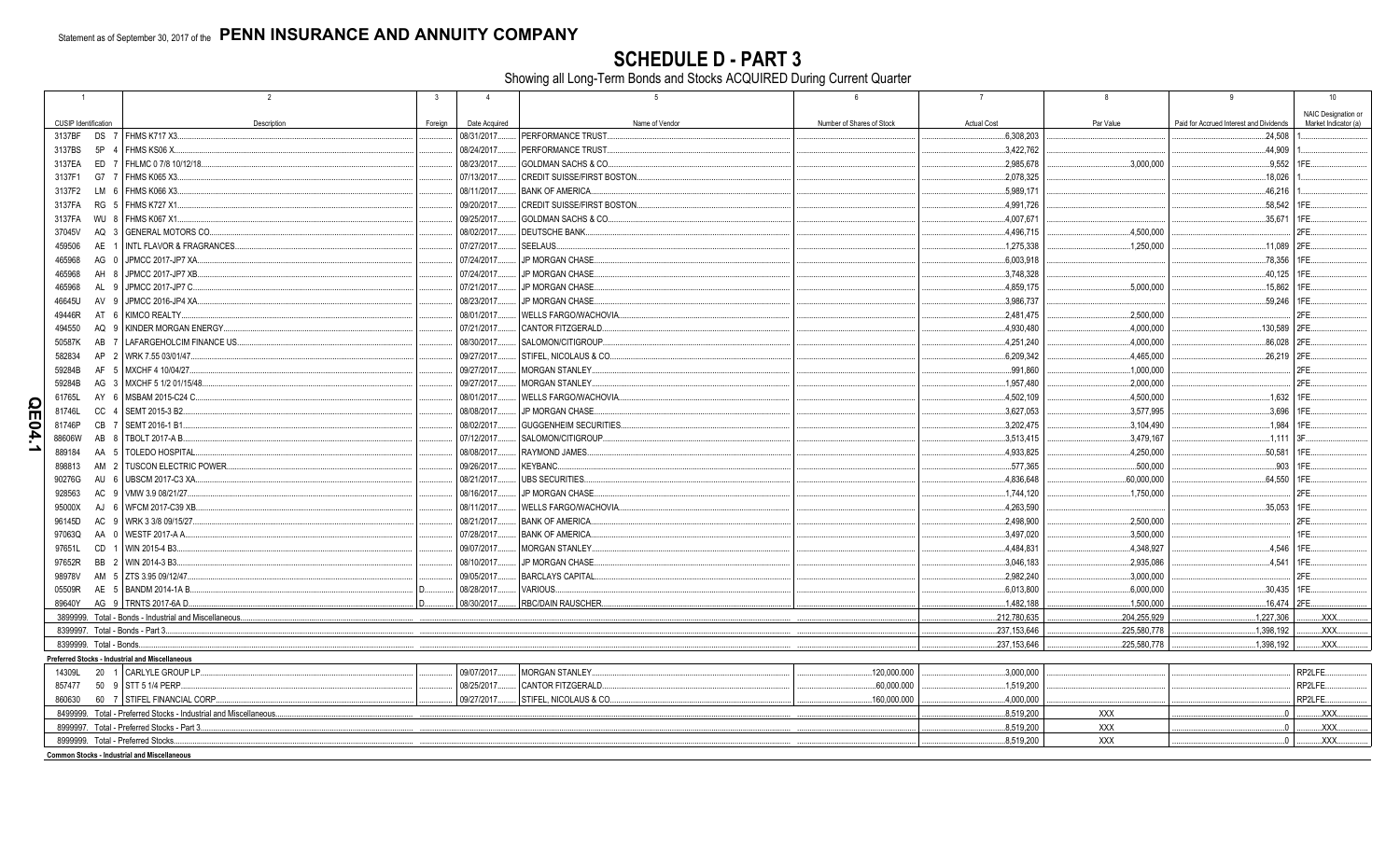**SCHEDULE D - PART 3**<br>Showing all Long-Term Bonds and Stocks ACQUIRED During Current Quarter

|                                                                                  |                                                                |         |               |                      |                           |                    |            |                                         | 10                                          |  |
|----------------------------------------------------------------------------------|----------------------------------------------------------------|---------|---------------|----------------------|---------------------------|--------------------|------------|-----------------------------------------|---------------------------------------------|--|
| CUSIP Identification                                                             | Description                                                    | Foreian | Date Acquired | Name of Vendor       | Number of Shares of Stock | <b>Actual Cost</b> | Par Value  | Paid for Accrued Interest and Dividends | NAIC Designation or<br>Market Indicator (a) |  |
| 00123Q                                                                           | 10 4   AMERICAN CAPITAL AGENCY                                 |         | 08/08/2017.   | <b>WELLS FARGO</b>   | .290,000.000              | 6.149.416          | XXX        |                                         |                                             |  |
| 035710                                                                           | 40 9 ANNALY CAPITAL MANAGEMENT INC                             |         | 07/19/2017.   | <b>WELLS FARGO.</b>  | .280.000.000              | 3,339,288          | XXX        |                                         |                                             |  |
| 04010L                                                                           | 10 3 ARES CAPITAL CORP                                         |         | 08/14/2017.   | <b>WELLS FARGO</b>   | .163,000.000              | 2,626,973          | XXX        |                                         |                                             |  |
| 14067E                                                                           | 50 6 CAPSTEAD MORTGAGE CORP.                                   |         | 07/18/2017.   | <b>WELLS FARGO.</b>  | 57,700.000                | .590.058           | XXX        |                                         |                                             |  |
| 16934Q                                                                           | 20 8 CHIMERA INVESTMENT CORP.                                  |         | 08/08/2017.   | <b>WELLS FARGO.</b>  | .266,400.000              | .5.000.815         | XXX        |                                         |                                             |  |
| 25278X                                                                           | 10 9 DIAMONBACK ENERGY.                                        |         | 09/21/2017.   | <b>DISTRIBUTION.</b> | .294.000                  | 28.624             | XXX        |                                         |                                             |  |
| 64828T<br>20                                                                     | NEW RESIDENTAL INVESTMENT.                                     |         | 08/11/2017.   | <b>WELLS FARGO</b>   | 545.000.000               | .8.804.904         | XXX        |                                         |                                             |  |
| 72201R                                                                           | 83 3 PIMCO ENHANCED SHORT MATURITY.                            |         | 08/04/2017.   | VARIOUS.             | .298,376.000              | .30.335.474        | XXX        |                                         |                                             |  |
| 74348T                                                                           | 10 2 PROSPECT CAPITAL CORP.                                    |         | 08/14/2017.   | <b>WELLS FARGO.</b>  | .594,000.000              | .4.834.809         | XXX        |                                         |                                             |  |
| 83304A                                                                           | 10 6 SNAP INC - A.                                             |         | 09/19/2017.   | <b>DISTRIBUTION.</b> | .167,179.000              | 2.352.920          | <b>XXX</b> |                                         |                                             |  |
| 85571B                                                                           | 10 5 STARWOOD PROPERTY TRUST.                                  |         | 08/11/2017.   | <b>WELLS FARGO.</b>  | 48.000.000                | .1.061.698         | <b>XXX</b> |                                         |                                             |  |
| 90187B                                                                           | 10 1   TWO HARBORS INVESTMENT CORP                             |         | 08/14/2017.   | <b>WELLS FARGO.</b>  | .620,000.000              | .6,144,544         | <b>XXX</b> |                                         |                                             |  |
|                                                                                  | 9099999. Total - Common Stocks - Industrial and Miscellaneous. |         |               |                      |                           | .71.269.523        | XXX        |                                         | .XXX.                                       |  |
|                                                                                  | 9799997. Total - Common Stocks - Part 3                        |         |               |                      |                           | .71,269,523        | XXX        |                                         | XXX.                                        |  |
| <b>XXX</b><br>XXX.<br>.71.269.523<br>9799999. Total - Common Stocks.             |                                                                |         |               |                      |                           |                    |            |                                         |                                             |  |
| XXX<br>79.788.723<br><b>XXX</b><br>9899999. Total - Preferred and Common Stocks. |                                                                |         |               |                      |                           |                    |            |                                         |                                             |  |
|                                                                                  | 9999999. Total - Bonds, Preferred and Common Stocks            |         |               |                      |                           | .316,942,369       | <b>XXX</b> | 1,398,192                               | .XXX                                        |  |

 $(a)$ For all common stock bearing NAIC market indicator "U" provide the number of such issues:................0.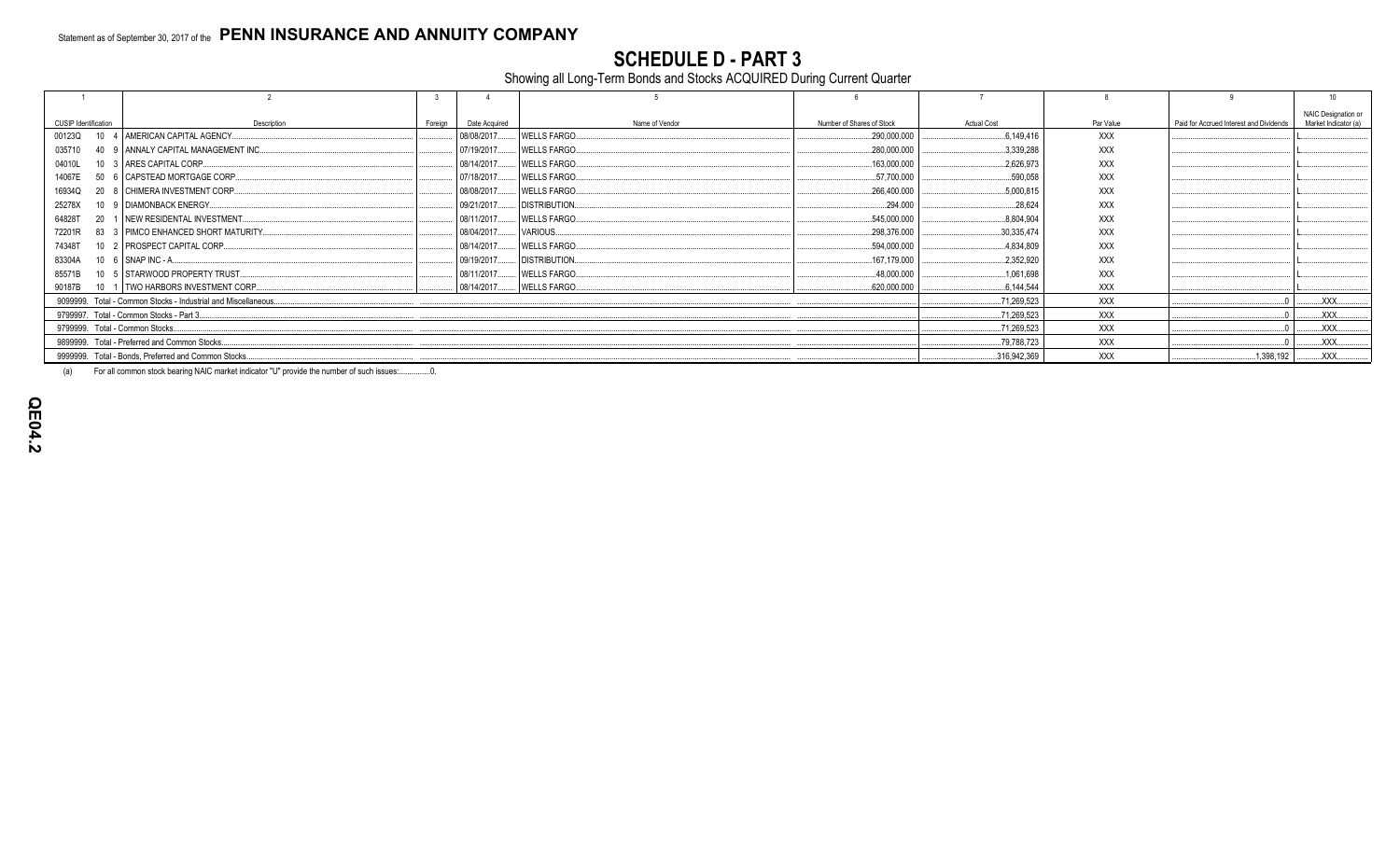|              |           |                             | $\overline{2}$                                                |             | -5                                  |           |                               |            | 9                  | 10                |            |              | Change in Book/Adjusted Carrying Value |                |                      | 16                | 17                      | 18          | 19                | 20               | 21                      | 22            |
|--------------|-----------|-----------------------------|---------------------------------------------------------------|-------------|-------------------------------------|-----------|-------------------------------|------------|--------------------|-------------------|------------|--------------|----------------------------------------|----------------|----------------------|-------------------|-------------------------|-------------|-------------------|------------------|-------------------------|---------------|
|              |           |                             |                                                               |             |                                     |           |                               |            |                    |                   | 11         | 12           | 13                                     |                | 15                   |                   |                         |             |                   |                  |                         |               |
|              |           |                             |                                                               |             |                                     |           |                               |            |                    |                   |            |              |                                        |                |                      |                   |                         |             |                   |                  |                         |               |
|              |           |                             |                                                               |             |                                     |           |                               |            |                    |                   |            |              | Current<br>Year's                      |                |                      |                   |                         |             |                   | Bond<br>Interest |                         |               |
|              |           |                             |                                                               |             |                                     |           |                               |            |                    |                   | Unrealized | Current      | Other-Than-                            |                | <b>Total Foreigr</b> |                   | Foreign                 |             |                   | Stock            | Stated                  | <b>NAIC</b>   |
|              |           |                             |                                                               |             |                                     |           |                               |            |                    | <b>Prior Year</b> | Valuation  | Year's       | Temporary                              | Total Change i | Exchange             | Book/Adjusted     | Exchange                | Realized    | <b>Total Gain</b> | Dividends        | Contractual             | Designation   |
|              |           |                             |                                                               | Disposal    |                                     | Number of |                               |            |                    | Book/Adjusted     | Increase   | Amortization | Impairment                             | B./A.C.V.      | Change in            | Carrying Value at | Gain (Loss)             | Gain (Loss) | (Loss) on         | Received         | Maturity                | or Market     |
|              |           | <b>CUSIP</b> Identification | Description                                                   | Date        | Name of Purchaser                   |           | Shares of Stock Consideration | Par Value  | <b>Actual Cost</b> | Carrying Value    | (Decrease) | / Accretion  | Recognized                             | $(11+12-13)$   | B./A.C.V.            | Disposal Date     | on Disposal on Disposal |             | Disposal          | During Year      | Date                    | Indicator (a) |
|              |           | Bonds - U.S. Government     |                                                               |             |                                     |           |                               |            |                    |                   |            |              |                                        |                |                      |                   |                         |             |                   |                  |                         |               |
|              | 30250W    | AB                          | SSGN 2010-S2 2A.                                              | 09/29/2017  | <b>MBS PAYDOWN</b>                  |           | .49,363                       | 49,363     | .49,418            | .49,418           |            |              |                                        |                |                      | .49,418           |                         | (55)        | (55)              |                  | .951 07/29/2047.        |               |
|              | 36296Q    | <b>RJ</b>                   | GNSF POOL 698089.                                             | 09/01/2017  | MBS PAYDOWN.                        |           | .24,274                       | .24,274    | .23,124            | .24,121           |            | .153         |                                        | 153            |                      | .24,274           |                         |             |                   | .656             | 04/15/2039.             |               |
|              | 38375U    | <b>SC</b>                   | GNR 2014-H22 CI                                               | 09/29/201   | NTEREST ONLY PAYMENT                |           |                               |            | .61,673            | .54,033           |            | (54, 033)    |                                        | (54, 033)      |                      |                   |                         |             |                   | .5,814           | 11/20/2064              |               |
|              | 38378N    | XK                          | GNR 2014-17 IO.                                               | 09/29/201   | NTEREST ONLY PAYMENT                |           |                               |            | .203,559           | .93,597           |            | (93, 597)    |                                        | (93, 597)      |                      |                   |                         |             |                   | .35,692          | 06/16/2048.             |               |
|              | 38378X    | PE<br>-5                    | GNR 2014-135 IO.                                              | 09/29/201   | NTEREST ONLY PAYMENT                |           |                               |            | .9,630             | 7,492             |            | (7, 492)     |                                        | (7, 492)       |                      |                   |                         |             |                   | .918             | 01/16/2056.             |               |
|              | 805649    | AA                          | <b>EXIM - SAYARRA LTD</b>                                     | 07/29/2017  | SINKING FUND REDEMPTION             |           | .277,713                      | .277,713   | .277,713           | .277,713          |            |              |                                        |                |                      | .277,713          |                         |             |                   | .5,875           | 10/29/2021              |               |
| 0599999      |           |                             | Total - Bonds - U.S. Governmen                                |             |                                     |           | .351.350                      | .351,350   | .625,117           | .506,374          |            | (154,969)    | $0$ .                                  | (154, 969)     |                      | .351,405          | $\Omega$                | (55)        | (55)              | .49,906          | XXX                     | <b>XXX</b>    |
|              |           |                             | Bonds - U.S. Political Subdivisions of States                 |             |                                     |           |                               |            |                    |                   |            |              |                                        |                |                      |                   |                         |             |                   |                  |                         |               |
|              | 717883    |                             | KL 5 PHILADELPHIA SD-BABS                                     |             | 08/17/2017. CALL at 165.295         |           | .16,530                       | 10,000     | 10,752             | .10,727           |            | .5,803       |                                        | .5,803         |                      | .16,530           |                         |             |                   | .338             | 06/01/2040.             | 1FE.          |
| 2499999      |           |                             | Total - Bonds - U.S. Political Subdivisions of States.        |             |                                     |           | 16,530                        | .10.000    | .10,752            | .10,727           |            | .5,803       |                                        | .5,803         |                      | .16,530           |                         |             |                   | .338             | <b>XXX</b>              | <b>XXX</b>    |
|              |           |                             | Bonds - U.S. Special Revenue and Special Assessment           |             |                                     |           |                               |            |                    |                   |            |              |                                        |                |                      |                   |                         |             |                   |                  |                         |               |
|              | 3128PK    | WJ<br>9                     | <b>FGCI J07849</b>                                            | 09/01/2017. | MBS PAYDOWN.                        |           | .22,615                       | .22,615    | .21,965            | .22,499           |            | 116          |                                        | 116            |                      | .22,615           |                         |             |                   |                  | .677 05/01/2023.        |               |
| 3128PL       |           | AW                          | <b>FGCI J08121</b>                                            | 09/01/2017  | MBS PAYDOWN.                        |           | .21,519                       | .21,519    | .21,366            | .21,479           |            | 39           |                                        | 39             |                      | .21,519           |                         |             |                   | .693             | 06/01/2023.             |               |
|              | 3136AT    | X2                          | FNA 2016-M10 X                                                | 09/29/201   | NTEREST ONLY PAYMENT                |           |                               |            | .5,615             |                   |            | (5,615)      |                                        | (5,615)        |                      |                   |                         |             |                   | 196              | 07/25/2028.             |               |
|              | 31412B    | DS                          | FN 920013                                                     | 09/01/201   | MBS PAYDOWN.                        |           | .461                          | 461        | 458                | 461               |            |              |                                        |                |                      | .461              |                         |             |                   | .18              | 10/01/2047              |               |
| <u>ရ</u>     | 31412M    | 2X                          | N 929690                                                      | 09/01/201   | <b>MBS PAYDOWN.</b>                 |           | .2,134                        | .2,134     | .2,075             | .2,123            |            | .10          |                                        | .10            |                      | .2,134            |                         |             |                   | 65               | 07/01/2023.             |               |
| 31412T<br>90 |           | AZ                          | FN 933924                                                     | 09/01/201   | MBS PAYDOWN.                        |           | .1,258                        | .1,258     | .1,224             | .1,253            |            |              |                                        |                |                      | 1,258             |                         |             |                   | .36              | 05/01/2023.             |               |
|              | 31412W    | WB                          | FN 937242.                                                    | 09/01/201   | MBS PAYDOWN.                        |           | 184                           | .184       | 183                | 183               |            |              |                                        |                |                      | .184              |                         |             |                   |                  | 05/01/2047              |               |
|              | 31412W    | <b>WC</b>                   | FN 937243                                                     | 09/01/201   | MBS PAYDOWN.                        |           | .661                          | .661       | .655               | .661              |            |              |                                        |                |                      | 661               |                         |             |                   | 26               | 05/01/2047              |               |
|              | 31412X    | K4                          | N 937815.                                                     | 09/01/201   | MBS PAYDOWN.                        |           | .752                          | .752       | .746               | .752              |            |              |                                        |                |                      | 752               |                         |             |                   | .30              | 06/01/2047              |               |
|              | 31414E    | 2V                          | FNCI 964388                                                   | 09/01/201   | MBS PAYDOWN.                        |           | .25,827                       | .25,827    | .25,677            | .25,800           |            | .27          |                                        | .27            |                      | .25,827           |                         |             |                   | .858             | 07/01/2023.             |               |
|              | 31414L    | C4                          | N 96909 <sup>.</sup>                                          | 09/01/201   | MBS PAYDOWN.                        |           | 972                           | .972       | 945                | .966              |            |              |                                        |                |                      | .972              |                         |             |                   | . 29             | 04/01/2023.             |               |
|              | 31414M    | BH                          | FN 969940                                                     | 09/01/201   | MBS PAYDOWN.                        |           | .1,054                        | .1,054     | .1,025             | .1,048            |            |              |                                        |                |                      | 1,054             |                         |             |                   | .31              | 03/01/2023.             |               |
|              | 31414R LG |                             | FN 973827                                                     | 09/01/201   | MBS PAYDOWN.                        |           | .52                           | .52        | 51                 | .52               |            |              |                                        |                |                      | .52               |                         |             |                   |                  | 03/01/2023.             |               |
|              | 31414R    | <b>NV</b>                   | FN 973904                                                     | 09/01/201   | MBS PAYDOWN.                        |           | .416                          | .416       | .405               | .414              |            |              |                                        |                |                      | .416              |                         |             |                   | .13              | 04/01/2023.             |               |
|              | 31414S    | AA                          | FN 974401                                                     | 09/01/201   | MBS PAYDOWN.                        |           | 1,693                         | .1,693     | .1,647             | 1,685             |            |              |                                        |                |                      | 1,693             |                         |             |                   | 51               | 04/01/2023.             |               |
|              | 31414U    | G3                          | FN 976418                                                     | 09/01/201   | MBS PAYDOWN.                        |           | .861                          | .861       | .838               | .858              |            |              |                                        |                |                      | 861               |                         |             |                   | 26               | 03/01/2023.             |               |
|              | 31415B    | AE                          | FN 981605                                                     | 09/01/201   | MBS PAYDOWN.                        |           | 107                           | .107       | .104               | .107              |            |              |                                        |                |                      | .107              |                         |             |                   |                  | 06/01/2023.             |               |
|              | 31415C    | ND                          | FN 982888                                                     | 09/01/201   | MBS PAYDOWN.                        |           | .521                          | .521       | .507               | 519               |            |              |                                        |                |                      | 521               |                         |             |                   | .16              | 05/01/2023.             |               |
|              | 31415P    | AE                          | FN 984805                                                     | 09/01/201   | MBS PAYDOWN.                        |           | .440                          | .440       | 427                | 438               |            |              |                                        |                |                      | .440              |                         |             |                   | .13              | 06/01/2023.             |               |
|              | 31415P    | AR                          | FN 984816                                                     | 09/01/201   | MBS PAYDOWN.                        |           | 1,549                         | 1,549      | .1,506             | 1,538             |            | 10           |                                        | .10            |                      | 1,549             |                         |             |                   | .46              | 06/01/2023.             |               |
|              | 31415P    | WA                          | FN 98544                                                      | 09/01/201   | MBS PAYDOWN.                        |           | .632                          | .632       | .614               | .629              |            |              |                                        |                |                      | 632               |                         |             |                   | 19               | 07/01/2023.             |               |
|              | 31415P    | XP                          | FN 985486                                                     | 09/01/201   | <b>MBS PAYDOWN.</b>                 |           | 263                           | .263       | .255               | .262              |            |              |                                        |                |                      | .263              |                         |             |                   |                  | 07/01/2023.             |               |
|              | 31415Q    | BX                          | FN 985754                                                     | 09/01/201   | <b>MBS PAYDOWN.</b>                 |           | 903                           | .903       | .879               | .900              |            |              |                                        |                |                      | .903              |                         |             |                   | .25              | 06/01/2023.             |               |
|              | 31415Q    | E8                          | FN 985859                                                     | 09/01/201   | <b>MBS PAYDOWN.</b>                 |           | 133                           | .133       | .130               | .133              |            |              |                                        |                |                      | .133              |                         |             |                   |                  | 07/01/2023.             |               |
|              | 31415R    | 4B                          | FN 987418                                                     | 09/01/201   | <b>MBS PAYDOWN.</b>                 |           | .513                          | 513        | .499               | 511               |            |              |                                        |                |                      | .513              |                         |             |                   | 15               | 06/01/2023.             |               |
|              | 74529J    | AC<br>-9                    | PR S/TAX-SER B                                                | 08/01/201   | SALOMON/CITIGROUP.                  |           | .806,000                      | 1,300,000  | .953,876           | .903,500          | .63,725    | 4,596        |                                        | .68,321        |                      | .971,821          |                         | (165, 821)  | (165, 821)        | .32,771          | 08/01/2036. 6FE.        |               |
|              | 74529J    | <b>FU</b>                   | PR S/TAX-A                                                    | 08/01/2017  | SALOMON/CITIGROUP                   |           | .2,294,000                    | .3,700,000 | .2,871,534         | 2,543,750         | .382,951   | 18,489       |                                        | .401,440       |                      | .2,945,190        |                         | (651, 190)  | (651, 190)        | .94,504          | 08/01/2030.             | 6FE.          |
|              | 3199999.  |                             | Total - Bonds - U.S. Special Revenue and Special Assessments. |             |                                     |           | .3,185,520                    | .5,085,520 | .3,915,206         | .3,532,521        | .446,676   | .17,716      |                                        | .464,392       |                      | 4,002,531         |                         | (817, 011)  | . (817, 011)      | 130,182          | XXX                     | XXX           |
|              |           |                             | <b>Bonds - Industrial and Miscellaneous</b>                   |             |                                     |           |                               |            |                    |                   |            |              |                                        |                |                      |                   |                         |             |                   |                  |                         |               |
|              |           |                             | 023766 AD 0 AM AIRLINE 13-1 B                                 |             | 07/15/2017. SINKING FUND REDEMPTION |           | .22,893                       | .22.893    | .23,122            | .22,929           |            | (35)         |                                        | (35)           |                      | .22,893           |                         |             |                   |                  | .1,288 01/15/2021. 3FE. |               |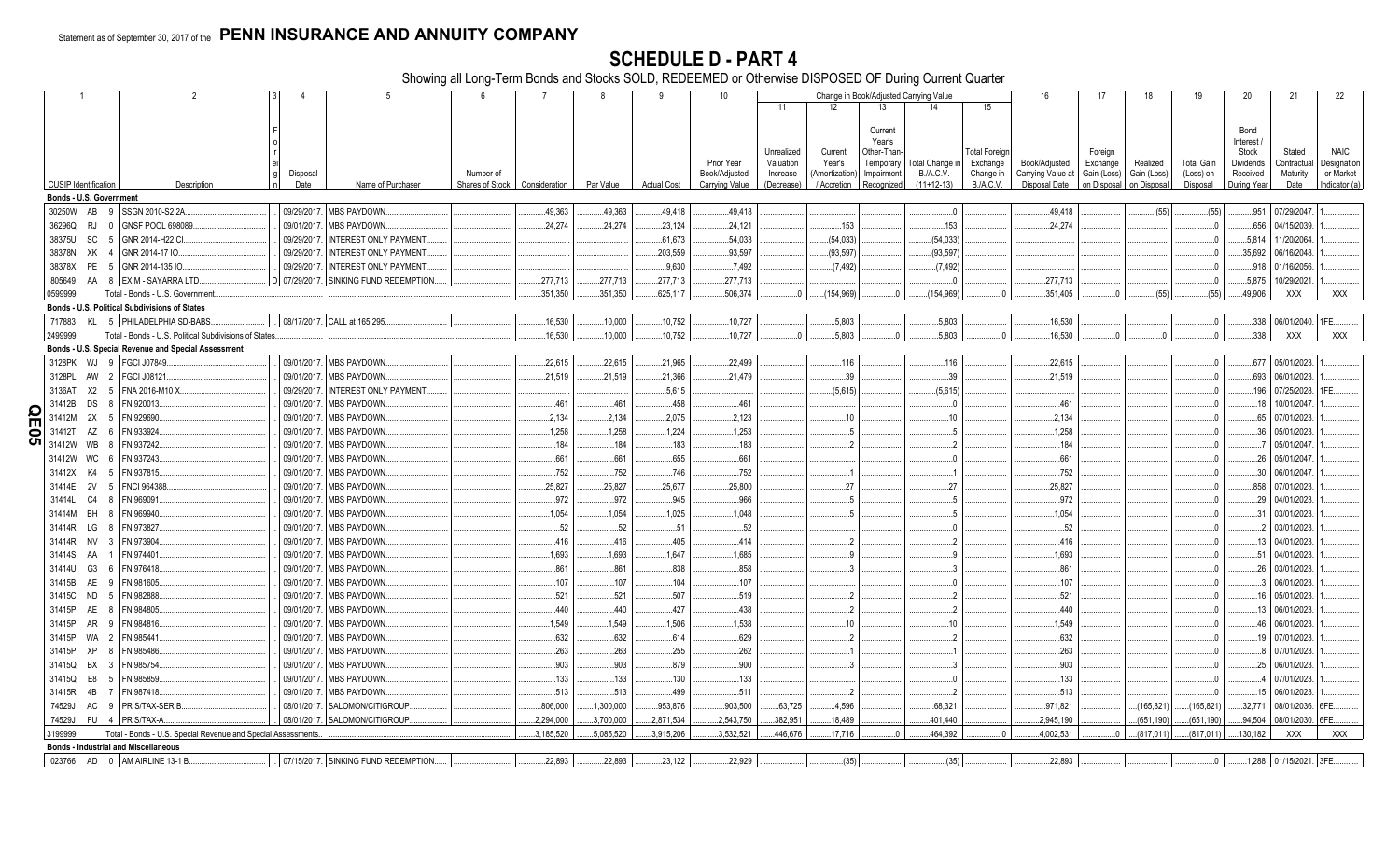|     |                             |                |                                                     |                        |                                          |                              |                    |                    | 9                            | 10                                 |                                     |                                    | Change in Book/Adjusted Carrying Value                      |                                                         |                                                                   | 16                                 | 17                                 | 18                      | 19                             | 20                                                   | 21                                | 22                                      |
|-----|-----------------------------|----------------|-----------------------------------------------------|------------------------|------------------------------------------|------------------------------|--------------------|--------------------|------------------------------|------------------------------------|-------------------------------------|------------------------------------|-------------------------------------------------------------|---------------------------------------------------------|-------------------------------------------------------------------|------------------------------------|------------------------------------|-------------------------|--------------------------------|------------------------------------------------------|-----------------------------------|-----------------------------------------|
|     |                             |                |                                                     |                        |                                          |                              |                    |                    |                              |                                    | 11                                  |                                    | 13                                                          | 14                                                      | 15                                                                |                                    |                                    |                         |                                |                                                      |                                   |                                         |
|     | <b>CUSIP</b> Identification |                |                                                     | Disposal<br>Date       | Name of Purchaser                        | Number of<br>Shares of Stock | Consideration      |                    |                              | <b>Prior Year</b><br>Book/Adjusted | Unrealized<br>Valuation<br>Increase | Current<br>Year's<br>Amortization) | Current<br>Year's<br>Other-Than-<br>Temporary<br>Impairment | <b>Total Change</b><br><b>B./A.C.V.</b><br>$(11+12-13)$ | <b>Total Foreign</b><br>Exchange<br>Change in<br><b>B./A.C.V.</b> | Book/Adjusted<br>Carrying Value at | Foreign<br>Exchange<br>Gain (Loss) | Realized<br>Gain (Loss) | <b>Total Gain</b><br>(Loss) on | Bond<br>Interest /<br>Stock<br>Dividends<br>Received | Stated<br>Contractual<br>Maturity | <b>NAIC</b><br>Designation<br>or Market |
|     |                             | AC             | Description<br>AM AIRLINE 13-2 B.<br>$\overline{2}$ | 07/15/2017             | SINKING FUND REDEMPTION                  |                              | .37,516            | Par Value          | <b>Actual Cost</b><br>37,891 | Carrying Value                     | (Decrease)                          | Accretion                          | Recognized                                                  |                                                         |                                                                   | Disposal Date                      | on Disposal                        | on Disposal             | Disposal                       | During Year                                          | Date                              | Indicator (a)<br>3FE.                   |
|     | 02376T<br>02376Y            | AA             | <b>IMERICAN AIRLINES.</b>                           | 07/17/201              | SINKING FUND REDEMPTION                  |                              |                    | .37,516            |                              | .37,590                            |                                     | (74)                               |                                                             | .(74                                                    |                                                                   | 37,516                             |                                    |                         | . 0                            | 2,101                                                | 07/15/2020.                       | 2FE                                     |
|     |                             |                |                                                     |                        |                                          |                              | 272,090            | .272,090           | .272,090                     | .272,090                           |                                     |                                    |                                                             |                                                         |                                                                   | 272,090                            |                                    |                         | . 0                            | .14,285                                              | 01/15/2024.                       |                                         |
|     | 02377B                      | AA             | AMER AIRLN 15-2 A PASS T<br>ASC 1997-D4 B4.         | 09/22/201<br>09/11/201 | SINKING FUND REDEMPTION.                 |                              | .47,369            | .47,369            | .47,369                      | .47,369                            |                                     | 556                                |                                                             | .556                                                    |                                                                   | .47,369                            |                                    |                         | . 0                            | .1,895<br>5,859                                      | 09/22/2027.                       | 1FE.<br>1FM.                            |
|     | 045424<br>048677            | EX<br>AH       | ATLANTIC MARINE CORP                                | 08/15/201              | MBS PAYDOWN.<br>SINKING FUND REDEMPTION. |                              | .121,603<br>.35,11 | 121,603<br>.35,111 | .119,779<br>.33,800          | .121,047                           |                                     | 94                                 |                                                             | .94                                                     |                                                                   | 121,603<br>.35,111                 |                                    |                         | . (<br>. 0                     |                                                      | 04/14/2029.<br>.1,895 02/15/2048. | 1FE.                                    |
|     | 05525H                      | AA             | BAMLL 2014-FRR5 A502.                               | 09/01/20               | MBS PAYDOWN                              |                              | .10,163,31         | 10,163,317         | .9,984,268                   |                                    |                                     | .85,376                            |                                                             | 85,376                                                  |                                                                   | 10,163,317                         |                                    |                         |                                | .53,915                                              | 03/27/2045. 2FE.                  |                                         |
|     | 060505                      | EU             | <b>BANK OF AMERICA.</b>                             | 07/12/201              | US BANCORP/PIPER JAFFRAY.                |                              | .3,352,500         | .3,000,000         | .3,189,750                   |                                    |                                     | (723)                              |                                                             | (723)                                                   |                                                                   | .3,189,027                         |                                    | 163,473                 | .163,473                       |                                                      | .161,175 01/01/9999.              | 3FE.                                    |
|     | 064058                      | AF             | BANK OF NY MELLON.                                  | 09/19/20               | SALOMON/CITIGROUP.                       |                              | .5,081,250         | .5,000,000         | .5,000,000                   | .5,000,000                         |                                     |                                    |                                                             |                                                         |                                                                   | .5,000,000                         |                                    | 81,250                  | .81,250                        | .263,368                                             | 01/01/9999. 2FE.                  |                                         |
|     | 067901                      | AQ             | <b>BARRICK GOLD CORP.</b>                           | 09/21/201              | CALL at 109.913                          |                              | 690,255            | .628,000           | 555,303                      | .566,306                           |                                     | .123,949                           |                                                             | 123,949                                                 |                                                                   | 690,255                            |                                    |                         |                                | .22,887                                              | 05/01/2023.                       | 2FE.                                    |
|     | 07383F                      | <b>YR</b>      | BSCMS 2004-PWR3 G                                   | 09/11/201              | VARIOUS.                                 |                              | 1,089,686          | .1,089,686         | .975,269                     | .1,089,686                         |                                     |                                    |                                                             |                                                         |                                                                   | .1,089,686                         |                                    |                         |                                | .42,415                                              | 02/11/2041                        | 1FM.                                    |
|     | 07388Q                      | BU             | BSCMS 2007-PW17 AMFL                                | 09/14/201              | <b>VARIOUS.</b>                          |                              | .3,895,455         | .3,895,455         | .3,855,283                   | .3,865,681                         |                                     | .29,774                            |                                                             | 29,774                                                  |                                                                   | .3,895,455                         |                                    |                         |                                | .39,562                                              | 06/11/2050                        | 1FM.                                    |
|     | 12527E                      | AK             | CFCRE 2011-C1 E.                                    | 09/30/201              | MBS PAYDOWN.                             |                              |                    | (173, 296)         | (146, 435)                   | .(157,999)                         |                                     |                                    |                                                             |                                                         |                                                                   | (157,999)                          |                                    | 157,999                 | 157,999                        |                                                      | .18,117 04/15/2044.               | 1FM.                                    |
|     | 12532B                      | AH             | CFCRE 2016-C7 XA                                    | 09/29/201              | INTEREST ONLY PAYMENT.                   |                              |                    |                    | .3,407                       | .3,373                             |                                     | (3,373)                            |                                                             | (3,373)                                                 |                                                                   |                                    |                                    |                         |                                |                                                      | 329 12/10/2054.                   | 1FE.                                    |
|     | 12532C                      | <b>BE</b>      | CFCRE 2017-C8 XA.                                   | 09/29/201              | INTEREST ONLY PAYMENT.                   |                              |                    |                    | .4,605                       |                                    |                                     | (4,605)                            |                                                             | (4,605)                                                 |                                                                   |                                    |                                    |                         |                                |                                                      | .113 06/15/2027.                  | 1FE.                                    |
|     | 12592K                      | <b>BD</b>      | COMM 2014-UBS5 XA                                   | 09/29/201              | INTEREST ONLY PAYMENT.                   |                              |                    |                    | 12,548                       | .8,872                             |                                     | (8,872)                            |                                                             | (8, 872)                                                |                                                                   |                                    |                                    |                         | . 0                            |                                                      | 1,312 09/10/2047.                 | 1FE.                                    |
| Q   | 12592U                      | AQ             | CSMLT 2015-1 A9.                                    | 09/01/201              | <b>MBS PAYDOWN</b>                       |                              | .163,769           | 163,769            | 167,761                      |                                    |                                     | (88)                               |                                                             | (88)                                                    |                                                                   | .163,769                           |                                    |                         |                                |                                                      | .773 05/25/2045.                  | 1FE.                                    |
| Ш   | 12594M                      | <b>BD</b>      | COMM 2016-COR1 XA                                   | 09/29/201              | INTEREST ONLY PAYMENT.                   |                              |                    |                    | 7,028                        | .6,823                             |                                     | (6,823)                            |                                                             | (6, 823)                                                |                                                                   |                                    |                                    |                         |                                |                                                      | 702 10/10/2049.                   | 1FE.                                    |
| 0   | 126281                      | <b>BB</b>      | <b>CSAIL 2015-C1 XA</b>                             | 09/29/20               | INTEREST ONLY PAYMENT.                   |                              |                    |                    | 10,243                       | 7,146                              |                                     | (9, 198)                           |                                                             | (9, 198)                                                |                                                                   |                                    |                                    |                         |                                | 869                                                  | 04/15/2050.                       | 1FE.                                    |
| p.1 | 12637L                      | <b>AL</b>      | CSMLT 2015-2 A7                                     | 09/01/201              | MBS PAYDOWN.                             |                              | .161,270           | 161,270            | 165,201                      |                                    |                                     | (175)                              |                                                             | (175)                                                   |                                                                   | .161,270                           |                                    |                         |                                | .927                                                 | 08/25/2045.                       | 1FE.                                    |
|     | 12649X                      | <b>BC</b>      | CSMC 2015-3 B2.                                     | 09/01/201              | MBS PAYDOWN.                             |                              | 27,958             | .27,958            | .28,290                      | .28,000                            |                                     | (41)                               |                                                             | (41)                                                    |                                                                   | .27,958                            |                                    |                         | . (                            | .735                                                 | 03/25/2045.                       | 1FM.                                    |
|     | 12677#                      | AA             | CVS CAREMARK CORP.                                  | 09/15/201              | SINKING FUND REDEMPTION.                 |                              | .5,371             | .5,371             | .5,371                       | 5,371                              |                                     |                                    |                                                             |                                                         |                                                                   | .5,371                             |                                    |                         |                                | 197                                                  | 01/15/2040                        |                                         |
|     | 16164A                      | AC             | CHASE 2016-2 M2.                                    | 09/01/201              | MBS PAYDOWN.                             |                              | .237,270           | .237,270           | .243,638                     | 199,148                            |                                     | (430)                              |                                                             | (430)                                                   |                                                                   | .237,270                           |                                    |                         | . (                            | .5,083                                               | 02/25/2044.                       | 1FE.                                    |
|     | 17290K                      | AB             | CHAI 2015-PM2 B.                                    | 09/15/201              | MBS PAYDOWN.                             |                              | .794,826           | 794,826            | .791,084                     | .792,717                           |                                     | .2,109                             |                                                             | .2,109                                                  |                                                                   | 794,826                            |                                    |                         | . (                            | 21,115                                               | 03/15/2022.                       | 1FE.                                    |
|     | 17291E                      | BB             | CGCMT 2016-P6 XA                                    | 09/29/201              | INTEREST ONLY PAYMENT.                   |                              |                    |                    | 6,388                        | .6,317                             |                                     | (6,317)                            |                                                             | (6, 317)                                                |                                                                   |                                    |                                    |                         | 0                              | .717                                                 | 12/10/2049.                       | 1FE.                                    |
|     | 17321L                      | AE             | CMLTI 2013-J1 B1                                    | 09/01/201              | MBS PAYDOWN.                             |                              | 18,571             | 18,571             | .18,316                      | .18,395                            |                                     | .176                               |                                                             | 176                                                     |                                                                   | 18,571                             |                                    |                         | . 0                            | 420                                                  | 10/25/2043.                       | 1FM.                                    |
|     | 17323E                      | AN             | CMLTI 2014-J2 B2.                                   | 09/01/201              | MBS PAYDOWN.                             |                              | .32,295            | 32,295             | .33,021                      | .32,361                            |                                     | (66)                               |                                                             | (66)                                                    |                                                                   | .32,295                            |                                    |                         | 0                              | .843                                                 | 1/25/2044.                        | 1FM.                                    |
|     | 17325D                      | AJ             | CGCMT 2016-P5 XA.                                   | 09/29/20               | INTEREST ONLY PAYMENT.                   |                              |                    |                    | .5,001                       | .4,854                             |                                     | (4,854)                            |                                                             | (4,854)                                                 |                                                                   |                                    |                                    |                         |                                | 496                                                  | 10/10/2049.                       | 1FE.                                    |
|     | 20605P                      | AE             | CONCHO RES/MIDLA                                    | 09/25/20               | TENDER OFFER.                            |                              | 1,029,340          | 1,000,000          | 1,038,750                    | 1,026,563                          |                                     | (2,715)                            |                                                             | (2,715)                                                 |                                                                   | .1,023,848                         |                                    | .5,492                  | .5,492                         | .54,236                                              | 04/01/2023.                       | 3FE.                                    |
|     | 247367                      | BJ             | DELTA AIR 2007 1B.                                  | 08/10/20               | SINKING FUND REDEMPTION.                 |                              | .67,863            | 67,863             | 76,515                       | 68,941                             |                                     | (1,078)                            |                                                             | (1,078)                                                 |                                                                   | 67,863                             |                                    |                         |                                | 5,443                                                | 08/10/2022.                       | 2FE.                                    |
|     | 277345                      | AG             | EASTL 2007-1A A3                                    | 08/01/20               | MBS PAYDOWN                              |                              | .1,253,449         | .1,253,449         | 1,203,311                    | .1,242,448                         |                                     | .11,002                            |                                                             | .11,002                                                 |                                                                   | .1,253,449                         |                                    |                         | (                              | 13,591                                               | 05/01/2022.                       | 1FE.                                    |
|     | 29429C                      | - AJ           | CGCMT 2016-P3 XA.                                   | 09/29/20               | INTEREST ONLY PAYMENT.                   |                              |                    |                    | 2,324                        | 2,163                              |                                     | (2, 163)                           |                                                             | (2, 163)                                                |                                                                   |                                    |                                    |                         |                                | .228                                                 | 04/15/2049.                       | 1FE.                                    |
|     | 3137AB                      | FW             | <b>FHMS K702 X1</b>                                 | 09/29/20               | INTEREST ONLY PAYMENT.                   |                              |                    |                    | .228,453                     | 71,755                             |                                     | (71, 755)                          |                                                             | (71, 755)                                               |                                                                   |                                    |                                    |                         |                                | .56,897                                              | 02/25/2018.                       |                                         |
|     | 3137AE V8                   |                | HMS K703 X1                                         | 09/29/20               | INTEREST ONLY PAYMENT.                   |                              |                    |                    | .18,508                      | .7,617                             |                                     | (7,617)                            |                                                             | (7,617)                                                 |                                                                   |                                    |                                    |                         |                                | .4,462                                               | 05/25/2018.                       |                                         |
|     | 3137AJ                      | MG             | <b>HMS K016 X1</b>                                  | 09/29/201              | INTEREST ONLY PAYMENT.                   |                              |                    |                    | .23,993                      | .17,379                            |                                     | (17,379)                           |                                                             | (17, 379)                                               |                                                                   |                                    |                                    |                         |                                | .2,991                                               | 10/25/2021.                       | 1FE.                                    |
|     | 3137AT RX                   |                | FHMS K020 X1                                        | 09/29/201              | INTEREST ONLY PAYMENT.                   |                              |                    |                    | .38,329                      | .32,543                            |                                     | (32, 543)                          |                                                             | (32, 543)                                               |                                                                   |                                    |                                    |                         |                                | 5,193                                                | 05/25/2022.                       | 1FE.                                    |
|     | 3137AW QJ                   |                | <b>FHMS K023 X1</b>                                 | 09/29/201              | INTEREST ONLY PAYMENT.                   |                              |                    |                    | .13,587                      | .12,223                            |                                     | (12,223)                           |                                                             | (12, 223)                                               |                                                                   |                                    |                                    |                         | . 0                            |                                                      | .1,783 08/25/2022.                | 1FE.                                    |
|     | 3137B1                      | UH             | FHMS K027 X                                         | 09/29/20               | INTEREST ONLY PAYMENT.                   |                              |                    |                    | .63,040                      | .48,752                            |                                     | (48, 752)                          |                                                             | (48, 752)                                               |                                                                   |                                    |                                    |                         |                                | .6,971                                               | 01/25/2023.                       | 1FE.                                    |
|     | 3137B7                      | N2             | FHMS K036 X <sup>*</sup>                            | 09/29/201              | INTEREST ONLY PAYMENT.                   |                              |                    |                    | 12,297                       | .9,588                             |                                     | (9,588)                            |                                                             | (9,588)                                                 |                                                                   |                                    |                                    |                         |                                |                                                      | .1,218 10/25/2023.                | 1FE.                                    |
|     | 3137B8                      | G <sub>5</sub> | FHMS K037 X1                                        | 09/29/20               | INTEREST ONLY PAYMENT.                   |                              |                    |                    | .6,912                       | .5,435                             |                                     | (5, 435)                           |                                                             | (5, 435)                                                |                                                                   |                                    |                                    |                         |                                | .686                                                 | 01/25/2024.                       | 1FE.                                    |
|     | 3137BA                      | HB             | <b>FHMS K715 X1</b>                                 | 09/29/201              | INTEREST ONLY PAYMENT.                   |                              |                    |                    | .29,360                      | .27,006                            |                                     | (27,006)                           |                                                             | (27,006)                                                |                                                                   |                                    |                                    |                         |                                | .5,524                                               | 01/25/2021.                       | 1FE.                                    |
|     | 3137BB                      | BE             | <b>FHMS K038 X1</b>                                 | 09/29/201              | INTEREST ONLY PAYMENT.                   |                              |                    |                    | 12,466                       | .9,906                             |                                     | (9,906)                            |                                                             | (9,906)                                                 |                                                                   |                                    |                                    |                         |                                | 1,195                                                | 03/25/2024.                       | 1FE.                                    |
|     | 3137BH                      | XK             | FHMS K045 X1<br>-8                                  | 09/29/2011             | INTEREST ONLY PAYMENT.                   |                              |                    |                    | 6,430                        | .6,180                             |                                     | (6, 180)                           |                                                             | (6, 180)                                                |                                                                   |                                    |                                    |                         |                                | 662                                                  | 01/25/2025. 1FE.                  |                                         |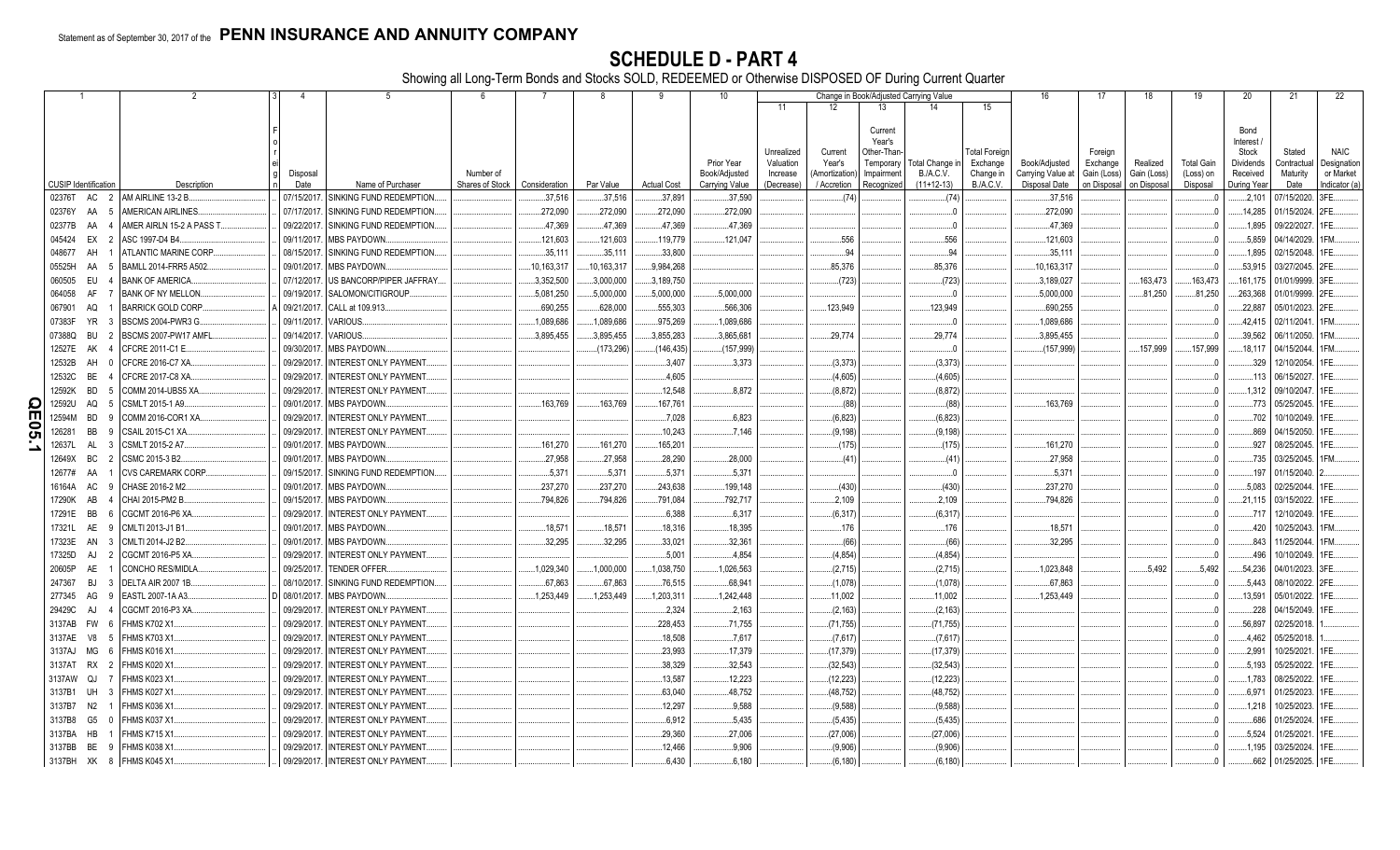|                      |                             |                | 2                                         | 4                      | -5                            | 6               | 7                    | -8                   | 9                  | 10                          |                                     |                                   |                                                            | Change in Book/Adjusted Carrying Value |                                               | 16                                 | 17                                 | 18                      | 19                             | 20                                                 | 21                                | 22                                      |
|----------------------|-----------------------------|----------------|-------------------------------------------|------------------------|-------------------------------|-----------------|----------------------|----------------------|--------------------|-----------------------------|-------------------------------------|-----------------------------------|------------------------------------------------------------|----------------------------------------|-----------------------------------------------|------------------------------------|------------------------------------|-------------------------|--------------------------------|----------------------------------------------------|-----------------------------------|-----------------------------------------|
|                      |                             |                |                                           |                        |                               |                 |                      |                      |                    |                             | 11                                  | 12                                | 13                                                         | 14                                     | 15                                            |                                    |                                    |                         |                                |                                                    |                                   |                                         |
|                      |                             |                |                                           | Disposa                |                               | Number of       |                      |                      |                    | Prior Year<br>Book/Adjusted | Unrealized<br>Valuation<br>Increase | Current<br>Year's<br>Amortization | Current<br>Year's<br>Other-Than<br>Temporary<br>Impairment | Total Change i<br><b>B./A.C.V.</b>     | <b>Total Foreign</b><br>Exchange<br>Change in | Book/Adjusted<br>Carrying Value at | Foreign<br>Exchange<br>Gain (Loss) | Realized<br>Gain (Loss) | <b>Total Gain</b><br>(Loss) on | Bond<br>Interest<br>Stock<br>Dividends<br>Received | Stated<br>Contractual<br>Maturity | <b>NAIC</b><br>Designation<br>or Market |
|                      | <b>CUSIP</b> Identification |                | Description                               | Date                   | Name of Purchaser             | Shares of Stock | Consideration        | Par Value            | <b>Actual Cost</b> | Carrying Value              | (Decrease)                          | / Accretion                       | Recognized                                                 | $(11+12-13)$                           | <b>B./A.C.V.</b>                              | Disposal Date                      | on Disposal                        | on Disposal             | Disposal                       | During Year                                        | Date                              | Indicator (a)                           |
|                      | 3137BL                      | ME             | FHMS KS03 X.                              | 09/29/201              | <b>INTEREST ONLY PAYMENT</b>  |                 |                      |                      | .4,682             |                             |                                     | (4,682)                           |                                                            | (4,682)                                |                                               |                                    |                                    |                         |                                | .173                                               | 08/25/2025.                       |                                         |
|                      | 3137BN                      | GU             | FHMS K054 X1                              | 09/29/20               | INTEREST ONLY PAYMENT.        |                 |                      |                      | .3,949             | .3,672                      |                                     | (3,672)                           |                                                            | (3,672)                                |                                               |                                    |                                    |                         |                                | .356                                               | 01/25/2026.                       | 1FE.                                    |
|                      | 3137BS                      | 5P             | <b>HMS KS06 X</b>                         | 09/29/201              | INTEREST ONLY PAYMENT.        |                 |                      |                      | .1,941             |                             |                                     | (1,941)                           |                                                            | (1,941)                                |                                               |                                    |                                    |                         |                                |                                                    | 08/25/2026                        |                                         |
|                      | 3137BS                      | P <sub>9</sub> | <b>HMS K058 X1</b>                        | 09/29/20               | INTEREST ONLY PAYMENT.        |                 |                      |                      | .4,048             | .3,988                      |                                     | (3,988)                           |                                                            | (3,988)                                |                                               |                                    |                                    |                         |                                | .360                                               | 08/25/2026.                       | 1FE.                                    |
|                      | 3137BY                      | <b>PS</b>      | <b>HMS K726 X1</b>                        | 09/29/20               | INTEREST ONLY PAYMENT.        |                 |                      |                      | .1,167             |                             |                                     | (1, 167)                          |                                                            | (1, 167)                               |                                               |                                    |                                    |                         |                                | 37                                                 | 04/25/2024.                       | 1FE.                                    |
|                      | 31503A                      | AA             | FERMACA ENTERPRISES S R                   | 09/30/20               | SINKING FUND REDEMPTION       |                 | .28,029              | .28,029              | .28,029            | .28,029                     |                                     |                                   |                                                            |                                        |                                               | .28,029                            |                                    |                         |                                | .893                                               | 03/30/2038.                       | 2FE.                                    |
|                      | 361849                      | F6             | GMACC 2004-C2 B.                          | 09/01/201              | <b>MBS PAYDOWN</b>            |                 | .38,518              | .38,518              | .36,014            | .31,901                     | .6,617                              |                                   |                                                            | .6,617                                 |                                               | .38,518                            |                                    |                         |                                | .2,188                                             | 08/10/2038.                       | 6FM                                     |
|                      | 36186X                      | AD             | GMACN 2012 BLIS A                         | 09/11/201              | SINKING FUND REDEMPTION       |                 | .2,506               | .2,506               | .2,456             | .2,502                      |                                     |                                   |                                                            |                                        |                                               | 2,506                              |                                    |                         |                                | 86                                                 | 07/10/2050.                       |                                         |
|                      | 36251F                      | AY             | GSMS 2015-GC28 XA.                        | 09/29/201              | INTEREST ONLY PAYMENT.        |                 |                      |                      | .6,619             | .5,119                      |                                     | (5, 119)                          |                                                            | (5, 119)                               |                                               |                                    |                                    |                         |                                | .677                                               | 02/10/2048.                       |                                         |
|                      | 36298G                      | AA             | <b>GSPA MONETIZATION TRUST</b>            | 09/09/201              | SINKING FUND REDEMPTION       |                 | .22,997              | .22,997              | .23,458            | 23,017                      |                                     | (20)                              |                                                            | (20)                                   |                                               | .22,997                            |                                    |                         |                                | .985                                               | 10/09/2029.                       |                                         |
|                      | 465968                      | AG             | JPMCC 2017-JP7 XA                         | 09/29/201              | INTEREST ONLY PAYMENT.        |                 |                      |                      | .3,372             |                             |                                     | (3,372)                           |                                                            | (3,372)                                |                                               |                                    |                                    |                         |                                | .66                                                | 09/15/2050.                       | 1FE.                                    |
|                      | 46625M                      | ZE             | JPMCC 2003-PM1A F.                        | 09/01/201              | MBS PAYDOWN.                  |                 | .69,866              | .69,866              | .48,906            | .69,866                     |                                     |                                   |                                                            |                                        |                                               | .69,866                            |                                    |                         |                                | .2,822                                             | 08/12/2040.                       | 1FM.                                    |
|                      | 46625Y                      | DG             | JPMCC 2004-CBX B                          | 09/01/201              | MBS PAYDOWN.                  |                 | .80,013              | .80,013              | .71,411            | .80,013                     |                                     |                                   |                                                            |                                        |                                               | .80,013                            |                                    |                         |                                | .2,635                                             | 01/12/2037                        | 1FM.                                    |
|                      | 46630J                      | AE             | JPMCC 2007-LDPX AM                        | 09/01/201              | <b>MBS PAYDOWN.</b>           |                 | .50,850              | .50,850              | .41,069            | .50,423                     |                                     | .426                              |                                                            | .426                                   |                                               | .50,850                            |                                    |                         |                                | .2,102                                             | 01/15/2049.                       | 1FM.                                    |
|                      | 46639G                      | AG             | JPMMT 2013-1 B3.                          | 09/01/201              | <b>MBS PAYDOWN.</b>           |                 | .48,193              | .48,193              | .48,194            | .48,194                     |                                     |                                   |                                                            |                                        |                                               | .48,194                            |                                    |                         |                                | .1,078                                             | 03/25/2043.                       | 1FM.                                    |
| Q<br>m               | 46644F                      | AF             | JPMBB 2015-C28 XA                         | 09/29/201              | <b>INTEREST ONLY PAYMENT.</b> |                 |                      |                      | .9,943             |                             |                                     | (9,943)                           |                                                            | (9,943)                                |                                               |                                    |                                    |                         |                                | .356                                               | 10/15/2048.                       |                                         |
|                      | 46644V                      | <b>BS</b>      | JPMMT 2015-4 B3.                          | 09/01/201              | <b>MBS PAYDOWN.</b>           |                 | 18,245               | 18.245               | 18,245             |                             |                                     |                                   |                                                            |                                        |                                               | .18,245                            |                                    |                         |                                | .111                                               | 06/25/2045.                       |                                         |
| <u>ခြ</u>            | 46645L                      | <b>BA</b>      | <b>JPMBB 2016-C1 XA</b>                   | 09/29/20               | <b>INTEREST ONLY PAYMENT.</b> |                 |                      |                      | .3,880             | .3,509                      |                                     | (3,509)                           |                                                            | (3,509)                                |                                               |                                    |                                    |                         |                                | 406                                                | 03/15/2049.                       | 1FF                                     |
| $\tilde{\mathbf{v}}$ | 46645U                      | AV             | JPMCC 2016-JP4 XA                         | 09/29/201              | <b>INTEREST ONLY PAYMENT.</b> |                 |                      |                      | .10,919            | .3,699                      |                                     | (10, 873)                         |                                                            | (10, 873)                              |                                               |                                    |                                    |                         |                                | .903                                               | 12/15/2049.                       | IFE.                                    |
|                      | 50190D                      | AL             | LCCM 2017-LC26 XA                         | 09/29/201              | <b>INTEREST ONLY PAYMENT</b>  |                 |                      |                      | .7,644             |                             |                                     | (7,644)                           |                                                            | (7,644)                                |                                               |                                    |                                    |                         |                                | 186                                                | 07/12/2050.                       | 1FE.                                    |
|                      | 50543L                      | AB             | AFL 2016-1A B1                            | 09/15/201              | <b>MBS PAYDOWN.</b>           |                 | 70,312               | .70,312              | 70,310             | 70,161                      |                                     | .151                              |                                                            | 151                                    |                                               | 70,312                             |                                    |                         |                                | .2,663                                             | 01/15/2042.                       |                                         |
|                      | 52108H                      | 7E             | LBUBS 2005-C5 F.                          | 09/11/201<br>09/30/201 | MBS PAYDOWN.                  |                 | .1,164,07            | 1,164,071            | 1,167,709          | 1,167,118                   |                                     | (3,046)                           |                                                            | (3,046)                                |                                               | 1,164,071                          |                                    |                         |                                | 42,896                                             | 09/15/2040.                       |                                         |
|                      | 52465#<br>59010R            | AZ             | EGG MASON MTG CAP CORP.<br>MRLN 2016-1 A. | 09/15/201              | ARIOUS.<br>MBS PAYDOWN.       |                 | .42,128              | .42,128              | .42,129            | .42,129                     |                                     |                                   |                                                            | 378                                    |                                               | .42,129                            |                                    |                         |                                | .2,241<br>.1,695                                   | 06/10/2021<br>12/15/2032.         | IFE.                                    |
|                      | 59022H                      | AA<br>DX       | MLMT 2004-KEY2 D.                         | 09/01/201              | MBS PAYDOWN.                  |                 | .57,692<br>1,125,909 | .57,692<br>1,125,909 | 55,474<br>.821,914 | .57,315<br>1,125,909        |                                     | 378                               |                                                            |                                        |                                               | 57,692<br>1,125,909                |                                    |                         |                                | .41.764                                            | 08/12/2039.                       | 1FM.                                    |
|                      | 59524E                      | AB             | MIDATLANTIC MILITARY CO (MH).             | 08/01/201              | SINKING FUND REDEMPTION       |                 | .22,605              | .22,605              |                    |                             |                                     | $.4^{\circ}$                      |                                                            | $.4^{\circ}$                           |                                               | .22,605                            |                                    |                         |                                | .1.185                                             | 08/01/2050.                       | 1FE.                                    |
|                      | 606935                      | AL             | <b>MLCFC 2006-1 B.</b>                    | 09/01/201              | MBS PAYDOWN.                  |                 | .87.555              | .87,555              | 20,104<br>.87,008  | .22,564<br>.87,153          |                                     | .402                              |                                                            | .402                                   |                                               | .87,555                            |                                    |                         |                                | .3.503                                             | 02/12/2039.                       | 1FM.                                    |
|                      | 61691E                      | BB             | MSC 2016-UB12 XA.                         | 09/29/201              | INTEREST ONLY PAYMENT.        |                 |                      |                      | .8,622             | .8,538                      |                                     | (8, 538)                          |                                                            | (8,538)                                |                                               |                                    |                                    |                         |                                | .926                                               | 12/15/2049.                       | 1FE.                                    |
|                      | 61691G                      | AT             | <b>MSBAM 2016-C32 XA</b>                  | 09/29/20               | <b>INTEREST ONLY PAYMENT.</b> |                 |                      |                      | .7,401             | .7,324                      |                                     | (7, 324)                          |                                                            | (7, 324)                               |                                               |                                    |                                    |                         |                                | .739                                               | 12/15/2049.                       | 1FE.                                    |
|                      | 61745M                      | W7             | MSC 2005-T17 B.                           | 09/01/201              | MBS PAYDOWN.                  |                 | .892,848             | 892,848              | .752,225           | .884,387                    |                                     | .8,462                            |                                                            | .8,462                                 |                                               | .892,848                           |                                    |                         |                                | .29,187                                            | 12/13/2041                        | 1FM.                                    |
|                      | 61761A AA                   |                | <b>MSBAM 2012-C5 XA.</b>                  | 09/29/20               | INTEREST ONLY PAYMENT.        |                 |                      |                      | 130,749            | 102,903                     |                                     | (102,903)                         |                                                            | (102, 903)                             |                                               |                                    |                                    |                         |                                | .20,397                                            | 08/15/2045.                       | 1FE.                                    |
|                      | 61766R                      | BA             | MSBAM 2016-C31 XA                         | 09/29/20               | INTEREST ONLY PAYMENT.        |                 |                      |                      | .10,178            | .9,986                      |                                     | (9,986)                           |                                                            | (9,986)                                |                                               |                                    |                                    |                         |                                | .1,025                                             | 10/15/2026.                       | IFE.                                    |
|                      | 61767F                      | BB             | MSC 2016-UB11 XA                          | 09/29/20               | INTEREST ONLY PAYMENT.        |                 |                      |                      | 11,608             | .11,019                     |                                     | (11,019)                          |                                                            | (11,019).                              |                                               |                                    |                                    |                         |                                | .1.181                                             | 08/15/2049.                       | 1FE.                                    |
|                      | 65536H                      | BE             | NHELI 2005-HE1 M3.                        | 09/26/201              | MBS PAYDOWN.                  |                 | .275,347             | .275,347             | 185,171            | .265,858                    |                                     | .9,489                            |                                                            | .9,489                                 |                                               | .275,347                           |                                    |                         |                                | .2,935                                             | 09/25/2035.                       | 1FM.                                    |
|                      | 67085K                      | AA             | OFFUTT AFB AMERICA FIRST (MH)             | 09/01/201              | SINKING FUND REDEMPTION       |                 | 21,211               | .21,211              | .20,257            | 21,198                      |                                     | . 13                              |                                                            | 13                                     |                                               | 21,211                             |                                    |                         |                                | 1,158                                              | 09/01/2050.                       |                                         |
|                      | 69352P                      | AC             | PP&L CAPITAL FDG.                         | 08/21/201              | CANTOR FITZGERALD.            |                 | .2,595,765           | .2,642,000           | .2,255,609         | 2,256,750                   |                                     | .399                              |                                                            | 399                                    |                                               | .2,257,149                         |                                    | .338,616                | .338,616                       | .128,938                                           | 03/30/2067.                       |                                         |
|                      | 75086#                      | AA             | RAINIER GSA PORTFOLIO LLC                 | 09/15/201              | SINKING FUND REDEMPTION       |                 | .42,520              | .42,520              | .42,521            | .42,521                     |                                     |                                   |                                                            |                                        |                                               | .42,521                            |                                    |                         |                                | .1,367                                             | 06/15/2036                        |                                         |
|                      | 75574Q                      | AA             | RCMT 2015-2 A                             | 09/01/201              | MBS PAYDOWN.                  |                 | 154,494              | 154,494              | 154,306            | .154,495                    |                                     | . (1                              |                                                            |                                        |                                               | .154,494                           |                                    |                         |                                | .4,299                                             | 06/25/2055.                       |                                         |
|                      | 761118                      | AW             | RALI 2005-QS9 A3                          | 09/29/201              | MBS PAYDOWN.                  |                 | .20,975              | .26,488              | .17,220            | .20,264                     |                                     | .711                              |                                                            | 711                                    |                                               | .20,975                            |                                    |                         |                                | .258                                               | 06/25/2041                        |                                         |
|                      | 784037                      | AA             | SCFMT 2017-1A A                           | 09/25/201              | <b>MBS PAYDOWN</b>            |                 | 7,963                | .7,963               | .7,962             |                             |                                     | 19                                |                                                            | .19                                    |                                               | .7,963                             |                                    |                         |                                | 40                                                 | 06/25/2047                        | 1FE.                                    |
|                      | 78410F                      | AA             | SCFET 2016-1A A.                          | 09/20/201              | MBS PAYDOWN.                  |                 | .605,945             | .605,945             | .610,395           | .607,730                    |                                     | (1,785)                           |                                                            | (1,785)                                |                                               | .605,945                           |                                    |                         |                                | .14,605                                            | 1/20/2021                         | 1FE.                                    |
|                      | 78419C AG                   |                | <b>SGCMS 2016-C5 XA</b>                   | 09/29/201              | <b>INTEREST ONLY PAYMENT</b>  |                 |                      |                      | 11,166             | 10.517                      |                                     | (10, 517)                         |                                                            | (10.517)                               |                                               |                                    |                                    |                         |                                | .1.136                                             | 10/10/2048.                       |                                         |
|                      |                             |                |                                           |                        |                               |                 |                      |                      |                    |                             |                                     |                                   |                                                            |                                        |                                               |                                    |                                    |                         |                                |                                                    |                                   |                                         |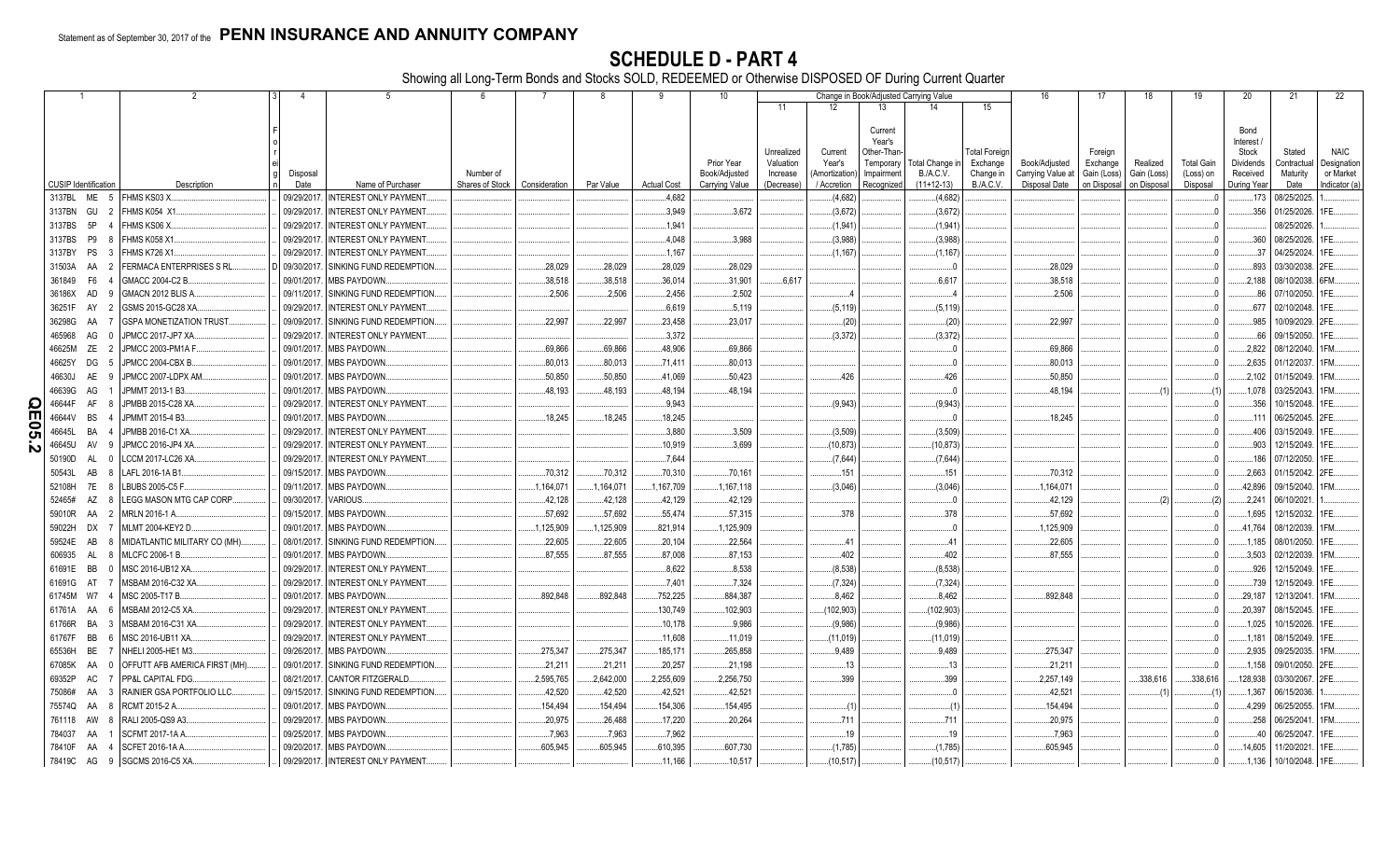|                                  |           | 2                                             | 4                      | -5                                           | 6               |               |            | 9                  | 10                          |                                     |                                   |                                                             | Change in Book/Adjusted Carrying Value |                                               | 16                                 | 17                                 | 18                      | 19                             | 20                                                 | 21                                | 22                                      |
|----------------------------------|-----------|-----------------------------------------------|------------------------|----------------------------------------------|-----------------|---------------|------------|--------------------|-----------------------------|-------------------------------------|-----------------------------------|-------------------------------------------------------------|----------------------------------------|-----------------------------------------------|------------------------------------|------------------------------------|-------------------------|--------------------------------|----------------------------------------------------|-----------------------------------|-----------------------------------------|
|                                  |           |                                               |                        |                                              |                 |               |            |                    |                             | 11                                  | 12                                | 13                                                          | 14                                     | 15                                            |                                    |                                    |                         |                                |                                                    |                                   |                                         |
|                                  |           |                                               | Disposal               |                                              | Number of       |               |            |                    | Prior Year<br>Book/Adjusted | Unrealized<br>Valuation<br>Increase | Current<br>Year's<br>Amortization | Current<br>Year's<br>Other-Than-<br>Temporary<br>Impairment | <b>Total Change</b><br>B./A.C.V.       | <b>Total Foreigr</b><br>Exchange<br>Change in | Book/Adjusted<br>Carrying Value at | Foreign<br>Exchange<br>Gain (Loss) | Realized<br>Gain (Loss) | <b>Total Gain</b><br>(Loss) on | Bond<br>Interest<br>Stock<br>Dividends<br>Received | Stated<br>Contractual<br>Maturity | <b>NAIC</b><br>Designation<br>or Market |
| <b>CUSIP</b> Identification      |           | Description                                   | Date                   | Name of Purchaser                            | Shares of Stock | Consideration | Par Value  | <b>Actual Cost</b> | Carrying Value              | (Decrease)                          | / Accretion                       | Recognized                                                  | $(11+12-13)$                           | B./A.C.V.                                     | Disposal Date                      | on Disposal                        | on Disposal             | Disposal                       | During Year                                        | Date                              | Indicator (a)                           |
| 79546V                           | AJ        | SALLY HOLDINGS.                               | 07/06/2017             | CALL at 102.875.                             |                 | 1,028,750     | .1,000,000 | 1,063,750          | 1,032,577                   |                                     | (3,827)                           |                                                             | (3,827)                                |                                               | 1,028,750                          |                                    |                         |                                | .34,340                                            | 06/01/2022.                       |                                         |
| 797426                           | AG        | SAN DIEGO FAMILY HOUSING (MH)                 | 07/03/201              | CALL at 100.000.                             |                 | .50,000       | .50,000    | .48,187            | .48,350                     |                                     | .1,650                            |                                                             | .1,650                                 |                                               | .50,000                            |                                    |                         |                                | 2,970                                              | 07/01/2048.                       | 1FE.                                    |
| 805564                           | GA        | SAST 2000-2 MF2                               | 09/30/201              | MBS PAYDOWN.                                 |                 | .59,390       | .67,032    | .54,296            | .61,471                     |                                     | (2,081)                           |                                                             | (2,081)                                |                                               | .59,390                            |                                    |                         |                                | .2,050                                             | 07/25/2030.                       |                                         |
| 81745D                           | AJ        | SEMT 2013-9 B3.                               | 09/01/201              | MBS PAYDOWN.                                 |                 | .41,822       | .41,822    | .40,450            | .41,728                     |                                     | 94                                |                                                             | .94                                    |                                               | .41,822                            |                                    |                         |                                | .976                                               | 07/25/2043.                       | 1FM.                                    |
| 81746L                           | CC        | SEMT 2015-3 B2.                               | 09/01/201              | MBS PAYDOWN.                                 |                 | .15,825       | 15,825     | .16,042            |                             |                                     |                                   |                                                             |                                        |                                               | .15,825                            |                                    |                         |                                | . 24                                               | 07/25/2045.                       |                                         |
| 81746P                           | CB        | SEMT 2016-1 B1                                | 09/01/201              | MBS PAYDOWN.                                 |                 | .12,992       | 12,992     | .13,402            |                             |                                     | (2)                               |                                                             | (2)                                    |                                               | .12,992                            |                                    |                         |                                | 20                                                 | 06/25/2046.                       |                                         |
| 837004                           | CG        | SOUTH CAROLINA ELEC&GAS                       | 08/16/201              | JEFFERIES & CO.                              |                 | 1,103,040     | 1,000,000  | .995,000           | .995,298                    |                                     | .59                               |                                                             | .59                                    |                                               | .995,357                           |                                    | .107,683                | 107,683                        | .31,433                                            | 06/15/2043.                       |                                         |
| 86212U                           | AB        | STR 2013-1A A2                                | 09/20/201              | <b>MBS PAYDOWN.</b>                          |                 | .23,175       | .23,175    | .23,167            | .23,118                     |                                     | .56                               |                                                             | .56                                    |                                               | .23,175                            |                                    |                         |                                | .720                                               | 03/20/2043.                       |                                         |
| 86213A                           | AB        | STR 2013-3A A2                                | 09/20/201              | <b>MBS PAYDOWN.</b>                          |                 | .4,328        | .4,328     | .4,485             | .4,339                      |                                     | (10)                              |                                                             | (10)                                   |                                               | 4,328                              |                                    |                         |                                |                                                    | 150 11/20/2043.                   | 1FE.                                    |
| 86213B                           | AB        | STR 2014-1A A2                                | 09/20/201              | <b>MBS PAYDOWN.</b>                          |                 | .1,250        | .1,250     | .1,249             | .1,247                      |                                     |                                   |                                                             |                                        |                                               | .1,250                             |                                    |                         |                                | .42                                                | 04/20/2044.                       | 1FE.                                    |
| 881575                           | AC        | ESCO PLC.                                     | 07/06/201              | <b>TENDER OFFER.</b>                         |                 | 3,091,852     | .2,879,000 | .2,801,008         | 2,803,584                   |                                     | .913                              |                                                             | 913                                    |                                               | 2,804,497                          |                                    | .287,355                | .287,355                       | .88,529                                            | 11/15/2037. 3FE.                  |                                         |
| 88606W                           | AB        | TBOLT 2017-A B.                               | 09/15/201              | <b>ARIOUS</b>                                |                 | .62,500       | .62,500    | .62,990            |                             |                                     | (17)                              |                                                             | (17)                                   |                                               | .62,500                            |                                    |                         |                                | 401                                                | 05/17/2032. 3F                    |                                         |
| 89054X                           | AB        | OPAZ SOLAR.                                   | 09/30/201              | SINKING FUND REDEMPTION.                     |                 | .62,150       | .62,150    | .62,150            | .62,150                     |                                     |                                   |                                                             |                                        |                                               | .62,150                            |                                    |                         |                                | .1,515                                             | 09/30/2039. 2FE.                  |                                         |
| 909287                           | AA        | JAL 2007 TRUST                                | 07/02/201              | SINKING FUND REDEMPTION                      |                 | .78,181       | .78,181    | .84,714            | .78,727                     |                                     | (546)                             |                                                             | (546)                                  |                                               | .78,181                            |                                    |                         |                                | .5,188                                             | 07/02/2022.                       |                                         |
| 91474@                           | AA        | UNIVERSITY OF MICHIGAN                        | 09/15/201              | SINKING FUND REDEMPTION.                     |                 | .15,891       | .15,891    | 15,891             | .15,891                     |                                     |                                   |                                                             |                                        |                                               | 15,891                             |                                    |                         |                                | 374                                                | 06/15/2039.                       |                                         |
| Q<br>92343V<br>m                 |           | <b>VERIZON COMMUNICATIONS</b>                 | 08/16/201              | TENDER OFFER.                                |                 | .2,429,500    | .2,000,000 | 1,966,660          | 1,969,385                   |                                     | .354                              |                                                             | 354                                    |                                               | 1,969,739                          |                                    | .459,761                | .459,761                       | .60,000                                            | 04/01/2041.                       | 2FE.                                    |
| 92930R                           | AF        | <b>NFRBS 2012-C9 XA</b>                       | 09/29/201              | NTEREST ONLY PAYMENT                         |                 |               |            | 162,002            | .130,944                    |                                     | (130, 944)                        |                                                             | .(130,944                              |                                               |                                    |                                    |                         |                                | .24,156                                            | 11/15/2045. 1FE.                  |                                         |
| <u>ငှ</u><br>92936T              | AF        | <b>WFRBS 2012-C7 XA.</b>                      | 09/29/201              | INTEREST ONLY PAYMENT.                       |                 |               |            | .52,650            | .41,866                     |                                     | (41,866)                          |                                                             | (41,866)                               |                                               |                                    |                                    |                         |                                | .7,154                                             | 06/15/2045.                       | 1FE.                                    |
| دىٰ<br>949834                    | AA<br>AX  | NFMBS 2007-14 1A1.<br>WFCM 2014-LC16 XA       | 09/30/201<br>09/29/201 | MBS PAYDOWN                                  |                 | 77,447        | .82,202    | 75,531             | .76,733                     |                                     | .714                              |                                                             | 714                                    |                                               | .77,447                            |                                    |                         |                                | .3,303                                             | 10/25/2037.                       | 1FM.<br>1FE.                            |
| 94988X                           | AZ        |                                               |                        | <b>INTEREST ONLY PAYMENT</b>                 |                 |               |            | .11,051            |                             |                                     | (11,051)                          |                                                             | (11,051)                               |                                               |                                    |                                    |                         |                                | .1,462<br>.17,416                                  | 08/15/2050.                       | 1FE.                                    |
| 94989D<br>94989V                 | AG        | WFCM 2015-C27 XA.<br><b>NFCM 2015-NXS3 XA</b> | 09/29/201<br>09/29/201 | NTEREST ONLY PAYMENT<br>NTEREST ONLY PAYMENT |                 |               |            | 104,266<br>.9,945  | .83,396<br>.8,342           |                                     | (83, 396)<br>(8, 342)             |                                                             | (83, 396)<br>(8,342)                   |                                               |                                    |                                    |                         |                                | 1,103                                              | 02/15/2048.<br>09/15/2057         |                                         |
| 94989Y                           | <b>BC</b> | WFCM 2016-C32 XA                              | 09/29/201              | NTEREST ONLY PAYMENT                         |                 |               |            | .7,309             | .6,580                      |                                     | (6,580)                           |                                                             | (6,580)                                |                                               |                                    |                                    |                         |                                | .735                                               | 01/15/2059.                       | 1FE.                                    |
| 95000J                           | AY        | <b>WFCM 2016-LC25 XA</b>                      | 09/29/201              | <b>INTEREST ONLY PAYMENT</b>                 |                 |               |            | .8,751             | .8,662                      |                                     | (8,662)                           |                                                             | (8,662)                                |                                               |                                    |                                    |                         |                                | .966                                               | 12/15/2059.                       |                                         |
| 95000M                           | <b>BS</b> | WFCM 2016-C36 XA                              | 09/29/201              | <b>INTEREST ONLY PAYMENT</b>                 |                 |               |            | .9,908             | .9,729                      |                                     | (9,729)                           |                                                             | (9,729)                                |                                               |                                    |                                    |                         |                                | .986                                               | 11/15/2059.                       |                                         |
| 95000P                           | AH        | <b>WFCM 2016-C37 XA</b>                       | 09/29/20               | <b>INTEREST ONLY PAYMENT</b>                 |                 |               |            | .9,984             | .9,858                      |                                     | (9,858)                           |                                                             | (9,858)                                |                                               |                                    |                                    |                         |                                | .1,150                                             | 12/15/2049.                       |                                         |
| 96145D                           | AC        | WRK 3 3/8 09/15/27                            | 09/27/201              | <b>GOLDMAN SACHS &amp; CO</b>                |                 | .2,489,425    | .2,500,000 | 2,498,900          |                             |                                     |                                   |                                                             |                                        |                                               | 2,498,900                          |                                    | (9,475)                 | (9, 475)                       | .8,203                                             | 09/15/2027.                       |                                         |
| 97063Q                           | AA        | <b>NESTF 2017-A A.</b>                        | 09/15/201              | MBS PAYDOWN.                                 |                 | .13,125       | 13,125     | .13,114            |                             |                                     | .35                               |                                                             | .35                                    |                                               | .13,125                            |                                    |                         |                                | .72                                                | 08/15/2042. 1FE.                  |                                         |
| 97651L                           | CD        | WIN 2015-4 B3                                 | 09/20/201              | <b>MBS PAYDOWN.</b>                          |                 | .9,604        | .9,604     | .9,905             |                             |                                     |                                   |                                                             |                                        |                                               | .9,604                             |                                    |                         |                                |                                                    | 06/20/2045.                       | IFE.                                    |
| 97652R                           | BB        | WIN 2014-3 B3                                 | 09/01/201              | <b>MBS PAYDOWN.</b>                          |                 | .13,141       | .13,141    | .13,639            |                             |                                     | (1)                               |                                                             |                                        |                                               | .13,141                            |                                    |                         |                                | 21                                                 | 11/20/2044.                       | 1FE.                                    |
| 97653B                           | CB        | WIN 2015-A B3.                                | 09/20/20               | <b>MBS PAYDOWN.</b>                          |                 | .24,170       | .24,170    | .24,823            |                             |                                     | (7)                               |                                                             | .(7                                    |                                               | .24,170                            |                                    |                         |                                | 154                                                | 06/20/2045.                       | 1FE.                                    |
| 97654D                           | CA        | VIN 2015-5 B2                                 | 09/01/201              | MBS PAYDOWN.                                 |                 | .32,178       | .32,178    | .33,143            |                             |                                     | (34)                              |                                                             | (34)                                   |                                               | .32,178                            |                                    |                         |                                | .204                                               | 08/20/2045.                       | 1FE.                                    |
| 97655J                           | AH        | WIN 2016-1 1A8                                | 09/01/201              | MBS PAYDOWN.                                 |                 | .533,294      | .533,294   | .543,626           | .535,435                    |                                     | (2, 141)                          |                                                             | (2, 141)                               |                                               | .533,294                           |                                    |                         |                                | .13,114                                            | 01/20/2046.                       | 1FM.                                    |
| G0620B                           | AC        | ATLSS 2014-1 B.                               | 09/29/201              | <b>MBS PAYDOWN.</b>                          |                 | .233,382      | .233,382   | .233,382           | .233,382                    |                                     |                                   |                                                             |                                        |                                               | .233,382                           |                                    |                         |                                | .10,474                                            | 12/15/2039. 2FE.                  |                                         |
| 009090                           | AB        | AIR CANADA 2015-1B PTT                        | 09/15/201              | SINKING FUND REDEMPTION                      |                 | .38,434       | .38,434    | .38,434            | 38,434                      |                                     |                                   |                                                             |                                        |                                               | .38,434                            |                                    |                         |                                | .1,489                                             | 03/15/2023.                       | 2FE.                                    |
| 294829                           | AA        | ERICSSON LM.                                  | 09/14/201              | <b>MORGAN STANLEY</b>                        |                 | .2,000,000    | .2,000,000 | .2,015,040         | .2,008,831                  |                                     | (1,068)                           |                                                             | (1,068)                                |                                               | 2,007,764                          |                                    | (7,764)                 | (7,764)                        | .69,438                                            | 05/15/2022. 3FE.                  |                                         |
| 46615P                           | AG        | JFIN 2007-1A D.                               | 07/20/201              | CALL at 100.000.                             |                 | .7,000,000    | .7,000,000 | .6,856,500         | 6,907,611                   |                                     | .92,389                           |                                                             | .92,389                                |                                               | .7,000,000                         |                                    |                         |                                | .202,883                                           | 07/20/2021.                       |                                         |
| 67590E                           | AJ        | OCT15 2013-1A D.                              | 07/19/201              | CALL at 100.000.                             |                 | .2,435,000    | .2,435,000 | .2,325,425         | .2,343,157                  |                                     | 91,843                            |                                                             | .91,843                                |                                               | .2,435,000                         |                                    |                         |                                | .84,382                                            | 01/19/2025.                       |                                         |
| 87974M                           | AL        | TELOS 2016-7A D.                              | 07/18/201              | CALL at 100.000.                             |                 | 5,000,000     | .5,000,000 | 4,619,500          | 4,795,528                   |                                     | .204,472                          |                                                             | .204,472                               |                                               | 5,000,000                          |                                    |                         |                                | .228,259                                           | 04/17/2025.                       |                                         |
| EF6935                           | 10        | <b>MITCHELLS &amp; BUTLER.</b>                | 09/15/2017.            | MBS PAYDOWN.                                 |                 | 90,086        | .90,086    | 75,395             | 89,130                      |                                     | .956                              |                                                             | .956                                   |                                               | .90,086                            |                                    |                         |                                | .1,073                                             | 12/15/2030. 1FE                   |                                         |
| 3899999.                         |           | Total - Bonds - Industrial and Miscellaneous  |                        |                                              |                 | .64,217,516   | 62,819,453 | .62,095,314        | 46,361,829                  | .6,617                              | (164,156)                         |                                                             | (157, 539)                             |                                               | 62,633,129                         |                                    | .1,584,386              | .1,584,386                     | .2,051,960                                         | XXX                               | <b>XXX</b>                              |
| <b>Bonds - Hybrid Securities</b> |           |                                               |                        |                                              |                 |               |            |                    |                             |                                     |                                   |                                                             |                                        |                                               |                                    |                                    |                         |                                |                                                    |                                   |                                         |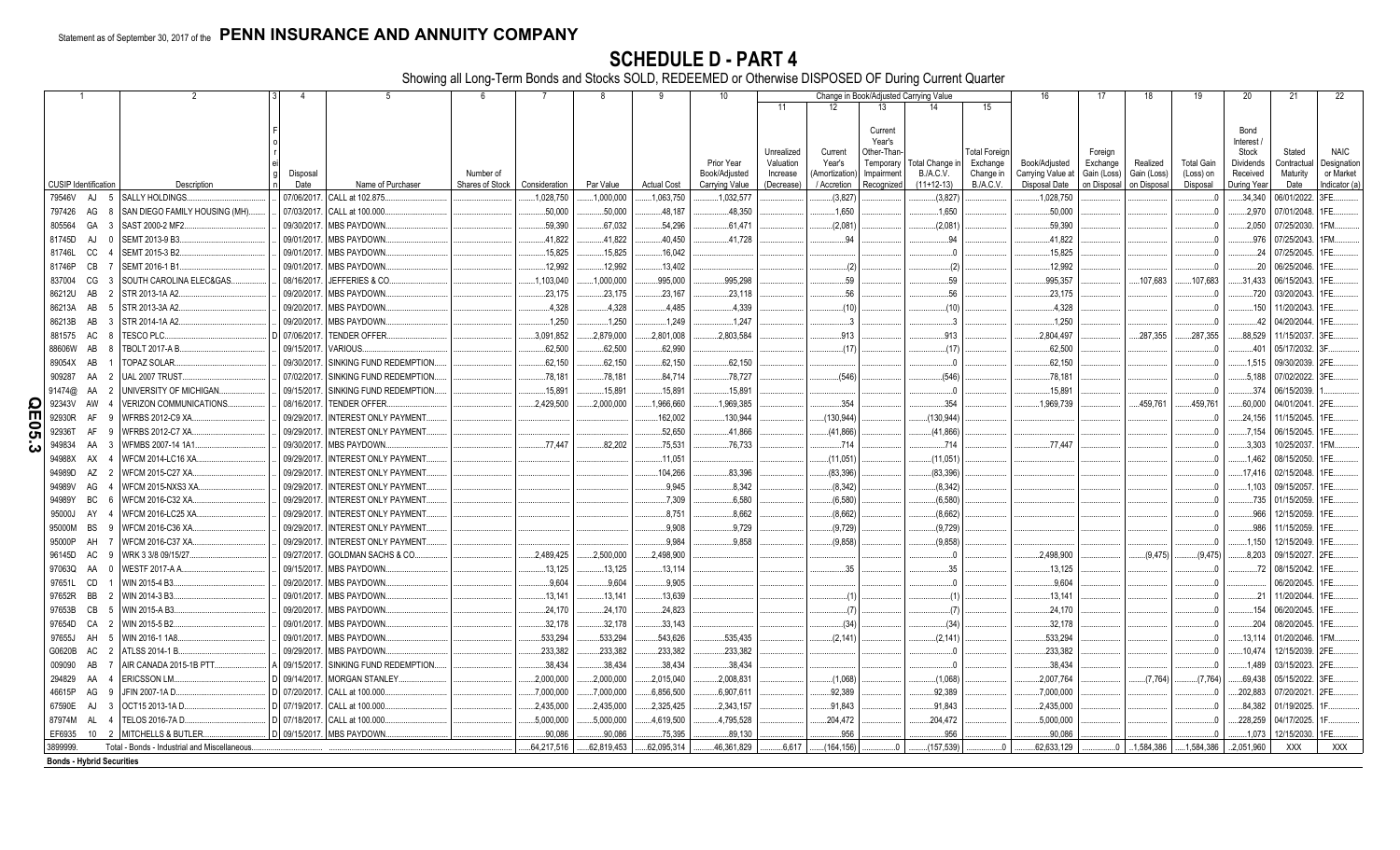# **SCHEDULE D - PART 4**

Showing all Long-Term Bonds and Stocks SOLD, REDEEMED or Otherwise DISPOSED OF During Current Quarter

|                             |                                                       |          |                                       |                 |               |             |                    |                |            |                | Change in Book/Adjusted Carrying Value |                      |                               |             |             |                   | 20                  |             | 22           |
|-----------------------------|-------------------------------------------------------|----------|---------------------------------------|-----------------|---------------|-------------|--------------------|----------------|------------|----------------|----------------------------------------|----------------------|-------------------------------|-------------|-------------|-------------------|---------------------|-------------|--------------|
|                             |                                                       |          |                                       |                 |               |             |                    |                | 11         |                |                                        | $15 \frac{1}{2}$     |                               |             |             |                   |                     |             |              |
|                             |                                                       |          |                                       |                 |               |             |                    |                |            |                |                                        |                      |                               |             |             |                   |                     |             |              |
|                             |                                                       |          |                                       |                 |               |             |                    |                |            |                | Current<br>Year's                      |                      |                               |             |             |                   | Bond                |             |              |
|                             |                                                       |          |                                       |                 |               |             |                    |                | Unrealized | Current        | Other-Than-                            | <b>Total Foreign</b> |                               | Foreign     |             |                   | Interest /<br>Stock | Stated      | <b>NAIC</b>  |
|                             |                                                       |          |                                       |                 |               |             |                    | Prior Year     | Valuation  | Year's         | Total Change in<br>Temporary           | Exchange             | Book/Adjusted                 | Exchange    | Realized    | <b>Total Gain</b> | Dividends           | Contractual | Designation  |
|                             |                                                       | Disposal |                                       | Number of       |               |             |                    | Book/Adjusted  | Increase   | (Amortization) | B./A.C.V.<br>Impairment                | Change in            | Carrying Value at Gain (Loss) |             | Gain (Loss) | (Loss) on         | Received            | Maturity    | or Market    |
| <b>CUSIP</b> Identification | Description                                           | Date     | Name of Purchaser                     | Shares of Stock | Consideration | Par Value   | <b>Actual Cost</b> | Carrying Value | (Decrease) | / Accretion    | $(11+12-13)$<br>Recognized             | <b>B./A.C.V.</b>     | Disposal Date                 | on Disposal | on Disposal | Disposal          | During Year         | Date        | Indicator (a |
| 20035A AA 2 COMED FIN III.  |                                                       |          | 07/05/2017. US BANCORP/PIPER JAFFRAY. |                 | 2.848.125     | .2.625.000  | 2.651.723          | .2.652.851     |            | (585)          | (585                                   |                      | .2.652.266                    |             | .195.859    | 195.859           | .136.591            | 03/15/2033. | २⊏           |
| 4899999                     | Total - Bonds - Hybrid Securities.                    |          |                                       |                 | 2,848,125     | .2,625,000  | .2,651,723         | .2,652,851     |            | (585)          | (585)                                  |                      | .2,652,266                    |             | 195,859     | 195,859           | 136,591             | <b>XXX</b>  | <b>XXX</b>   |
| 8399997                     | Total - Bonds - Part 4                                |          |                                       |                 | .70.619.04    | .70,891,323 | .69,298,112        | .53,064,302    | .453.293   | (296, 191)     | 157,102                                |                      | .69,655,861                   |             | 963,179     | .963.179          | .2,368,977          | <b>XXX</b>  | <b>XXX</b>   |
| 8399999                     | Total - Bonds.                                        |          |                                       |                 | 70.619.041    | 70.891.323  | .69.298.112        | .53.064.302    | .453.293   | (296.191)      | .157.102                               |                      | .69.655.861                   |             | .963.179    | .963.179          | .2,368,977          | XXX         | XXX          |
|                             | <b>Common Stocks - Industrial and Miscellaneous</b>   |          |                                       |                 |               |             |                    |                |            |                |                                        |                      |                               |             |             |                   |                     |             |              |
| 10<br>00123Q                | AMERICAN CAPITAL AGENCY.                              |          | 08/10/2017. WELLS FARGO.              | .52.000.000     | .1,104,324    | XXX         | .992,649           |                |            |                |                                        |                      | 992.649                       |             | 111,676     | 111.676           | 67,356              | XXX         |              |
| 009007<br>$10^{\circ}$      | <b>AIMMUNE THERAPEUTICS INC</b>                       |          | 09/25/2017. MERRILL LYNCH             | .7,792.000      | .195,828      | <b>XXX</b>  | 186,878            | .159,346       | 27,531     |                | .27,531                                |                      | .186,878                      |             | 8,950       | .8,950            |                     | <b>XXX</b>  |              |
| 035710                      | ANNALY CAPITAL MANAGEMENT INC                         |          | 08/10/2017. WELLS FARGO.              | 190,000.000     | 2,333,279     | <b>XXX</b>  | .2.238.201         |                |            |                |                                        |                      | .2.238.20                     |             | 95.078      | .95,078           | 25,828              | <b>XXX</b>  |              |
| $10^{\circ}$<br>09257A      | <b>BLACKROCK RESOURCES &amp; CO</b>                   |          | 09/29/2017. WELLS FARGO.              | .358,400.000    | .3,128,316    | <b>XXX</b>  | .2,872,331         | .2,963,968     | (91,637)   |                | . (91.637)                             |                      | .2,872,331                    |             | 255,985     | .255,985          | .137,942            | <b>XXX</b>  |              |
| 20<br>16934Q                | CHIMERA INVESTMENT CORP.                              |          | 08/30/2017. WELLS FARGO.              | 168,901.000     | 3,197,546     | <b>XXX</b>  | 3,076,911          |                |            |                |                                        |                      | .3,076,91                     |             | 120.635     | 120,635           | .48,713             | <b>XXX</b>  |              |
|                             | DOUBLELINE INCOME SOLUTIONS                           |          |                                       |                 |               |             |                    |                |            |                |                                        |                      |                               |             |             |                   |                     |             |              |
| 10<br>258622                | 9 FUND                                                |          | 08/22/2017. WELLS FARGO.              | .45,400.000     | .925,036      | <b>XXX</b>  | 902.039            | 862,146        | 39,893     |                | 39,893                                 |                      | 902,039                       |             | 22,996      | .22,996           | 54,480              | XXX         |              |
| 46131B                      | <b>INVESCO MORTGAGE CAPITAL</b>                       |          | 08/10/2017. WELLS FARGO.              | .93.500.000     | 1,582,227     | <b>XXX</b>  | .1.473.408         | 1,365,100      | 108,308    |                | 108,308                                |                      | .1,473,408                    |             | 108.819     | 108.819           | 112,200             | <b>XXX</b>  |              |
| 617477<br>10                | MORGAN STANLEY EMERGING MARK                          |          | 09/01/2017. WELLS FARGO.              | .460,314.000    | .3,727,421    | <b>XXX</b>  | .3,643,850         | .2,440,051     | 318,411    |                | .318,411                               |                      | .3,643,850                    |             | 83,570      | 83,570            | 212,465             | <b>XXX</b>  |              |
| 648287<br>20                | NEW RESIDENTAL INVESTMENT                             |          | 08/28/2017. WELLS FARGO.              | .549,575.000    | 9,152,872     | <b>XXX</b>  | .8,461,284         | 1,298,079      | (152,398)  |                | (152, 398)                             |                      | .8.461.284                    |             | 691.588     | .691.588          | 313,838             | <b>XXX</b>  |              |
| 83304A<br>Q<br>10           | SNAP INC - A.                                         |          | 09/08/2017. MERRILL LYNCH             | 113,823.000     | 1,631,284     | <b>XXX</b>  | .1,558,983         |                |            |                |                                        |                      | 1,558,983                     |             | 72,301      | .72,301           |                     | <b>XXX</b>  |              |
| 85571B<br>10                | <b>STARWOOD PROPERTY TRUST</b>                        |          | 08/10/2017. WELLS FARGO               | .82,913.000     | .1,839,275    | <b>XXX</b>  | .1,656,433         | .1,819,940     | (163, 507) |                | (163, 507)                             |                      | 1.656.433                     |             | 182.842     | .182.842          | 119,395             | <b>XXX</b>  |              |
| っ<br>90187B<br>10           | TWO HARBORS INVESTMENT CORP.                          |          | 08/30/2017. WELLS FARGO.              | .520.000.000    | 5,275,180     | <b>XXX</b>  | 5.135.094          |                |            |                |                                        |                      | .5,135,094                    |             | 140.086     | .140.086          | 43,613              | <b>XXX</b>  |              |
| 9099999.                    | Total - Common Stocks - Industrial and Miscellaneous. |          |                                       |                 | .34,092,588   | <b>XXX</b>  | .32,198,061        | 10,908,630     | .86,601    |                | .86,601                                |                      | .32,198,061                   |             | .1,894,526  | 1,894,526         | .1,135,830          | <b>XXX</b>  | <b>XXX</b>   |
| 9799997                     | Total - Common Stocks - Part 4.                       |          |                                       |                 | 34,092,588    | <b>XXX</b>  | .32.198.061        | 10.908.630     | .86,601    |                | .86,601                                |                      | .32,198,061                   |             | .1,894,526  | 1.894.526         | .1,135,830          | <b>XXX</b>  | XXX          |
| 9799999                     | Total - Common Stocks.                                |          |                                       |                 | 34,092,588    | <b>XXX</b>  | .32.198.061        | .10,908,630    | 86,601     |                | .86.601                                |                      | .32,198,061                   |             | 1.894.526   | .1.894.526        | 1,135,830           | XXX         | <b>XXX</b>   |
| 9899999                     | Total - Preferred and Common Stocks.                  |          |                                       |                 | 34.092.588    | <b>XXX</b>  | .32.198.061        | .10,908,630    | 86,601     |                | .86,601                                |                      | .32.198.061                   |             | 1.894.526   | .1.894.526        | 1,135,830           | <b>XXX</b>  | <b>XXX</b>   |
| 9999999.                    | Total - Bonds, Preferred and Common Stocks.           |          |                                       |                 | .104,711,629  | <b>XXX</b>  | 101,496,173        | .63,972,932    | 539,894    | (296, 191)     | .243,703                               |                      | 101,853,922                   |             | .2,857,705  | .2,857,705        | .3,504,807          | <b>XXX</b>  | XXX          |
|                             |                                                       |          |                                       |                 |               |             |                    |                |            |                |                                        |                      |                               |             |             |                   |                     |             |              |

(a) For all common stock bearing the NAIC market indicator "U" provide: the number of such issues: ..........0.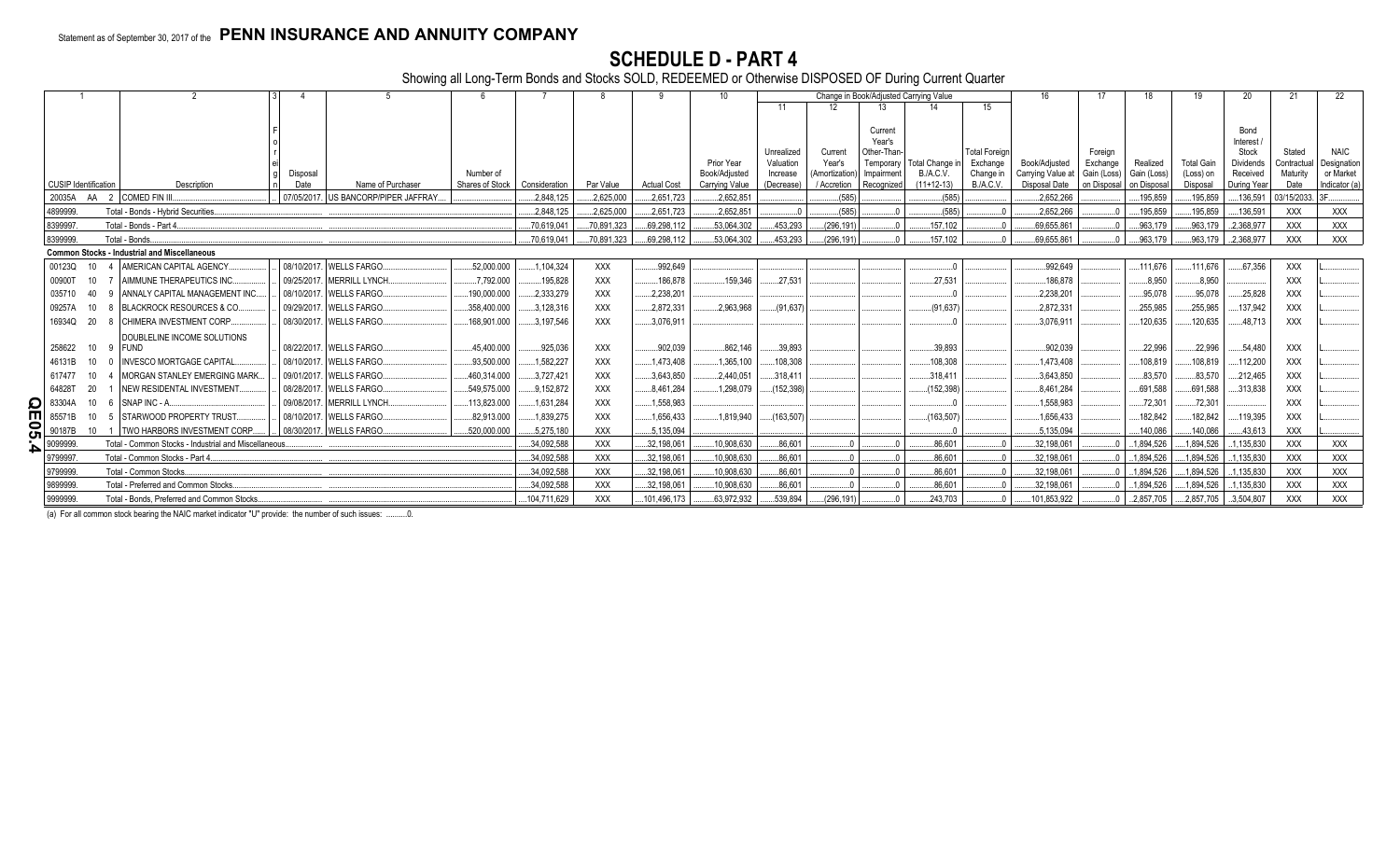# **SCHEDULE DB - PART A - SECTION 1**

|     |                                                                   |                                                                            | $\mathbf{3}$           | $\overline{4}$                              |                                                                                                                           | 6             |                        | 8                                    | 9                  | 10                                                   | 11                                                                              | 12                                                                      | 13     | 14                           | 16<br>15                    | 17                                                | 18                                                         | 19                                                  | 20                                                       | 21                    | 22                             | 23                                                                          |
|-----|-------------------------------------------------------------------|----------------------------------------------------------------------------|------------------------|---------------------------------------------|---------------------------------------------------------------------------------------------------------------------------|---------------|------------------------|--------------------------------------|--------------------|------------------------------------------------------|---------------------------------------------------------------------------------|-------------------------------------------------------------------------|--------|------------------------------|-----------------------------|---------------------------------------------------|------------------------------------------------------------|-----------------------------------------------------|----------------------------------------------------------|-----------------------|--------------------------------|-----------------------------------------------------------------------------|
|     | Description                                                       | Description of Item(s) Hedged, Used for Income<br>Generation or Replicated | Schedule<br>Identifier | Type(s)<br>- of<br>/ Exhibit Risk(s)<br>(a) | Exchange, Counterparty<br>or Central Clearinghouse                                                                        | Trade<br>Date | Date of<br>Maturity or | Number<br>of<br>Expiration Contracts | Notional<br>Amount | Strike Price,<br>Rate of Index<br>Received<br>(Paid) | Cumulative<br>Prior Year(s)<br>Initial Cost of<br>Premium<br>(Received)<br>Paid | <b>Current Year</b><br>Initial Cost of<br>Premium<br>(Received)<br>Paid | Income | Current Year   Book/Adjusted | Carrying Value e Fair Value | Unrealized<br>Valuation<br>Increase<br>(Decrease) | <b>Total Foreign</b><br>Exchange<br>Change in<br>B./A.C.V. | Current<br>Year's<br>(Amortization<br>) / Accretion | Adiustment<br>to Carrying<br>Value of<br>Hedged<br>ltems | Potential<br>Exposure | Credit<br>Quality of<br>Entity | Hedge<br>Effectiveness<br>at Inception<br>Reference and at Year-<br>end (b) |
|     | Purchased Options - Hedging Effective - Call Options and Warrants |                                                                            |                        |                                             |                                                                                                                           |               |                        |                                      |                    |                                                      |                                                                                 |                                                                         |        |                              |                             |                                                   |                                                            |                                                     |                                                          |                       |                                |                                                                             |
|     |                                                                   |                                                                            |                        |                                             |                                                                                                                           |               |                        |                                      |                    |                                                      |                                                                                 |                                                                         |        |                              |                             |                                                   |                                                            |                                                     |                                                          |                       |                                |                                                                             |
|     | Call Spread.                                                      | Embedded option within IUL products                                        | $N/A$                  | ndex                                        | Equity/I   Wells Fargo Bank,<br>KB1H1DSPRFMYMCUFXT09 01/04/2017 01/02/2018<br>N.A.                                        |               |                        | 11,079                               | 25,014,499         | 2303 / 2461                                          |                                                                                 | 748,054                                                                 |        | 748,054                      | .1,521,438                  |                                                   |                                                            |                                                     |                                                          |                       |                                | 96/97.                                                                      |
|     | Call Spread.                                                      | Embedded option within IUL products                                        | N/A                    | Equity/I<br>ndex                            | Goldman Sachs<br>International<br>W22LROWP2IHZNBB6K528<br>Canadian Imperial                                               | 01/05/2017    | 01/04/2018             | .10,616                              | 24,106,282         | 2316 / 2475.                                         |                                                                                 | 670,188                                                                 |        | 670,188                      | .1,440,731                  |                                                   |                                                            |                                                     |                                                          |                       |                                | 98/98.                                                                      |
|     | Call Spread.                                                      | Embedded option within IUL products                                        | $N/A$                  | Equity/I<br>ndex                            | Bank of<br>2IGI19DL77OX0HC3ZE78<br>Commerce                                                                               |               | 01/09/2017 01/05/2018  | 0.8,727                              | .19,833,591        | 2318 / 2477.                                         |                                                                                 | 562,433                                                                 |        | .562,433                     | .1,179,209                  |                                                   |                                                            |                                                     |                                                          |                       |                                | 96/98.                                                                      |
|     | Call Spread                                                       | Embedded option within IUL products                                        | N/A                    | Equity/I<br>ndex                            | IYDOJBGJWY9T8XKCSX06<br>SunTrust Bank                                                                                     |               | 01/11/2017 01/08/2018  | .11,561                              | 26,230,753         | 2314 / 2473.                                         |                                                                                 | 743,372                                                                 |        | 743,372                      | .1,548,851                  |                                                   |                                                            |                                                     |                                                          |                       |                                | 96/97.                                                                      |
|     | Call Spread.                                                      | Embedded option within IUL products                                        | $N/A$                  | ndex                                        | Equity/I   Wells Fargo Bank,<br>N.A.<br>KB1H1DSPRFMYMCUFXT09 01/17/2017 01/12/2018<br>Canadian Imperial                   |               |                        | 6,957                                | .15,814,026        | 2319 / 2478.                                         |                                                                                 | 447,613                                                                 |        | 447,613                      | .934,704                    |                                                   |                                                            |                                                     |                                                          |                       |                                | 96/97.                                                                      |
|     | Call Spread.                                                      | Embedded option within IUL products                                        | N/A                    | ndex                                        | Equity/I   Bank of<br>Commerce<br>2IGI19DL77OX0HC3ZE78                                                                    |               | 01/18/2017 01/16/2018  | 11,951                               | .27,103,553        | 2313 / 2472.                                         |                                                                                 | 780,520                                                                 |        | 780,520                      | .1,610,390                  |                                                   |                                                            |                                                     |                                                          |                       |                                | 93/95.                                                                      |
|     | Call Spread.                                                      | Embedded option within IUL products                                        | $N/A$                  | Equity/I<br>ndex                            | Goldman Sachs<br>W22LROWP2IHZNBB6K528<br>International<br>Canadian Imperial                                               |               | 01/23/2017 01/19/2018  | 9,256                                | 20,994,367         | 2314 / 2472.                                         |                                                                                 | 585,905                                                                 |        | 585,905                      | .1,237,390                  |                                                   |                                                            |                                                     |                                                          |                       |                                | 94/96.                                                                      |
| ဌ   | Call Spread                                                       | Embedded option within IUL products                                        | $N/A$                  | Equity/I<br>ndex                            | Bank of<br>Commerce<br>2IGI19DL77OX0HC3ZE78                                                                               |               | 01/24/2017 01/22/2018  | 11,764                               | 26,647,813         | 2311 / 2469.                                         |                                                                                 | 779,659                                                                 |        | 779,659                      | .1,571,141                  |                                                   |                                                            |                                                     |                                                          |                       |                                | 95/96.                                                                      |
| န္တ | Call Spread.                                                      | Embedded option within IUL products.                                       | $N/A$                  | Equity/I<br>ndex                            | Wells Fargo Bank,<br>KB1H1DSPRFMYMCUFXT09 01/30/2017 01/24/2018<br>N.A.<br>Canadian Imperial                              |               |                        | .9,289                               | 21,287,230         | 2337 / 2498.                                         |                                                                                 | 564,493                                                                 |        | 564,493                      | 1,219,628                   |                                                   |                                                            |                                                     |                                                          |                       |                                | 96/97.                                                                      |
|     | Call Spread.                                                      | Embedded option within IUL products                                        | N/A                    | ndex                                        | Equity/I Bank of<br>2IGI19DL77OX0HC3ZE78<br>Commerce<br>Canadian Imperial                                                 |               | 01/31/2017 01/29/2018  | 8,999                                | 20,525,819         | 2327 / 2486.                                         |                                                                                 | 563,675                                                                 |        | 563,675                      | .1,176,371                  |                                                   |                                                            |                                                     |                                                          |                       |                                | 95/97.                                                                      |
|     | Call Spread.                                                      | Embedded option within IUL products                                        | $N/A$                  | ndex                                        | Equity/I Bank of<br>2IGI19DL77OX0HC3ZE78.<br>Commerce                                                                     |               | 02/03/2017 02/01/2018  | .12,499                              | 28,495,470         | 2325 / 2485.                                         |                                                                                 | .856,994                                                                |        | 856,994                      | .1,642,173                  |                                                   |                                                            |                                                     |                                                          |                       |                                | 97/97.                                                                      |
|     | Call Spread.                                                      | Embedded option within IUL products.                                       | N/A                    | Equity/<br>ndex                             | Barclays Bank<br>G5GSEF7VJP5I7OUK5573                                                                                     |               | 02/07/2017 02/05/2018  | 12,115                               | 27,783,814         | 2339 / 2500.                                         |                                                                                 | 787,233                                                                 |        | 787,233                      | .1,553,942                  |                                                   |                                                            |                                                     |                                                          |                       |                                | 97/98.                                                                      |
|     | Call Spread.                                                      | Embedded option within IUL products.                                       | $N/A$                  | ndex                                        | Equity/I   Wells Fargo Bank,<br>KB1H1DSPRFMYMCUFXT09 02/10/2017 02/08/2018<br>N.A.                                        |               |                        | 17,773                               | 17,874,608         | 2346 / 2507                                          |                                                                                 | 524,056                                                                 |        | 524,056                      | .990,592                    |                                                   |                                                            |                                                     |                                                          |                       |                                | 94/97.                                                                      |
|     | Call Spread.                                                      | Embedded option within IUL products                                        | $N/A$                  | Equity/<br>ndex                             | SunTrust Bank IYDOJBGJWY9T8XKCSX06                                                                                        |               | 02/15/2017 02/12/2018  | 10,099                               | 23,522,995         | 2376 / 2539.                                         |                                                                                 | 699,356                                                                 |        | 699,356                      | .1,178,866                  |                                                   |                                                            |                                                     |                                                          |                       |                                | 95/97.                                                                      |
|     | Call Spread.                                                      | Embedded option within IUL products                                        | $N/A$                  | Equity/I<br>ndex                            | Wells Fargo Bank,<br>KB1H1DSPRFMYMCUFXT09 02/21/2017 02/16/2018<br>N.A.<br>Canadian Imperial                              |               |                        | 7,747                                | 18,197,393         | 2396 / 2560.                                         |                                                                                 | 531,289                                                                 |        | 531,289                      | .891,216                    |                                                   |                                                            |                                                     |                                                          |                       |                                | 95/95.                                                                      |
|     | Call Spread.                                                      | Embedded option within IUL products.                                       | N/A                    | Equity/I<br>ndex                            | Bank of<br>2IGI19DL77OX0HC3ZE78<br>Commerce                                                                               | 02/22/2017    | 02/20/2018             | 9,743                                | 23,045,897         | 2413 / 2578.                                         |                                                                                 | 636,608                                                                 |        | 636,608                      | .1,064,205                  |                                                   |                                                            |                                                     |                                                          |                       |                                | 96/97.                                                                      |
|     | Call Spread.                                                      | Embedded option within IUL products                                        | N/A                    | Equity/<br>ndex                             | G5GSEF7VJP5I7OUK5573<br>Barclays Bank.                                                                                    | 02/28/2017    | 02/26/201              | 13,375                               | 31,661,568         | 2415 / 2580.                                         |                                                                                 | .885,291                                                                |        | .885,291                     | .1,440,143                  |                                                   |                                                            |                                                     |                                                          |                       |                                | 94/95.                                                                      |
|     | Call Spread.                                                      | Embedded option within IUL products                                        | N/A                    | ndex                                        | Equity/I Goldman Sachs<br>International<br>W22LROWP2IHZNBB6K528                                                           |               | 03/01/2017 02/28/2018  | 0.8,476                              | 20,034,213         | 2411 / 2576.                                         |                                                                                 | 627,563                                                                 |        | 627,563                      | .931,609                    |                                                   |                                                            |                                                     |                                                          |                       |                                | 95/97.                                                                      |
|     | Call Spread.                                                      | Embedded option within IUL products.                                       | N/A                    | Equity/I<br>ndex                            | Goldman Sachs<br>W22LROWP2IHZNBB6K528<br>International                                                                    |               | 03/03/2017 03/01/2018  | 7,957                                | 19,031,155         | 2440 / 2607.                                         |                                                                                 | 511,874                                                                 |        | 511,874                      | .796,629                    |                                                   |                                                            |                                                     |                                                          |                       |                                | 94/95.                                                                      |
|     | Call Spread.                                                      | Embedded option within IUL products                                        | $N/A$                  | Equity/<br>ndex                             | G5GSEF7VJP5I7OUK5573<br>Barclays Bank                                                                                     |               | 03/07/2017 03/05/2018  | 11,542                               | 27,449,877         | 2426 / 2592.                                         |                                                                                 | 751,384                                                                 |        | 751,384                      | .1,202,648                  |                                                   |                                                            |                                                     |                                                          |                       |                                | 93/93.                                                                      |
|     | Call Spread.                                                      | Embedded option within IUL products                                        | $N/A$                  | ndex                                        | Equity/I Wells Fargo Bank,<br>KB1H1DSPRFMYMCUFXT09 03/09/2017 03/08/2018<br>N.A.<br>Canadian Imperial<br>Equity/I Bank of |               |                        | 12,034                               | 28,450,662         | 2411 / 2577.                                         |                                                                                 | 832,151                                                                 |        | .832,151                     | .1,325,587                  |                                                   |                                                            |                                                     |                                                          |                       |                                | 98/99.                                                                      |
|     | Call Spread.                                                      | Embedded option within IUL products.                                       | $N/A$                  | ndex                                        | 2IGI19DL77OX0HC3ZE78<br>Commerce                                                                                          |               | 03/15/2017 03/12/2018  | 11,327                               |                    | 26,844,310 2417 / 2583.                              |                                                                                 | .780.260                                                                |        | .780,260                     | 1.218.435                   |                                                   |                                                            |                                                     |                                                          |                       |                                | 95/96.                                                                      |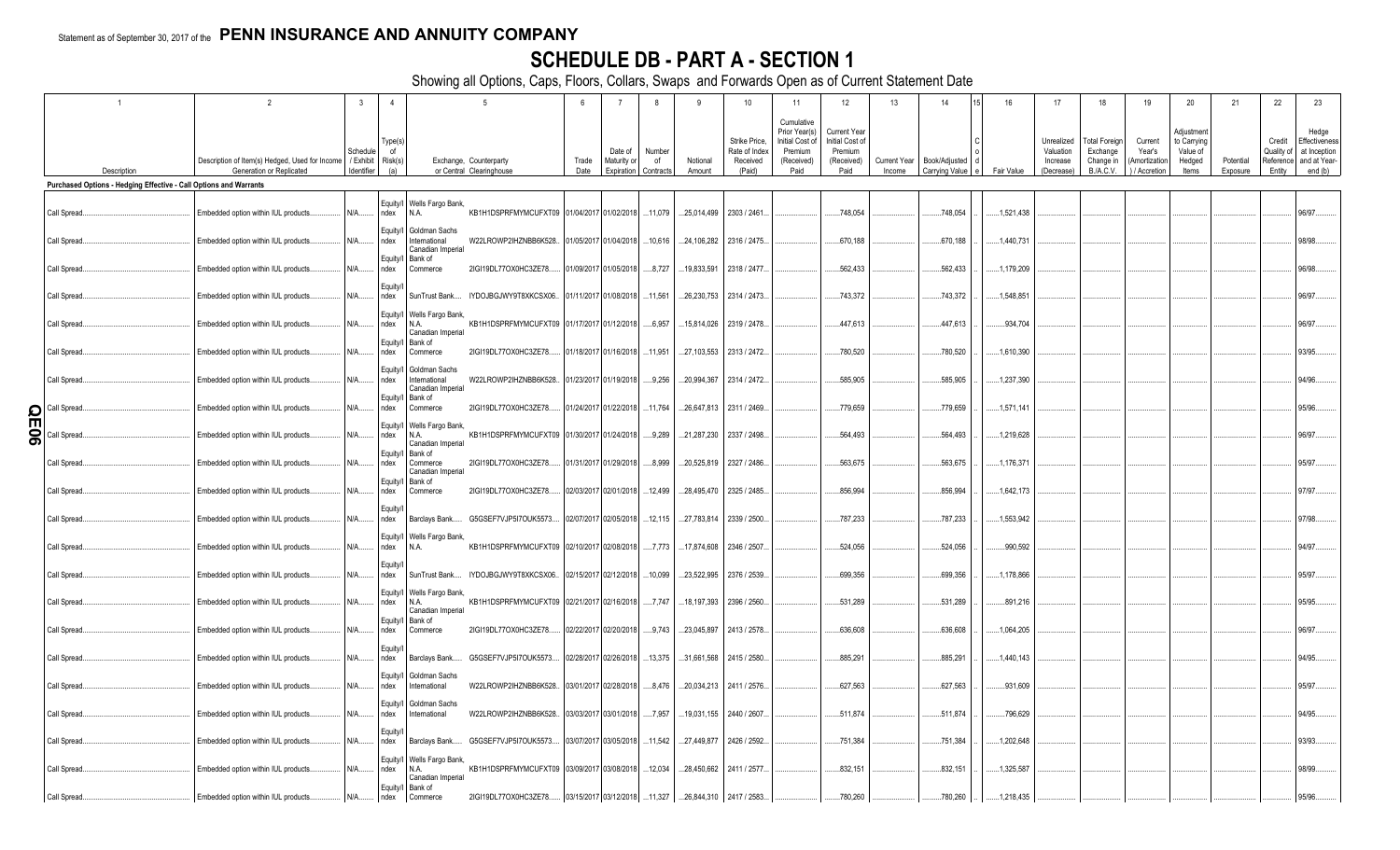# **SCHEDULE DB - PART A - SECTION 1**

|        |                              | $\overline{2}$                                                               | $\overline{3}$                   | $\overline{4}$                  |                                                                | 5                                                   | 6             |                                                               | 8                                             | 9                  | 10                                                   | 11                                                                              | 12                                                                      | 13                            | 14                              | 16                     | 17                                                | 18                                                         | 19                                                  | 20                                                       | 21                    | 22                                          | 23                                                                |
|--------|------------------------------|------------------------------------------------------------------------------|----------------------------------|---------------------------------|----------------------------------------------------------------|-----------------------------------------------------|---------------|---------------------------------------------------------------|-----------------------------------------------|--------------------|------------------------------------------------------|---------------------------------------------------------------------------------|-------------------------------------------------------------------------|-------------------------------|---------------------------------|------------------------|---------------------------------------------------|------------------------------------------------------------|-----------------------------------------------------|----------------------------------------------------------|-----------------------|---------------------------------------------|-------------------------------------------------------------------|
|        | Description                  | Description of Item(s) Hedged, Used for Income<br>Generation or Replicated   | Schedule<br>Exhibit<br>dentifier | Type(s)<br>of<br>Risk(s)<br>(a) |                                                                | Exchange, Counterparty<br>or Central Clearinghouse  | Trade<br>Date | Date of                                                       | Maturity or Number of<br>Expiration Contracts | Notional<br>Amount | Strike Price.<br>Rate of Index<br>Received<br>(Paid) | Cumulative<br>Prior Year(s)<br>Initial Cost of<br>Premium<br>(Received)<br>Paid | <b>Current Year</b><br>Initial Cost of<br>Premium<br>(Received)<br>Paid | <b>Current Year</b><br>Income | Book/Adjusted<br>Carrying Value | Fair Value             | Unrealized<br>Valuation<br>Increase<br>(Decrease) | <b>Total Foreign</b><br>Exchange<br>Change in<br>B./A.C.V. | Current<br>Year's<br>(Amortization<br>) / Accretion | Adjustment<br>to Carrying<br>Value of<br>Hedged<br>Items | Potential<br>Exposure | Credit<br>Quality of<br>Reference<br>Entity | Hedge<br>Effectiveness<br>at Inception<br>and at Year-<br>end (b) |
|        | Call Spread                  | Embedded option within IUL products.                                         | $N/A$                            | ndex                            | Equity/I Goldman Sachs<br>International                        | W22LROWP2IHZNBB6K528                                |               | 03/20/2017 03/19/2018 9,425                                   |                                               |                    | 22,445,732 2429 / 2596.                              |                                                                                 | 628,271                                                                 |                               | .628,271                        | .982,411               |                                                   |                                                            |                                                     |                                                          |                       |                                             | 96/97.                                                            |
|        | Call Spread.                 | Embedded option within IUL products.                                         | N/A                              | Equity/I<br>ndex                | Goldman Sachs<br>International                                 | W22LROWP2IHZNBB6K528                                |               | 03/22/2017 03/21/2018 12,361                                  |                                               |                    | 29,178,808 2408 / 2573.                              |                                                                                 | 794,318                                                                 |                               | 794,318                         | 1,359,818              |                                                   |                                                            |                                                     |                                                          |                       |                                             | 97/97.                                                            |
|        | Call Spread                  | Embedded option within IUL products.                                         | N/A                              | Equity/<br>ndex                 | Barclays Bank                                                  | G5GSEF7VJP5I7OUK5573                                |               | 03/27/2017 03/26/2018 7,387                                   |                                               |                    | .17,330,493 2393 / 2557.                             |                                                                                 | .488,059                                                                |                               | .488,059                        | .833,157               |                                                   |                                                            |                                                     |                                                          |                       |                                             | 93/94.                                                            |
|        | Call Spread.                 | Embedded option within IUL products.                                         | N/A                              | Equity/I<br>ndex                | Goldman Sachs<br>International                                 | W22LROWP2IHZNBB6K528                                |               | 03/29/2017 03/28/2018  13,593                                 |                                               |                    | 31,958,910 2398 / 2563.                              |                                                                                 | .923,150                                                                |                               | .923,150                        | 1,530,949              |                                                   |                                                            |                                                     |                                                          |                       |                                             | 96/97.                                                            |
|        | Call Spread.                 | Embedded option within IUL products.                                         | N/A                              | Equity/I<br>ndex                | Goldman Sachs<br>International                                 | W22LROWP2IHZNBB6K528                                |               | 04/04/2017 04/02/2018 13,861                                  |                                               | .32,695,881        | 2406 / 2571                                          |                                                                                 | 915,441                                                                 |                               | 915,441                         | 1,528,848              |                                                   |                                                            |                                                     |                                                          |                       |                                             | 95/95.                                                            |
|        | Call Spread.                 | Embedded option within IUL products.                                         | N/A                              | Equity/<br>ndex<br>Equity/I     | Barclays Bank<br>Canadian Imperial<br>Bank of                  | G5GSEF7VJP5I7OUK5573                                |               | 04/10/2017 04/04/2018  10,306                                 |                                               | .24,288,666        | 2404 / 2569.                                         |                                                                                 | .693,697                                                                |                               | .693,697                        | 1,133,658              |                                                   |                                                            |                                                     |                                                          |                       |                                             | 96/97.                                                            |
|        | Call Spread                  | Embedded option within IUL products.                                         | N/A                              | ndex<br>Equity/I                | Commerce<br>Canadian Imperial<br>Bank of                       | 2IGI19DL77OX0HC3ZE78                                |               | 04/12/2017 04/09/2018 9,261                                   |                                               |                    | 21,823,176 2404 / 2569.                              |                                                                                 | .594,927                                                                |                               | .594,927                        | 1,019,404              |                                                   |                                                            |                                                     |                                                          |                       |                                             | 95/96.                                                            |
| O<br>π | Call Spread.                 | Embedded option within IUL products.                                         | N/A                              | ndex<br>Equity/                 | Commerce                                                       | 2IGI19DL77OX0HC3ZE78                                |               | 04/18/2017 04/16/2018 13,675                                  |                                               |                    | 32,077,605 2393 / 2557.                              |                                                                                 | .895,849                                                                |                               | .895,849                        | 1,533,099              |                                                   |                                                            |                                                     |                                                          |                       |                                             | 95/97.                                                            |
| 0<br>თ | Call Spread                  | Embedded option within IUL products.                                         | N/A                              | ndex<br>Equity/I                | SunTrust Bank<br>Canadian Imperial<br>Bank of                  | IYDOJBGJWY9T8XKCSX06                                |               | 04/21/2017 04/20/2018 7,472                                   |                                               |                    | 17,534,798 2394 / 2558.                              |                                                                                 | 497,262                                                                 |                               | .497,262                        | .809,535               |                                                   |                                                            |                                                     |                                                          |                       |                                             | 95/97.<br>95/97.                                                  |
|        | Call Spread.<br>Call Spread. | Embedded option within IUL products.<br>Embedded option within IUL products. | N/A<br>N/A                       | ndex<br>ndex                    | Commerce<br>Equity/I Goldman Sachs<br>International            | 2IGI19DL77OX0HC3ZE78<br>W22LROWP2IHZNBB6K528        |               | 04/25/2017 04/23/2018 12,524<br>05/01/2017 04/30/2018  14,565 |                                               | 29,590,956         | 2410 / 2575.<br>34,753,692 2434 / 2625.              |                                                                                 | .891,834<br>1,038,048                                                   |                               | .891,834<br>1,038,048           | 1,356,177<br>1,648,004 |                                                   |                                                            |                                                     |                                                          |                       |                                             | 95/96.                                                            |
|        | Call Spread.                 | Embedded option within IUL products.                                         | N/A                              | ndex                            | Equity/I   Wells Fargo Bank,<br>N.A.                           | KB1H1DSPRFMYMCUFXT09. 05/02/2017 05/01/2018         |               |                                                               | 7,859                                         |                    | .18,769,885 2436 / 2603.                             |                                                                                 | 511,228                                                                 |                               | 511,228                         | .804,761               |                                                   |                                                            |                                                     |                                                          |                       |                                             | 95/96                                                             |
|        | Call Spread.                 | Embedded option within IUL products.                                         | N/A                              | Equity/<br>ndex                 |                                                                | Barclays Bank G5GSEF7VJP5I7OUK5573                  |               | 05/08/2017 05/07/2018 8,319                                   |                                               |                    | .19,902,625 2440 / 2608.                             |                                                                                 | .553,796                                                                |                               | .553,796                        | .837,158               |                                                   |                                                            |                                                     |                                                          |                       |                                             | 95/97.                                                            |
|        | Call Spread.                 | Embedded option within IUL products.                                         | N/A                              | ndex                            | Equity/I   Wells Fargo Bank,<br>N.A.<br>Canadian Imperial      | KB1H1DSPRFMYMCUFXT09. 05/09/2017 05/07/2018         |               |                                                               | 9,786                                         | 23,480,333         | 2447 / 2639.                                         |                                                                                 | 704,494                                                                 |                               | 704,494                         | 1,065,037              |                                                   |                                                            |                                                     |                                                          |                       |                                             | 94/94                                                             |
|        | Call Spread.                 | Embedded option within IUL products.                                         | N/A                              | ndex                            | Equity/I Bank of<br>Commerce                                   | 2IGI19DL77OX0HC3ZE78                                |               | 05/15/2017 05/09/2018 8,891                                   |                                               | 21,295,634         | 2443 / 2611.                                         |                                                                                 | .605,744                                                                |                               | 605,744                         | .892,454               |                                                   |                                                            |                                                     |                                                          |                       |                                             | 95/96.                                                            |
|        | Call Spread.                 | Embedded option within IUL products.                                         | N/A                              | ndex                            | Equity/I Goldman Sachs<br>International                        | W22LROWP2IHZNBB6K528                                |               | 05/16/2017 05/14/2018                                         | 9,569                                         |                    | .22,987,800 2450 / 2619.                             |                                                                                 | .634,042                                                                |                               | .634,042                        | .946,915               |                                                   |                                                            |                                                     |                                                          |                       |                                             | 93/94.                                                            |
|        | Call Spread.                 | Embedded option within IUL products.                                         | N/A                              | ndex                            | Equity/I Goldman Sachs<br>International                        | W22LROWP2IHZNBB6K528                                |               | 05/22/2017 05/17/2018 12,256                                  |                                               |                    | 29,110,819 2423 / 2613.                              |                                                                                 | 947,144                                                                 |                               | .947,144                        | .1,420,067             |                                                   |                                                            |                                                     |                                                          |                       |                                             | 90/102.                                                           |
|        | Call Spread.                 | Embedded option within IUL products.                                         | N/A.                             | ndex                            | Equity/I Goldman Sachs<br>International<br>Canadian Imperial   | W22LROWP2IHZNBB6K528                                |               | 05/23/2017 05/21/2018                                         | 9,356                                         | 22,398,451         | 2442 / 2657                                          |                                                                                 | 735,756                                                                 |                               | 735,756                         | .1,110,714             |                                                   |                                                            |                                                     |                                                          |                       |                                             | 97/97.                                                            |
|        | Call Spread.                 | Embedded option within IUL products.                                         | N/A                              | ndex                            | Equity/I Bank of<br>Commerce                                   | 2IGI19DL77OX0HC3ZE78                                |               | 05/26/2017 05/24/2018 6,549                                   |                                               |                    | .15,754,012   2454 / 2676.                           |                                                                                 | .535,708                                                                |                               | .535,708                        | 758,072                |                                                   |                                                            |                                                     |                                                          |                       |                                             | 96/96.                                                            |
|        | Call Spread.                 | Embedded option within IUL products.                                         | N/A                              | ndex                            | Equity/I   Wells Fargo Bank,<br>N.A.<br>Equity/I Goldman Sachs | KB1H1DSPRFMYMCUFXT09. 05/31/2017 05/29/2018  10,434 |               |                                                               |                                               | 25,181,207         | 2462 / 2682                                          |                                                                                 | 819,486                                                                 |                               | 819,486                         | 1,173,332              |                                                   |                                                            |                                                     |                                                          |                       |                                             | 96/97.                                                            |
|        | Call Spread.                 | Embedded option within IUL products.                                         | N/A                              | ndex                            | International<br>Equity/I Wells Fargo Bank,                    | W22LROWP2IHZNBB6K528 06/06/2017 06/04/2018  14,377  |               |                                                               |                                               |                    | 34,993,618 2483 / 2653.                              |                                                                                 | 967,572                                                                 |                               | .967,572                        | .1,287,601             |                                                   |                                                            |                                                     |                                                          |                       |                                             | 95/96.                                                            |
|        | Call Spread.                 | Embedded option within IUL products.                                         | N/A                              | ndex                            | N.A.                                                           | KB1H1DSPRFMYMCUFXT09. 06/09/2017 06/07/2018 7,007   |               |                                                               |                                               |                    | 17,043,056 2481 / 2651.                              |                                                                                 | .501,071                                                                |                               | .501,071                        | .631,520               |                                                   |                                                            |                                                     |                                                          |                       |                                             | 94/95.                                                            |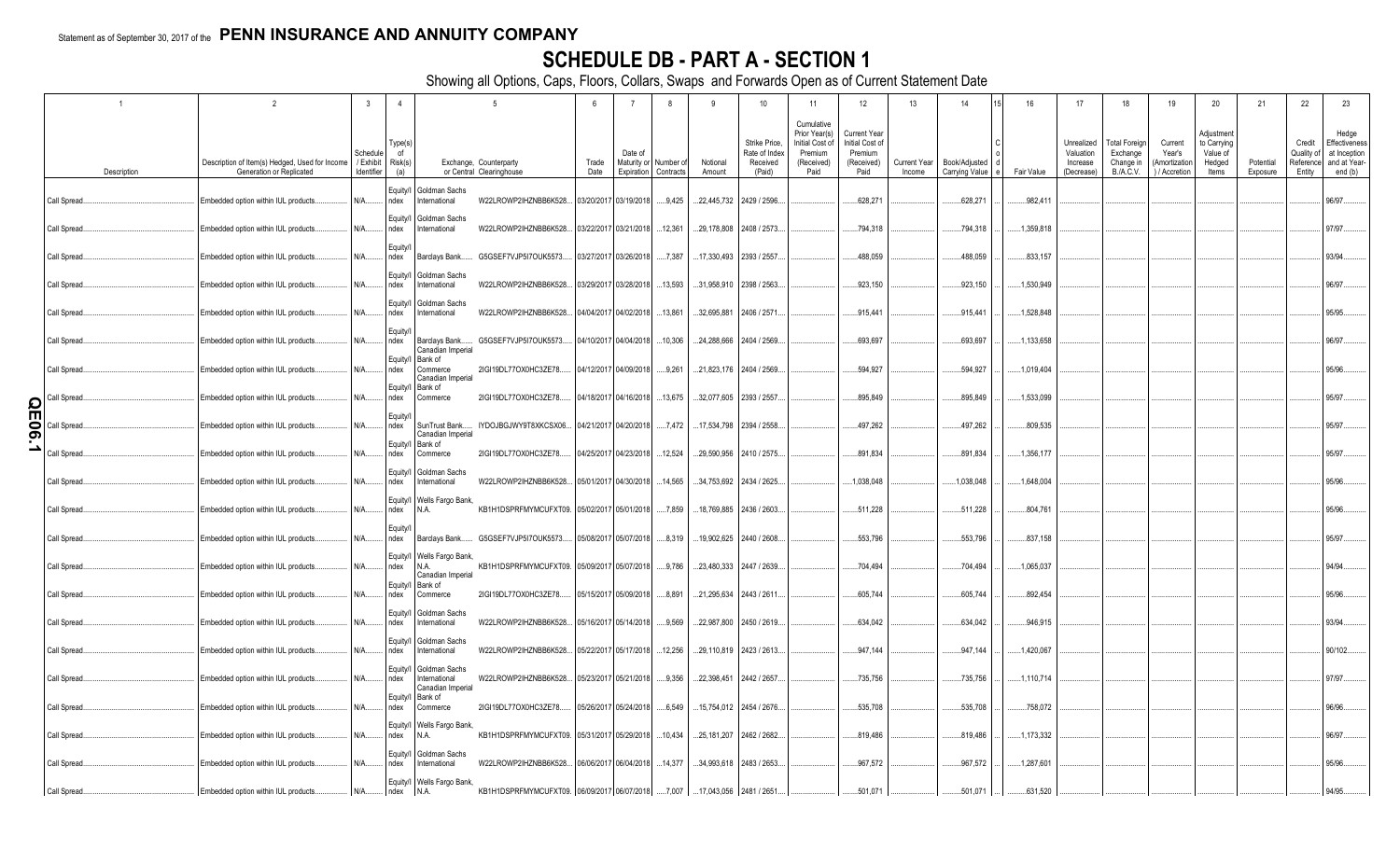# **SCHEDULE DB - PART A - SECTION 1**

|          |                              | $\overline{2}$                                                               | $\overline{\mathbf{3}}$          | $\overline{4}$                  |                                                                        | 5                                                                           | - 6           |                              | 8                                             | <sub>9</sub>              | 10                                                   | 11                                                                              | 12                                                                      | 13     | 14                                             | 16                       | 17                                                | 18                                                         | 19                                                  | 20                                                       | 21                    | 22                             | 23                                                                          |
|----------|------------------------------|------------------------------------------------------------------------------|----------------------------------|---------------------------------|------------------------------------------------------------------------|-----------------------------------------------------------------------------|---------------|------------------------------|-----------------------------------------------|---------------------------|------------------------------------------------------|---------------------------------------------------------------------------------|-------------------------------------------------------------------------|--------|------------------------------------------------|--------------------------|---------------------------------------------------|------------------------------------------------------------|-----------------------------------------------------|----------------------------------------------------------|-----------------------|--------------------------------|-----------------------------------------------------------------------------|
|          | Description                  | Description of Item(s) Hedged, Used for Income<br>Generation or Replicated   | Schedule<br>Exhibit<br>dentifier | Type(s)<br>of<br>Risk(s)<br>(a) |                                                                        | Exchange, Counterparty<br>or Central Clearinghouse                          | Trade<br>Date | Date of                      | Maturity or Number of<br>Expiration Contracts | Notional<br>Amount        | Strike Price,<br>Rate of Index<br>Received<br>(Paid) | Cumulative<br>Prior Year(s)<br>Initial Cost of<br>Premium<br>(Received)<br>Paid | <b>Current Year</b><br>Initial Cost of<br>Premium<br>(Received)<br>Paid | Income | Current Year   Book/Adjusted<br>Carrying Value | Fair Value               | Unrealized<br>Valuation<br>Increase<br>(Decrease) | <b>Total Foreign</b><br>Exchange<br>Change in<br>B./A.C.V. | Current<br>Year's<br>(Amortizatior<br>) / Accretion | Adjustment<br>to Carrying<br>Value of<br>Hedged<br>ltems | Potential<br>Exposure | Credit<br>Quality of<br>Entity | Hedge<br>Effectiveness<br>at Inception<br>Reference and at Year-<br>end (b) |
|          | Call Spread.                 | Embedded option within IUL products.                                         | N/A                              | ndex                            | Equity/I Goldman Sachs<br>International                                | W22LROWP2IHZNBB6K528                                                        |               | 06/13/2017 06/12/2018 10,683 |                                               |                           | .25,959,370 2479 / 2649.                             |                                                                                 | 742,789                                                                 |        | 742,789                                        | .973,038                 |                                                   |                                                            |                                                     |                                                          |                       |                                | 95/95.                                                                      |
|          | Call Spread.                 | Embedded option within IUL products.                                         | N/A                              | ndex                            | Canadian Imperial<br>Equity/I Bank of<br>Commerce<br>Canadian Imperial | 2IGI19DL77OX0HC3ZE78                                                        |               | 06/16/2017 06/14/2018        | 7,887                                         |                           | .19,217,306 2485 / 2656.                             |                                                                                 | .532,215                                                                |        | .532,215                                       | 703,648                  |                                                   |                                                            |                                                     |                                                          |                       |                                | 96/96.                                                                      |
|          | Call Spread.                 | Embedded option within IUL products.                                         | N/A                              | ndex                            | Equity/I Bank of<br>Commerce                                           | 2IGI19DL77OX0HC3ZE78.                                                       |               | 06/20/2017 06/18/2018        | 8,934                                         | 21,841,397                | 2494 / 2665.                                         |                                                                                 | 612,515                                                                 |        | 612,515                                        | 773,084                  |                                                   |                                                            |                                                     |                                                          |                       |                                | 94/94.                                                                      |
|          | Call Spread.                 | Embedded option within IUL products.                                         | N/A                              | ndex                            | Equity/I Goldman Sachs<br>International                                | W22LROWP2IHZNBB6K528                                                        |               | 06/23/2017 06/21/2018 10,203 |                                               | 24,850,121                | 2484 / 2655.                                         |                                                                                 | 715,434                                                                 |        | 715,434                                        | .920,288                 |                                                   |                                                            |                                                     |                                                          |                       |                                | 97/97.                                                                      |
|          | Call Spread.                 | Embedded option within IUL products.                                         | N/A                              | Equity/<br>ndex<br>Equity/I     | Barclays Bank<br>Goldman Sachs                                         | G5GSEF7VJP5I7OUK5573                                                        |               | 06/27/2017 06/25/2018 8,883  |                                               |                           | 21,664,749 2488 / 2658.                              |                                                                                 | .605,021                                                                |        | .605,021                                       | .782,510                 |                                                   |                                                            |                                                     |                                                          |                       |                                | 93/93.                                                                      |
|          | Call Spread.                 | Embedded option within IUL products.                                         | N/A                              | ndex                            | International<br>Equity/I Goldman Sachs                                | W22LROWP2IHZNBB6K528                                                        |               | 06/29/2017 06/28/2018        | , 9,203                                       | .22,415,287               | 2484 / 2704                                          |                                                                                 | .696,115                                                                |        | .696,115                                       | .973,540                 |                                                   |                                                            |                                                     |                                                          |                       |                                | 96/98.                                                                      |
|          | Call Spread.                 | Embedded option within IUL products.                                         | N/A                              | ndex                            | International<br>Equity/I   Bank of America                            | W22LROWP2IHZNBB6K528                                                        |               | 07/05/2017 07/02/2018 10,295 |                                               | 25,006,658                | 2478 / 2696.                                         |                                                                                 | 830,086                                                                 |        | .830,086                                       | .1,111,579               |                                                   |                                                            |                                                     |                                                          |                       |                                | 95/96.                                                                      |
| O<br>π   | Call Spread                  | Embedded option within IUL products.                                         | N/A                              | ndex                            | N.A.<br>Equity/I   Bank of America,                                    | B4TYDEB6GKMZO031MB27 07/10/2017 07/05/2018                                  |               |                              | 8,506                                         | 20,612,505                | 2472 / 2690.                                         |                                                                                 | .695,110                                                                |        | 695,110                                        | .930,608                 |                                                   |                                                            |                                                     |                                                          |                       |                                | 96/97.                                                                      |
| ချွ<br>N | Call Spread<br>Call Spread   | Embedded option within IUL products.<br>Embedded option within IUL products. | N/A<br>N/A                       | ndex<br>ndex                    | N.A.<br>Equity/I   Goldman Sachs<br>International                      | B4TYDEB6GKMZO031MB27 07/13/2017 07/11/2018  13,311<br>W22LROWP2IHZNBB6K528  |               | 07/18/2017 07/16/2018 11,403 |                                               |                           | 32,362,635 2480 / 2699.<br>28,023,899 2507 / 2728.   |                                                                                 | 1,117,991<br>.888,294                                                   |        | , 1, 117, 991<br>.888,294                      | .1,425,712<br>.1,119,731 |                                                   |                                                            |                                                     |                                                          |                       |                                | 95/95.<br>97/97.                                                            |
|          | Call Spread.                 | Embedded option within IUL products.                                         | $N/A$                            | ndex                            | Equity/I Goldman Sachs<br>International                                | W22LROWP2IHZNBB6K528                                                        |               | 07/21/2017 07/19/2018 7,936  |                                               |                           | .19,600,809 2519 / 2742.                             |                                                                                 | .624,643                                                                |        | .624,643                                       | .748,269                 |                                                   |                                                            |                                                     |                                                          |                       |                                | 95/97.                                                                      |
|          | Call Spread.                 | Embedded option within IUL products.                                         | N/A                              | ndex                            | Equity/I Goldman Sachs<br>International                                | W22LROWP2IHZNBB6K528                                                        |               | 07/26/2017 07/23/2018 16,352 |                                               |                           | .40,412,006 2515 / 2748.                             |                                                                                 | 1,348,876                                                               |        | 1,348,876                                      | 1,608,131                |                                                   |                                                            |                                                     |                                                          |                       |                                | 100/101.                                                                    |
|          | Call Spread.                 | Embedded option within IUL products.                                         | N/A                              | Equity/<br>ndex                 |                                                                        | Barclays Bank G5GSEF7VJP5I7OUK5573                                          |               | 07/31/2017 07/23/2018 1,342  |                                               |                           | $3,317,142$   2491 / 2634.                           |                                                                                 | 89,525                                                                  |        | .89,525                                        | 103,855                  |                                                   |                                                            |                                                     |                                                          |                       |                                | 100/100                                                                     |
|          | Call Spread.                 | Embedded option within IUL products.                                         | N/A                              | Equity<br>ndex                  |                                                                        | Barclays Bank G5GSEF7VJP5I7OUK5573                                          |               | 07/31/2017 07/30/2018 11,807 |                                               | 29,205,441                | 2515 / 2753.                                         |                                                                                 | 975,967                                                                 |        | 975,967                                        | .1,173,750               |                                                   |                                                            |                                                     |                                                          |                       |                                | 101/102                                                                     |
|          | Call Spread.                 | Embedded option within IUL products.                                         | N/A                              | ndex                            | Equity/I   Wells Fargo Bank,<br>N.A.                                   | KB1H1DSPRFMYMCUFXT09. 08/03/2017 08/01/2018 8,984                           |               |                              |                                               |                           | 22,250,493 2520 / 2754.                              |                                                                                 | 717,822                                                                 |        | 717,822                                        | .877,282                 |                                                   |                                                            |                                                     |                                                          |                       |                                | 101/101.                                                                    |
|          | Call Spread.                 | Embedded option within IUL products.                                         | N/A                              | Equity/<br>ndex                 |                                                                        | SunTrust Bank IYDOJBGJWY9T8XKCSX06                                          |               | 08/08/2017 08/06/2018 12,201 |                                               |                           | 30,239,690 2521 / 2759.                              |                                                                                 | 1,018,661                                                               |        | 1,018,661                                      | .1,179,423               |                                                   |                                                            |                                                     |                                                          |                       |                                | 101/101                                                                     |
|          | Call Spread.                 | Embedded option within IUL products.                                         | N/A                              | ndex                            | Equity/I Bank of America,<br>N.A.<br>Equity/I Goldman Sachs            | B4TYDEB6GKMZO031MB27 08/15/2017 08/13/2018  15,993                          |               |                              |                                               |                           | 39,354,295 2502 / 2739.                              |                                                                                 | 1,412,982                                                               |        | 1,412,982                                      | 1,685,699                |                                                   |                                                            |                                                     |                                                          |                       |                                | 101/101.                                                                    |
|          | Call Spread.                 | Embedded option within IUL products.                                         | N/A                              | ndex                            | International<br>Equity/I Wells Fargo Bank,                            | W22LROWP2IHZNBB6K528                                                        |               | 08/21/2017 08/17/2018        | 9,496                                         |                           | 23,252,190 2493 / 2723.                              |                                                                                 | 720,746                                                                 |        | 720,746                                        | 1,027,981                |                                                   |                                                            |                                                     |                                                          |                       |                                | 100/101                                                                     |
|          | Call Spread.                 | Embedded option within IUL products.                                         | N/A                              | ndex                            | N.A.<br>Equity/I Goldman Sachs                                         | KB1H1DSPRFMYMCUFXT09. 08/22/2017 08/20/2018  12,717                         |               |                              |                                               | 30,881,581                | 2473 / 2698.                                         |                                                                                 | 1,173,143                                                               |        | , 1, 173, 143                                  | 1,450,108                |                                                   |                                                            |                                                     |                                                          |                       |                                | 100/101.                                                                    |
|          | Call Spread.                 | Embedded option within IUL products.                                         | N/A                              | ndex                            | International<br>Equity/I Wells Fargo Bank,                            | W22LROWP2IHZNBB6K528<br>KB1H1DSPRFMYMCUFXT09. 08/29/2017 08/28/2018  15,189 |               | 08/25/2017 08/24/2018 10,688 |                                               | $37,123,739$ 2493 / 2713. | 26,124,572 2493 / 2664.                              |                                                                                 | 763,016<br>1,256,890                                                    |        | 763,016<br>1,256,890                           | .956,442<br>1,612,911    |                                                   |                                                            |                                                     |                                                          |                       |                                | 93/94.<br>95/96.                                                            |
|          | Call Spread.<br>Call Spread. | Embedded option within IUL products.<br>Embedded option within IUL products. | N/A<br>N/A.                      | ndex<br>ndex                    | N.A.<br>Equity/I Goldman Sachs<br>International                        | W22LROWP2IHZNBB6K528 09/06/2017 09/04/2018 17,465                           |               |                              |                                               |                           | .43,051,400 2514 / 2687.                             |                                                                                 | .1,253,638                                                              |        | 1,253,638                                      | 1,485,253                |                                                   |                                                            |                                                     |                                                          |                       |                                | 97/97.                                                                      |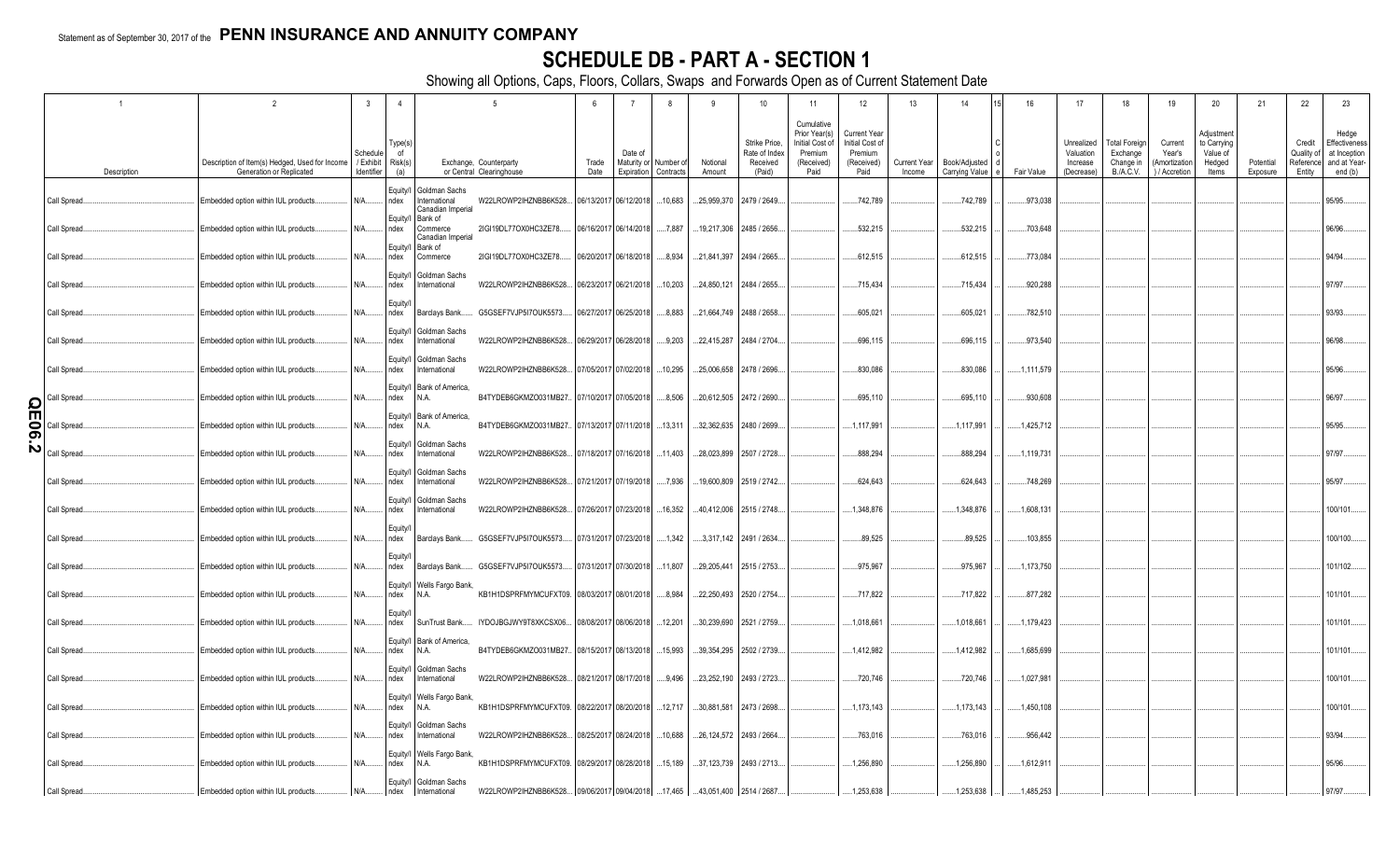# **SCHEDULE DB - PART A - SECTION 1**

|             |                                                                               | $\overline{2}$                                                              | $\overline{3}$                   | $\overline{4}$           |                                                                      | 5                                                   |               |                                                       | 8                                             | -9                 | 10                                                   | 11                                                                              | 12                                                                      | 13                     | 14                              | 16                   | 17                                                | 18                                                         | 19                                                  | 20                                                       | 21                    | 22                                          | 23                                                                |
|-------------|-------------------------------------------------------------------------------|-----------------------------------------------------------------------------|----------------------------------|--------------------------|----------------------------------------------------------------------|-----------------------------------------------------|---------------|-------------------------------------------------------|-----------------------------------------------|--------------------|------------------------------------------------------|---------------------------------------------------------------------------------|-------------------------------------------------------------------------|------------------------|---------------------------------|----------------------|---------------------------------------------------|------------------------------------------------------------|-----------------------------------------------------|----------------------------------------------------------|-----------------------|---------------------------------------------|-------------------------------------------------------------------|
|             | Description                                                                   | Description of Item(s) Hedged, Used for Income<br>Generation or Replicated  | Schedule<br>Exhibit<br>dentifier | Type(s)<br>of<br>Risk(s) |                                                                      | Exchange, Counterparty<br>or Central Clearinghouse  | Trade<br>Date | Date of                                               | Maturity or Number of<br>Expiration Contracts | Notional<br>Amount | Strike Price.<br>Rate of Index<br>Received<br>(Paid) | Cumulative<br>Prior Year(s)<br>Initial Cost of<br>Premium<br>(Received)<br>Paid | <b>Current Year</b><br>Initial Cost of<br>Premium<br>(Received)<br>Paid | Current Year<br>Income | Book/Adjusted<br>Carrying Value | Fair Value           | Unrealized<br>Valuation<br>Increase<br>(Decrease) | <b>Total Foreign</b><br>Exchange<br>Change in<br>B./A.C.V. | Current<br>Year's<br>(Amortization<br>) / Accretion | Adjustment<br>to Carrying<br>Value of<br>Hedged<br>Items | Potential<br>Exposure | Credit<br>Quality of<br>Reference<br>Entity | Hedge<br>Effectiveness<br>at Inception<br>and at Year-<br>end (b) |
|             | Call Spread.                                                                  | Embedded option within IUL products.                                        | N/A                              | Equity/I<br>ndex         |                                                                      | SunTrust Bank IYDOJBGJWY9T8XKCSX06                  |               | 09/08/2017 09/07/2018 13,743                          |                                               | .33,878,831        | 2514 / 2687.                                         |                                                                                 | .1,020,830                                                              |                        | .1,020,830                      | .1,144,218           |                                                   |                                                            |                                                     |                                                          |                       |                                             | 98/98.                                                            |
|             | Call Spread.                                                                  | Embedded option within IUL products.                                        | N/A                              | Equity/I<br>ndex         | Goldman Sachs<br>International                                       | W22LROWP2IHZNBB6K528                                |               | 09/13/2017 09/10/2018  11,397                         |                                               |                    | .28,307,299 2533 / 2707.                             |                                                                                 | .856,029                                                                |                        | .856,029                        | 916,016              |                                                   |                                                            |                                                     |                                                          |                       |                                             | 95/95                                                             |
|             | Call Spread.                                                                  | Embedded option within IUL products.                                        | N/A                              | Equity/I<br>ndex         |                                                                      | Barclays Bank G5GSEF7VJP5I7OUK5573                  |               | 09/18/2017 09/14/2018 6,858                           |                                               |                    | .17,129,912 2548 / 2723.                             |                                                                                 | .508,795                                                                |                        | .508,795                        | 517,129              |                                                   |                                                            |                                                     |                                                          |                       |                                             | 94/94.                                                            |
|             | Call Spread.                                                                  | Embedded option within IUL products.                                        | N/A                              | ndex                     | Equity/I   Wells Fargo Bank,<br>N.A.<br>Equity/I   Wells Fargo Bank, | KB1H1DSPRFMYMCUFXT09. 09/21/2017 09/17/2018  10,558 |               |                                                       |                                               | 26,449,057         | 2555 / 2731                                          |                                                                                 | .760,176                                                                |                        | 760,176                         | 791,823              |                                                   |                                                            |                                                     |                                                          |                       |                                             | 95/95                                                             |
|             | Call Spread.                                                                  | Embedded option within IUL products.                                        | N/A                              | ndex                     | N.A.<br>Canadian Imperial<br>Equity/I Bank of                        | KB1H1DSPRFMYMCUFXT09. 09/25/2017 09/21/2018  10,416 |               |                                                       |                                               |                    | 26,051,666 2551 / 2726.                              |                                                                                 | 738,807                                                                 |                        | 738,807                         | .793,145             |                                                   |                                                            |                                                     |                                                          |                       |                                             | 94/94.                                                            |
|             | Call Spread.<br>Call Spread                                                   | Embedded option within IUL products<br>Embedded option within IUL products. | N/A<br>N/A.                      | ndex<br>ndex             | Commerce<br>Canadian Imperial<br>Equity/I Bank of<br>Commerce        | 2IGI19DL77OX0HC3ZE78<br>2IGI19DL77OX0HC3ZE78.       |               | 09/27/2017 09/24/2018<br>09/29/2017 09/28/2018        | 9,613<br>.10,133                              | 24,000,681         | 2547 / 2721<br>25,426,230 2559 / 2735.               |                                                                                 | 706,748<br>.752,578                                                     |                        | .706,748<br>752,578             | .742,756<br>.761,979 |                                                   |                                                            |                                                     |                                                          |                       |                                             | 94/94.<br>96/96.                                                  |
|             | 0019999. Total-Purchased Options-Hedging Effective-Call Options and Warrants. |                                                                             |                                  |                          |                                                                      |                                                     |               |                                                       |                                               |                    |                                                      |                                                                                 | 54,882,307                                                              | 0                      | .54,882,307                     | 81,628,497           | $\Omega$                                          | $\Omega$                                                   |                                                     |                                                          | $\overline{0}$        | <b>XXX</b>                                  | XXX                                                               |
|             | 0079999. Total-Purchased Options-Hedging Effective                            |                                                                             |                                  |                          |                                                                      |                                                     |               |                                                       |                                               |                    |                                                      |                                                                                 | 54,882,307                                                              | $\Omega$               | .54,882,307                     | 81,628,497           | $\Omega$                                          |                                                            |                                                     |                                                          | $\cap$                | <b>XXX</b>                                  | <b>XXX</b>                                                        |
| C<br>π      | Purchased Options - Hedging Other - Call Options and Warrants                 |                                                                             |                                  |                          |                                                                      |                                                     |               |                                                       |                                               |                    |                                                      |                                                                                 |                                                                         |                        |                                 |                      |                                                   |                                                            |                                                     |                                                          |                       |                                             |                                                                   |
| 0<br>თ<br>ω | Call Spread                                                                   | Embedded option within IUL products.                                        | N/A                              | ndex                     | Equity/I Goldman Sachs<br>International                              | W22LROWP2IHZNBB6K528                                |               | 05/31/2017 03/01/2018 7,957                           |                                               |                    | .19,031,155 2607 / 2659.                             |                                                                                 | 72,966                                                                  |                        | 112,327                         | .112,327             | .39,361                                           |                                                            |                                                     |                                                          |                       |                                             |                                                                   |
|             | Call Spread.                                                                  | Embedded option within IUL products.                                        | N/A                              | ndex                     | Equity/I Goldman Sachs<br>International                              | W22LROWP2IHZNBB6K528                                |               | 05/31/2017 03/05/2018 11,542                          |                                               | 27,449,877         | 2592 / 2649.                                         |                                                                                 | .132,848                                                                |                        | 211,556                         | 211,556              | .78,708                                           |                                                            |                                                     |                                                          |                       |                                             |                                                                   |
|             | Call Spread.                                                                  | Embedded option within IUL products.                                        | N/A                              | ndex                     | Equity/I Goldman Sachs<br>International<br>Equity/I Goldman Sachs    | W22LROWP2IHZNBB6K528                                |               | 05/31/2017 03/08/2018  12,034                         |                                               |                    | .28,450,662 2577 / 2627.                             |                                                                                 | 143,325                                                                 |                        | .234,040                        | .234,040             | .90,715                                           |                                                            |                                                     |                                                          |                       |                                             |                                                                   |
|             | Call Spread.                                                                  | Embedded option within IUL products                                         | N/A                              | ndex                     | International<br>Equity/I Goldman Sachs                              | W22LROWP2IHZNBB6K528                                |               | 05/31/2017 03/12/2018 11,327                          |                                               |                    | .26,844,310 2583 / 2635.                             |                                                                                 | .134,791                                                                |                        | 218,251                         | .218,251             | .83,460                                           |                                                            |                                                     |                                                          |                       |                                             |                                                                   |
|             | Call Spread.<br>Call Spread.                                                  | Embedded option within IUL products<br>Embedded option within IUL products. | N/A<br>N/A                       | ndex<br>Equity/I<br>ndex | International<br>Goldman Sachs<br>International                      | W22LROWP2IHZNBB6K528<br>W22LROWP2IHZNBB6K528        |               | 05/31/2017 03/19/2018<br>05/31/2017 03/21/2018 12,361 | 9,425                                         |                    | 22,445,732 2596 / 2645.<br>29,178,882 2573 / 2624.   |                                                                                 | .99,057<br>162,300                                                      |                        | .158,024<br>.263,022            | 158,024<br>.263,022  | .58,967<br>100,722                                |                                                            |                                                     |                                                          |                       |                                             |                                                                   |
|             | Call Spread.                                                                  | Embedded option within IUL products.                                        | N/A                              | Equity/I<br>ndex         | Goldman Sachs<br>International                                       | W22LROWP2IHZNBB6K528                                |               | 05/31/2017 03/26/2018 7,387                           |                                               |                    | .17,330,493 2557 / 2610                              |                                                                                 | .113,686                                                                |                        | .183,671                        | 183,671              | .69,985                                           |                                                            |                                                     |                                                          |                       |                                             |                                                                   |
|             | Call Spread.                                                                  | Embedded option within IUL products.                                        | N/A                              | Equity/I<br>ndex         | Goldman Sachs<br>International                                       | W22LROWP2IHZNBB6K528                                |               | 05/31/2017 03/28/2018  13,593                         |                                               |                    | 31,958,910 2563 / 2613.                              |                                                                                 | .223,677                                                                |                        | 311,839                         | 311,839              | .88,162                                           |                                                            |                                                     |                                                          |                       |                                             |                                                                   |
|             | Call Spread.                                                                  | Embedded option within IUL products                                         | N/A                              | Equity/I<br>ndex         | Goldman Sachs<br>International                                       | W22LROWP2IHZNBB6K528                                |               | 05/31/2017 04/02/2018 13,861                          |                                               | .32,695,881        | 2571 / 2626.                                         |                                                                                 | .207,083                                                                |                        | .329,450                        | .329,450             | 122,367                                           |                                                            |                                                     |                                                          |                       |                                             |                                                                   |
|             | Call Spread.                                                                  | Embedded option within IUL products.                                        | N/A                              | ndex                     | Equity/I Goldman Sachs<br>International<br>Equity/I Goldman Sachs    | W22LROWP2IHZNBB6K528                                |               | 05/31/2017 04/04/2018 10,306                          |                                               |                    | 24,288,666 2569 / 2619.                              |                                                                                 | .145,418                                                                |                        | .230,858                        | .230,858             | .85,441                                           |                                                            |                                                     |                                                          |                       |                                             |                                                                   |
|             | Call Spread.                                                                  | Embedded option within IUL products.                                        | N/A                              | ndex                     | International<br>Equity/I   Goldman Sachs                            | W22LROWP2IHZNBB6K528                                |               | 05/31/2017 04/09/2018                                 | 9,261                                         |                    | .21,823,176 2569 / 2620.                             |                                                                                 | .134,007                                                                |                        | 211,954                         | 211,954              | .77,947                                           |                                                            |                                                     |                                                          |                       |                                             |                                                                   |
|             | Call Spread.                                                                  | Embedded option within IUL products.                                        | N/A                              | ndex                     | International<br>Equity/I Goldman Sachs                              | W22LROWP2IHZNBB6K528                                |               | 05/31/2017 04/16/2018  13,675                         |                                               |                    | 32,077,605 2557 / 2607.                              |                                                                                 | 213,467                                                                 |                        | .333,786                        | .333,786             | 120,319                                           |                                                            |                                                     |                                                          |                       |                                             |                                                                   |
|             | Call Spread.                                                                  | Embedded option within IUL products.                                        | N/A                              | ndex                     | International                                                        | W22LROWP2IHZNBB6K528                                |               | 05/31/2017 04/20/2018                                 | $7,472$                                       |                    | 17,534,798 2558 / 2608.                              |                                                                                 | .117,609                                                                |                        | .182,916                        | 182,916              | .65,307                                           |                                                            |                                                     |                                                          |                       |                                             |                                                                   |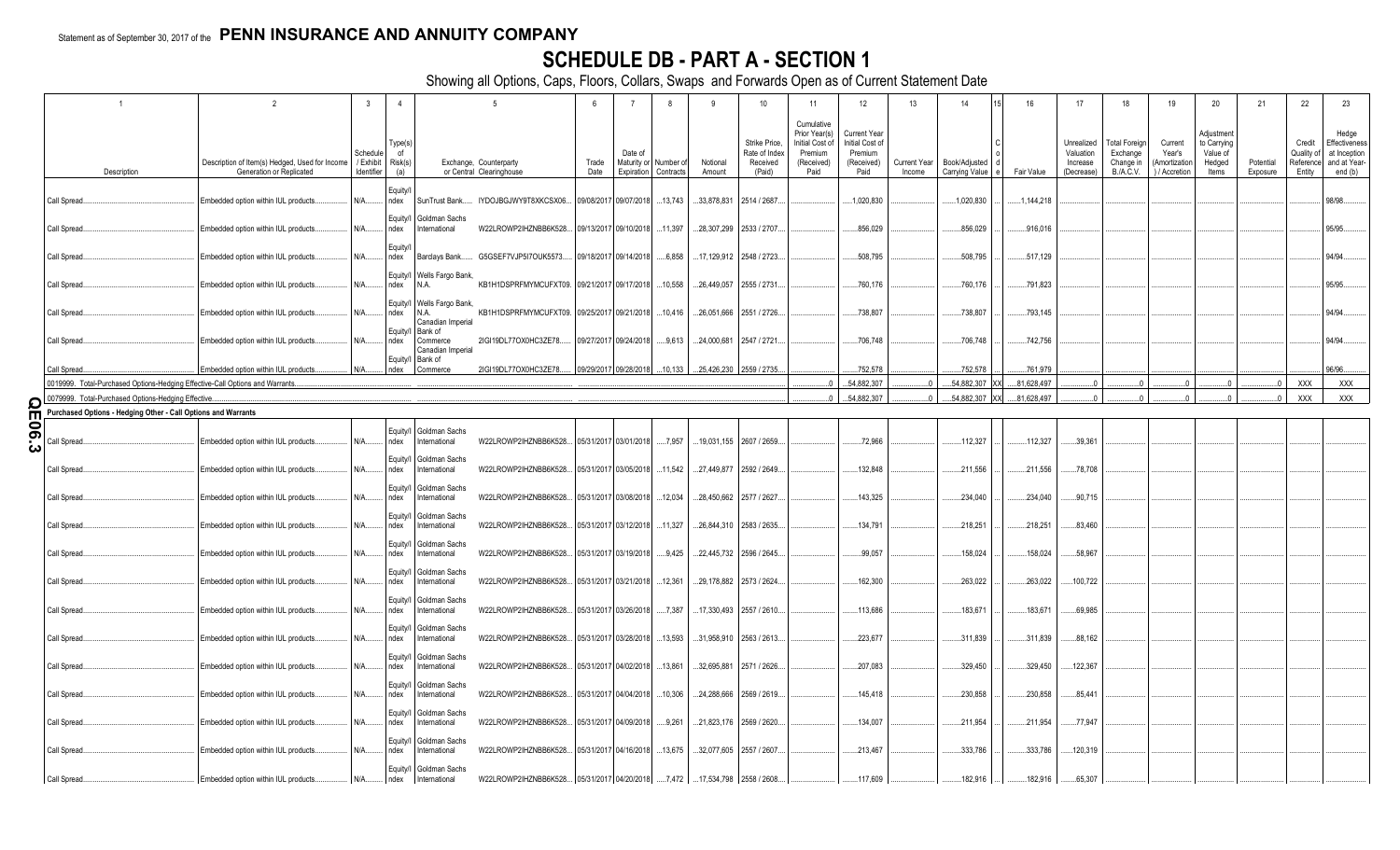# **SCHEDULE DB - PART A - SECTION 1**

|             | $\overline{1}$ | 2                                                                          | $\overline{3}$                    | $\overline{4}$                  |                                           |                                                                           |               | $\overline{7}$                  | 8                     | 9                  | 10                                                   | 11                                                                              | 12                                                                      | 13                     | 14                                     | 16         | 17                                                | 18                                                         | 19                                                  | 20                                                       | 21                    | 22                             | 23                                                                          |
|-------------|----------------|----------------------------------------------------------------------------|-----------------------------------|---------------------------------|-------------------------------------------|---------------------------------------------------------------------------|---------------|---------------------------------|-----------------------|--------------------|------------------------------------------------------|---------------------------------------------------------------------------------|-------------------------------------------------------------------------|------------------------|----------------------------------------|------------|---------------------------------------------------|------------------------------------------------------------|-----------------------------------------------------|----------------------------------------------------------|-----------------------|--------------------------------|-----------------------------------------------------------------------------|
|             | Description    | Description of Item(s) Hedged, Used for Income<br>Generation or Replicated | Scheduk<br>/ Exhibit<br>dentifier | Type(s)<br>of<br>Risk(s)<br>(a) |                                           | Exchange, Counterparty<br>or Central Clearinghouse                        | Trade<br>Date | Date of<br>Expiration Contracts | Maturity or Number of | Notional<br>Amount | Strike Price,<br>Rate of Inde:<br>Received<br>(Paid) | Cumulative<br>Prior Year(s)<br>Initial Cost of<br>Premium<br>(Received)<br>Paid | <b>Current Year</b><br>Initial Cost of<br>Premium<br>(Received)<br>Paid | Current Year<br>Income | Book/Adjusted<br><b>Carrying Value</b> | Fair Value | Unrealized<br>Valuation<br>Increase<br>(Decrease) | <b>Total Foreign</b><br>Exchange<br>Change in<br>B./A.C.V. | Current<br>Year's<br>(Amortization<br>) / Accretion | Adjustment<br>to Carrying<br>Value of<br>Hedged<br>ltems | Potential<br>Exposure | Credit<br>Quality of<br>Entity | Hedge<br>Effectiveness<br>at Inception<br>Reference and at Year-<br>end (b) |
|             | Call Spread.   | Embedded option within IUL products.                                       | N/A                               | ndex                            | Equity/I Goldman Sachs<br>International   | W22LROWP2IHZNBB6K528                                                      |               | 05/31/2017 04/23/2018  12,524   |                       | .29,590,956        | 2575 / 2626.                                         |                                                                                 | .182,850                                                                |                        | .285,505                               | .285,505   | .102,654                                          |                                                            |                                                     |                                                          |                       |                                |                                                                             |
|             | Call Spread.   | Embedded option within IUL products.                                       | N/A                               | Equity/I<br>ndex                | Goldman Sachs<br>International            | W22LROWP2IHZNBB6K528                                                      |               | 05/31/2017 04/30/2018  14,565   |                       | .34,753,692        | 2625 / 2653.                                         |                                                                                 | .110,566                                                                |                        | .143,665                               | 143,665    | .33,099                                           |                                                            |                                                     |                                                          |                       |                                |                                                                             |
|             | Call Spread.   | Embedded option within IUL products.                                       | N/A                               | Equity/I<br>ndex                | Barclays Bank                             | G5GSEF7VJP5I7OUK5573                                                      |               | 05/31/2017 05/01/2018           | 7,859                 |                    | .18,769,885 2603 / 2658.                             |                                                                                 | .109,162                                                                |                        | .162,624                               | 162,624    | .53,462                                           |                                                            |                                                     |                                                          |                       |                                |                                                                             |
|             | Call Spread.   | Embedded option within IUL products.                                       | N/A                               | Equity/<br>ndex                 |                                           | Barclays Bank G5GSEF7VJP5I7OUK5573                                        |               | 05/31/2017 05/07/2018           | $\dots$ 8,319         |                    | .19,902,625 2608 / 2659.                             |                                                                                 | 106,816                                                                 |                        | .158,810                               | 158,810    | .51,994                                           |                                                            |                                                     |                                                          |                       |                                |                                                                             |
|             | Call Spread.   | Embedded option within IUL products.                                       | N/A                               | Equity/I<br>ndex                |                                           | Barclays Bank G5GSEF7VJP5I7OUK5573                                        |               | 05/31/2017 05/07/2018 9,786     |                       |                    | 23,480,333 2639 / 2672                               |                                                                                 | 71,536                                                                  |                        | .101,898                               | 101,898    | .30,363                                           |                                                            |                                                     |                                                          |                       |                                |                                                                             |
|             | Call Spread.   | Embedded option within IUL products.                                       | N/A                               | Equity/I<br>ndex                |                                           | Barclays Bank G5GSEF7VJP5I7OUK5573                                        |               | 05/31/2017 05/09/2018 8,891     |                       | 21,295,634         | 2611 / 2664.                                         |                                                                                 | 116,650                                                                 |                        | .172,866                               | 172,866    | .56,216                                           |                                                            |                                                     |                                                          |                       |                                |                                                                             |
|             | Call Spread.   | Embedded option within IUL products.                                       | N/A                               | Equity/I<br>ndex                |                                           | Barclays Bank G5GSEF7VJP5I7OUK5573                                        |               | 05/31/2017 05/14/2018 9,569     |                       |                    | 22,987,800 2619 / 2677.                              |                                                                                 | .130,043                                                                |                        | .190,311                               | 190,311    | .60,268                                           |                                                            |                                                     |                                                          |                       |                                |                                                                             |
| C           | Call Spread    | Embedded option within IUL products.                                       | N/A                               | Equity/I<br>ndex                |                                           | Barclays Bank G5GSEF7VJP5I7OUK5573                                        |               | 05/31/2017 05/17/2018 12,256    |                       |                    | 29,110,819   2613 / 2635.                            |                                                                                 | .74,884                                                                 |                        | .109,532                               | 109,532    | .34,648                                           |                                                            |                                                     |                                                          |                       |                                |                                                                             |
| π<br>0<br>Ō | Call Spread    | Embedded option within IUL products.                                       | N/A                               | ndex                            | Equity/I Goldman Sachs<br>International   | W22LROWP2IHZNBB6K528                                                      |               | 06/01/2017 01/29/2018 8,999     |                       |                    | .20,525,819 2486 / 2536.                             |                                                                                 | 217,062                                                                 |                        | .295,210                               | .295,210   | .78,148                                           |                                                            |                                                     |                                                          |                       |                                |                                                                             |
| ₽           | Call Spread    | Embedded option within IUL products.                                       | N/A                               | ndex                            | Equity/I   Goldman Sachs<br>International | W22LROWP2IHZNBB6K528                                                      |               | 06/01/2017 01/24/2018           | 9,289                 |                    | $.21,287,230$ 2498 / 2549.                           |                                                                                 | .187,452                                                                |                        | .293,989                               | .293,989   | 106,537                                           |                                                            |                                                     |                                                          |                       |                                |                                                                             |
|             | Call Spread.   | Embedded option within IUL products.                                       | $N/A$                             | ndex                            | Equity/I Goldman Sachs<br>International   | W22LROWP2IHZNBB6K528 06/01/2017 01/22/2018 11,764                         |               |                                 |                       |                    | 26,647,813 2469 / 2520.                              |                                                                                 | 275,395                                                                 |                        | .418,095                               | .418,095   | .142,700                                          |                                                            |                                                     |                                                          |                       |                                |                                                                             |
|             | Call Spread.   | Embedded option within IUL products.                                       | N/A                               | ndex                            | Equity/I Goldman Sachs<br>International   | W22LROWP2IHZNBB6K528                                                      |               | 06/01/2017 01/19/2018 9,256     |                       | 20,994,367         | 2472 / 2523.                                         |                                                                                 | 212,795                                                                 |                        | .325,984                               | .325,984   | .113,189                                          |                                                            |                                                     |                                                          |                       |                                |                                                                             |
|             | Call Spread.   | Embedded option within IUL products.                                       | $N/A$                             | ndex                            | Equity/I Goldman Sachs<br>International   | W22LROWP2IHZNBB6K528                                                      |               | 06/01/2017 01/16/2018 11,951    |                       |                    | 27,103,553 2472 / 2524.                              |                                                                                 | 278,100                                                                 |                        | .428,440                               | 428,440    | 150,341                                           |                                                            |                                                     |                                                          |                       |                                |                                                                             |
|             | Call Spread.   | Embedded option within IUL products.                                       | N/A                               | Equity/I<br>ndex                | Goldman Sachs<br>International            | W22LROWP2IHZNBB6K528                                                      |               | 06/01/2017 01/12/2018 6,957     |                       |                    | .15,814,026 2478 / 2526.                             |                                                                                 | .145,819                                                                |                        | .227,003                               | .227,003   | .81,185                                           |                                                            |                                                     |                                                          |                       |                                |                                                                             |
|             | Call Spread.   | Embedded option within IUL products.                                       | $N/A$                             | Equity/I<br>ndex                | Goldman Sachs<br>International            | W22LROWP2IHZNBB6K528                                                      |               | 06/01/2017 01/08/2018 11,561    |                       |                    | .26,230,753 2473 / 2523.                             |                                                                                 | .256,885                                                                |                        | .399,762                               | .399,762   | 142,876                                           |                                                            |                                                     |                                                          |                       |                                |                                                                             |
|             | Call Spread.   | Embedded option within IUL products.                                       | N/A                               | Equity/I<br>ndex                | Goldman Sachs<br>International            | W22LROWP2IHZNBB6K528                                                      |               | 06/01/2017 01/05/2018 8,727     |                       | .19,833,591        | 2477 / 2526.                                         |                                                                                 | 185,885                                                                 |                        | .291,834                               | 291,834    | 105,949                                           |                                                            |                                                     |                                                          |                       |                                |                                                                             |
|             | Call Spread.   | Embedded option within IUL products.                                       | $N/A$                             | Equity/I<br>ndex                | Goldman Sachs<br>International            | W22LROWP2IHZNBB6K528                                                      |               | 06/01/2017 01/04/2018 10,616    |                       |                    | $.24,106,282$ 2475 / 2525.                           |                                                                                 | 232,172                                                                 |                        | .364,363                               | .364,363   | .132,191                                          |                                                            |                                                     |                                                          |                       |                                |                                                                             |
|             | Call Spread.   | Embedded option within IUL products.                                       | N/A                               | ndex                            | Equity/I Goldman Sachs<br>International   | W22LROWP2IHZNBB6K528                                                      |               | 06/01/2017 01/02/2018 11,079    |                       |                    | 25,014,499 2461 / 2511.                              |                                                                                 | 260,135                                                                 |                        | .401,045                               | .401,045   | 140,910                                           |                                                            |                                                     |                                                          |                       |                                |                                                                             |
|             | Call Spread.   | Embedded option within IUL products.                                       | N/A                               | ndex                            | Equity/I   Wells Fargo Bank,<br>N.A.      | KB1H1DSPRFMYMCUFXT09. 06/01/2017 02/28/2018 8,476                         |               |                                 |                       |                    | 20,034,213 2576 / 2626.                              |                                                                                 | .108,747                                                                |                        | .160,049                               | 160,049    | .51,302                                           |                                                            |                                                     |                                                          |                       |                                |                                                                             |
|             | Call Spread.   | Embedded option within IUL products.                                       | N/A                               | ndex                            | Equity/I Wells Fargo Bank,<br>N.A.        | KB1H1DSPRFMYMCUFXT09. 06/01/2017 02/26/2018  13,375                       |               |                                 |                       |                    | 31,661,568 2580 / 2632.                              |                                                                                 | .170,531                                                                |                        | .248,162                               | .248,162   | .77,630                                           |                                                            |                                                     |                                                          |                       |                                |                                                                             |
|             | Call Spread.   | Embedded option within IUL products.                                       | N/A                               | ndex                            | Equity/I   Wells Fargo Bank,<br>N.A.      | KB1H1DSPRFMYMCUFXT09. 06/01/2017 02/20/2018 9,743                         |               |                                 |                       | 23,045,897         | 2578 / 2628.                                         |                                                                                 | .119,352                                                                |                        | .174,225                               | .174,225   | .54,873                                           |                                                            |                                                     |                                                          |                       |                                |                                                                             |
|             | Call Spread.   | Embedded option within IUL products.                                       | N/A                               | ndex                            | Equity/I   Wells Fargo Bank,<br>N.A.      | KB1H1DSPRFMYMCUFXT09. 06/01/2017 02/16/2018 7,747 18,197,393 2560 / 2611. |               |                                 |                       |                    |                                                      |                                                                                 | 108,535                                                                 |                        | .164,116                               | 164,116    | .55,581                                           |                                                            |                                                     |                                                          |                       |                                |                                                                             |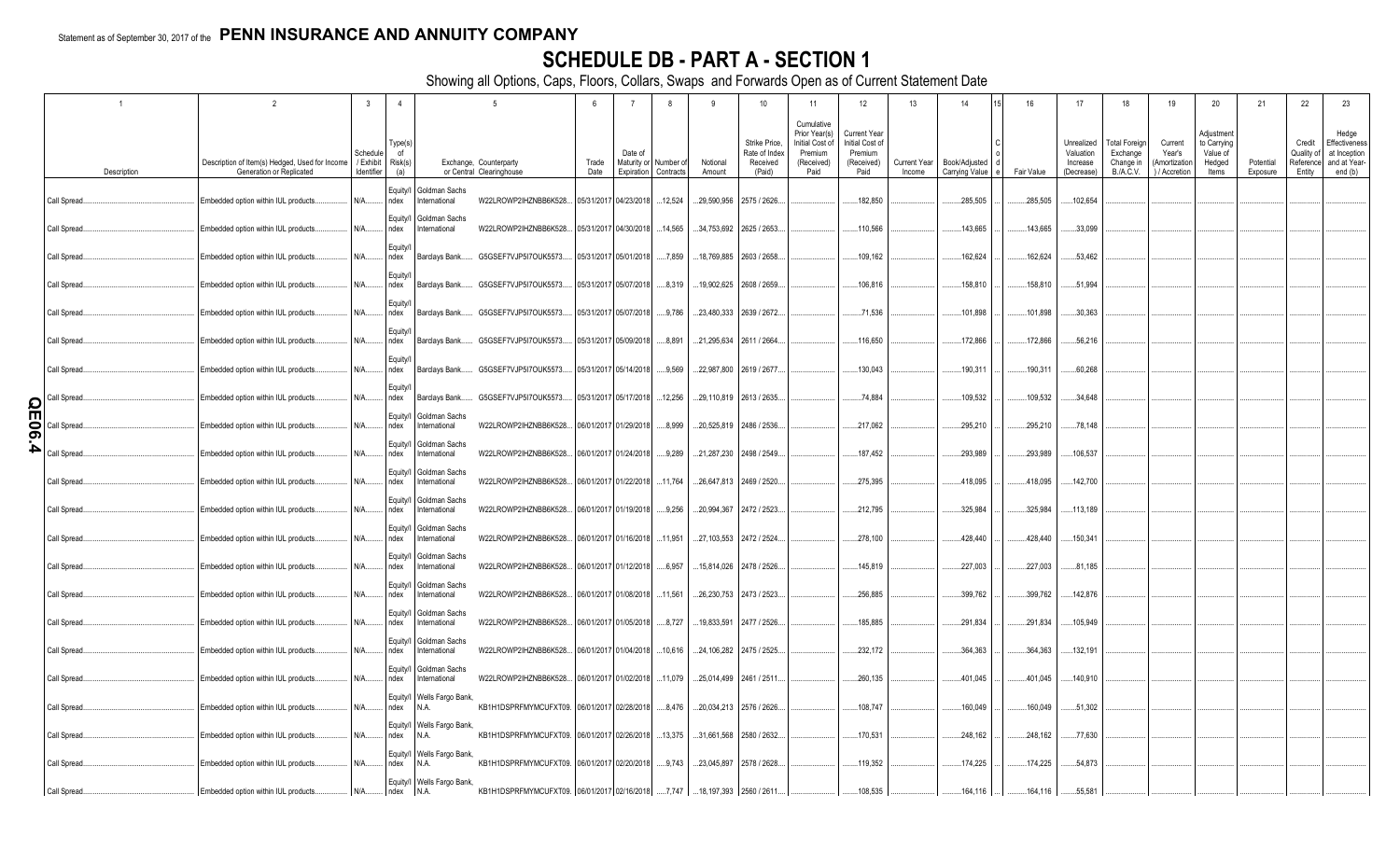# **SCHEDULE DB - PART A - SECTION 1**

|                                                                          |                                                                            |                                    |                          |                                                                                                             |               |                                                       |                    | 10                                                   |                                                                                 | 12                                                               |                               | 14                                |                           | 17                                                | 18                                                 |                                                  | 20                                                      |                       | 22                             | 23                                                                          |
|--------------------------------------------------------------------------|----------------------------------------------------------------------------|------------------------------------|--------------------------|-------------------------------------------------------------------------------------------------------------|---------------|-------------------------------------------------------|--------------------|------------------------------------------------------|---------------------------------------------------------------------------------|------------------------------------------------------------------|-------------------------------|-----------------------------------|---------------------------|---------------------------------------------------|----------------------------------------------------|--------------------------------------------------|---------------------------------------------------------|-----------------------|--------------------------------|-----------------------------------------------------------------------------|
| Description                                                              | Description of Item(s) Hedged, Used for Income<br>Generation or Replicated | Schedul<br>/ Exhibit<br>Identifier | Type(s)<br>of<br>Risk(s) | Exchange, Counterparty<br>or Central Clearinghouse                                                          | Trade<br>Date | Date of<br>Maturity or Number<br>Expiration Contracts | Notional<br>Amount | Strike Price.<br>Rate of Index<br>Received<br>(Paid) | Cumulative<br>Prior Year(s)<br>Initial Cost of<br>Premium<br>(Received)<br>Paid | Current Year<br>Initial Cost of<br>Premium<br>(Received)<br>Paid | <b>Current Year</b><br>Income | Book/Adjusted<br>Carrying Value e | Fair Value                | Unrealized<br>Valuation<br>Increase<br>(Decrease) | Total Foreign<br>Exchange<br>Change in<br>B./A.C.V | Current<br>Year's<br>Amortization<br>/ Accretion | Adjustment<br>to Carrying<br>Value o<br>Hedged<br>Items | Potential<br>Exposure | Credit<br>Quality of<br>Entity | Hedge<br>Effectiveness<br>at Inception<br>Reference and at Year-<br>end (b) |
| Call Spread                                                              | Embedded option within IUL products.                                       | <b>I</b> N/A                       | ndex                     | Equity/I   Wells Fargo Bank,<br>KB1H1DSPRFMYMCUFXT09. 06/01/2017 02/12/2018  10,099                         |               |                                                       |                    | $23,522,995$   2539 / 2589.                          |                                                                                 | 161,180                                                          |                               | 249,533                           | .249,533                  | 88,353                                            |                                                    |                                                  |                                                         |                       |                                |                                                                             |
| Call Spread.                                                             | Embedded option within IUL products.                                       | N/A                                | ndex                     | Equity/I   Wells Fargo Bank,<br>KB1H1DSPRFMYMCUFXT09. 06/01/2017 02/08/2018 7,773<br>N.A.                   |               |                                                       |                    | 17,874,635 2507 / 2559                               |                                                                                 | 154.527                                                          |                               | .239,927                          | .239,927                  | 85,400                                            |                                                    |                                                  |                                                         |                       |                                |                                                                             |
| Call Spread.                                                             | Embedded option within IUL products.                                       | $N/A$                              | ndex                     | Equity/I   Wells Fargo Bank,<br>KB1H1DSPRFMYMCUFXT09. 06/01/2017 02/05/2018  12,115                         |               |                                                       |                    | $27,783,814$   2500 / 2549                           |                                                                                 | 238.544                                                          |                               | .368.220                          | .368,220                  | 129,676                                           |                                                    |                                                  |                                                         |                       |                                |                                                                             |
| Call Spread.                                                             | Embedded option within IUL products.                                       |                                    | ndex                     | Equity/I   Wells Fargo Bank,<br>KB1H1DSPRFMYMCUFXT09. 06/01/2017 02/01/2018  12,499  28,495,470 2485 / 2535 |               |                                                       |                    |                                                      |                                                                                 | 268,479                                                          |                               | .412,278                          | 412,278                   | 143,799                                           |                                                    |                                                  |                                                         |                       |                                |                                                                             |
| 0089999. Total-Purchased Options-Hedging Other-Call Options and Warrants |                                                                            | .6,384,336                         |                          | 9,769,140 XX                                                                                                | .9,769,140    | 3,384,804                                             |                    |                                                      |                                                                                 |                                                                  | <b>XXX</b>                    | <b>XXX</b>                        |                           |                                                   |                                                    |                                                  |                                                         |                       |                                |                                                                             |
| 0149999. Total-Purchased Options-Hedging Other.                          |                                                                            |                                    |                          |                                                                                                             |               |                                                       |                    |                                                      |                                                                                 | .6,384,336                                                       |                               | .9,769,140 XX                     | 9,769,140                 | 3,384,804                                         |                                                    |                                                  |                                                         |                       | XXX                            | XXX                                                                         |
| 0369999. Total-Purchased Options-Call Options and Warrants.              |                                                                            |                                    |                          |                                                                                                             |               |                                                       |                    |                                                      |                                                                                 | 61,266,643                                                       |                               |                                   | .64,651,447 XX 91,397,637 | 3,384,804                                         |                                                    |                                                  |                                                         |                       | XXX                            | XXX                                                                         |
| 0429999. Total-Purchased Options                                         |                                                                            |                                    |                          |                                                                                                             |               |                                                       |                    |                                                      |                                                                                 | 61,266,643                                                       |                               | .64,651,447 XX                    | 91,397,637                | 3,384,804                                         |                                                    |                                                  |                                                         |                       | <b>XXX</b>                     | XXX                                                                         |
| 1399999. Total-Hedging Effective                                         |                                                                            |                                    |                          |                                                                                                             |               |                                                       |                    |                                                      |                                                                                 | 54,882,307                                                       |                               |                                   | 54,882,307 XX 81,628,497  |                                                   |                                                    |                                                  |                                                         |                       | XXX                            | XXX                                                                         |
| 1409999. Total-Hedging Other                                             |                                                                            |                                    |                          |                                                                                                             |               |                                                       |                    |                                                      |                                                                                 | .6,384,336                                                       |                               | 9,769,140 XX                      | 9,769,140                 | 3,384,804                                         |                                                    |                                                  |                                                         |                       | <b>XXX</b>                     | XXX                                                                         |
| 1449999. TOTAL.                                                          |                                                                            |                                    |                          |                                                                                                             |               |                                                       |                    |                                                      |                                                                                 | 61,266,643                                                       |                               |                                   | 64,651,447 XX 91,397,637  | 3,384,804                                         |                                                    |                                                  |                                                         |                       | XXX                            | <b>XXX</b>                                                                  |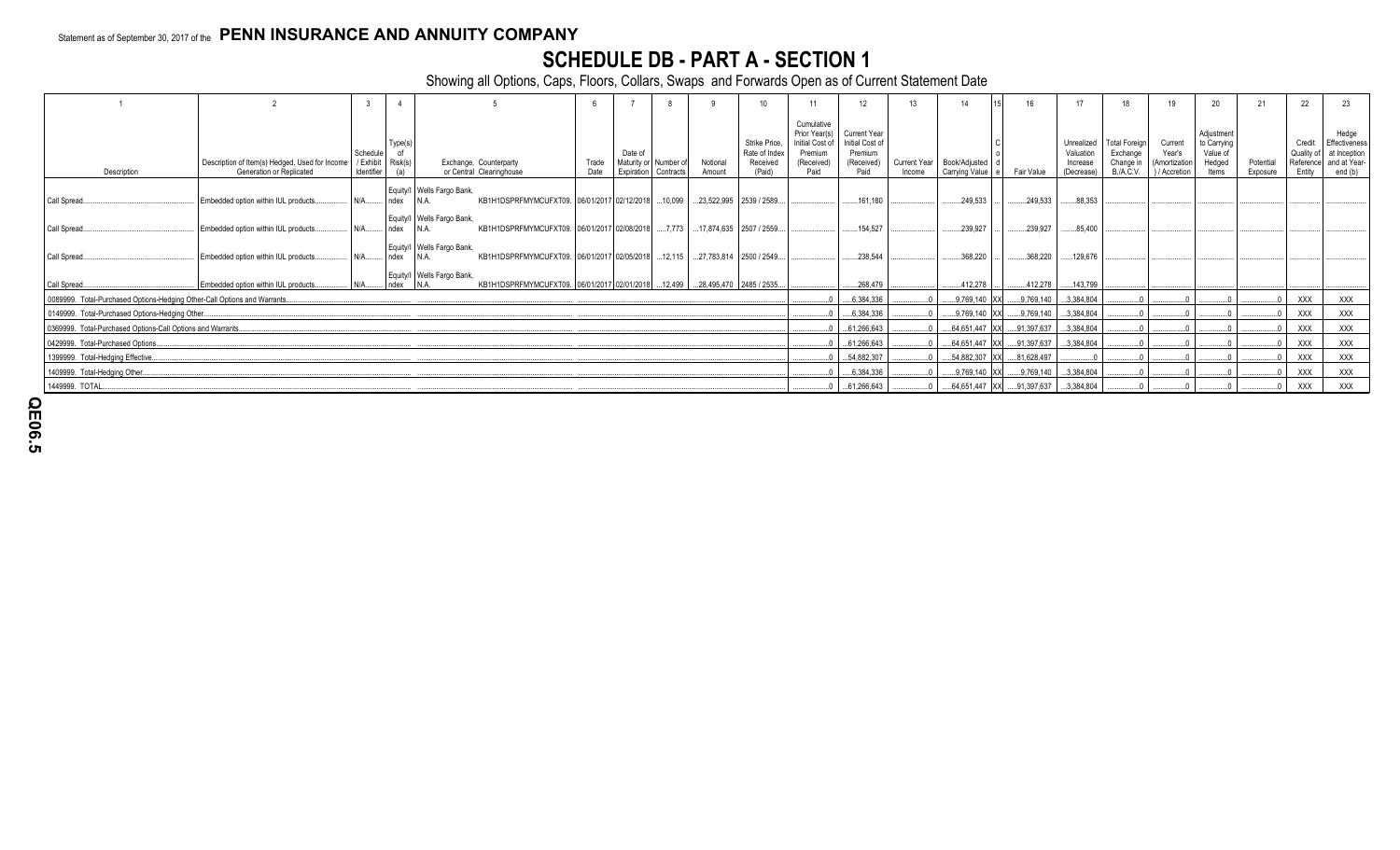# **SCHEDULE DB - PART B - SECTION 1**

Futures Contracts Open as of the Current Statement Date

|        |                  |          |             |                                                                    |            |            |          |       |             |            |            |                |            | <b>Highly Effective Hedges</b> |                                              |            |                                           |           |               |              |
|--------|------------------|----------|-------------|--------------------------------------------------------------------|------------|------------|----------|-------|-------------|------------|------------|----------------|------------|--------------------------------|----------------------------------------------|------------|-------------------------------------------|-----------|---------------|--------------|
|        |                  |          |             |                                                                    |            |            |          |       |             |            |            |                |            |                                |                                              |            |                                           |           |               |              |
|        |                  |          |             |                                                                    |            |            |          |       |             |            |            |                |            |                                |                                              |            |                                           |           |               |              |
|        |                  |          |             |                                                                    |            |            |          |       |             |            |            |                |            |                                |                                              |            |                                           |           |               |              |
|        |                  |          |             |                                                                    |            |            |          |       |             |            |            |                |            |                                | Change in<br>Variation                       |            | Change in<br>Variation                    |           | Hedge         |              |
|        |                  |          |             |                                                                    |            |            |          |       |             |            |            |                |            |                                | Margin Gain                                  | Cumulative | Margin Gain                               |           | Effectiveness |              |
|        | Number           |          |             | Description of Item(s) Hedged, Schedule Type(s)                    |            | Date of    |          |       |             |            |            |                | Cumulative | Deferred                       | (Loss) Used to                               | Variation  | (Loss)                                    |           | at Inception  |              |
| Ticker |                  | Notional |             | Used for Income Generation or / Exhibit   of Risk(s)   Maturity or |            |            |          | Trade | Transaction | Reporting  |            | Book/Adjusted  | Variation  | Variation                      | Adjust Basis of Margin for All Recognized in |            |                                           | Potential | and at Year-  | Value of One |
|        | Symbol Contracts | Amount   | Description | Replicated                                                         | Identifier | Expiration | Exchange | Date  | Price       | Date Price | Fair Value | Carrying Value | Marnin     | Margin                         |                                              |            | Hedged Item   Other Hedges   Current Year | Exposure  | end (b)       | (1) Point    |

# **NONE**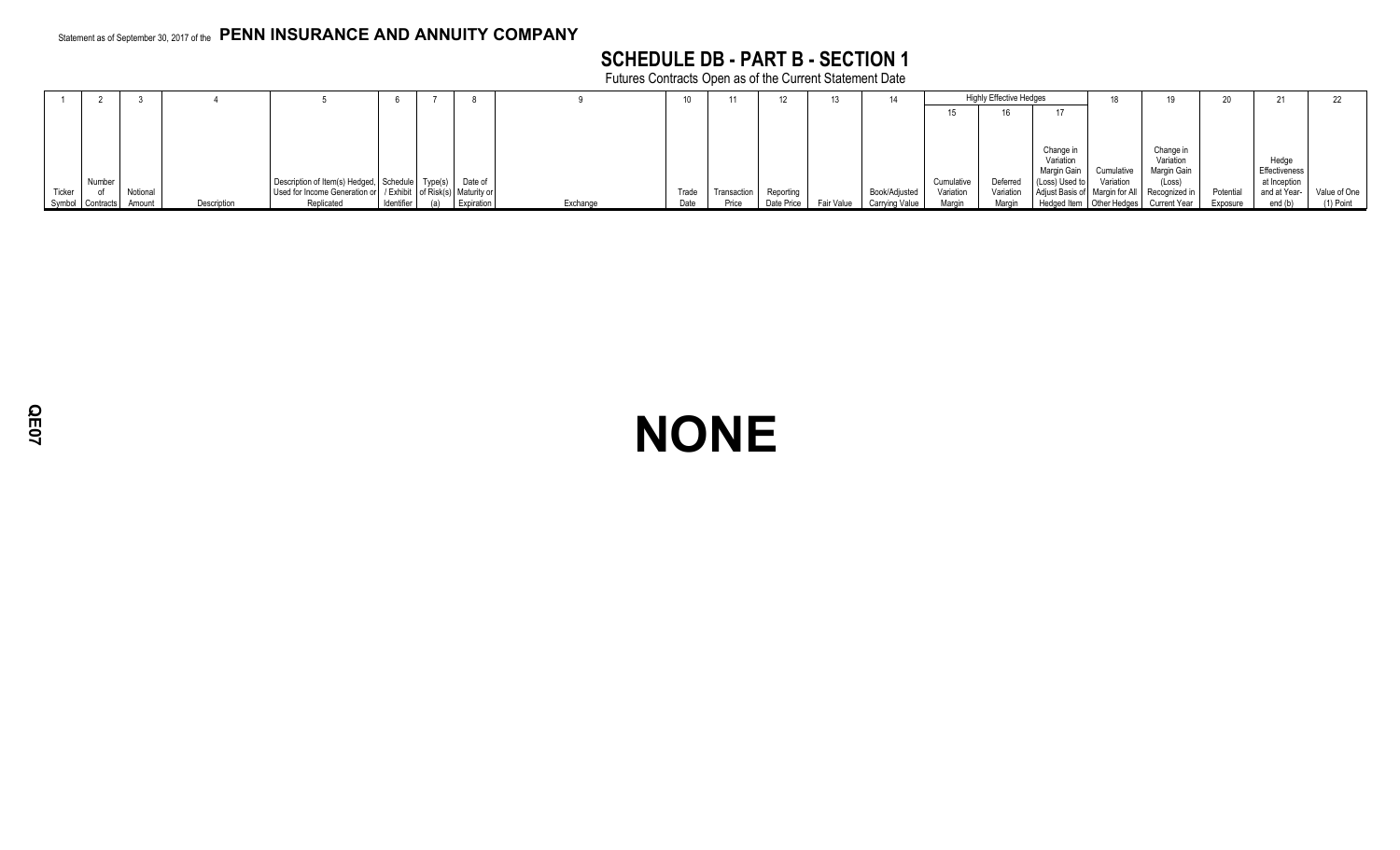# SCHEDULE DB - PART D - SECTION 1<br>Counterparty Exposure for Derivative Instruments Open as of Current Statement Date

|                                                                |                       |                       |                          |                        | Book Adjusted Carrying Value |               | Fair Value     |                |               |           | 12             |  |
|----------------------------------------------------------------|-----------------------|-----------------------|--------------------------|------------------------|------------------------------|---------------|----------------|----------------|---------------|-----------|----------------|--|
|                                                                |                       |                       |                          |                        |                              |               |                |                | 10            |           |                |  |
|                                                                |                       |                       |                          |                        |                              |               |                |                |               |           |                |  |
|                                                                | Master                | <b>Credit Support</b> |                          | Contracts with         | Contracts with               |               |                |                |               |           |                |  |
|                                                                | Agreement             | Annex                 | Fair Value of Acceptable | Book/Adjusted Carrying | Book/Adjusted Carrying       | Exposure Net  | Contracts with | Contracts with | Exposure Net  | Potential | Off-Balance    |  |
| Description of Exchange, Counterparty or Central Clearinghouse | (Y or N)              | $(Y \text{ or } N)$   | Collateral               | Value $> 0$            | Value $< 0$                  | of Collateral | Fair Value > 0 | Fair Value < 0 | of Collateral | Exposure  | Sheet Exposure |  |
| <b>NAIC 1 Designation</b>                                      |                       |                       |                          |                        |                              |               |                |                |               |           |                |  |
| Barclays Bank                                                  | G5GSEF7VJP5I7OUK5573. |                       | .10,170,000              | .7,234,809             |                              |               | 10,473,991     |                | .303,991      |           |                |  |
| Canadian Imperial Bank of Commerce                             | 2IGI19DL77OX0HC3ZE78  |                       | .16,010,000              | 11,088,266             |                              |               | 18,002,597     |                | 1,992,597     |           |                |  |
| Goldman Sachs International                                    | W22LROWP2IHZNBB6K528. |                       | .33,650,000              | 26,275,525             |                              |               | .34,918,543    |                | 1,268,543     |           |                |  |
| Wells Fargo Bank, N.A.                                         | KB1H1DSPRFMYMCUFXT09  |                       | .17,490,000              | 12,847,283             |                              |               | 18,099,594     |                | 609,594       |           |                |  |
| 0299999. Total NAIC 1 Designation.                             |                       |                       | 77,320,000               | 57,445,883             |                              |               | 81,494,725     |                | .4,174,725    |           |                |  |
| <b>NAIC 2 Designation</b>                                      |                       |                       |                          |                        |                              |               |                |                |               |           |                |  |
| Bank of America, N.A.                                          | B4TYDEB6GKMZO031MB27  |                       | .3,930,000               | .3,226,083             |                              |               | .4.042.019     |                | .112.019      |           |                |  |
| SunTrust Bank                                                  | IYDOJBGJWY9T8XKCSX06. |                       | 5,510,000                | .3,979,481             |                              |               | .5,860,893     |                | .350,893      |           |                |  |
| 0399999. Total NAIC 2 Designation.                             |                       |                       | .9,440,000               | .7,205,564             |                              |               | .9,902,912     |                | .462,912      |           |                |  |
| 0999999. Gross Totals                                          |                       |                       | 86,760,000               | .64,651,447            |                              |               | .91,397,637    |                | 4,637,637     |           |                |  |
| 1. Offset per SSAP No. 64.                                     |                       |                       |                          |                        |                              |               |                |                |               |           |                |  |
| 2. Net after right of offset per SSAP No. 64.                  |                       |                       |                          | .64,651,447            |                              |               |                |                |               |           |                |  |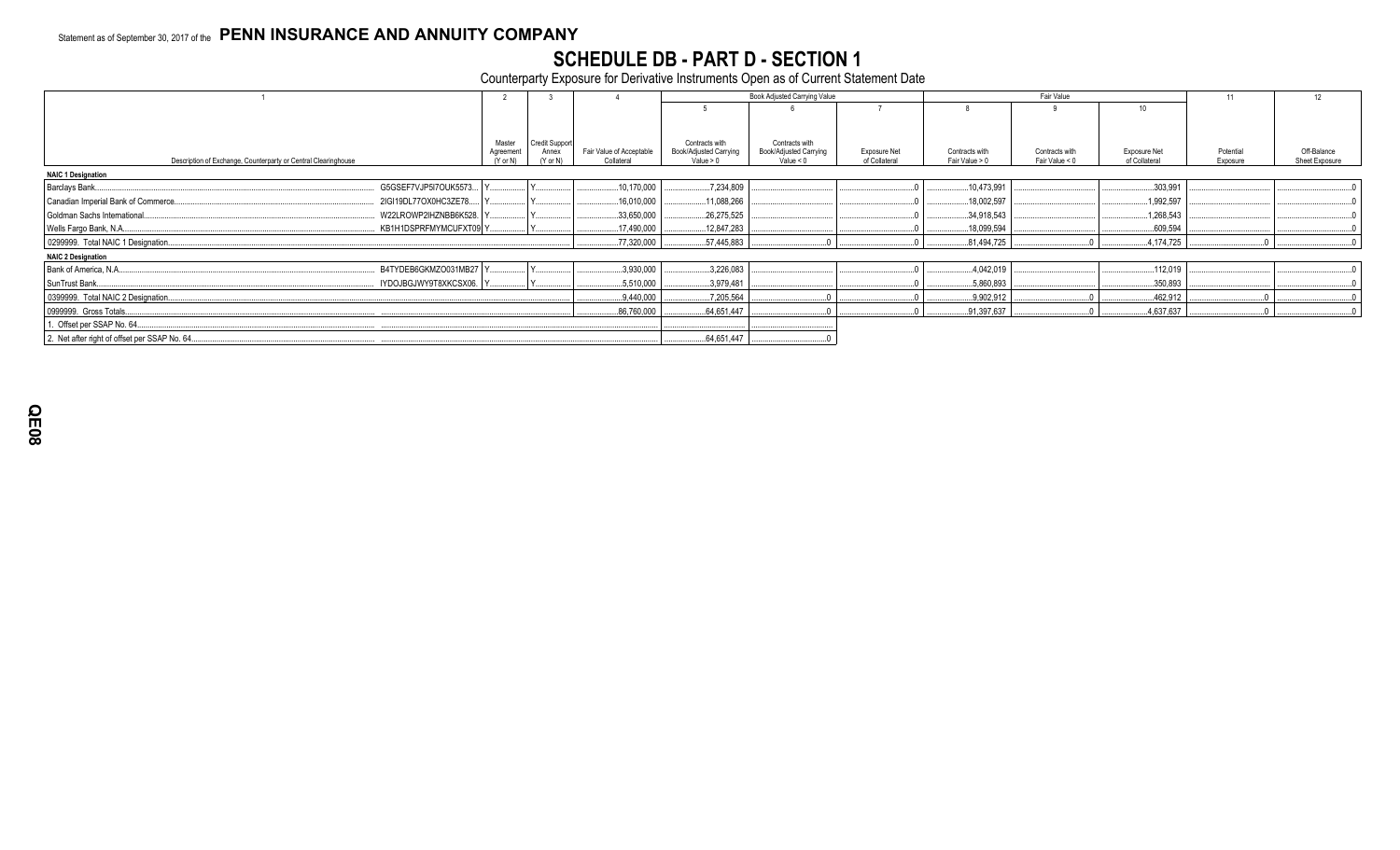# **SCHEDULE DB - PART D - SECTION 2**

Collateral for Derivative Instruments Open as of Current Statement Date

|                                                                      |                       |                             |             |             |             | Book/Adjusted  | Maturity   | Type of Margir          |
|----------------------------------------------------------------------|-----------------------|-----------------------------|-------------|-------------|-------------|----------------|------------|-------------------------|
| Exchange, Counterparty or Central Clearinghouse                      | Type of Asset Pledged | <b>CUSIP</b> Identification | Description | Fair Value  | Par Value   | Carrying Value | Date       | $(I, V \text{ or } IV)$ |
| <b>Collateral Pledged to Reporting Entity</b>                        |                       |                             |             |             |             |                |            |                         |
| B4TYDEB6GKMZO031MB27. Cash<br>Bank of America, N.A                   |                       |                             |             | 3,930,000   | .3,930,000  | XXX            |            |                         |
| G5GSEF7VJP5I7OUK5573 Cash.<br>Barclays Bank                          |                       |                             |             | 10.170.000  | 10.170.000  | <b>XXX</b>     |            |                         |
| 2IGI19DL77OX0HC3ZE78<br>Canadian Imperial Bank of Commerce<br>I Cash |                       |                             |             | 16,010,000  | 16,010,000  | XXX            |            |                         |
| Goldman Sachs International<br>W22LROWP2IHZNBB6K528 Cash.            |                       |                             |             | .33,650,000 | 33,650,000  | <b>XXX</b>     |            |                         |
| IYDOJBGJWY9T8XKCSX06 Cash<br>SunTrust Bank                           |                       |                             |             | .5,510,000  | .5,510,000  | <b>XXX</b>     |            |                         |
| Wells Fargo Bank, N.A.<br>KB1H1DSPRFMYMCUFXT09. Cash                 |                       |                             |             | 17,490,000  | 17,490,000  | XXX            |            |                         |
| 0299999. Totals                                                      |                       |                             |             | 86,760,000  | .86,760,000 | XXX            | <b>XXX</b> | <b>XXX</b>              |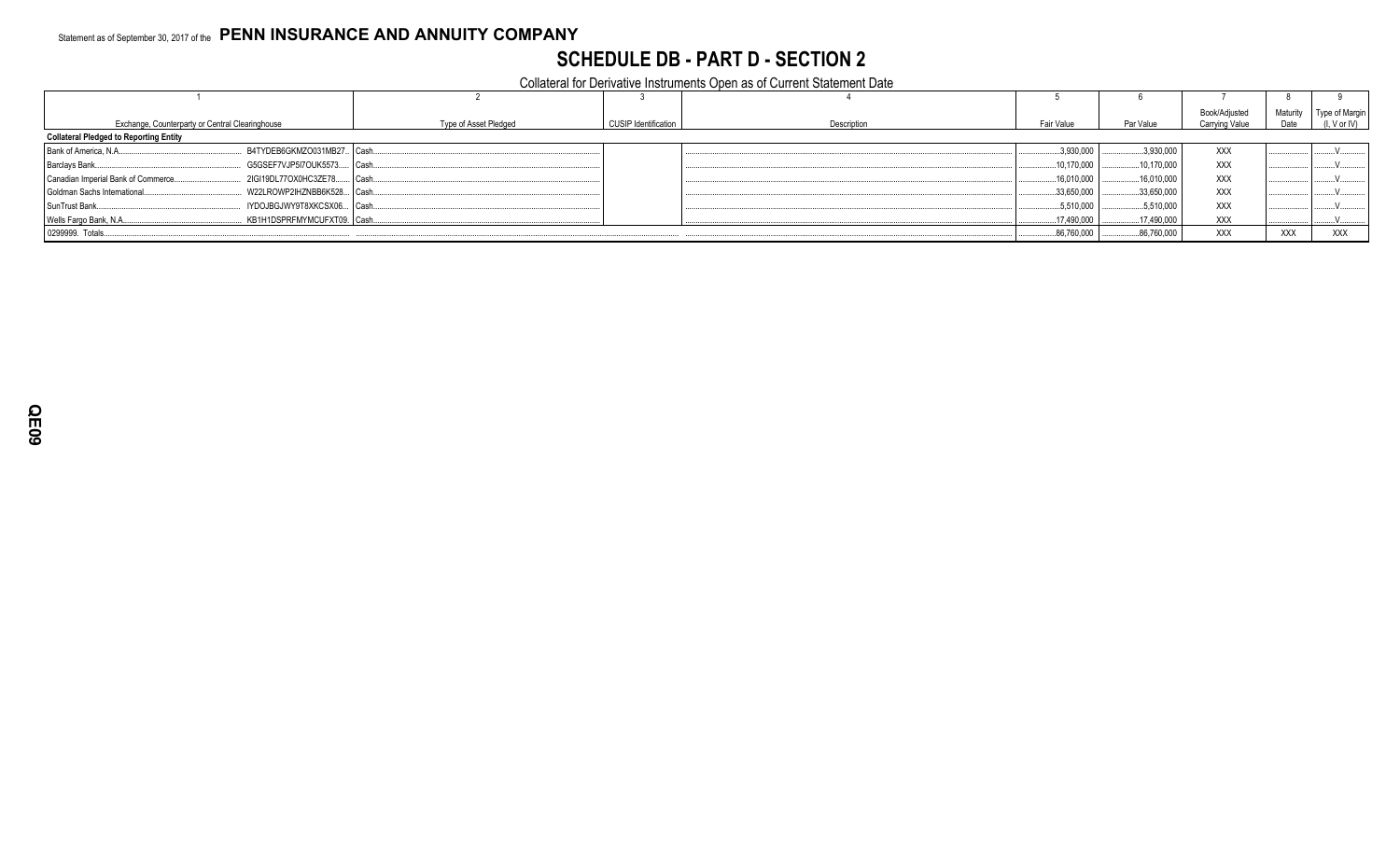**Sch. DL - Pt. 1 NONE**

**Sch. DL - Pt. 2 NONE**

**QE10, QE11**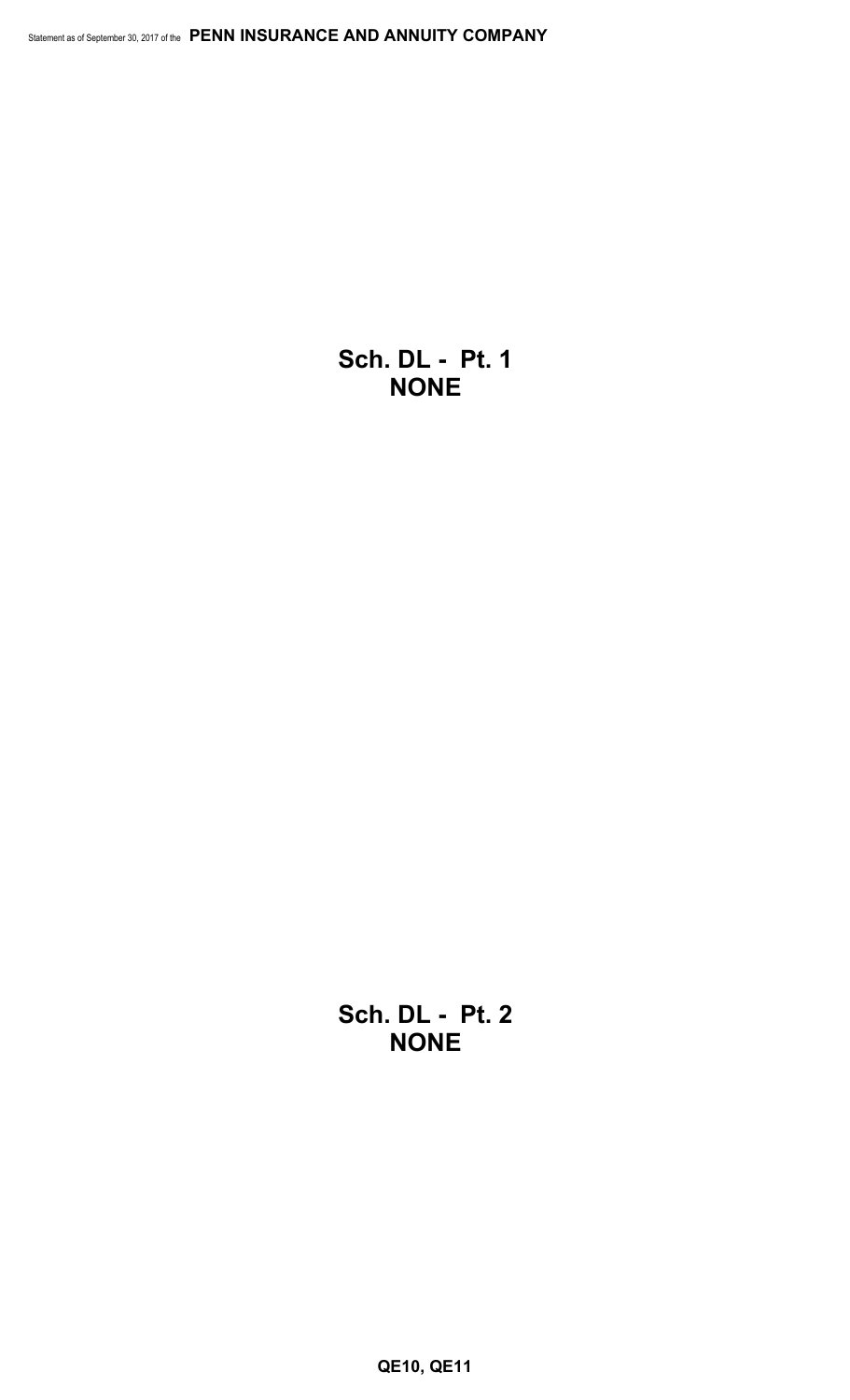# Statement as of September 30, 2017 of the PENN INSURANCE AND ANNUITY COMPANY **SCHEDULE E - PART 1 - CASH**

| Month End Depository Balances |            |                  |                                              |                                          |                              |              |                    |            |  |  |
|-------------------------------|------------|------------------|----------------------------------------------|------------------------------------------|------------------------------|--------------|--------------------|------------|--|--|
|                               | 2          | 3                |                                              |                                          | Book Balance at End of Each  |              |                    | 9.         |  |  |
|                               |            |                  |                                              |                                          | Month During Current Quarter |              |                    |            |  |  |
|                               |            |                  |                                              |                                          |                              |              |                    |            |  |  |
|                               |            |                  |                                              |                                          |                              |              |                    |            |  |  |
|                               |            |                  | Amount of Interest<br><b>Received During</b> | Amount of Interest<br>Accrued at Current |                              |              |                    |            |  |  |
| Depository                    | Code       | Rate of Interest | <b>Current Quarter</b>                       | <b>Statement Date</b>                    | First Month                  | Second Month | <b>Third Month</b> |            |  |  |
| <b>Open Depositories</b>      |            |                  |                                              |                                          |                              |              |                    |            |  |  |
| State Street                  |            |                  |                                              |                                          |                              | 8,411,637    | 10,386,346         | XXX        |  |  |
|                               |            |                  |                                              |                                          |                              | 53,822<br>.  | 222,547<br>        | <b>XXX</b> |  |  |
|                               |            |                  |                                              |                                          | 69,233                       | 75,031       | .53,328            | <b>XXX</b> |  |  |
|                               |            |                  |                                              |                                          | 47.491                       | 49.932       | .48.316<br>        | <b>XXX</b> |  |  |
|                               |            |                  |                                              |                                          |                              |              |                    | XXX        |  |  |
|                               | <b>XXX</b> | XXX              |                                              |                                          |                              |              |                    | XXX        |  |  |
|                               | <b>XXX</b> | <b>XXX</b>       |                                              |                                          | .7,105,521<br>.              | (1,832,922)  | 10,482,403         | XXX        |  |  |
|                               | <b>XXX</b> | XXX              |                                              |                                          |                              |              |                    | XXX        |  |  |